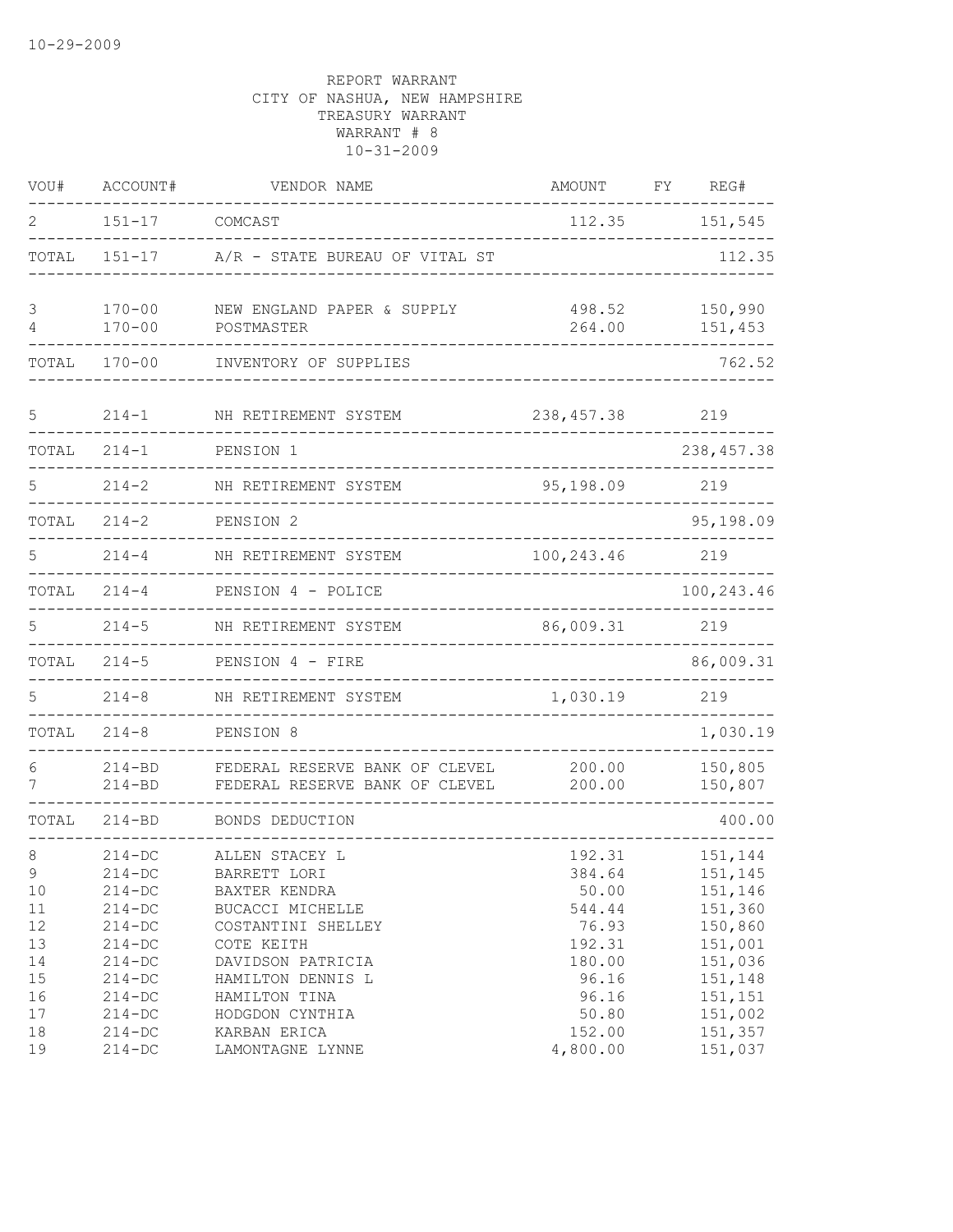| VOU#                                                                    | ACCOUNT#                                                                                                                                                             | VENDOR NAME                                                                                                                                                                                                   | <b>AMOUNT</b>                                                                                                                              | FΥ | REG#                                                                                        |
|-------------------------------------------------------------------------|----------------------------------------------------------------------------------------------------------------------------------------------------------------------|---------------------------------------------------------------------------------------------------------------------------------------------------------------------------------------------------------------|--------------------------------------------------------------------------------------------------------------------------------------------|----|---------------------------------------------------------------------------------------------|
| 20<br>21                                                                | $214 - DC$<br>$214-DC$                                                                                                                                               | MENARD PAUL<br>SULLIVAN DAVID                                                                                                                                                                                 | 192.31<br>192.30                                                                                                                           |    | 151,003<br>151,110                                                                          |
| TOTAL                                                                   | $214 - DC$                                                                                                                                                           | DEPENDENT CARE DEDUCTION                                                                                                                                                                                      |                                                                                                                                            |    | 7,200.36                                                                                    |
| 22                                                                      | $214-FS$                                                                                                                                                             | BENEFIT STRATEGIES INC                                                                                                                                                                                        | 12,377.87                                                                                                                                  |    | 242                                                                                         |
| TOTAL                                                                   | $214-FS$                                                                                                                                                             | FLEXIBLE SPENDING ACCOUNT -                                                                                                                                                                                   |                                                                                                                                            |    | 12,377.87                                                                                   |
| 23                                                                      | $214 - SL$                                                                                                                                                           | SUN LIFE ASSURANCE COMPANY OF                                                                                                                                                                                 | 3,470.67                                                                                                                                   |    | 244                                                                                         |
| TOTAL                                                                   | $214 - SL$                                                                                                                                                           | BPW GROUP INS-SUN LIFE                                                                                                                                                                                        |                                                                                                                                            |    | 3,470.67                                                                                    |
| 24                                                                      | $214 - TS$                                                                                                                                                           | GREAT AMERICAN ADVISORS INC 1,342.00                                                                                                                                                                          |                                                                                                                                            |    | 150,806                                                                                     |
| TOTAL                                                                   | $214 - TS$                                                                                                                                                           | TSA DEDUCTION<br>_________________                                                                                                                                                                            |                                                                                                                                            |    | 1,342.00                                                                                    |
| 25<br>26<br>27<br>28<br>29<br>30<br>31<br>32<br>33<br>34<br>TOTAL<br>35 | $255 - 00$<br>$255 - 00$<br>$255 - 00$<br>$255 - 00$<br>$255 - 00$<br>$255 - 00$<br>$255 - 00$<br>$255 - 00$<br>$255 - 00$<br>$255 - 00$<br>$255 - 00$<br>$257 - 00$ | STATE OF NH-MV<br>STATE OF NH-MV<br>STATE OF NH-MV<br>STATE OF NH-MV<br>STATE OF NH-MV<br>STATE OF NH-MV<br>STATE OF NH-MV<br>STATE OF NH-MV<br>STATE OF NH-MV<br>STATE OF NH-MV<br>STATE MVR<br>ANDOH JOSEPH | 14,033.61<br>24,021.41<br>24, 424.92<br>26,522.49<br>17,721.36<br>15, 173. 45<br>10,660.29<br>15, 212.47<br>42,353.07<br>32,696.69<br>1.80 |    | 220<br>221<br>222<br>224<br>226<br>232<br>234<br>235<br>239<br>245<br>222,819.76<br>151,419 |
| TOTAL                                                                   | $257 - 00$                                                                                                                                                           | MV REFUND PENDING                                                                                                                                                                                             |                                                                                                                                            |    | 1.80                                                                                        |
| 36                                                                      | $292 - 15$                                                                                                                                                           | LEMELIN ENVIRONMENTAL SVCS-RET                                                                                                                                                                                | 7,766.49                                                                                                                                   |    | 151,454                                                                                     |
|                                                                         |                                                                                                                                                                      | TOTAL 292-15 RETAINAGE PAYABLE -                                                                                                                                                                              |                                                                                                                                            |    | 7,766.49                                                                                    |
| 36                                                                      | $292 - 16$                                                                                                                                                           | LEMELIN ENVIRONMENTAL SVCS-RET                                                                                                                                                                                | 6.86                                                                                                                                       |    | 151,454                                                                                     |
|                                                                         | TOTAL 292-16                                                                                                                                                         | RETAINAGE INTEREST -                                                                                                                                                                                          |                                                                                                                                            |    | 6.86                                                                                        |
|                                                                         |                                                                                                                                                                      |                                                                                                                                                                                                               |                                                                                                                                            |    |                                                                                             |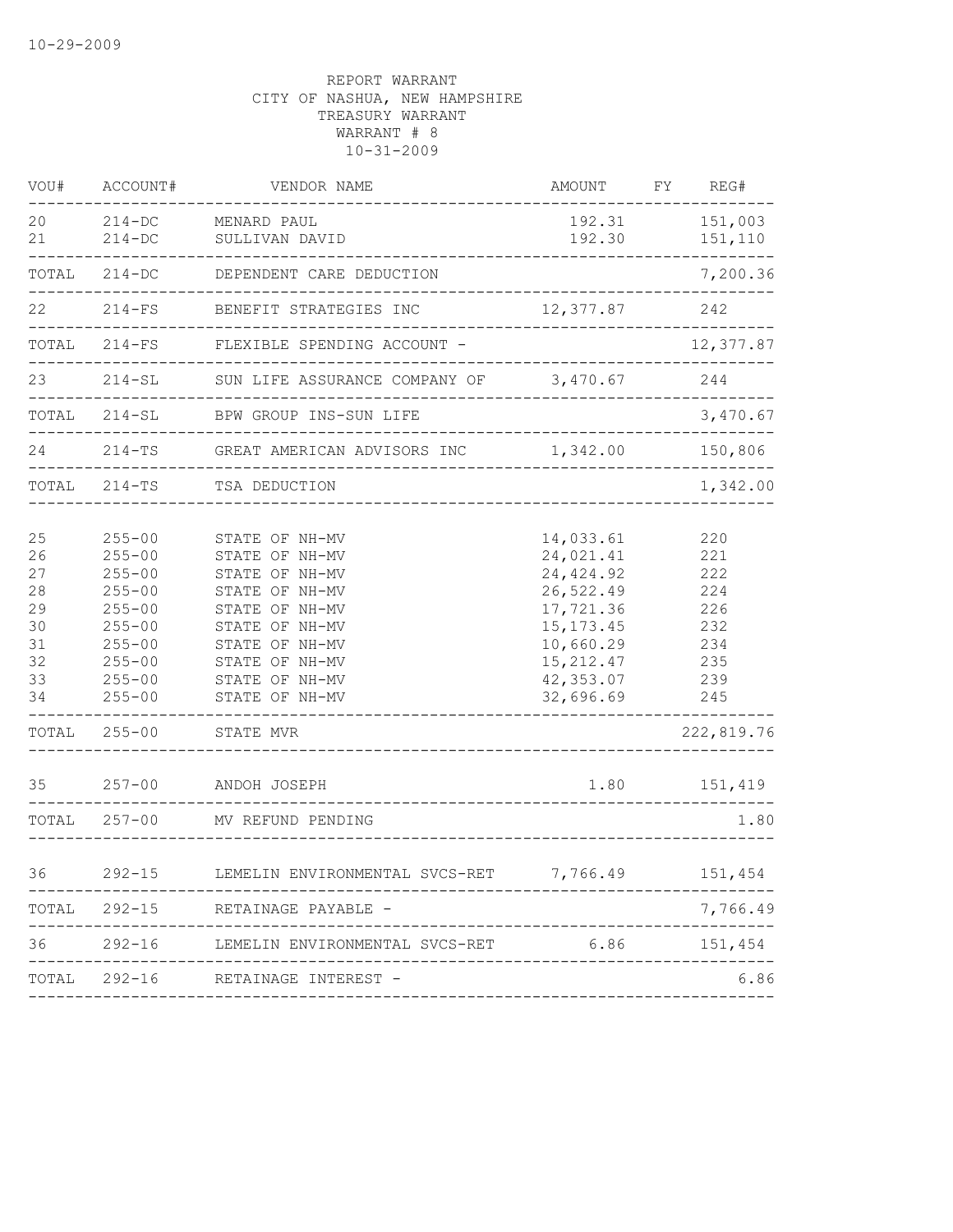| VOU#      | ACCOUNT#  | VENDOR NAME                                                           | AMOUNT     | FY | REG#              |
|-----------|-----------|-----------------------------------------------------------------------|------------|----|-------------------|
| 37        |           | 305-33005 PENNICHUCK WATER                                            |            |    | 24.88 151,536     |
| 38        | 305-34015 | ENDERGY INC 5.32<br>CITY OF NASHUA/PETTY CASH 32.92<br>ANDERSON CECTT |            |    | 151,557           |
| 39        | 305-49075 |                                                                       |            |    | 150,803           |
| 40        | 305-59100 | ANDERSON CECIL                                                        | 50.00      |    | 151,032           |
| 41        | 305-59100 | COLLINS JOHN                                                          | 112.50     |    | 151,043           |
| 42        | 305-59100 | JEYNES MIKE                                                           | 262.50     |    | 151,159           |
| 43        | 305-59100 | KING TOM                                                              | 62.50      |    | 151,125           |
| 44        | 305-59100 | MCLEAN JIM                                                            | 225.00     |    | 151,011           |
| 45        | 305-59100 | O'NEIL TIM                                                            | 312.50     |    | 151,013           |
| 46        | 305-59100 | WALLENT FRANK J                                                       | 250.00     |    | 150,895           |
| 47        | 305-59100 | WALLENT LOUISE                                                        | 50.00      |    | 151,152           |
| 48        | 305-64030 | CITY OF NASHUA/PETTY CASH                                             | 63.90      |    | 150,803           |
| 49        |           | 305-95010 ALLIANCE FOR COMMUNITY MEDIA                                | 350.00     |    | 151,568           |
| 50        |           |                                                                       |            |    |                   |
| TOTAL 305 |           | SRF - CIVIC & COMM ACTIVITIES                                         |            |    | 12,290.32         |
|           |           |                                                                       |            |    |                   |
| 51        |           | 308-40 HARVARD PILGRIM/FIRST SENIORIT 47,427.41                       |            |    | 238               |
| 52        |           | 308-41015 STAPLES BUSINESS ADVANTAGE                                  |            |    | 175.43    151,128 |
| 53        | 308-72010 | CONWAY OFFICE PRODUCTS LLC                                            | 90.00      |    | 150,934           |
| 54        | 308-83010 | ANTHEM BLUE CROSS BLUE SHIELD                                         | 71,281.19  |    | 229               |
| 55        | 308-83010 | ANTHEM BLUE CROSS BLUE SHIELD                                         | 43, 402.41 |    | 236               |
| 56        | 308-83011 | ANTHEM BLUE CROSS BLUE SHIELD                                         | 794.19     |    | 229               |
| 57        | 308-83011 | ANTHEM BLUE CROSS BLUE SHIELD                                         | 1,034.39   |    | 236               |
| 58        | 308-83012 | ANTHEM BLUE CROSS BLUE SHIELD                                         | 285,671.95 |    | 229               |
| 59        | 308-83012 | ANTHEM BLUE CROSS BLUE SHIELD                                         | 122,686.78 |    | 236               |
| 60        | 308-83013 | ANTHEM BLUE CROSS BLUE SHIELD                                         | 178,236.17 |    | 229               |
| 61        | 308-83013 | ANTHEM BLUE CROSS BLUE SHIELD                                         | 137,718.26 |    | 236               |
| 62        | 308-83016 | HARVARD PILGRIM HEALTH CARE                                           | 35,692.66  |    | 230               |
| 63        | 308-83016 | HARVARD PILGRIM HEALTH CARE                                           | 51,428.18  |    | 237               |
| 64        | 308-83017 | HARVARD PILGRIM HEALTH CARE                                           | 42,182.99  |    | 230               |
| 65        | 308-83017 | HARVARD PILGRIM HEALTH CARE                                           | 58,764.85  |    | 237               |
| 66        | 308-83018 | ANTHEM BLUE CROSS BLUE SHIELD                                         | 48, 135.37 |    | 229               |
| 67        | 308-83018 | ANTHEM BLUE CROSS BLUE SHIELD                                         | 22,181.18  |    | 236               |
| 68        | 308-83019 | ANTHEM BLUE CROSS BLUE SHIELD                                         | 38,798.04  |    | 229               |
| 69        | 308-83019 | ANTHEM BLUE CROSS BLUE SHIELD 31,775.44                               |            |    | 236               |
| 70        | 308-83020 | NORTHEAST DELTA                                                       | 16,370.35  |    | 231               |
| 71        | 308-83020 | NORTHEAST DELTA                                                       | 14,995.18  |    | 241               |
| 72        | 308-83021 | NORTHEAST DELTA                                                       | 3,509.58   |    | 231               |
| 73        | 308-83021 | NORTHEAST DELTA                                                       | 6,527.76   |    | 241               |
| 74        | 308-83023 | BONANNO CHERYL                                                        | 35.00      |    | 151,353           |
| 75        | 308-83023 | GLAXOSMITHKLINE PHARMACEUTICAL                                        | 6, 363.50  |    | 150,865           |
| 76        | 308-83023 | MORIN MATTHEW                                                         | 64.80      |    | 150,985           |
| 77        | 308-83023 | WALMART COMMUNITY                                                     | 298.00     |    | 151,529           |
| 78        | 308-83026 | NORTHERN NEW ENGLAND BENEFIT T                                        | 33,977.00  |    | 240               |
| 79        | 308-83040 | CONNECTICUT UNDERWRITERS INC                                          | 369.00     |    | 151,549           |
| 80        | 308-83041 | COLLIMORE CULLEN PLLC                                                 | 2,401.00   |    | 151, 111          |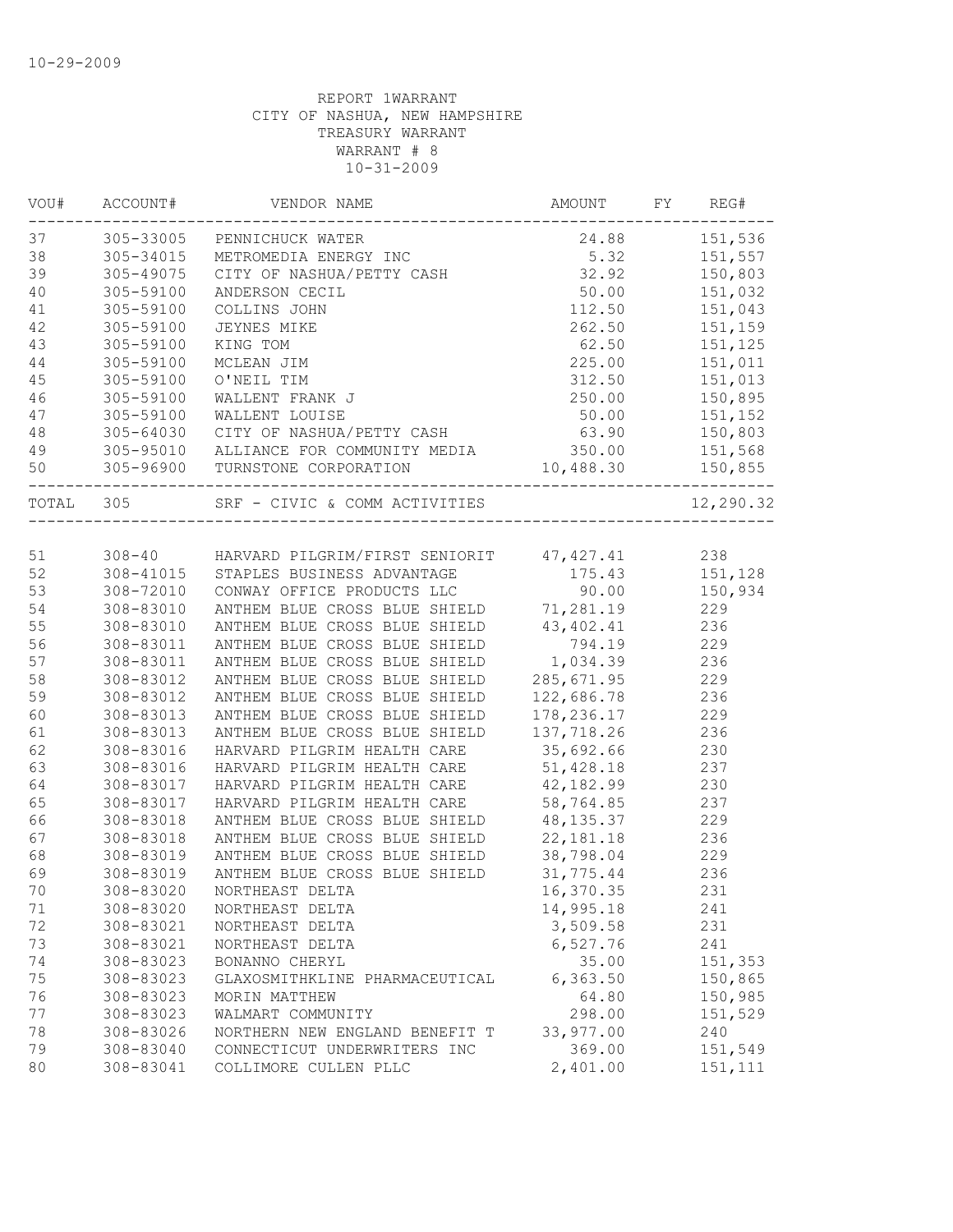| VOU#  | ACCOUNT#           | VENDOR NAME                      | AMOUNT     | FΥ | REG#         |
|-------|--------------------|----------------------------------|------------|----|--------------|
| 81    | 308-83050          | FRED C CHURCH INSURANCE          | 202.00     |    | 233          |
| 82    | 308-83053          | APPLE SERVICES NASHUA            | 2,732.00   |    | 150,882      |
| 83    | 308-83053          | ASSOCIATED RADIOLOGISTS PA<br>W/ | 32.00      |    | 151,044      |
| 84    | 308-83053          | CONCORD ORTHOPAEDICS PA          | 1,352.00   |    | 150,947      |
| 85    | 308-83053          | DARTMOUTH-HITCHCOCK CLINIC       | 100.00     |    | 151,087      |
| 86    | 308-83053          | ELLIOT PHYSICIANS NETWORK INC    | 97.00      |    | 150,862      |
| 87    | 308-83053          | FOUR SEASONS ORTHOPAEDIC CTR     | 395.00     |    | 151,068      |
| 88    | 308-83053          | HELFMAN DAVID J OD ELLIOTT F L   | 75.00      |    | 150,884      |
| 89    | 308-83053          | MERIDIAN RESOURCE COMPANY        | 3,033.99   |    | 150,981      |
| 90    | 308-83053          | MORIARTY KEVIN S DC              | 148.00     |    | 151,053      |
| 91    | 308-83053          | RS MEDICAL                       | 80.00      |    | 150,819      |
| 92    | 308-83053          | SO NH REGIONAL MEDICAL CENTER    | 2,569.88   |    | 151,046      |
| 93    | 308-83053          | STONERIVER PHARMACY SOLUTIONS    | 284.06     |    | 151,060      |
| 94    | 308-83053          | XRAY PROFESSIONAL ASSOCIATION    | 280.50     |    | 150,956      |
| 95    | 308-83054          | APPLE SERVICES NASHUA            | 2,364.00   |    | 150,882      |
| 96    | 308-83054          | ASSOCIATED RADIOLOGISTS PA<br>W/ | 29.00      |    | 151,044      |
| 97    | 308-83054          | CONCORD ORTHOPAEDICS PA          | 229.00     |    | 150,947      |
| 98    | 308-83054          | DERRY SPORTS & REHAB LLC         | 775.00     |    | 151,361      |
| 99    | 308-83054          | FOUR SEASONS ORTHOPAEDIC CTR     | 404.00     |    | 151,068      |
| 100   | 308-83054          | HACKER PETER S MD<br>W/C         | 98.00      |    | 150,883      |
| 101   | 308-83054          | MERIDIAN RESOURCE COMPANY        | 3,031.13   |    | 150,981      |
| 102   | 308-83054          | NASHUA EYE ASSOCIATES PA<br>W/C  | 95.00      |    | 151,052      |
| 103   | 308-83054          | NASHUA RADIOLOGY PA              | 26.00      |    | 151,045      |
| 104   | 308-83054          | OCCUPATIONAL HEALTH CTRS SOUTH   | 312.43     |    | 150,946      |
| 105   | 308-83054          | PERFORMANCE REHAB INC            | 925.00     |    | 150,907      |
| 106   | 308-83054          | RS MEDICAL                       | 80.00      |    | 150,819      |
| 107   | 308-83054          | SO NH REGIONAL MEDICAL CENTER    | 917.50     |    | 151,046      |
| 108   | 308-83054          | STONERIVER PHARMACY SOLUTIONS    | 660.25     |    | 151,060      |
| 109   | 308-83054          | WOLF RALPH R MD<br>W/C           | 109.00     |    | 151,050      |
| 110   | 308-83055          | DOWNEAST INVESTIGATIONS INC      | 1,381.50   |    | 151,089      |
| 111   | 308-83055          | NASHUA WEST ADULT MEDICINE       | 37.00      |    | 151,221      |
| 112   | 308-83056          | HOME DEPOT CREDIT SERVICES       | 159.96     |    | 151,532      |
| 113   | 308-83063          | GATE CITY FENCE CO INC<br>W/C    | 750.00     |    | 151,047      |
| 114   | 308-83064          | COLLIMORE CULLEN PLLC            | 180.30     |    | 151,111      |
| 115   | 308-83102          | DARTMOUTH-HITCHCOCK NASHUA       | 15.00      |    | 151,566      |
|       |                    |                                  |            |    |              |
| TOTAL | 308                | SRF - INSURANCE                  |            |    | 1,326,348.56 |
|       |                    |                                  |            |    |              |
|       | 215,065 3097-41015 | DONOVAN BEVERLY                  | 21.98      |    | 151,164      |
|       | 215,066 3097-49075 | CLEAN SOURCE                     | 482.55     |    | 151,311      |
|       | 215,067 3097-49075 | MANSFIELD PAPER CO INC           | 4,519.89   |    | 151,379      |
|       | 215,068 3097-49085 | ALL RIGHT PROVISIONS, INC.       | 199.00     |    | 151,308      |
|       | 215,069 3097-49085 | BIMBO FOODS BAKERIES INC         | 4,160.99   |    | 151,377      |
|       | 215,069 3097-49085 | BIMBO FOODS BAKERIES INC         | 92.96      |    | 151,378      |
|       | 215,070 3097-49085 | BOSTON PIE INC                   | 1,970.80   |    | 151,400      |
|       | 215,071 3097-49085 | COSTA FRUIT & PRODUCE CO INC     | 43, 215.72 |    | 151,451      |
|       | 215,072 3097-49085 | DOMINO'S PIZZA                   | 624.00     |    | 151,239      |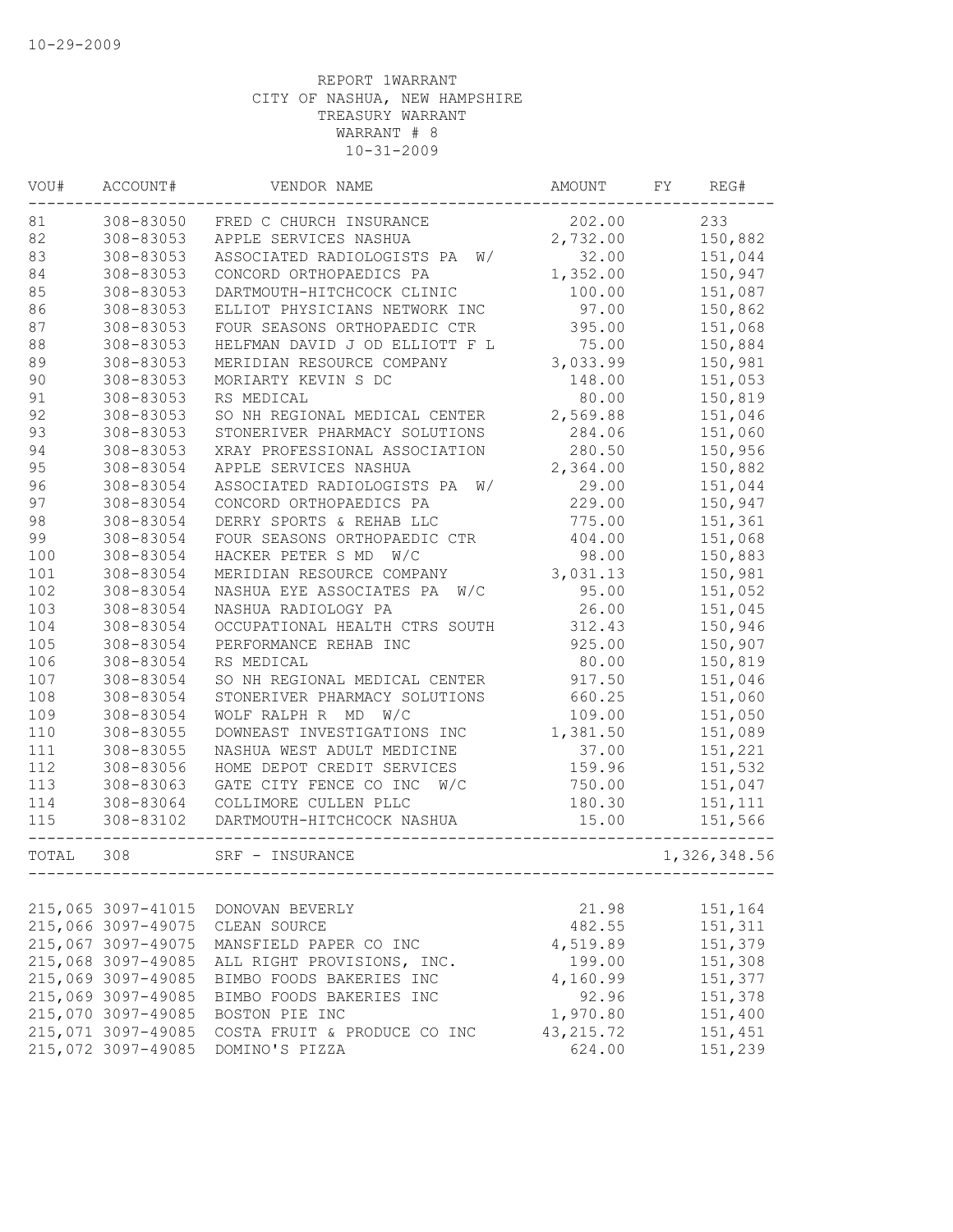|           | VOU# ACCOUNT#      | VENDOR NAME                                     | AMOUNT             | FY REG#        |
|-----------|--------------------|-------------------------------------------------|--------------------|----------------|
|           | 215,073 3097-49085 | DOMINO'S PIZZA                                  | 946.40             | 151,397        |
|           | 215,074 3097-49085 | DOUBLE N INC                                    | 2,632.50           | 151,199        |
|           | 215,075 3097-49085 | GARELICK FARMS-LYNN                             | 24, 135.68         | 151,034        |
|           | 215,076 3097-49085 | GILL'S PIZZA CO.                                | 7,399.00           | 151,236        |
|           | 215,077 3097-49085 | M SAUNDERS INC                                  | 6,058.92           | 151,226        |
|           | 215,077 3097-49085 | M SAUNDERS INC                                  | 1,556.74           | 151,227        |
|           | 215,078 3097-49085 | MANCHESTER COCA-COLA                            | 1,453.00           | 151,177        |
|           | 215,079 3097-49085 | MCKEE FOODS CORP                                | 165.44             | 150,952        |
|           | 215,080 3097-49085 | NEW ENGLAND ICE CREAM                           | 198.52             | 151,248        |
|           | 215,081 3097-49085 | ORIGINAL CRISPY PIZZA CRUST CO                  | 157.55             | 150,986        |
|           | 215,082 3097-49085 | OTIS SPUNKMEYER INC                             | 1,572.56           | 151,171        |
|           | 215,083 3097-707   | ANDERSON JULIE                                  | 50.00              | 151,398        |
|           | 215,084 3097-707   | STARBILE NATALIE                                | 37.65              | 151,392        |
|           | 3097-82025         | NH RETIREMENT SYSTEM                            | 5,570.46           | 219            |
|           | 215,085 3097-91005 | GUSTIN KAREN<br>_______________                 | 112.34             | 151,216        |
| TOTAL 309 |                    | SRF - FOOD SERVICES<br>------------------       |                    | 107,334.65     |
|           |                    |                                                 |                    |                |
|           |                    | 215,086 3098-49085 M SAUNDERS INC<br>. <u>.</u> | 1, 316.91 151, 227 |                |
|           |                    | TOTAL 309 FRESH FRUIT & VEGETABLE GRANT         |                    | 1,316.91       |
|           |                    | 215,087 3117-64192 WESTERVELT GEOFFREY          | $52.99$ $151,182$  |                |
|           |                    | TOTAL 311 DRIVER'S EDUCATION                    |                    | 52.99          |
|           |                    |                                                 |                    |                |
| 117       |                    | 312-43005 PRINTGRAPHICS OF MAINE                | 830.00             | 225            |
| 118       |                    | 312-705 THERRIEN LISE                           |                    | 210.00 151,367 |
| 119       |                    | 312-705 TILDEN AUTOMOTIVE & TRUCK CTRS          | 360.00             | 151,024        |
| TOTAL 312 |                    | SRF - FINANCIAL SERVICES                        |                    | 1,400.00       |
|           |                    |                                                 |                    |                |
|           | 215,088 3122-49050 | FOLLETT EDUCATIONAL SERVICES                    |                    | 50.50 150,841  |
|           |                    | 215,089 3122-49050 HM RECEIVABLES CO LLC        |                    | 201.96 151,344 |
|           | 215,090 3122-49050 | NASHUA HIGH SCHOOL NORTH                        | 120.00             | 151,456        |
|           | 215,091 3122-49050 | NHS-NORTH POTTERY                               | 1,530.00           | 151,455        |
|           | 215,092 3122-49050 | QUIMBY DAVID                                    | 145.98             | 151,350        |
|           | 215,093 3122-49050 | STAPLES BUSINESS ADVANTAGE                      | 130.45             | 151,058        |
|           | 215,094 3122-49050 | WB MASON COMPANY INC                            | 131.25             | 150,859        |
|           | 215,095 3122-49075 | WALMART COMMUNITY                               | 164.61             | 151,133        |
|           | 215,096 3122-91040 | PAPANICOLAU MICHELLE                            | 151.48             | 151,290        |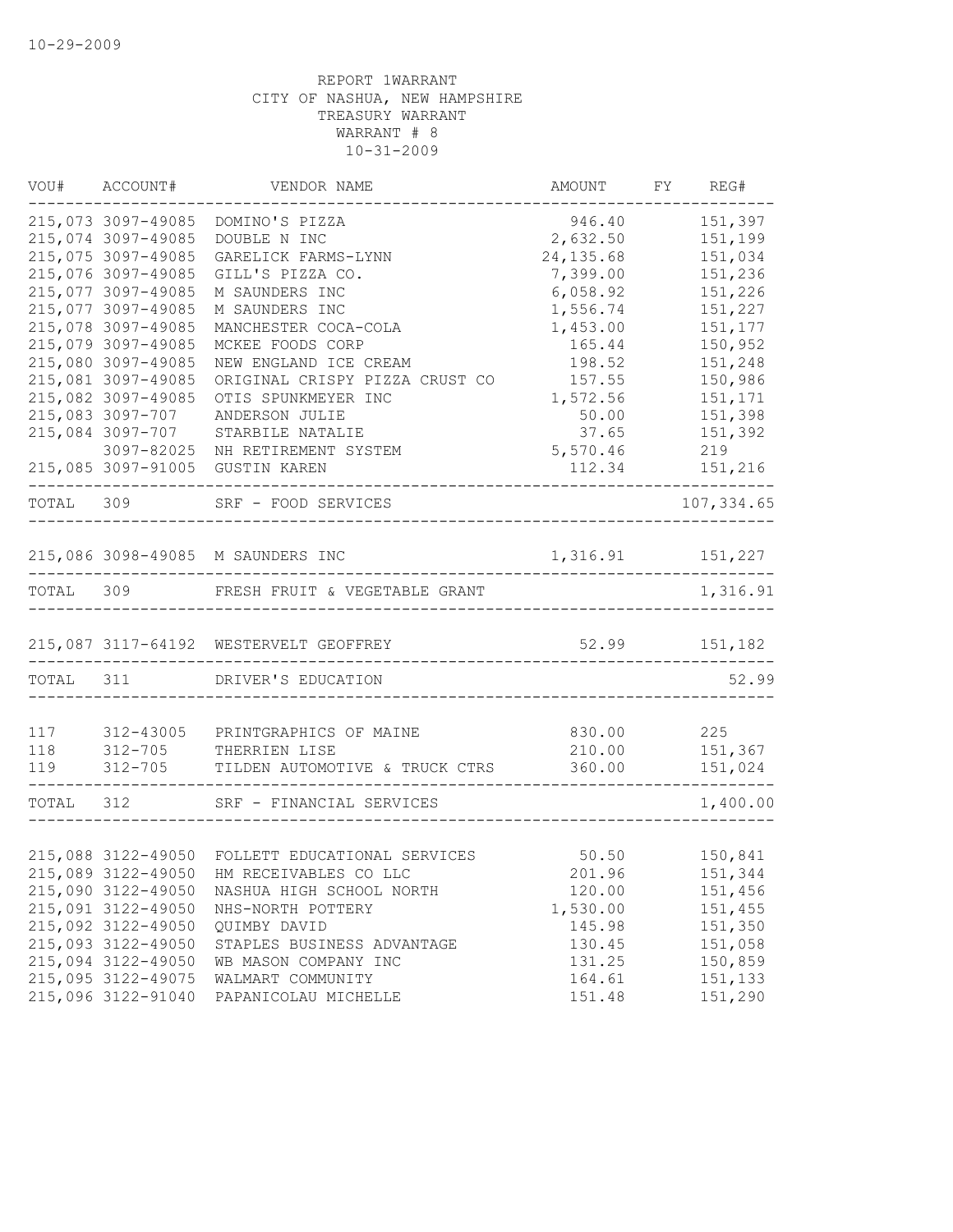|                                               |                                                  | $\verb VOU#   \verb  ACCOUNT#   \verb   VENDOR   \verb NAME $<br>---------------------                                                                                                                 | AMOUNT FY REG#                                                      |                                                                                     |
|-----------------------------------------------|--------------------------------------------------|--------------------------------------------------------------------------------------------------------------------------------------------------------------------------------------------------------|---------------------------------------------------------------------|-------------------------------------------------------------------------------------|
|                                               |                                                  | TOTAL 312 ADULT ED/CONTINUING ED                                                                                                                                                                       | 2,626.23                                                            |                                                                                     |
|                                               |                                                  | 215,097 3220-49050 EDUCATION NORTHWEST<br>. _ _ _ _ _ _ _ _ _ _ _ _ _ _ _ _ _                                                                                                                          | 175.75 151,408                                                      |                                                                                     |
|                                               |                                                  | TOTAL 322 NH CHARITABLE BIRCH HILL SCHL                                                                                                                                                                |                                                                     | 175.75                                                                              |
|                                               |                                                  | 3245-82025 NH RETIREMENT SYSTEM                                                                                                                                                                        | 251.55 219                                                          |                                                                                     |
|                                               |                                                  | TOTAL 324 YOUTH SAFE HAVEN-PAL                                                                                                                                                                         |                                                                     | 251.55                                                                              |
|                                               |                                                  | 215,098 3247-49075 GREENFIELD INDUSTRIES INC 119.00 151,244                                                                                                                                            |                                                                     |                                                                                     |
| TOTAL 324                                     |                                                  | ATHLETICS-ENTERPRISE FUND                                                                                                                                                                              |                                                                     | 119.00                                                                              |
|                                               |                                                  | 215,099 3250-53100 NASHUA REGIONAL PLANNING COMMI 5,851.22 151,442<br>-------------------------------------                                                                                            |                                                                     | _______________                                                                     |
|                                               |                                                  | TOTAL 325 SAFE ROUTES TO SCHOOL                                                                                                                                                                        |                                                                     | 5,851.22                                                                            |
|                                               | 215,100 3260-91040 COTE MARIE                    | 3260-82025 NH RETIREMENT SYSTEM                                                                                                                                                                        | 286.88 219                                                          | 390.61 151,205                                                                      |
|                                               |                                                  | ________________________________<br>TOTAL 326 NH ALTERNATE ASSESS COACH                                                                                                                                | --------------------------------------                              | 677.49                                                                              |
|                                               |                                                  | 215,101 3299-49035 EDWARDS EDUCATIONAL SERVICES, 345.00 151,313                                                                                                                                        |                                                                     |                                                                                     |
|                                               |                                                  | TOTAL 329 TITLE I SINI FOLLOW THE CHILD                                                                                                                                                                |                                                                     | 345.00                                                                              |
| 121<br>122<br>123<br>124<br>125<br>126<br>127 | 331-01665<br>331-59100<br>331-68045<br>331-78007 | DBSA NASHUA INC<br>COMCAST<br>TOYOTA OF NASHUA<br>MAYNARD & LESIEUR INCORPORATED<br>331-78007 ROBBINS AUTO PARTS<br>331-82030 NH RETIREMENT SYSTEM<br>331-98038 DUNKIN DONUTS<br>_____________________ | 107.00<br>10,499.00 151,553<br>479.68<br>7.94<br>7,688.83<br>536.40 | 129.31 151,413<br>151,546<br>151,388<br>151,329<br>219<br>150,876<br>-------------- |
| TOTAL 331                                     |                                                  | SRF - POLICE DEPARTMENT<br>--------------------------                                                                                                                                                  |                                                                     | 19,448.16                                                                           |
| 128<br>129                                    |                                                  | 332-59100 LEYTON VALERIE M<br>332-59100 ZIPPER PAUL                                                                                                                                                    | 390.00<br>300.00                                                    | 151,143<br>151,368                                                                  |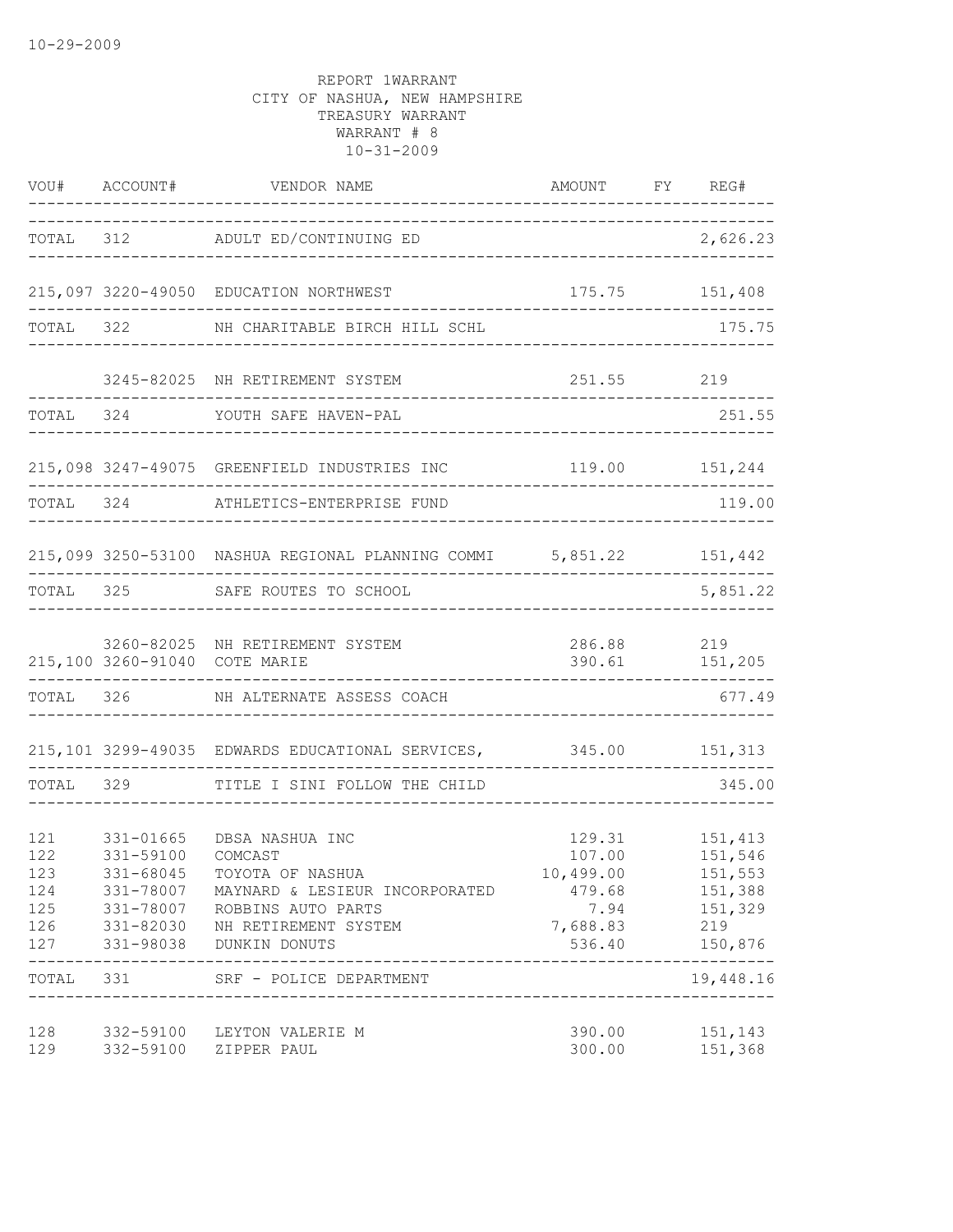|                          |                                                                   | VOU# ACCOUNT# VENDOR NAME                                                                                          | AMOUNT FY REG#                  |                               |
|--------------------------|-------------------------------------------------------------------|--------------------------------------------------------------------------------------------------------------------|---------------------------------|-------------------------------|
|                          |                                                                   | TOTAL 332 SRF - FIRE DEPARTMENT                                                                                    |                                 | 690.00                        |
|                          |                                                                   | 215,102 3330-49050 HM RECEIVABLES CO LLC 73.26 151,344                                                             |                                 |                               |
|                          |                                                                   | TOTAL 333 TITLE I SCHL IMPRV LEDGE ST                                                                              |                                 | 73.26                         |
| 130<br>131               | 341-01927<br>341-01962                                            | NASHUA ADULT LEARNING CENTER 1,038.37<br>HARBOR HOMES INC                                                          | 2,949.00                        | 151,458<br>150,984            |
| 131<br>131<br>132        | 341-01968<br>341-01969<br>341-41015                               | HARBOR HOMES INC<br>HARBOR HOMES INC<br>PRO PAC                                                                    | 24,350.00<br>1,910.93<br>122.00 | 150,984<br>150,984<br>151,138 |
| 133<br>134               | 341-49075<br>341-54035                                            | STAPLES BUSINESS ADVANTAGE<br>PRO PAC<br>GREATER NASHUA DENTAL CONNECTI 500.00 151,457                             | 290.71<br>50.00 151,138         | 151,128                       |
| 135<br>136<br>137<br>138 | 341-59100<br>$341 - 64030$<br>341-94014                           | PRO PAC<br>341-94014 BAGLEY BOBBIE 24.00 150,975<br>341-94014 COMMUNITY SERVICES PETTY CASH 112.95 151,459         | 3,444.99                        | 151,138                       |
|                          |                                                                   | TOTAL 341 SRF - COMMUNITY SERVICES                                                                                 |                                 | 34,792.95                     |
|                          |                                                                   |                                                                                                                    |                                 |                               |
|                          |                                                                   | 139 342-01940 WAL-MART COMMUNITY 139 278.72 151,538<br>140 342-54035 ACCURATE PRINTING INCORPORATED 310.00 151,411 |                                 |                               |
|                          |                                                                   | TOTAL 342 SRF - COMMUNITY HEALTH                                                                                   |                                 | 588.72                        |
|                          |                                                                   | 215,103 3440-49075 AC MOORE INC                                                                                    | 65.80 151,212                   |                               |
|                          | 215, 104 3440-49075<br>215,105 3440-49075                         | ALMEIDA SUSAN<br>ALMONTE GARDENIA                                                                                  | 47.26 151,339                   | 287.19 151,208                |
|                          | 215,106 3440-49075<br>215,107 3440-49075<br>215,108 3440-49075    | CARON CYNTHIA<br>CHANDLER MELISSA<br>CHUNKY'S CORPORATE OFFICES                                                    | 38.85 151,335<br>44.00 151,235  | 714.35 151,590                |
|                          | 215,109 3440-49075                                                | COGSWELL CATHERINE<br>215,110 3440-49075 GARELICK FARMS-LYNN<br>215,110 3440-49075 GARELICK FARMS-LYNN             | 159.23<br>481.01<br>27.57       | 151,206<br>151,034<br>151,035 |
|                          | 215, 111 3440-49075<br>215, 112 3440-49075<br>215, 113 3440-49075 | GOSS FARM<br>MARKET BASKET<br>PLUSTIME NH                                                                          | 287.00<br>187.40<br>300.00      | 151,409<br>150,978<br>151,288 |
|                          | 215, 114 3440-49075<br>215, 115 3440-49075<br>215, 116 3440-49075 | RTM COMMUNICATIONS INC<br>S & S WORLDWIDE<br>SANCHEZ STACEY                                                        | 1,791.25<br>52.94<br>25.00      | 151,218<br>151,127<br>151,321 |
|                          | 215, 117 3440-49075<br>215, 118 3440-55020<br>215, 119 3440-91040 | STAPLES BUSINESS ADVANTAGE<br>FIRST STUDENT INC<br>ALMEIDA SUSAN                                                   | 357.32<br>64.96<br>672.18       | 151,058<br>151,202<br>151,208 |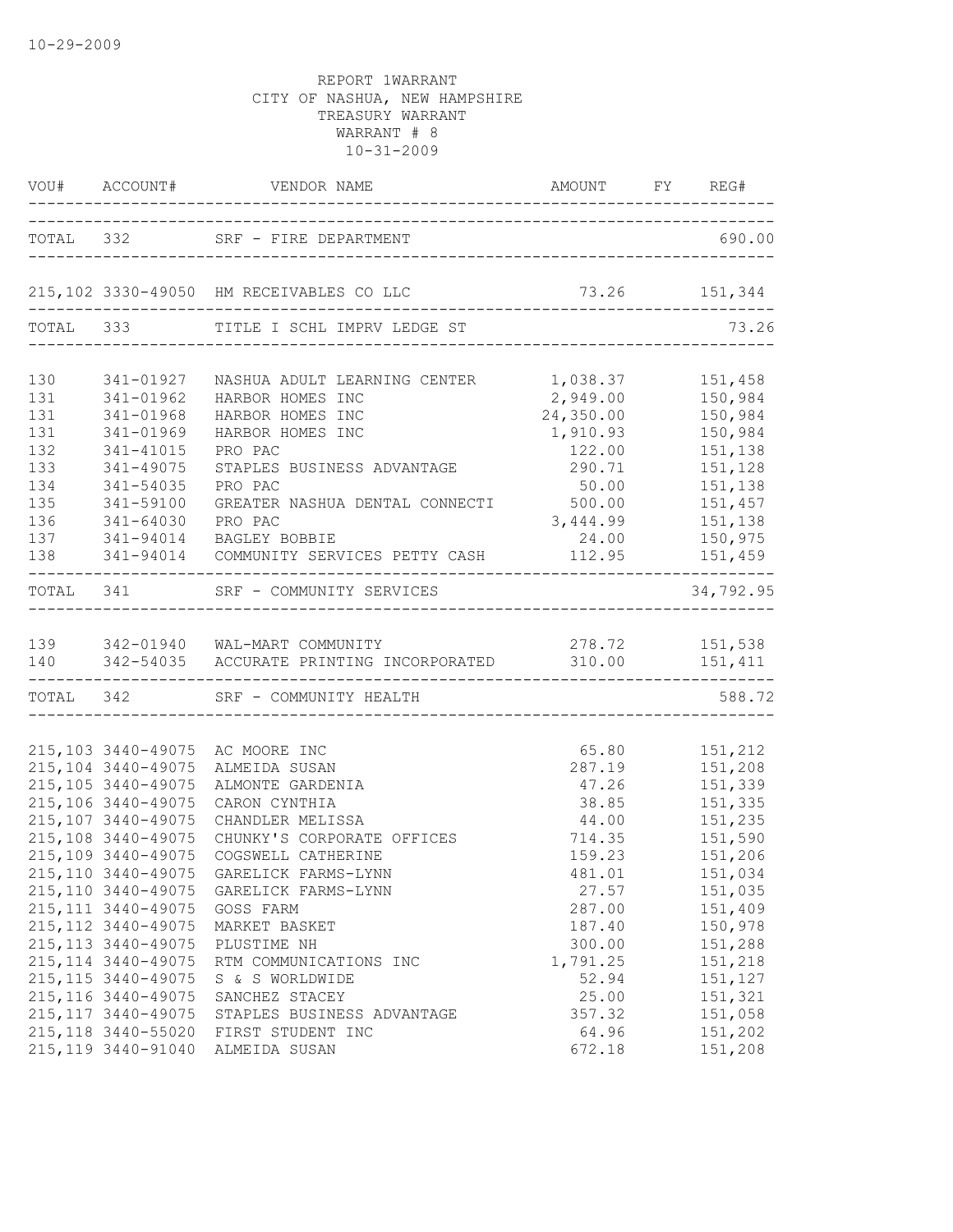|                                 |                                                                                          | VOU# ACCOUNT# VENDOR NAME AMOUNT FY                                                                                                                                       | AMOUNT FY REG#                                             |                                                            |
|---------------------------------|------------------------------------------------------------------------------------------|---------------------------------------------------------------------------------------------------------------------------------------------------------------------------|------------------------------------------------------------|------------------------------------------------------------|
|                                 |                                                                                          | TOTAL 344 AFTER SCHOOL PROGRAM<br>--------------------------------                                                                                                        |                                                            | 5,603.31                                                   |
|                                 |                                                                                          | 3450-82025 NH RETIREMENT SYSTEM 1,535.45 219<br>__________________                                                                                                        |                                                            |                                                            |
|                                 |                                                                                          | TOTAL 345 21 ST CENTURY ELEM.AFTER SCHL                                                                                                                                   |                                                            | 1,535.45                                                   |
|                                 | 215, 121 3460-49075<br>215, 122 3460-49075<br>215, 123 3460-49075<br>215, 124 3460-49075 | 215,120 3460-49075 AC MOORE INC<br>DWIGHT DAMON ASSOCIATES<br>HAGEMAN ANGELA<br>MARKET BASKET<br>SAM'S CLUB<br>215,125 3460-49075 WALMART COMMUNITY                       | 14.37<br>275.00<br>39.76<br>82.71 150,978<br>82.85 151,133 | 151,212<br>150,837<br>151,334<br>271.62 151,589            |
|                                 | TOTAL 346                                                                                | 21 ST CENTURY AFTER SCH MIDDLE                                                                                                                                            |                                                            | 766.31                                                     |
|                                 | 215, 126 3468-49075<br>215, 127 3468-49075<br>3468-53102                                 | SCIENCE NATIONAL HONOR SOCIETY 100.00 151,348<br>STAPLES BUSINESS ADVANTAGE<br>KING JUDITH<br>215,128 3468-53102 MEASURED PROGRESS INC<br>3468-82025 NH RETIREMENT SYSTEM | 8.55<br>1,090.00<br>4,187.00<br>483.21                     | 151,058<br>151,338<br>151,252<br>219                       |
|                                 |                                                                                          | TOTAL 346 SMALLER LEARNING COMMUNITY                                                                                                                                      |                                                            | 5,868.76                                                   |
|                                 |                                                                                          | 215,129 3508-91040 VALADE COLETTE<br>TOTAL 350 TITLE 11A TEACHER QUALITY                                                                                                  | 1,169.52 151,193                                           | 1,169.52                                                   |
|                                 | 215,130 3509-49035<br>215, 131 3509-49035<br>215, 132 3509-49035<br>215, 132 3509-49075  | GUILFORD PUBLICATIONS INC<br>SOLUTION TREE INC<br>STENHOUSE PUBLISHERS<br>STENHOUSE PUBLISHERS<br>3509-82025 NH RETIREMENT SYSTEM<br>215,133 3509-91040 SEVIGNY SHARYN    | 55.10<br>130.80<br>66.00<br>277.02<br>2,689.54<br>289.40   | 150,857<br>151,370<br>151,150<br>151,150<br>219<br>151,291 |
| TOTAL                           | 350                                                                                      | TITLE 11A TEACHER QUALITY                                                                                                                                                 | -----------------------------                              | 3,507.86                                                   |
| 144<br>145<br>146<br>147<br>148 | 352-49075<br>352-49075<br>352-49075<br>352-59020<br>352-75021                            | DWIGHT DAMON ASSOCIATES<br>NASHUA FARMERS EXCHANGE INC<br>SAM'S CLUB DIRECT<br>THE COACH COMPANY<br>BOYS & GIRLS CLUB OF GREATER N                                        | 1,200.00<br>252.30<br>89.54<br>798.00<br>2,000.00          | 150,837<br>151,438<br>151,539<br>150,928<br>150,866        |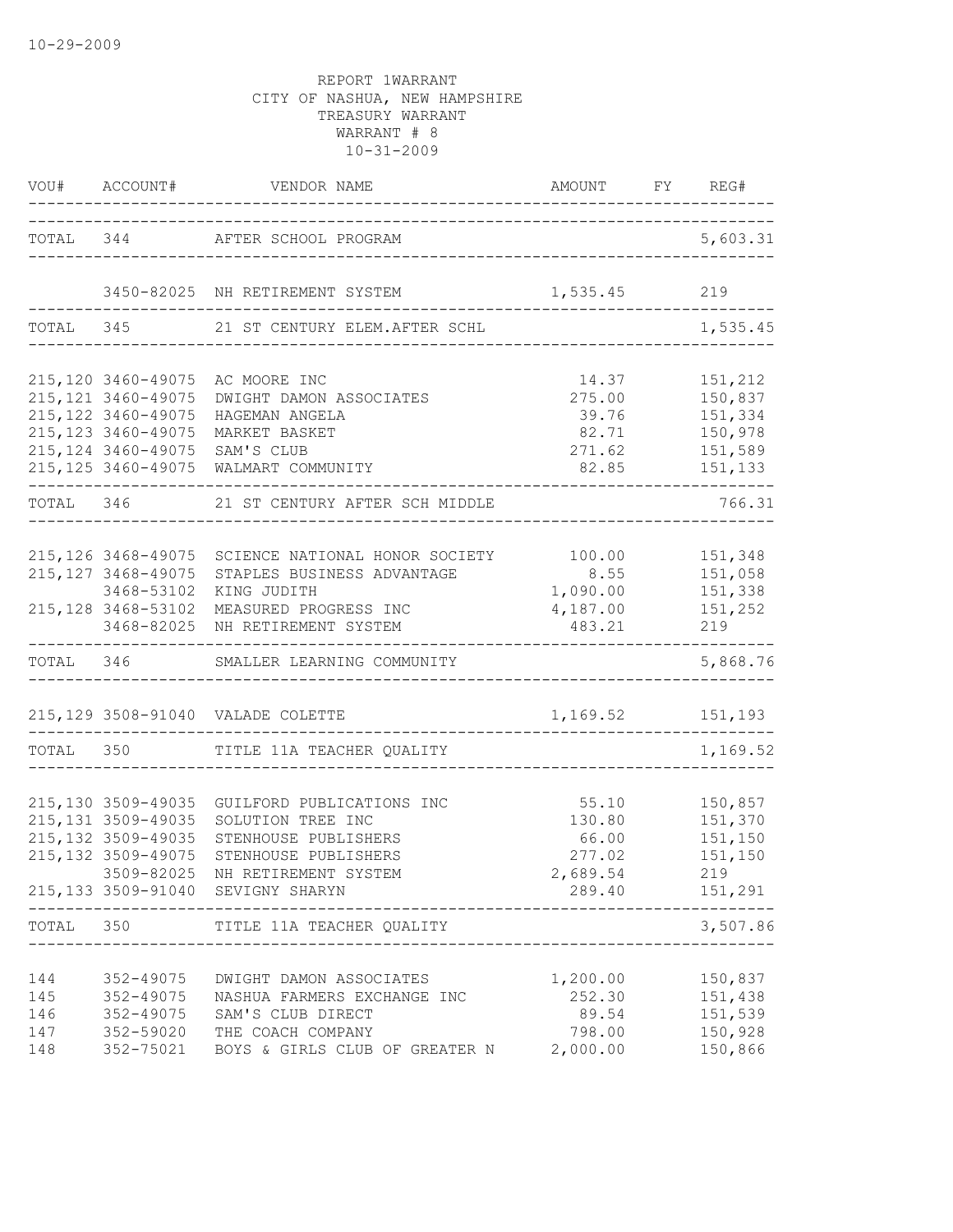| VOU#                                                               | ACCOUNT#                                                                                                                       | VENDOR NAME                                                                                                                                                                                                                                                                                            | AMOUNT                                                                                                               | FY REG#                                                                                                    |
|--------------------------------------------------------------------|--------------------------------------------------------------------------------------------------------------------------------|--------------------------------------------------------------------------------------------------------------------------------------------------------------------------------------------------------------------------------------------------------------------------------------------------------|----------------------------------------------------------------------------------------------------------------------|------------------------------------------------------------------------------------------------------------|
| 149<br>150                                                         | 352-75021<br>352-75021                                                                                                         | NASHUA POLICE ATHLETIC LEAGUE<br>THE PLUS COMPANY INC                                                                                                                                                                                                                                                  | 1,000.00<br>2,000.00                                                                                                 | 150,994<br>150,852                                                                                         |
| TOTAL                                                              | 352                                                                                                                            | SRF - PARKS AND RECREATION                                                                                                                                                                                                                                                                             |                                                                                                                      | 7,339.84                                                                                                   |
|                                                                    |                                                                                                                                | 215,134 3600-13133 MCGRAW HILL COMPANIES                                                                                                                                                                                                                                                               | 692.18                                                                                                               | 150,940                                                                                                    |
| TOTAL                                                              | 360                                                                                                                            | DROP OUT PREVENTION/ADULT ED                                                                                                                                                                                                                                                                           |                                                                                                                      | 692.18                                                                                                     |
|                                                                    |                                                                                                                                | 215,135 3657-49050 COCA COLA BOTTLING CO., OF N.E 292.25                                                                                                                                                                                                                                               |                                                                                                                      | 151,232                                                                                                    |
| TOTAL                                                              | 365                                                                                                                            | NHS - PAW SHOP                                                                                                                                                                                                                                                                                         |                                                                                                                      | 292.25                                                                                                     |
|                                                                    |                                                                                                                                | 215,136 3658-49050 T S OUTFITTERS, INC                                                                                                                                                                                                                                                                 | 197.50                                                                                                               | 151,249                                                                                                    |
| TOTAL                                                              | 365                                                                                                                            | SOUTH STUDENT SHOP                                                                                                                                                                                                                                                                                     |                                                                                                                      | 197.50                                                                                                     |
| 151<br>152<br>153                                                  | 371-07508<br>371-53100<br>371-59100                                                                                            | FENCES UNLIMITED INV<br>GZA GEOENVIRONMENTAL INC<br>FENCES UNLIMITED INV                                                                                                                                                                                                                               | 115.00<br>1,071.02<br>60.00                                                                                          | 151,039<br>151,190<br>151,039                                                                              |
| TOTAL                                                              | 371                                                                                                                            | SRF - COMMUNITY DEVELOPMENT                                                                                                                                                                                                                                                                            |                                                                                                                      | 1,246.02                                                                                                   |
| 154<br>155<br>156                                                  | $373 - 03$<br>373-53075                                                                                                        | NH BAR FOUNDATION<br>373-53025 LOAN PACKAGING LLC<br>NASHUA REGIONAL PLANNING COMMI                                                                                                                                                                                                                    | 35,000.00<br>1,120.00<br>2,677.50                                                                                    | 223<br>151,023<br>151,442                                                                                  |
| TOTAL                                                              | 373                                                                                                                            | SRF - ECONOMIC DEVELOPMENT                                                                                                                                                                                                                                                                             |                                                                                                                      | 38,797.50                                                                                                  |
| 157<br>158<br>159<br>160<br>161<br>162<br>163<br>164<br>165<br>166 | 374-07040<br>374-07156<br>374-07340<br>374-07587<br>374-07587<br>374-07600<br>374-07600<br>374-07600<br>374-07600<br>374-07600 | MARSHALL SETH AND MUNOZ CONSTR<br>IDEAL PROPERTY MAINTENANCE &<br>KUBAL WILLIAM<br>MAUSOLF LISA B<br>MUNOZ CONSTRUCTION INC &<br>205-209 PINE STREET REALTY LLC<br>28-34 RAILROAD SQ LLC AND ABAP<br>56 VINE STREET LLC AND DAD'S A<br>COVVARUBIAS RAMIRO & RITA AND<br>INSTITUTE FOR ENVIRONMENTAL ED | 6,800.00<br>10,300.00<br>575.00<br>300.00<br>32,000.00<br>20,000.00<br>12,000.00<br>20,000.00<br>10,000.00<br>260.00 | 151,465<br>151,469<br>151,012<br>151,366<br>151,463<br>151,464<br>151,466<br>151,461<br>151,462<br>151,108 |
| 167<br>168<br>169                                                  | 374-07600<br>374-09023<br>374-09031                                                                                            | RIOUX KEVIN AND DAD'S ABATEMEN<br>PRINT FACTORY<br>ADP INC                                                                                                                                                                                                                                             | 7,040.00<br>178.32<br>2.25                                                                                           | 151,460<br>150,808<br>151,132                                                                              |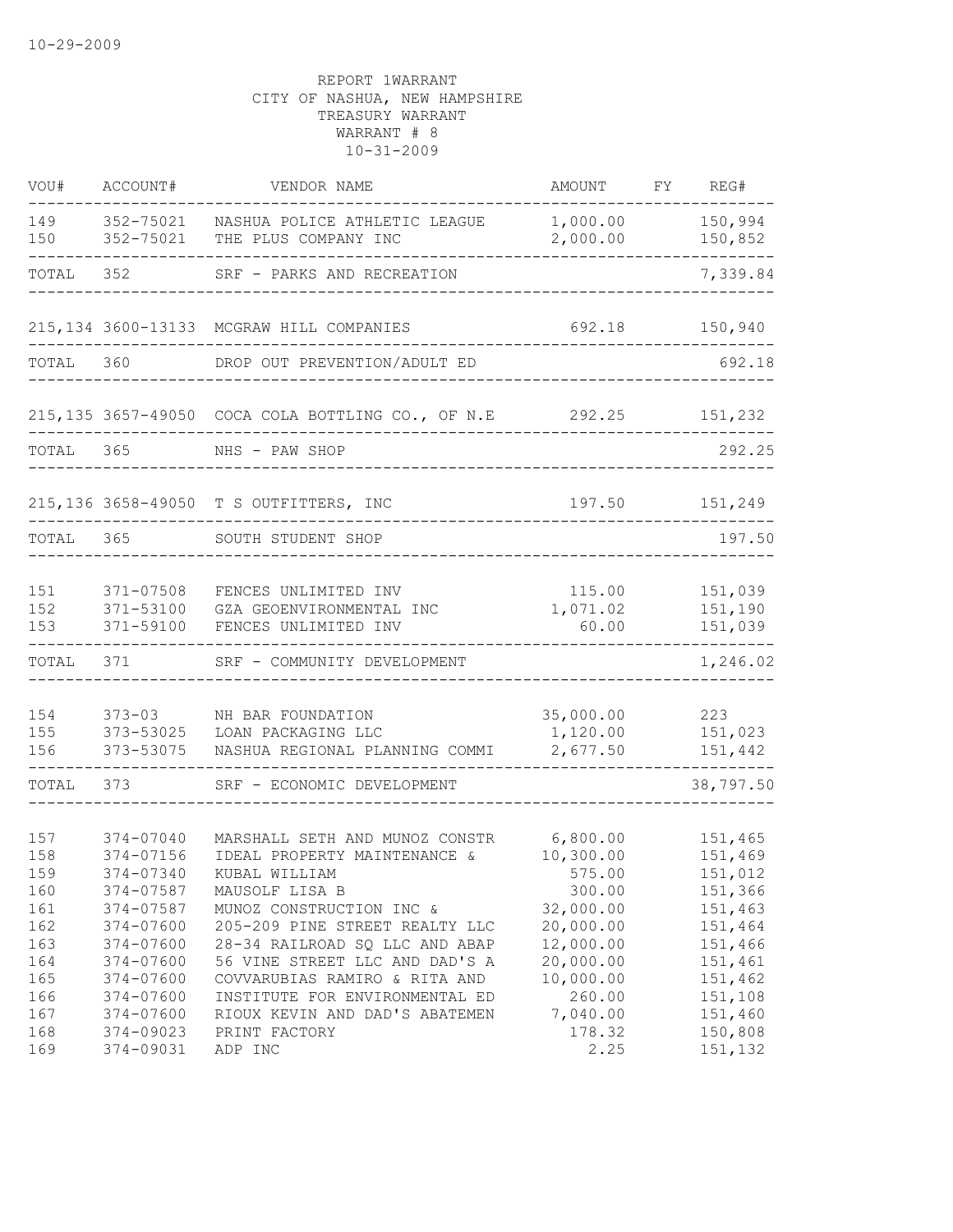| VOU#       | ACCOUNT#           | VENDOR NAME                                                     | AMOUNT     | FY | REG#               |
|------------|--------------------|-----------------------------------------------------------------|------------|----|--------------------|
| 170        | 374-09043          | CONWAY OFFICE PRODUCTS LLC                                      | 99.00      |    | 150,934            |
| 171        | 374-09061          | ARAMARK UNIFORM SERVICES                                        | 123.86     |    | 150,927            |
| 172        | 374-09061          | UNITED PARCEL SERVICE                                           | 16.71      |    | 151,582            |
| 173        | 374-09073          | PETRO-CANADA AMERICA                                            | 1,402.13   |    | 151,120            |
| 174        | 374-09091          | FASTENAL CO                                                     | 66.57      |    | 150,850            |
| 175        | 374-09091          | FLEETWAY HEAVY DUTY PARTS INC                                   | 668.40     |    | 150,897            |
| 176        | 374-09091          | GILLIG LLC                                                      | 2,354.64   |    | 151,051            |
| 177        | 374-09091          | <b>GRAINGER</b>                                                 | 27.00      |    | 150,919            |
| 178        | 374-09091          | HOME DEPOT CREDIT SERVICES                                      | 92.98      |    | 151,532            |
| 179        | 374-09091          | NAPA AUTO PARTS                                                 | 528.20     |    | 151,072            |
| 180        | 374-09091          | RYDER FLEET PRODUCTS.COM INC                                    | 195.35     |    | 151,075            |
| 181        | 374-09091          | SERVICE LIGHTING EXPRESS INC                                    | 20.00      |    | 151,142            |
| 182        | 374-09091          | STAPLES BUSINESS ADVANTAGE                                      | 151.88     |    | 151,128            |
| 183        | 374-09101          | PSNH                                                            | 1,383.20   |    | 151,571            |
| 184        | 374-09112          | METROMEDIA ENERGY INC                                           | 19.68      |    | 151,557            |
| 184        | 374-09115          | METROMEDIA ENERGY INC                                           | 35.79      |    | 151,557            |
| 185        | 374-09120          | PENNICHUCK WATER                                                | 91.21      |    | 151,536            |
| 185        | 374-09124          | PENNICHUCK WATER                                                | 49.88      |    | 151,536            |
| 186        | 374-09230          | FIRST TRANSIT INC                                               | 104,418.19 |    | 151,528            |
| 187        | 374-59188          | INSTITUTE FOR ENVIRONMENTAL ED                                  | 3,940.00   |    | 151,108            |
| 188        | 374-78120          | CUMMINS NORTHEAST INC                                           | 153.31     |    | 151,090            |
| 189        | 374-78120          | GILLIG LLC                                                      | 4,208.37   |    | 151,051            |
| 190        | 374-78120          | NAPA AUTO PARTS                                                 | 895.14     |    | 151,072            |
| 191        | 374-91025          | SCHENA CARRIE JOHNSON                                           | 44.70      |    |                    |
|            |                    |                                                                 |            |    | 151,467            |
| 192<br>193 | 374-91030          | ILG JOAN                                                        | 655.02     |    | 151,468            |
|            | 374-91030          | SCHENA CARRIE JOHNSON                                           | 709.55     |    | 151,467            |
| TOTAL      | 374                | SRF - URBAN PROGRAMS                                            |            |    | 241,806.33         |
| 194        | 375-45050          | UNIQUE MANAGEMENT SERVICES INC                                  | 599.65     |    | 150,924            |
| 195        | 375-64045          | STAPLES BUSINESS ADVANTAGE                                      | 21.32      |    | 151,128            |
| 196        | 375-75023          | RODGERS MEMORIAL LIBRARY                                        | 2,000.00   |    | 151,562            |
|            |                    | --------------                                                  |            |    |                    |
| TOTAL 375  |                    | SRF - PUBLIC LIBRARIES                                          |            |    | 2,620.97           |
|            |                    |                                                                 |            |    |                    |
|            |                    | 215,137 3750-49050 MCGRAW HILL COMPANIES                        | 9,375.23   |    | 150,940            |
|            |                    | 215,138 3750-53101 RENO JENNIFER                                | 500.00     |    | 151,341            |
|            | 215,139 3750-53101 | SHEA DENISE C                                                   | 725.00     |    | 151,301            |
|            |                    | 215,140 3750-64045 COMPUTER HUT OF N E INC                      | 2,783.00   |    |                    |
|            |                    | 215, 141 3750-64045 STAPLES BUSINESS ADVANTAGE 3, 508.14        |            |    | 151,439<br>151,058 |
|            | ------------       | 3750-82025 NH RETIREMENT SYSTEM                                 | 76.89      |    | 219                |
|            |                    | TOTAL 375 TITLE ARRA GRANT                                      |            |    | 16,968.26          |
|            |                    |                                                                 |            |    |                    |
|            |                    | 215,142 3760-49035 EDWARDS EDUCATIONAL SERVICES, 462.00 151,313 |            |    |                    |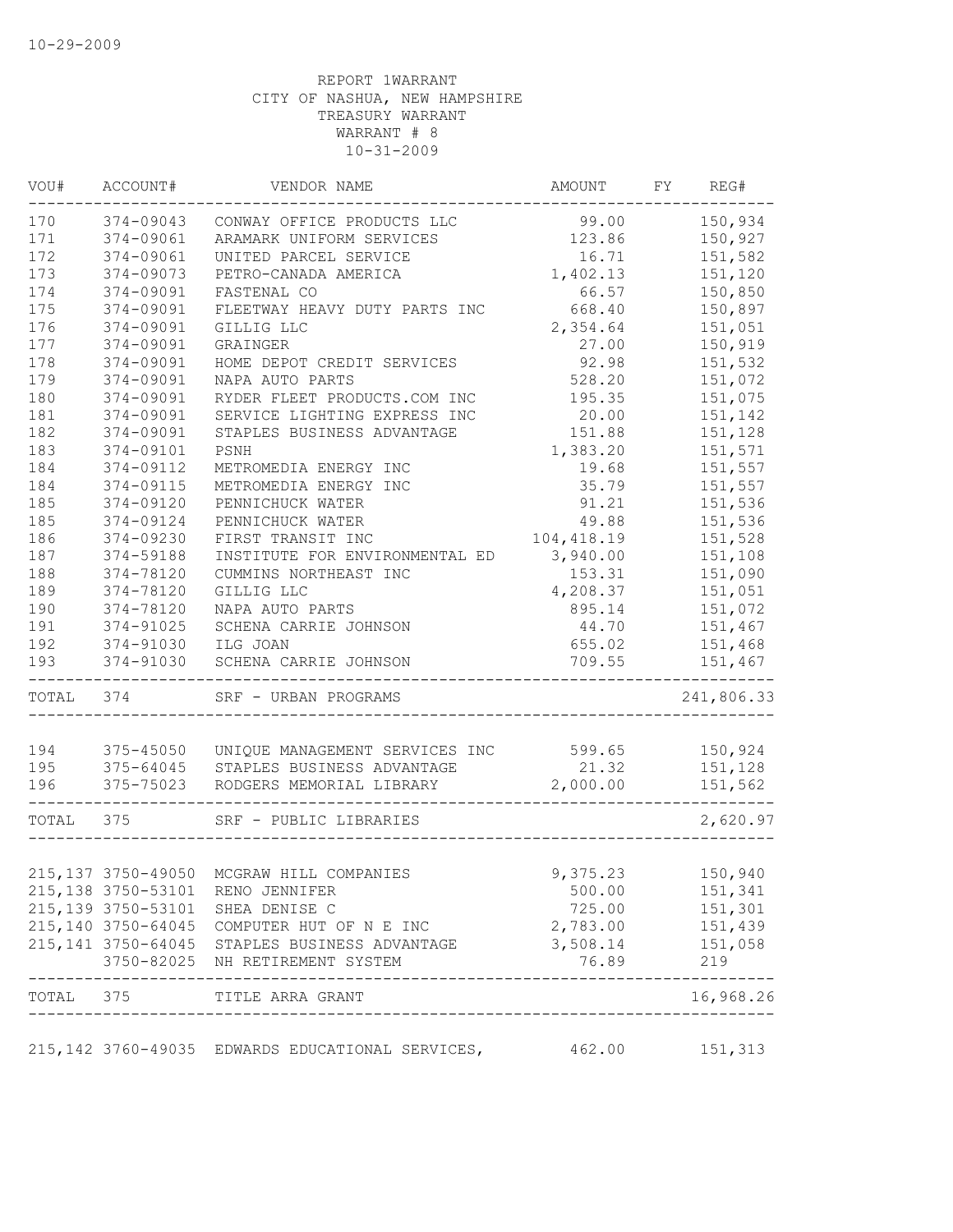| VOU#      | ACCOUNT#            | VENDOR NAME                                        | AMOUNT   | FY | REG#                |
|-----------|---------------------|----------------------------------------------------|----------|----|---------------------|
|           | 215, 143 3760-49050 | CLASSROOM SUPPLY MART                              | 68.38    |    | 151,149             |
|           | 215, 144 3760-49050 | SCHOOL SPECIALTY                                   | 739.52   |    | 151,175             |
|           | 215, 145 3760-49050 | STAPLES BUSINESS ADVANTAGE                         | 57.73    |    | 151,058             |
|           | 215, 146 3760-49050 | TIME FOR KIDS                                      | 1,944.80 |    | 151,402             |
|           | 215, 147 3760-49075 | SCHOOL SPECIALTY                                   | 308.94   |    | 151,175             |
|           | 215, 148 3760-49075 | STAPLES BUSINESS ADVANTAGE                         | 172.80   |    | 151,058             |
|           | 215, 149 3760-53101 | BLUNT STEVE                                        | 800.00   |    | 151,210             |
|           | 215,150 3760-53101  | CROWDER LUCIE L                                    | 519.14   |    | 151,156             |
|           | 215, 151 3760-53101 | LAUGHTERS JACQUELYN                                | 1,500.00 |    | 151,342             |
|           | 215, 152 3760-56020 | FIRST CHURCH                                       | 3,455.00 |    | 150,912             |
|           | 3760-82025          | NH RETIREMENT SYSTEM                               | 1,304.44 |    | 219                 |
|           | 215, 153 3760-94030 | CHOICE LITERACY INC                                | 295.00   |    | 151,328             |
|           | 215, 154 3760-94030 | NHASCD                                             | 1,035.00 |    | 151,237             |
|           | 215, 155 3760-95010 | INTERNATIONAL READING ASSOC                        | 416.00   |    | 151,386             |
| TOTAL     | 376                 | TITLE I                                            |          |    | 13,078.75           |
|           |                     |                                                    |          |    |                     |
|           |                     | 215,156 3769-31005 ONE COMMUNICATIONS              | 11.25    |    | 151,577             |
|           |                     | 215,157 3769-49050 PEARSON EDUCATION               | 666.37   |    | 151,233             |
| TOTAL 376 |                     | ----------------------------------<br>TITLE I ESEA |          |    | 677.62              |
|           |                     |                                                    |          |    |                     |
|           | 215, 158 3900-53102 | GAUDETTE GINA                                      | 312.50   |    | 151,389             |
|           | 215, 159 3900-53102 | HASBROUCK TARA L                                   | 437.50   |    | 151,336             |
|           | 215,160 3900-53102  | MANHEIM ZIMMERMAN AMY B                            | 125.00   |    | 151,306             |
|           | 215,161 3900-64045  | SIGMANET, INC                                      | 6,515.20 |    | 151,285             |
|           | 215, 162 3900-64192 | NASCO                                              | 3,120.03 |    | 151,436             |
|           | 3900-82025          | NH RETIREMENT SYSTEM                               | 666.47   |    | 219                 |
|           | 215, 163 3900-91040 | ASSOCIATED BUILDERS & CONTRACT                     | 550.00   |    | 151,406             |
| TOTAL     | 390                 | VOC ED SECONDARY PERKINS                           |          |    | 11,726.70           |
|           |                     | 215,164 3909-49050 PROJECT LEAD THE WAY INC        | 2,177.93 |    | 151,198             |
| TOTAL 390 |                     | VOC ED SECONDARY PERKINS                           |          |    | 2,177.93            |
|           |                     |                                                    |          |    |                     |
|           | 215, 165 3927-49050 | GENERAL LINEN SERVICE INC                          | 226.90   |    | 151,347             |
|           | 215,166 3927-49050  | MARKET BASKET                                      | 36.85    |    | 150,978             |
|           | 215,167 3927-49050  | NORTHCENTER FOODSERVICE                            | 2,036.32 |    | 151,201             |
|           |                     | 215,168 3927-49050 STAPLES BUSINESS ADVANTAGE      | 187.78   |    | 151,058             |
| TOTAL     | 392                 | CULINARY ARTS                                      |          |    | -------<br>2,487.85 |
|           |                     |                                                    |          |    |                     |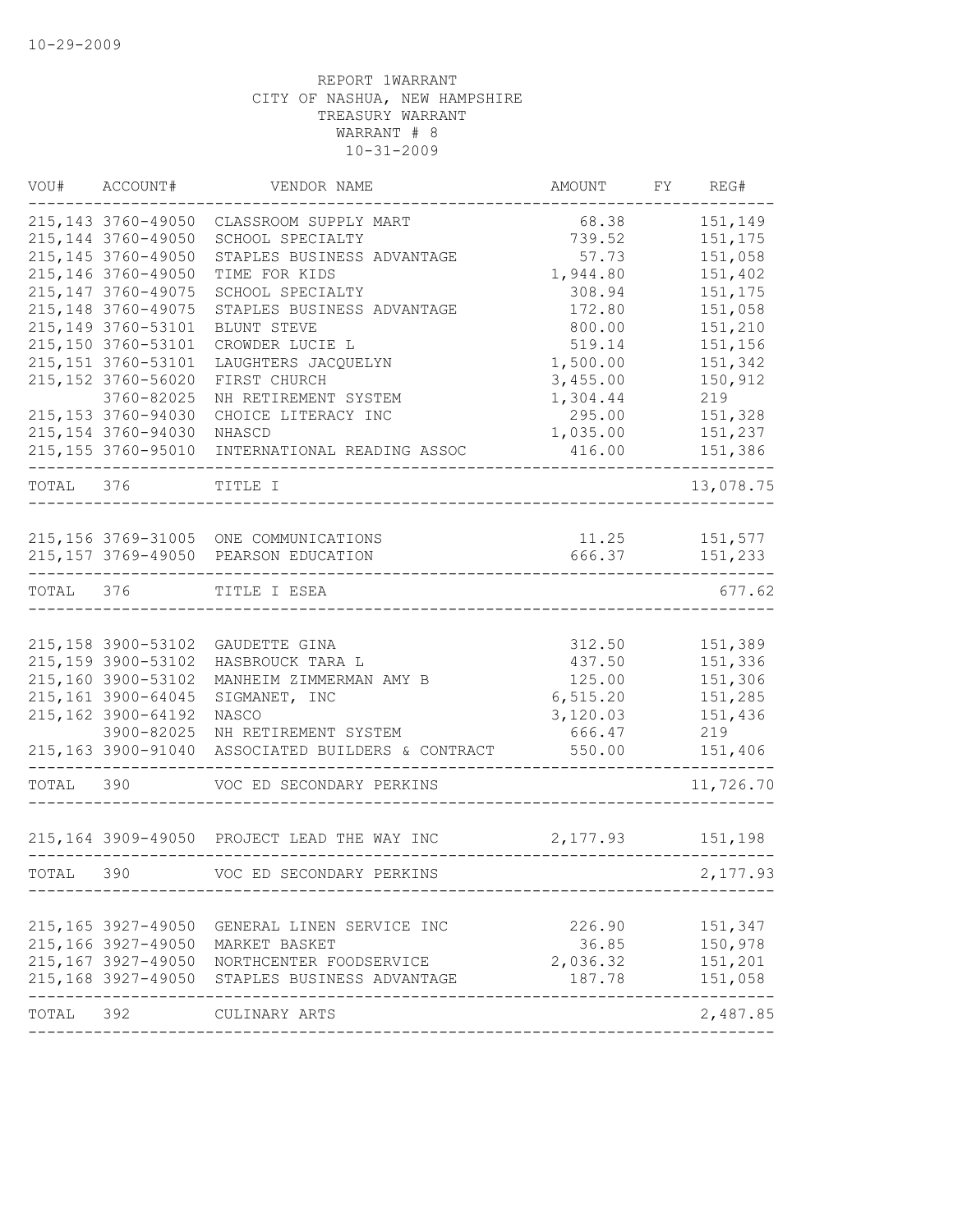|                    | VOU# ACCOUNT# VENDOR NAME                                                                                                      | AMOUNT FY REG#                               | _________________ |
|--------------------|--------------------------------------------------------------------------------------------------------------------------------|----------------------------------------------|-------------------|
|                    | 3937-82025 NH RETIREMENT SYSTEM<br>151.18 219                                                                                  |                                              |                   |
| TOTAL 393 DAY CARE |                                                                                                                                |                                              | 151.18            |
|                    | 215,169 3950-53109 CARROLL CENTER FOR THE BLIND (<br>215,170 3950-53109 INTERIM HEALTH CARE<br>3950-82025 NH RETIREMENT SYSTEM | 1,607.10 151,247<br>3,160.50<br>7,865.46 219 | 150,840           |
|                    | TOTAL 395 IDEA B SPECIAL EDUCATION                                                                                             |                                              | 12,633.06         |
|                    | 3960-82025 NH RETIREMENT SYSTEM 341.40 219                                                                                     |                                              |                   |
|                    | TOTAL 396 SPECIAL EDUCATION PRE-SCHOOL                                                                                         |                                              | 341.40            |
|                    | 215,171 3977-705 GOYAL PRASHANT                                                                                                |                                              | 80.00 151,399     |
|                    | TOTAL 397 SPECIAL ED LOCAL                                                                                                     |                                              | 80.00             |
|                    |                                                                                                                                |                                              |                   |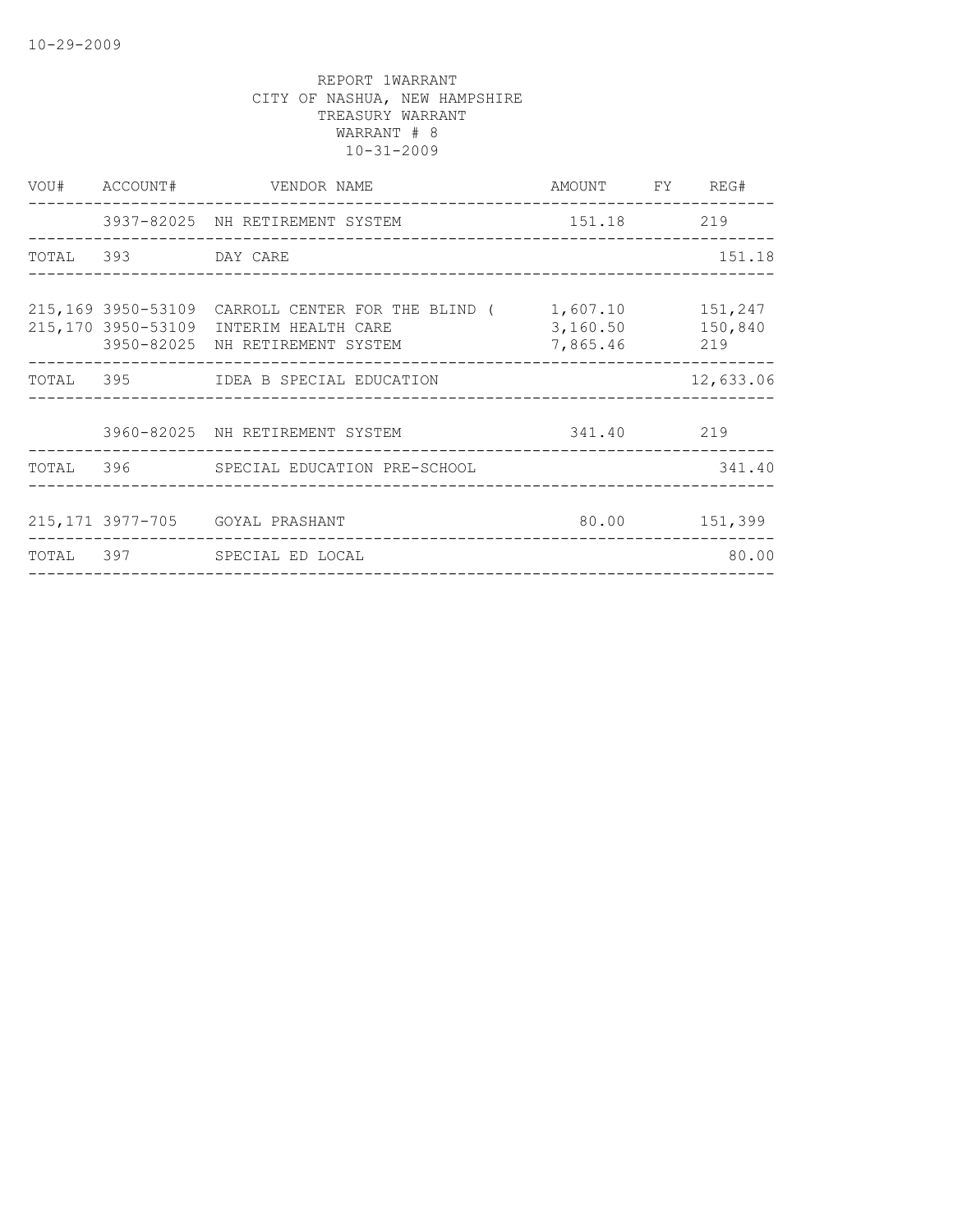| VOU#         | ACCOUNT#     | VENDOR NAME                                        | AMOUNT FY REG#     |               |
|--------------|--------------|----------------------------------------------------|--------------------|---------------|
| 198          |              | 412-180 STEVENS MATTHEW G                          |                    | 96.00 151,420 |
| TOTAL        | $412 - 18$   | FINANCIAL SERVICES<br>AUTO PERMITS                 |                    | 96.00         |
|              | 199 413-203  | TREASURER STATE OF NH                              | 3,040.00 151,541   | -------       |
| TOTAL        |              | 413-20 CITY CLERK'S OFFICE<br>MARRIAGE LICENSES    |                    | 3,040.00      |
|              | 199 413-293  | TREASURER STATE OF NH                              |                    | 38.00 151,541 |
| TOTAL 413-29 |              | CITY CLERK'S OFFICE<br>CIVIL UNIONS                |                    | 38.00         |
| 199          | $413 - 303$  | TREASURER STATE OF NH                              | 8, 124.00 151, 541 |               |
|              | TOTAL 413-30 | CITY CLERK'S OFFICE<br>CERTIFIED COPIES            |                    | 8,124.00      |
| 200          |              | 452-338 MATTHEWSON ADA                             |                    | 25.00 151,414 |
| TOTAL        | $452 - 33$   | PARKS AND RECREATION<br>WEDDINGS                   |                    | 25.00         |
| 201          |              | 452-717 CALA ANITA                                 | 200.00   151,417   |               |
| TOTAL        |              | 452-71 PARKS AND RECREATION<br>SALE OF SHADE TREES |                    | 200.00        |
|              |              | 215, 172 481-624 BOUCHER CHRISTINE                 | 32.50              | 151,405       |
| TOTAL 481-62 |              | SCHOOL DEPARTMENT REVENUE<br>BUS TRANSPORTATION    |                    | 32.50         |
|              |              |                                                    |                    |               |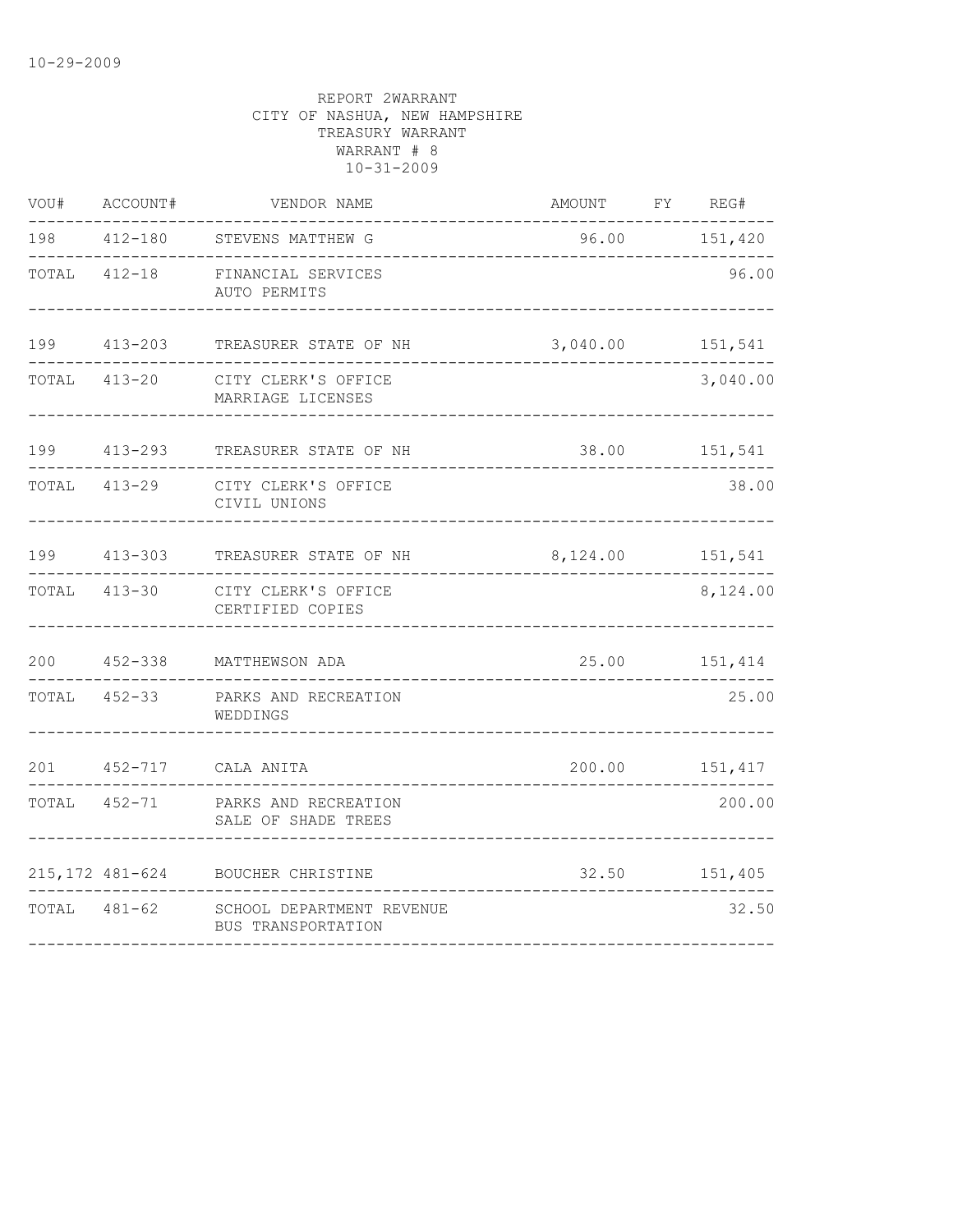| VOU#                                          | ACCOUNT#                                                                                | VENDOR NAME                                                                                                                                                               | AMOUNT                                                               | FY | REG#                                                                  |
|-----------------------------------------------|-----------------------------------------------------------------------------------------|---------------------------------------------------------------------------------------------------------------------------------------------------------------------------|----------------------------------------------------------------------|----|-----------------------------------------------------------------------|
| 202<br>203                                    | $501 - 72010$                                                                           | 501-98060 CITY OF NASHUA/PETTY CASH<br>CONWAY OFFICE PRODUCTS LLC                                                                                                         | 32.95<br>180.00                                                      |    | 150,803<br>150,934                                                    |
| TOTAL                                         | 501                                                                                     | MAYOR'S OFFICE                                                                                                                                                            |                                                                      |    | 212.95                                                                |
| 204<br>205<br>206<br>207<br>208               | 502-91015<br>502-72010<br>502-51010<br>$502 - 49025$<br>$502 - 51010$                   | CITY OF NASHUA/PETTY CASH<br>CONWAY OFFICE PRODUCTS LLC<br>HILLSBOROUGH COUNTY TREASURER<br>LRP PUBLICATIONS<br>MCNAMEE JAMES                                             | 90.00<br>94.50<br>9.16<br>182.00<br>211.00                           |    | 150,803<br>150,934<br>151,416<br>151,531<br>151,470                   |
| TOTAL                                         | 502                                                                                     | LEGAL DEPARTMENT                                                                                                                                                          |                                                                      |    | 586.66                                                                |
| 209                                           | 503-72010                                                                               | CONWAY OFFICE PRODUCTS LLC                                                                                                                                                | 176.00                                                               |    | 150,934                                                               |
| TOTAL                                         | 503                                                                                     | BOARD OF ALDERMEN                                                                                                                                                         |                                                                      |    | 176.00                                                                |
| 210<br>211                                    | 505-81032<br>505-81121                                                                  | HARBOR HOMES INC<br>NASHUA POLICE ATHLETIC LEAGUE                                                                                                                         | 7,500.00<br>8,750.00                                                 |    | 150,984<br>151,112                                                    |
| TOTAL                                         | 505                                                                                     | CIVIC & COMM. ACTIVITIES                                                                                                                                                  |                                                                      |    | 16,250.00                                                             |
| 212<br>213                                    | 506-31005                                                                               | 506-31005 FAIRPOINT COMMUNICATIONS<br>PAETEC COMMUNICATIONS INC                                                                                                           | 39.99<br>5,224.06                                                    |    | 151,560<br>151,525                                                    |
| TOTAL                                         | 506                                                                                     | TELECOMMUNICATIONS                                                                                                                                                        |                                                                      |    | 5,264.05                                                              |
| 214<br>214<br>214<br>214<br>214               | $507 - 82005$<br>$507 - 82020$<br>507-82030<br>507-82035<br>$507 - 82040$               | NH RETIREMENT SYSTEM<br>NH RETIREMENT SYSTEM<br>NH RETIREMENT SYSTEM<br>NH RETIREMENT SYSTEM<br>NH RETIREMENT SYSTEM                                                      | 92, 155. 18<br>159,810.12<br>139,550.53<br>344,129.77<br>74,852.96   |    | 219<br>219<br>219<br>219<br>219                                       |
| TOTAL                                         | 507                                                                                     | PENSIONS                                                                                                                                                                  |                                                                      |    | 810,498.56                                                            |
| 215<br>216<br>216<br>217<br>218<br>219<br>220 | 512-59095<br>512-41005<br>512-72010<br>512-41010<br>512-52010<br>512-49025<br>512-43005 | ANACOMP INC<br>CONWAY OFFICE PRODUCTS LLC<br>CONWAY OFFICE PRODUCTS LLC<br>FREEDOM PRINTERS LLC<br>MELANSON HEATH & COMPANY PC<br>PRICE DIGESTS<br>PRINTGRAPHICS OF MAINE | 503.47<br>292.50<br>384.50<br>802.37<br>2,000.00<br>360.00<br>830.00 |    | 150,872<br>150,934<br>150,934<br>151,307<br>150,944<br>151,565<br>225 |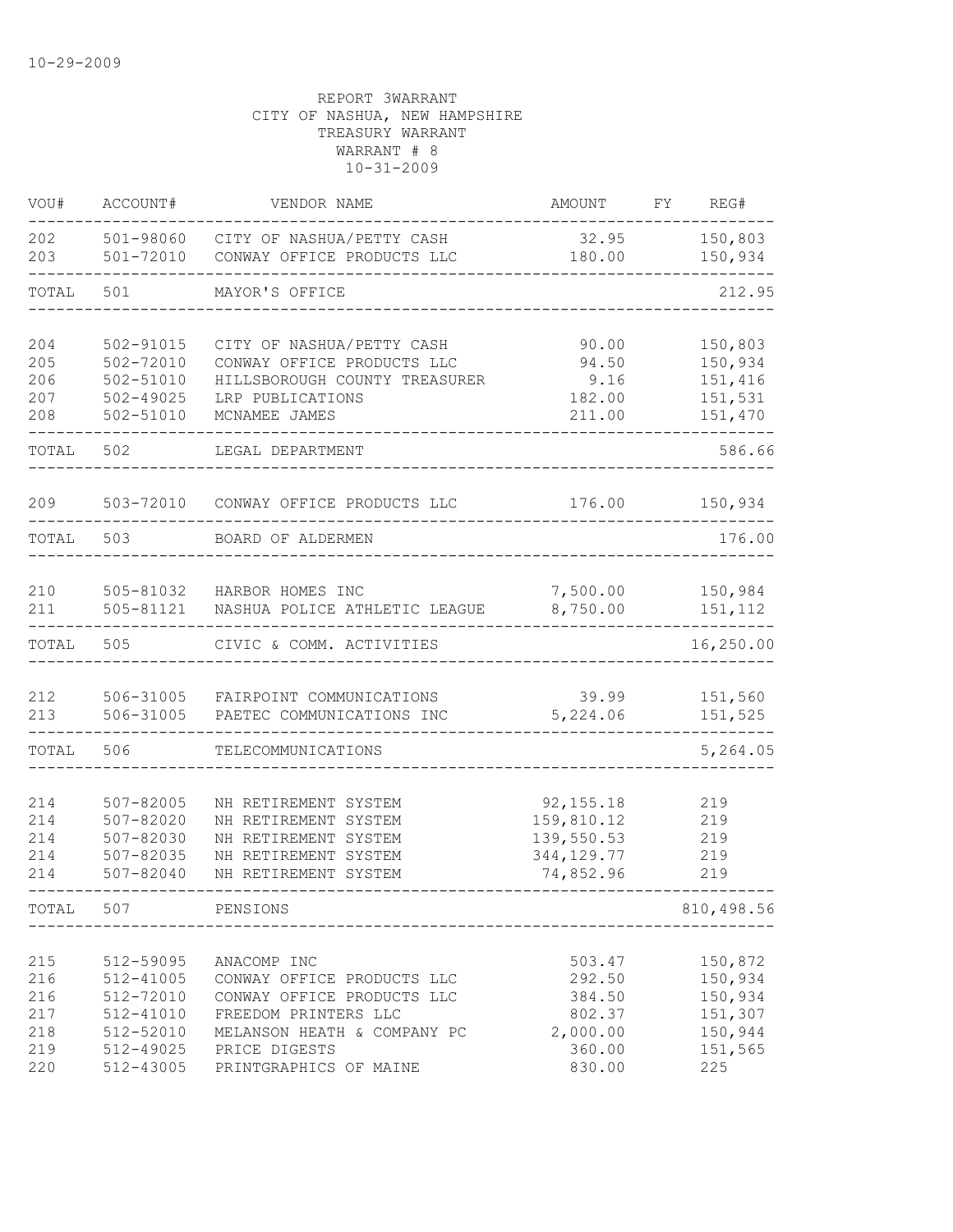| VOU#       | ACCOUNT#               | VENDOR NAME                                                                  | AMOUNT                  | FY REG#            |
|------------|------------------------|------------------------------------------------------------------------------|-------------------------|--------------------|
| 221<br>221 |                        | 512-41015 STAPLES BUSINESS ADVANTAGE<br>512-41055 STAPLES BUSINESS ADVANTAGE | 56.84 151,128<br>421.32 | 151,128            |
| TOTAL      | 512                    | FINANCIAL SERVICES                                                           |                         | 5,651.00           |
|            |                        | __________________________________                                           |                         |                    |
| 222        | 513-72010              | CONWAY OFFICE PRODUCTS LLC                                                   | 228.00                  | 150,934            |
| 223        | 513-43005              | DOUGLAS MFG CORP                                                             | 127.69                  | 150,903            |
| 223        | 513-49075              | DOUGLAS MFG CORP                                                             | 342.95                  | 150,903            |
| 224        | 513-43005              | LHS ASSOCIATES INC                                                           | 120.74                  | 150,958            |
| 224        | 513-44005              | LHS ASSOCIATES INC                                                           | 3,709.80                | 150,958            |
| 224        | 513-59115              | LHS ASSOCIATES INC                                                           | 1,810.50                | 150,958            |
| 225        | 513-91005              | PIECUCH PATRICIA                                                             | 375.23                  | 151,471            |
| 226        | 513-41015              | STAPLES BUSINESS ADVANTAGE                                                   | 58.61                   | 151,128            |
| TOTAL      | 513                    | CITY CLERK'S OFFICE                                                          |                         | 6,773.52           |
| 227        |                        | 515-72010 CONWAY OFFICE PRODUCTS LLC                                         | 94.50 150,934           |                    |
| TOTAL      | 515                    | HUMAN RESOURCES                                                              |                         | 94.50              |
|            |                        |                                                                              |                         |                    |
| 228        | 516-41015              | CITY OF NASHUA/PETTY CASH                                                    | 11.47                   | 150,803            |
| 229        | 516-72010              | CONWAY OFFICE PRODUCTS LLC                                                   | 1,952.00                | 150,934            |
| 230        | 516-94005              | <b>JACKSON RALPH</b>                                                         | 45.10                   | 151,472            |
| 231        | 516-78100              | SANEL AUTO PARTS CO                                                          | 193.62                  | 150,969            |
| TOTAL      | 516                    | PURCHASING DEPARTMENT                                                        |                         | 2,202.19           |
| 232        |                        | B & S LOCKSMITH INC                                                          | 4.00                    |                    |
| 232        | 517-75023<br>517-75901 | B & S LOCKSMITH INC                                                          | 38.50                   | 151,017<br>151,017 |
| 233        | 517-59135              | BAIN PEST CONTROL SERVICE INC                                                | 75.00                   | 151,437            |
| 234        | 517-59100              | DEPENDABLE LOCK SERVICE INC                                                  | 225.00                  | 151,092            |
| 235        | $517 - 42010$          | HOME DEPOT CREDIT SERVICES                                                   | 17.96                   | 151,532            |
| 236        | 517-75105              | M & M ELECTRICAL SUPPLY CO INC                                               | 39.70                   | 151,371            |
|            |                        | METROMEDIA ENERGY INC                                                        |                         |                    |
| 237        | 517-34015              |                                                                              | 186.41                  | 151,557            |
| 238        |                        | 517-33005 PENNICHUCK WATER                                                   | 732.35                  | 151,536            |
| 239<br>240 |                        | 517-32005 PUBLIC SERVICE OF NH<br>517-75023 W E AUBUCHON COMPANY INC         | 6,118.94<br>3.58        | 151,575<br>150,842 |
|            |                        |                                                                              |                         | $- - - - -$        |
|            | TOTAL 517              | BUILDING MAINT - CITY ADMIN                                                  |                         | 7,441.44           |
| 241        |                        | 519-72010 CONWAY OFFICE PRODUCTS LLC                                         | 90.00                   | 150,934            |
| 242        |                        | 519-91005 GAGNE ROBERT                                                       | 67.30                   | 151,105            |
| 243        | 519-95005              | <b>IAAO</b>                                                                  | 525.00                  | 151,579            |
|            |                        |                                                                              |                         |                    |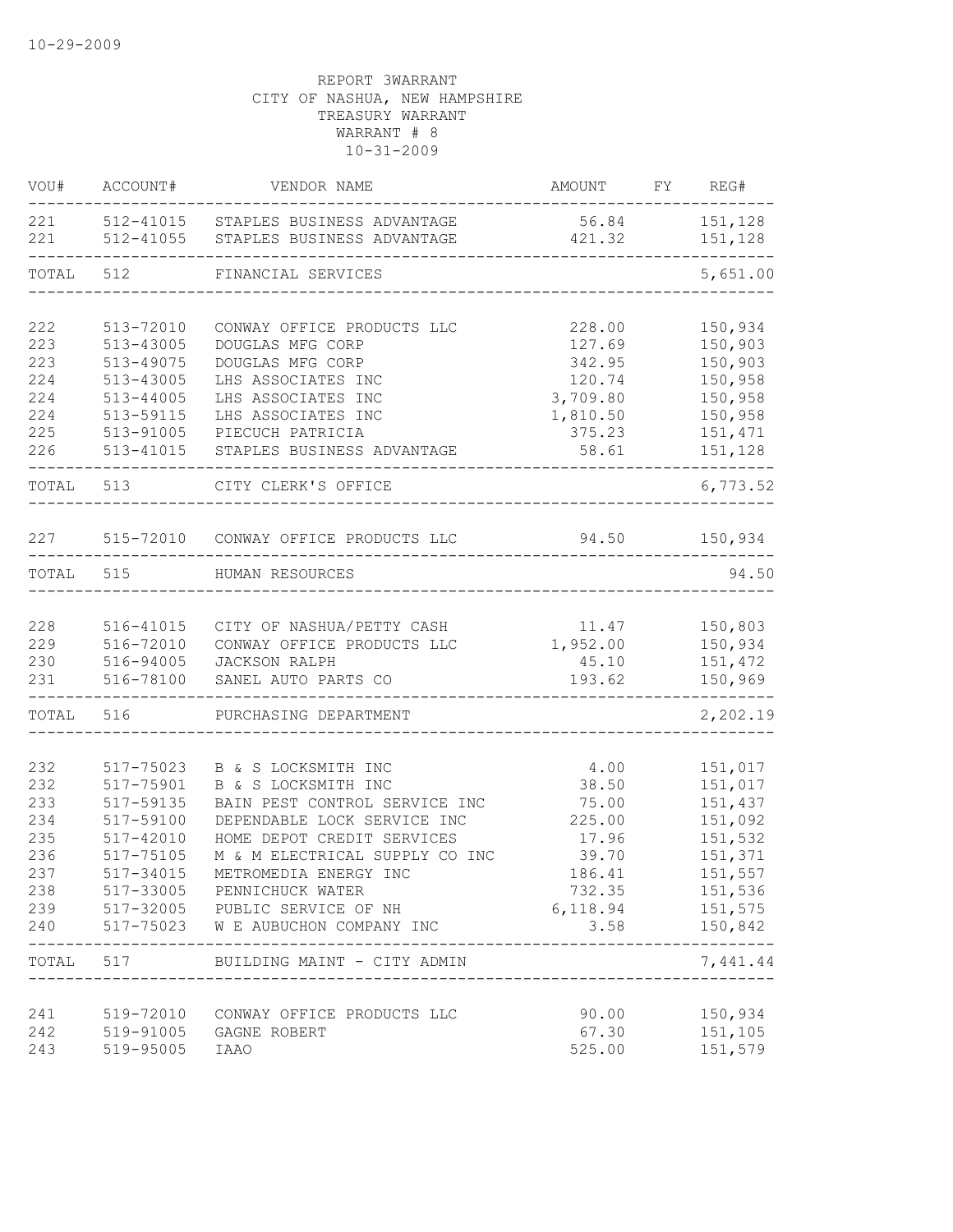| VOU#      | ACCOUNT#      | VENDOR NAME                 | <b>AMOUNT</b> | FY REG#        |
|-----------|---------------|-----------------------------|---------------|----------------|
| 244       | 519-94005     | LOCAL GOVERNMENT CENTER     | 460.00        | 151,550        |
| 245       | 519-45070     | LUCAS OFFICE SYSTEMS INC    | 65.35         | 150,936        |
| 246       | 519-45125     | MARINO ANGELO               | 200.00        | 151,473        |
| 246       | 519-91005     | MARINO ANGELO               | 109.45        | 151,473        |
| 246       | 519-94005     | MARINO ANGELO               | 149.80        | 151,473        |
| 247       | 519-95010     | MATTHEW BENDER & CO INC     | 32.47         | 151,096        |
| 248       | 519-94005     | <b>NHAAO</b>                | 105.00        | 151,569        |
| 249       | 519-41010     | RIS PAPER COMPANY INC       | 29.22         | 150,918        |
| 250       | 519-41005     | STAPLES BUSINESS ADVANTAGE  | 570.68        | 151,128        |
| 250       | 519-41010     | STAPLES BUSINESS ADVANTAGE  | 27.27         | 151,128        |
| 250       | 519-41015     | STAPLES BUSINESS ADVANTAGE  | 88.67         | 151,128        |
| TOTAL     | 519           | ASSESSORS                   |               | 2,520.21       |
| 251       | 520-33005     | PENNICHUCK WATER            |               | 428.22 151,536 |
| TOTAL 520 |               | HUNT BUILDING               |               | 428.22         |
|           |               |                             |               |                |
| 252       | 522-41015     | CITY OF NASHUA/PETTY CASH   | 13.78 150,803 |                |
| 253       | 522-74030     | COCCI COMPUTER SERVICES INC | 102.00        | 150,968        |
| 254       | 522-74030     | CONWAY OFFICE PRODUCTS LLC  | 2,456.47      | 150,934        |
| TOTAL     | 522           | INFORMATION TECHNOLOGY      |               | 2,572.25       |
| 255       | 524-64045     | GHA TECHNOLOGIES INC        | 104.83        | 150,931        |
| TOTAL     | 524           | COMPUTERS - CITYWIDE        |               | 104.83         |
|           |               |                             |               |                |
| 256       | 531-78007     | ADAMSON INDUSTRIES CORP     | 59.80         | 151,005        |
| 257       | 531-47010     | AIRGAS EAST                 | 511.00        | 150,886        |
| 258       | $531 - 46040$ | ALBERT JOSHUA               | 179.99        | 151,481        |
| 259       | $531 - 46040$ | ALL SPORTS HEROES UNIFORMS, | 63.48         | 150,926        |
| 260       | 531-78007     | B & S LOCKSMITH INC         | 71.25         | 151,017        |
| 261       | 531-94005     | BAXTER KERRY                | 602.80        | 151,475        |
| 262       | 531-53125     | BELANGER AARON              | 200.00        | 151,478        |
| 263       | 531-78007     | BELLETETES INC              | 34.78         | 150,962        |
| 264       | 531-46030     | BEN'S UNIFORMS              | 220.00        | 151,440        |
| 264       | $531 - 46040$ | BEN'S UNIFORMS              | 4,426.00      | 151,440        |
| 265       | 531-78007     | BEST FORD/BEST CYCLE        | 1,270.18      | 150,832        |
| 265       | 531-78075     | BEST FORD/BEST CYCLE        | 411.29        | 150,832        |
| 266       | 531-47010     | BOUND TREE MEDICAL LLC      | 91.87         | 151,010        |
| 267       | 531-46040     | BUKUNT JEFFREY              | 67.96         | 151,487        |
| 268       | 531-59045     | CAMERALAND                  | 83.30         | 151,109        |
| 268       | 531-64215     | CAMERALAND                  | 376.00        | 151,109        |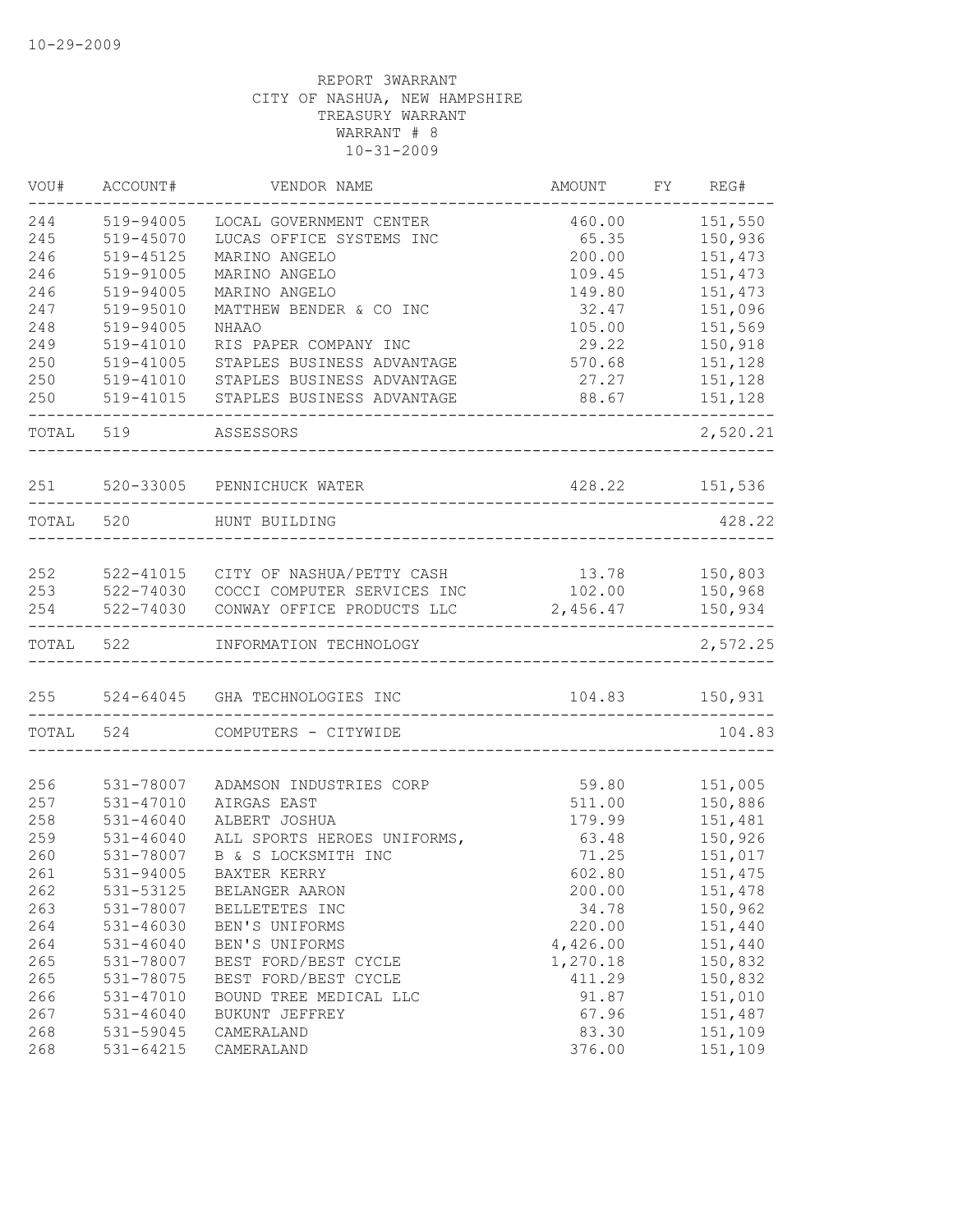| VOU# | ACCOUNT#      | VENDOR NAME                    | AMOUNT    | FY | REG#    |
|------|---------------|--------------------------------|-----------|----|---------|
| 269  |               | 531-78007 CARPARTS OF NASHUA   | 81.27     |    | 150,831 |
| 270  | 531-91025     | CINELLI JOHN                   | 44.00     |    | 151,485 |
| 271  | $531 - 46040$ | CONLEY DONALD                  | 58.24     |    | 151,486 |
| 272  | 531-72010     | CONWAY OFFICE PRODUCTS LLC     | 1,973.00  |    | 150,934 |
| 273  | 531-94005     | DUNKIN DONUTS                  | 52.84     |    | 150,876 |
| 274  | 531-31025     | FAIRPOINT COMMUNICATIONS       | 55.24     |    | 151,560 |
| 275  | 531-94005     | FAY JOSEPH                     | 1,104.00  |    | 151,474 |
| 276  | 531-75023     | FILTRATION TECHNOLOGY INC      | 2,005.00  |    | 151,071 |
| 277  | 531-78007     | FIMBEL PAUNET CORP             | 70.00     |    | 151,088 |
| 278  | 531-94005     | FIRST CONTACT 9-1-1 LLC        | 440.00    |    | 151,555 |
| 279  | 531-94005     | FRF CONSULTANTS INC            | 400.00    |    | 151,418 |
| 280  | 531-66025     | GE CAPITAL INC                 | 1, 113.28 |    | 151,100 |
| 281  | $531 - 46040$ | GEORGE'S APPAREL               | 250.00    |    | 150,892 |
| 282  | 531-78065     | GOODYEAR AUTO SERVICE CENTER   | 676.00    |    | 150,813 |
| 283  | 531-98035     | GREATER NASHUA CHAMBER OF COMM | 30.00     |    | 151,086 |
| 284  | 531-75130     | HARRY W WELLS & SON INC        | 798.00    |    | 151,215 |
| 285  | $531 - 46040$ | HAWKESWORTH LAUREN             | 123.42    |    | 151,415 |
| 286  | 531-64045     | HAYWOOD ASSOCIATES INC/TRANSCO | 702.13    |    | 151,332 |
| 287  | 531-42000     | HOME DEPOT CREDIT SERVICES     | 75.76     |    | 151,547 |
| 288  | 531-75023     | JOHN DEERE LANDSCAPES/LESCO    | 139.72    |    | 151,192 |
| 289  | 531-95000     | LAWYERS DIARY AND MANUAL       | 5.50      |    | 150,861 |
| 290  | 531-78007     | MAC MULKIN CHEVROLET INC       | 214.05    |    | 151,376 |
| 290  | 531-78100     | MAC MULKIN CHEVROLET INC       | 84.92     |    | 151,376 |
| 291  | 531-78007     | MAYNARD & LESIEUR INCORPORATED | 69.95     |    | 151,388 |
| 291  | 531-78065     | MAYNARD & LESIEUR INCORPORATED | 848.00    |    | 151,388 |
| 292  | 531-41015     | MCINTIRE BUSINESS PRODUCTS INC | 55.78     |    | 151,448 |
| 293  | 531-34015     | METROMEDIA ENERGY INC          | 1,896.16  |    | 151,557 |
| 294  | 531-78007     | MHQ MUNICIPAL VEHICLES         | 620.00    |    | 151,015 |
| 295  | 531-53125     | MORIARTY TODD                  | 200.00    |    | 151,480 |
| 296  | $531 - 46040$ | MOUSHEGIAN MICHAEL             | 298.95    |    | 151,484 |
| 297  | 531-75023     | NASHUA WALLPAPER & PAINT CO    | 295.92    |    | 150,976 |
| 298  | 531-34015     | NATIONAL GRID                  | 68.71     |    | 151,552 |
| 299  | 531-78007     | NEW G.H. BERLIN OIL COMPANY    | 829.14    |    | 150,996 |
| 300  | 531-78007     | NORTHERN FOREIGN CAR PARTS INC | 514.72    |    | 151,452 |
| 301  | 531-78007     | NYTECH SUPPLY CO               | 46.51     |    | 150,854 |
| 302  | 531-46040     | O'BRIEN KEVIN                  | 16.99     |    | 151,482 |
| 303  | 531-46040     | OSTLER DANIEL C                | 229.95    |    | 151,476 |
| 304  | 531-31025     | PAETEC COMMUNICATIONS INC      | 640.63    |    | 151,525 |
| 304  | 531-31040     | PAETEC COMMUNICATIONS INC      | 296.62    |    | 151,525 |
| 305  | 531-64045     | PC MALL GOV INC                | 49.50     |    | 151,183 |
| 306  | 531-98035     | PETTY CASH                     | 39.22     |    | 151,483 |
| 307  | 531-32035     | PSNH                           | 233.10    |    | 151,571 |
| 308  | 531-78007     | QUIRK GM PARTS DEPOT           | 14.20     |    | 151,031 |
| 309  | 531-64080     | RAY ALLEN MANUFACTURING CO INC | 992.90    |    | 150,948 |
| 310  | 531-42000     | REXEL CLS                      | 103.14    |    | 151,294 |
| 311  | $531 - 46040$ | RILEY'S SPORT SHOP INC         | 360.00    |    | 150,821 |
| 312  | 531-78007     | ROBBINS AUTO PARTS             | 93.14     |    | 151,329 |
| 313  | 531-94005     | ROGER WILLIAMS UNIVERSITY      | 1,150.00  |    | 151,540 |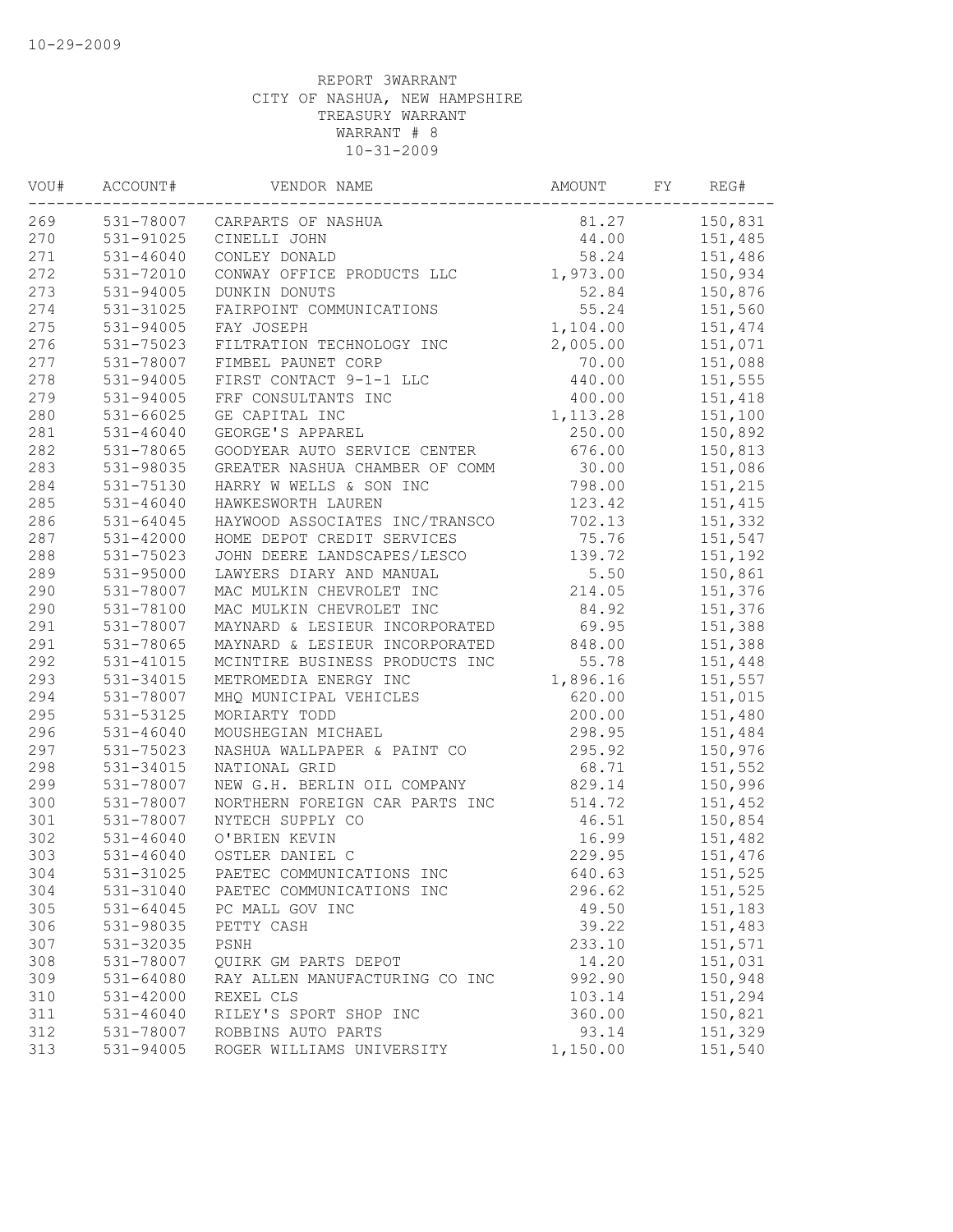| VOU#      | ACCOUNT#      | VENDOR NAME                              | <b>AMOUNT</b> | FY | REG#      |
|-----------|---------------|------------------------------------------|---------------|----|-----------|
| 314       | 531-45220     | SAM'S CLUB DIRECT                        | 492.80        |    | 151,539   |
| 315       | 531-75130     | SHATTUCK MALONE OIL CO                   | 277.96        |    | 151,522   |
| 316       | 531-45920     | SOUTHWEST PUBLIC SAFETY                  | 443.80        |    | 151,369   |
| 317       | 531-41015     | STAPLES BUSINESS ADVANTAGE               | 1,026.49      |    | 151,128   |
| 318       | $531 - 64080$ | STREICHER'S                              | 382.95        |    | 150,937   |
| 319       | 531-94005     | SWEENEY STEPHEN                          | 527.80        |    | 151,477   |
| 320       | 531-41015     | TAB PRODUCTS CO                          | 104.68        |    | 150,905   |
| 321       | 531-78007     | TOWERS MOTOR PARTS CORP                  | 61.20         |    | 151,077   |
| 322       | $531 - 43005$ | UNITED STATES POSTAL SERVICE             | 1,000.00      |    | 151,580   |
| 323       | 531-46040     | URBAN PETER                              | 39.96         |    | 151,479   |
| 323       | 531-53125     | URBAN PETER                              | 150.00        |    | 151,479   |
| 324       | 531-31050     | USA MOBILITY WIRELESS INC                | 73.00         |    | 151,551   |
| 325       | 531-31025     | VERIZON WIRELESS                         | 86.02         |    | 151,556   |
| 325       |               | 531-31040 VERIZON WIRELESS               | 1,025.65      |    | 151,556   |
| TOTAL 531 |               | POLICE DEPARTMENT                        |               |    | 34,821.61 |
|           |               |                                          |               |    |           |
| 326       |               | 532-78075 A SIGN OF THINGS TO COME/KEITH | 270.00        |    | 150,896   |
| 327       | 532-75130     | AE MECHANICAL INC                        | 306.50        |    | 151,331   |
| 328       | 532-75023     | AIR CLEANING SPECIALISTS OF NE           | 124.80        |    | 151,085   |
| 329       | 532-69010     | ALL STATE FIRE EQUIPMENT                 | 18.00         |    | 151,253   |
| 330       | 532-78100     | ARCSOURCE INC                            | 22.40         |    | 150,970   |
| 331       | 532-75023     | ARROW PAPER CORP                         | 503.61        |    | 150,935   |
| 332       | 532-79040     | BATTERIES PLUS                           | 44.64         |    | 151,103   |
| 333       | 532-69025     | BELLETETES INC                           | 7.82          |    | 150,962   |
| 333       | 532-75023     | BELLETETES INC                           | 149.26        |    | 150,962   |
| 333       | 532-78100     | BELLETETES INC                           | 15.00         |    | 150,962   |
| 334       | 532-46030     | BERGERON PROTECTIVE CLOTHING             | 411.65        |    | 151,122   |
| 335       | 532-78100     | C & M DISTRIBUTING CO                    | 43.00         |    | 151,209   |
| 336       | 532-72010     | CONWAY OFFICE PRODUCTS LLC               | 412.50        |    | 150,934   |
| 337       | 532-94010     | DESJADON DARREN                          | 70.00         |    | 151,048   |
| 338       | 532-78100     | FASTENAL COMPANY                         | 78.80         |    | 151,027   |
| 339       | 532-45155     | FIRE TECH & SAFETY OF NEW ENGL           | 977.50        |    | 151,083   |
| 339       | 532-64080     | FIRE TECH & SAFETY OF NEW ENGL           | 94.98         |    | 151,083   |
| 339       | 532-74038     | FIRE TECH & SAFETY OF NEW ENGL           | 427.00        |    | 151,083   |
| 340       | 532-78080     | FLEETPRIDE                               | 211.97        |    | 150,979   |
| 341       | $532 - 63005$ | FLETCHER'S APPLIANCE                     | 359.00        |    | 150,891   |
| 342       | 532-49075     | GHA TECHNOLOGIES INC                     | 820.12        |    | 150,931   |
| 343       | 532-78075     | GREENFIELD INDUSTRIES INC                | 705.00        |    | 150,874   |
| 344       | 532-46030     | INDUSTRIAL PROTECTION SERVICES           | 136.51        |    | 150,885   |
|           |               |                                          | 703.00        |    |           |
| 345       | 532-78065     | MAYNARD & LESIEUR INCORPORATED           |               |    | 151,388   |
| 346       | 532-34015     | METROMEDIA ENERGY INC                    | 1,594.73      |    | 151,557   |
| 347       | 532-78075     | MIKE'S CUSTOM KANVAS                     | 150.00        |    | 150,836   |
| 348       | 532-78100     | MINUTEMAN TRUCKS INC                     | 276.04        |    | 151,008   |
| 349       | 532-47010     | MOORE MEDICAL LLC                        | 30.97         |    | 151,082   |
| 350       | 532-64192     | MOTOROLA                                 | 1,620.00      |    | 150,917   |
| 351       | 532-63065     | NATIONAL BUSINESS FURNITURE              | 161.50        |    | 151,169   |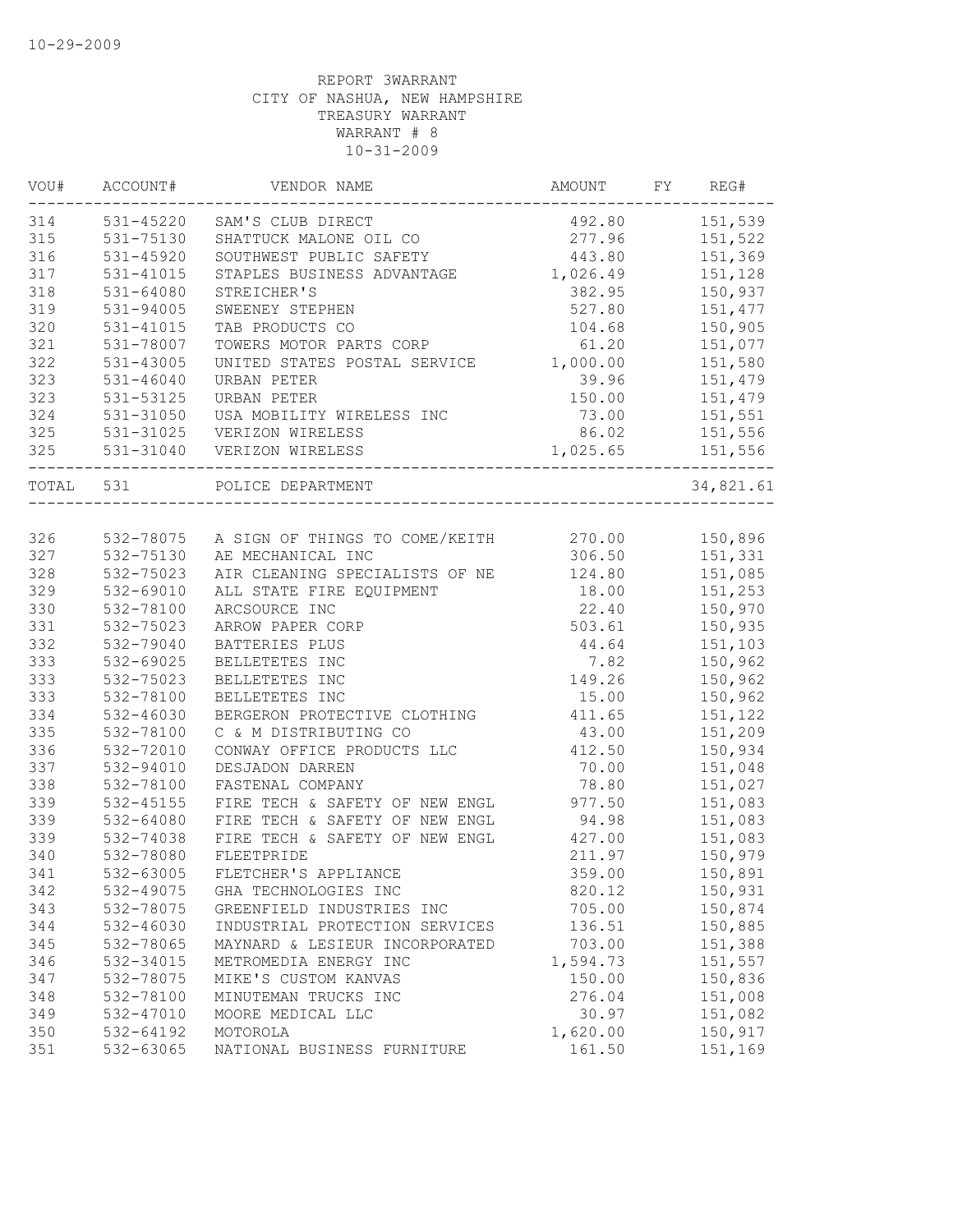| VOU#      | ACCOUNT#      | VENDOR NAME                         | AMOUNT                | FY REG#                  |
|-----------|---------------|-------------------------------------|-----------------------|--------------------------|
| 352       | 532-34015     | NATIONAL GRID                       | 941.33                | 151,552                  |
| 353       | $532 - 42005$ | NEW ENGLAND PAPER & SUPPLY          | 622.24                | 150,990                  |
| 353       | 532-42020     | NEW ENGLAND PAPER & SUPPLY          | 21.92                 | 150,990                  |
| 354       | 532-31040     | PAETEC COMMUNICATIONS INC           | 22.50                 | 151,525                  |
| 355       | 532-49075     | PC MALL GOV INC                     | 3.11                  | 151,183                  |
| 356       | 532-33005     | PENNICHUCK WATER                    | 1,356.87              | 151,536                  |
| 357       | 532-78100     | POWERARC, INC                       | 557.93                | 151,121                  |
| 358       | 532-74092     | PRECISION FITNESS EQUIPMENT IN      | 200.00                | 151,054                  |
| 359       | 532-32005     | PSNH                                | 3,912.09              | 151,571                  |
| 360       | 532-94010     | RAPAGLIA MARK                       | 50.00                 | 150,816                  |
| 361       | 532-79045     | REXEL CLS                           | 58.37                 | 151,294                  |
| 362       | 532-78007     | SANEL AUTO PARTS CO                 | 34.43                 | 150,969                  |
| 363       | 532-75023     | SERVICEMASTER OF NASHUA INC         | 250.00                | 151,059                  |
| 364       | 532-64192     | THE FIRE AND RESCUE INSTITUTE       | 625.00                | 151,362                  |
| 365       | 532-78100     | TOWNSEND FORD                       | 119.34                | 151,016                  |
| 366       | 532-59100     | TRUE BLUE CLEANERS                  | 144.30                | 151,006                  |
| 367       | 532-78095     | TST EQUIPMENT INC                   | 76.71                 | 150,938                  |
| 368       | 532-78020     | YANKEE TRUCKS                       | 332.77                | 150,848                  |
| 368       | 532-78080     | YANKEE TRUCKS                       | 168.73                | 150,848<br>$- - - - - -$ |
| TOTAL 532 |               | FIRE DEPARTMENT                     |                       | 20, 243.94               |
|           |               | 369 533-33010 PENNICHUCK WATER      | 178, 555. 59 151, 536 |                          |
|           | TOTAL 533     | WATER SUPPLY (PUBLIC HYDRANTS)      |                       | 178,555.59               |
|           |               |                                     |                       |                          |
|           | 370 534-32020 | PSNH<br>___________________________ | 66.93 151,571         |                          |
| TOTAL 534 |               | STREET LIGHTING                     |                       | 66.93                    |
|           |               |                                     |                       |                          |
| 371       | 536-74150     | 2-WAY COMMUNICATIONS SERVICES,      | 322.00                | 151,330                  |
| 372       | 536-64255     | MOTOROLA                            | 1,362.70              | 150,917                  |
| 372       | 536-74150     | MOTOROLA                            | 2,043.25              | 150,917                  |
| 373       | 536-32035     | PSNH                                | 445.18                | 151,571                  |
| 374       | 536-74092     | SOUTHWORTH-MILTON INC               | 1,500.20              | 150,834                  |
| 375       |               | 536-31050 VERIZON WIRELESS          | 123.66                | 151,556<br>_________     |
|           | TOTAL 536     | CITYWIDE COMMUNICATIONS             |                       | 5,796.99                 |
|           |               |                                     |                       |                          |
| 376       | 541-31050     | COMMUNITY SERVICES PETTY CASH       | 39.99                 | 151,488                  |
| 376       | 541-94005     | COMMUNITY SERVICES PETTY CASH       | 15.00                 | 151,488                  |
| 377       | 541-72010     | CONWAY OFFICE PRODUCTS LLC          | 94.50                 | 150,934                  |
| 378       |               | 541-33005 PENNICHUCK WATER          | 235.68                | 151,536                  |
| 379       | 541-32005     | PUBLIC SERVICE OF NH                | 886.89                | 151,575                  |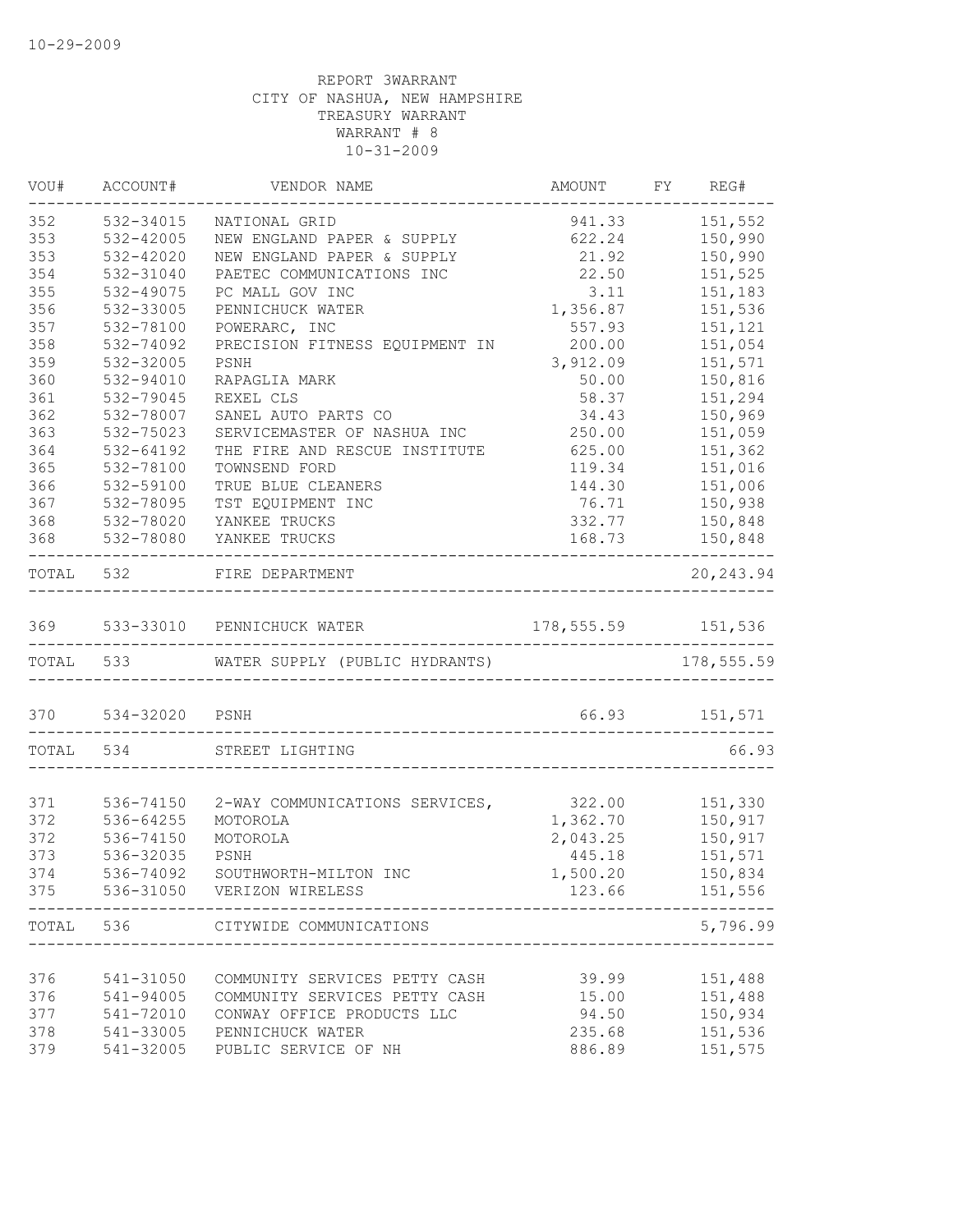| VOU#                            | ACCOUNT#                                                      | VENDOR NAME                                                                                                                                                | AMOUNT FY REG#                       |                                                     |
|---------------------------------|---------------------------------------------------------------|------------------------------------------------------------------------------------------------------------------------------------------------------------|--------------------------------------|-----------------------------------------------------|
|                                 |                                                               | 380 541-91015 VILLIOTTI JOCELYN                                                                                                                            |                                      |                                                     |
| TOTAL                           |                                                               | 541 COMMUNITY SERVICES DIVISION                                                                                                                            |                                      | 1,443.24                                            |
|                                 |                                                               | 381 542-72010 CONWAY OFFICE PRODUCTS LLC                                                                                                                   |                                      | 94.50 150,934                                       |
|                                 | TOTAL 542                                                     | COMMUNITY HEALTH                                                                                                                                           |                                      | 94.50                                               |
|                                 |                                                               | 382 543-53074 DRAGON MOSQUITO CONTROL INC 1,200.00 151,040<br>383 543-91005 PRICE HOWARD                                                                   | 86.35 150,987                        |                                                     |
| TOTAL 543                       |                                                               | ENVIRONMENTAL HEALTH DEPT.                                                                                                                                 |                                      | 1,286.35                                            |
| 384<br>384<br>385<br>386<br>387 | 544-43005<br>544-94005<br>544-72010<br>544-94005<br>544-41015 | COMMUNITY SERVICES PETTY CASH 6.48<br>COMMUNITY SERVICES PETTY CASH<br>CONWAY OFFICE PRODUCTS LLC<br>LOCAL GOVERNMENT CENTER<br>STAPLES BUSINESS ADVANTAGE | 24.00<br>94.50<br>80.00<br>88.52     | 151,488<br>151,488<br>150,934<br>151,550<br>151,128 |
| TOTAL                           |                                                               | WELFARE ADMINISTRATION                                                                                                                                     |                                      | 293.50                                              |
| 388<br>389<br>390               | 545-97020<br>545-97020<br>545-97020                           | 188 CONCORD ST LLC DBA LILLIAN<br>23-25 TEMPLE ST REALTY LLC<br>28-34 RR SQUARE LLC                                                                        | 1,574.04<br>480.00<br>533.30         | 151,042<br>151,049<br>150,851                       |
| 391<br>392<br>393<br>394        | 545-97020<br>545-97020<br>545-97020<br>545-97020              | 82 WEST HOLLIS ST LLC<br>85 WEST HOLLIS ST LLC<br>A-PRO PROPERTIES LLC<br>AMHERST PARK APARTMENTS LLC                                                      | 64.26<br>734.00<br>850.00<br>174.10  | 151,063<br>150,977<br>151,019<br>150,954            |
| 395<br>396<br>397               | 545-97020<br>545-97020<br>545-97020                           | AMHERST ST ASSOCIATES<br>ANDREWS IAN<br>BAYRIDGE AT NASHUA                                                                                                 | 491.80<br>700.00<br>893.00           | 150,941<br>151,140<br>150,829                       |
| 398<br>399<br>400               | 545-97020<br>545-97020<br>545-97020                           | BISHOP REAL ESTATE MGMT INC<br>BLANCHARD BLDG INVESTS/KENNETH<br>BRUSOVANKIN ZINA                                                                          | 750.00<br>600.00<br>600.43           | 150,949<br>150,904<br>151,136                       |
| 401<br>402<br>403<br>404        | 545-97020<br>545-97020<br>545-97020<br>545-97020              | BUENO INOCENCIO<br>CAMPBELL GILBERT DBA WOODLANDS<br>CANTERBURY APARTMENTS<br>CAYMAN REALTY LLC                                                            | 680.00<br>435.00<br>769.62<br>950.00 | 151,139<br>150,875<br>150,830<br>150,914            |
| 405<br>406<br>407               | 545-97020<br>545-97020<br>545-97020                           | COUNTRY BARN MOTEL<br>DESILVA DEBORAH<br>DESMARAIS LEONARD                                                                                                 | 574.00<br>450.00<br>400.00           | 150,964<br>151,489<br>150,827                       |
| 408<br>409<br>410               | 545-97020<br>545-97020<br>545-97020                           | DHG ASSOCIATES<br>DRURY DANA<br>EPSTEIN MARK                                                                                                               | 737.00<br>365.00<br>225.00           | 150,814<br>151,018<br>151,490                       |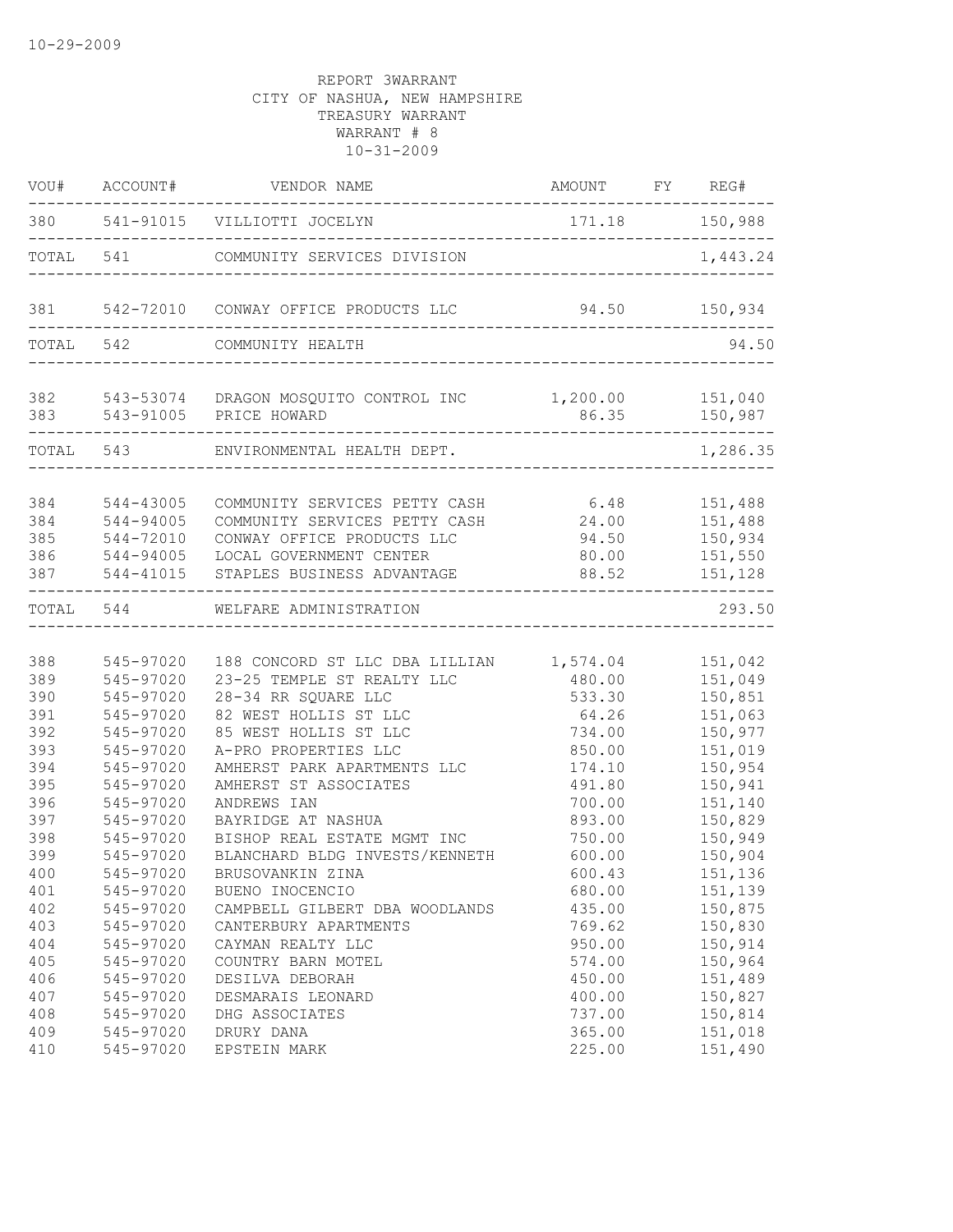| VOU#  | ACCOUNT#      | VENDOR NAME                    | <b>AMOUNT</b> | FY | REG#      |
|-------|---------------|--------------------------------|---------------|----|-----------|
| 411   | 545-97020     | FARWELL FUNERAL SERVICE INC    | 750.00        |    | 150,820   |
| 412   | 545-97020     | FORTIER CARMEN Y               | 71.27         |    | 151,062   |
| 413   | 545-97020     | FRATESCHI DENISE L             | 1,100.00      |    | 150,822   |
| 414   | 545-97020     | GANAPATHY BOPPANDA             | 850.00        |    | 150,955   |
| 415   | 545-97020     | GAUTHIER REALTY/CONNIE GAUTHIE | 1,993.55      |    | 151, 115  |
| 416   | 545-97020     | GERLACH THERESA                | 350.00        |    | 151,101   |
| 417   | 545-97020     | JUNGKMAN ROBERT O              | 650.00        |    | 151,084   |
| 418   | 545-97020     | KIRKMAN RODNEY                 | 528.06        |    | 150,881   |
| 419   | 545-97020     | LACASSE RAOUL                  | 339.60        |    | 151,041   |
| 420   | 545-97020     | LAMERAND ENTERPRISES/KYLE LAME | 1,676.14      |    | 151,074   |
| 421   | 545-97020     | MOTEL 6                        | 1,873.90      |    | 151,076   |
| 422   | 545-97020     | NASHUA HOUSING AUTHORITY       | 889.22        |    | 151,081   |
| 423   | 545-97020     | NASHUA PASTORAL CARE           | 170.00        |    | 150,965   |
| 424   | 545-97015     | NATIONAL GRID                  | 1,214.20      |    | 151,586   |
| 425   | 545-97020     | NUTMEG PROPERTY GROUP LLC      | 600.00        |    | 151,137   |
| 426   | 545-97015     | PENNICHUCK WATER WORKS INC     | 150.36        |    | 151,534   |
| 427   | 545-97020     | PSALEDAKIS WILLIAM             | 825.00        |    | 150,853   |
| 428   | 545-97015     | PSNH                           | 1,700.30      |    | 151,573   |
| 429   | 545-97020     | REGENT PARK ASSOCIATES         | 990.50        |    | 150,925   |
| 430   | 545-97015     | RICE'S PHARMACY INC            | 344.28        |    | 151,585   |
| 431   | 545-97020     | SOMERSET ASSOCIATES DBA SOMERS | 266.16        |    | 151,067   |
| 432   | 545-97020     | TLD PROPERTIES LLC             | 420.00        |    | 150,998   |
| 433   | 545-97020     | TSOUKARIS PETER M              | 340.00        |    | 151,141   |
| 434   | 545-97020     | VICENTE MARGARET               | 365.00        |    | 151,134   |
| 435   | 545-97015     | WINGATE'S PHARMACY INC         | 9,270.70      |    | 151,523   |
| TOTAL | 545           | WELFARE COSTS                  |               |    | 41,758.79 |
|       |               |                                |               |    |           |
| 436   | $551 - 64040$ | CITY OF NASHUA/PETTY CASH      | 36.90         |    | 150,803   |
| 437   | 551-72010     | CONWAY OFFICE PRODUCTS LLC     | 220.00        |    | 150,934   |
| 438   | 551-94005     | DOOKRAN STEVEN                 | 542.72        |    | 150,991   |
| 439   | $551 - 34015$ | METROMEDIA ENERGY INC          | 19.16         |    | 151,557   |
| 440   | 551-74160     | NEW ENGLAND LASER & TRANSIT CO | 322.50        |    | 151,358   |
| 441   | 551-31040     | PAETEC COMMUNICATIONS INC      | 5.64          |    | 151,525   |
| 442   | 551-33005     | PENNICHUCK WATER               | 91.22         |    | 151,536   |
| 443   | $551 - 72010$ | XEROX CORPORATION              | 525.00        |    | 150,971   |
| TOTAL | 551           | PUBLIC WORKS DIV & ENGINEERING |               |    | 1,763.14  |
|       |               |                                |               |    |           |
| 444   | 552-81090     | AMERICAN LEGION                | 4,000.00      |    | 151,563   |
| 445   | 552-75022     | ASAP FIRE & SAFETY CORPORATION | 226.50        |    | 150,929   |
| 446   | 552-75021     | BELLETETES INC                 | 62.52         |    | 150,962   |
| 447   | 552-78007     | CARPARTS OF NASHUA             | 27.28         |    | 150,831   |
| 448   | 552-64192     | COMPUMATIC TIME RECORDERS INC  | 50.00         |    | 151,241   |
| 449   | 552-72010     | CONWAY OFFICE PRODUCTS LLC     | 126.00        |    | 150,934   |
| 450   | 552-78100     | DONOVAN EQUIPMENT CO INC       | 481.00        |    | 150,863   |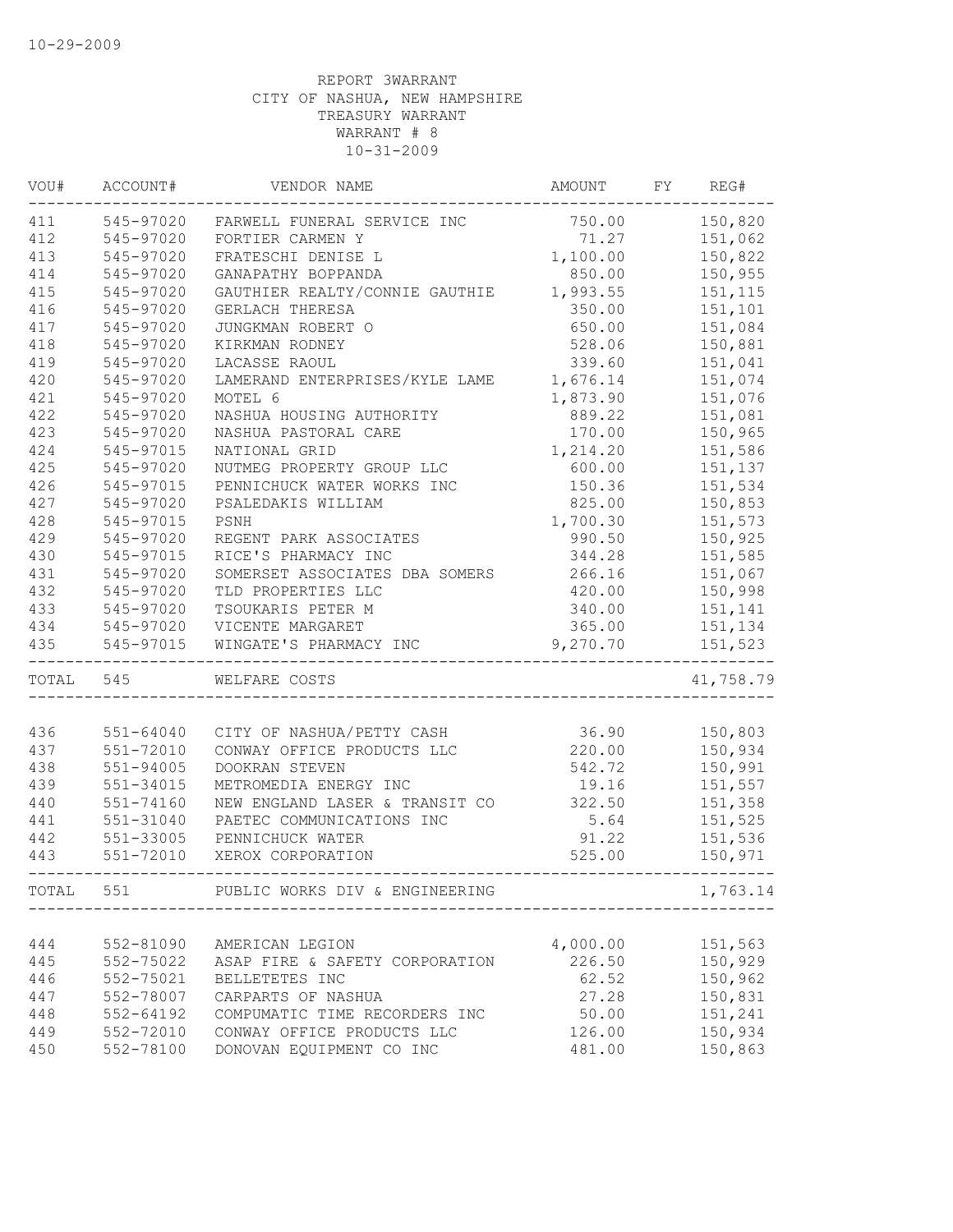| VOU#  | ACCOUNT#      | VENDOR NAME                    | AMOUNT   | FY REG#    |
|-------|---------------|--------------------------------|----------|------------|
| 451   | 552-68045     | DONOVAN SPRING COMPANY INC     | 2,800.00 | 150,867    |
| 452   | 552-53075     | GT RUSSELL INC                 | 2,210.00 | 151,355    |
| 453   | $552 - 46045$ | HASKELL PAUL                   | 47.98    | 151,492    |
| 454   | $552 - 45250$ | HOME DEPOT CREDIT SERVICES     | 499.00   | 151,532    |
| 454   | $552 - 45285$ | HOME DEPOT CREDIT SERVICES     | 105.68   | 151,532    |
| 454   | $552 - 46045$ | HOME DEPOT CREDIT SERVICES     | 37.94    | 151,532    |
| 454   | 552-75021     | HOME DEPOT CREDIT SERVICES     | 432.11   | 151,532    |
| 454   | 552-75022     | HOME DEPOT CREDIT SERVICES     | 43.88    | 151,532    |
| 454   | 552-75040     | HOME DEPOT CREDIT SERVICES     | 167.85   | 151,532    |
| 455   | $552 - 46045$ | LEHIGH OUTFITTERS              | 79.99    | 150,942    |
| 456   | 552-78065     | MAYNARD & LESIEUR INCORPORATED | 22.30    | 151,388    |
| 457   | $552 - 46045$ | MAZUR EDWARD                   | 82.00    | 151,493    |
| 458   | 552-34015     | METROMEDIA ENERGY INC          | 67.29    | 151,557    |
| 458   | 552-34045     | METROMEDIA ENERGY INC          | 195.62   | 151,557    |
| 459   | 552-75021     | MUSCO SPORTS LIGHTING LLC      | 800.00   | 150,812    |
| 460   | 552-78007     | NAPA AUTO PARTS                | 298.57   | 151,072    |
| 460   | 552-78100     | NAPA AUTO PARTS                | 31.40    | 151,072    |
| 461   | 552-75021     | NASHUA OUTDOOR POWER EQUIP     | 29.95    | 150,973    |
| 462   | 552-59015     | NASHUA THEATER GUILD           | 300.00   | 150,838    |
| 463   | 552-34015     | NATIONAL GRID                  | 99.99    | 151,552    |
| 464   | 552-31040     | PAETEC COMMUNICATIONS INC      | 20.97    | 151,525    |
| 465   | 552-33005     | PENNICHUCK WATER               | 7,520.47 | 151,536    |
| 465   | 552-33040     | PENNICHUCK WATER               | 254.97   | 151,536    |
| 466   | 552-75021     | PIONEER MANUFACTURING COMPANY  | 99.75    | 150,879    |
| 467   | 552-59180     | PIONEER TREE SERVICE LLC       | 275.00   | 151,189    |
| 468   | 552-32005     | PSNH                           | 3,103.10 | 151,571    |
| 469   | 552-75021     | S V MOFFETT CO<br>INC          | 269.00   | 150,980    |
| 470   | 552-78007     | SANEL AUTO PARTS CO            | 3.66     | 150,969    |
| 470   | 552-78100     | SANEL AUTO PARTS CO            | 14.99    | 150,969    |
| 471   | 552-41015     | STAPLES BUSINESS ADVANTAGE     | 276.61   | 151,128    |
| 472   | $552 - 46045$ | TAYLOR DEREK                   | 79.99    | 151,491    |
| 473   | 552-78007     | TURF PRODUCTS CORP             | 98.98    | 151,131    |
| 473   | 552-78100     | TURF PRODUCTS CORP             | 810.60   | 151,131    |
| TOTAL | 552           | PARKS AND RECREATION           |          | 26, 152.94 |
|       |               |                                |          |            |
| 474   |               | 553-78100 B-B CHAIN            | 1,206.00 | 150,858    |
| 475   | 553-49075     | BELLETETES INC                 | 1.43     | 150,962    |
| 475   | 553-69025     | BELLETETES INC                 | 71.04    | 150,962    |
| 476   | 553-78100     | BEST FORD/BEST CYCLE           | 14.36    | 150,832    |
| 477   | 553-45175     | BOT-L-GAS INCORPORATED         | 141.60   | 151,410    |
| 478   | 553-46045     | BOUCHER HENRY                  | 82.00    | 151,495    |
| 479   | $553 - 45010$ | BROX INDUSTRIES INC            | 145.71   | 150,868    |
| 479   | $553 - 45015$ | BROX INDUSTRIES INC            | 1,021.26 | 150,868    |
| 479   | 553-45025     | BROX INDUSTRIES INC            | 180.00   | 150,868    |
| 479   | 553-45190     | BROX INDUSTRIES INC            | 995.40   | 150,868    |
| 480   | 553-78100     | CHAPPELL TRACTOR SALES INC     | 108.43   | 150,871    |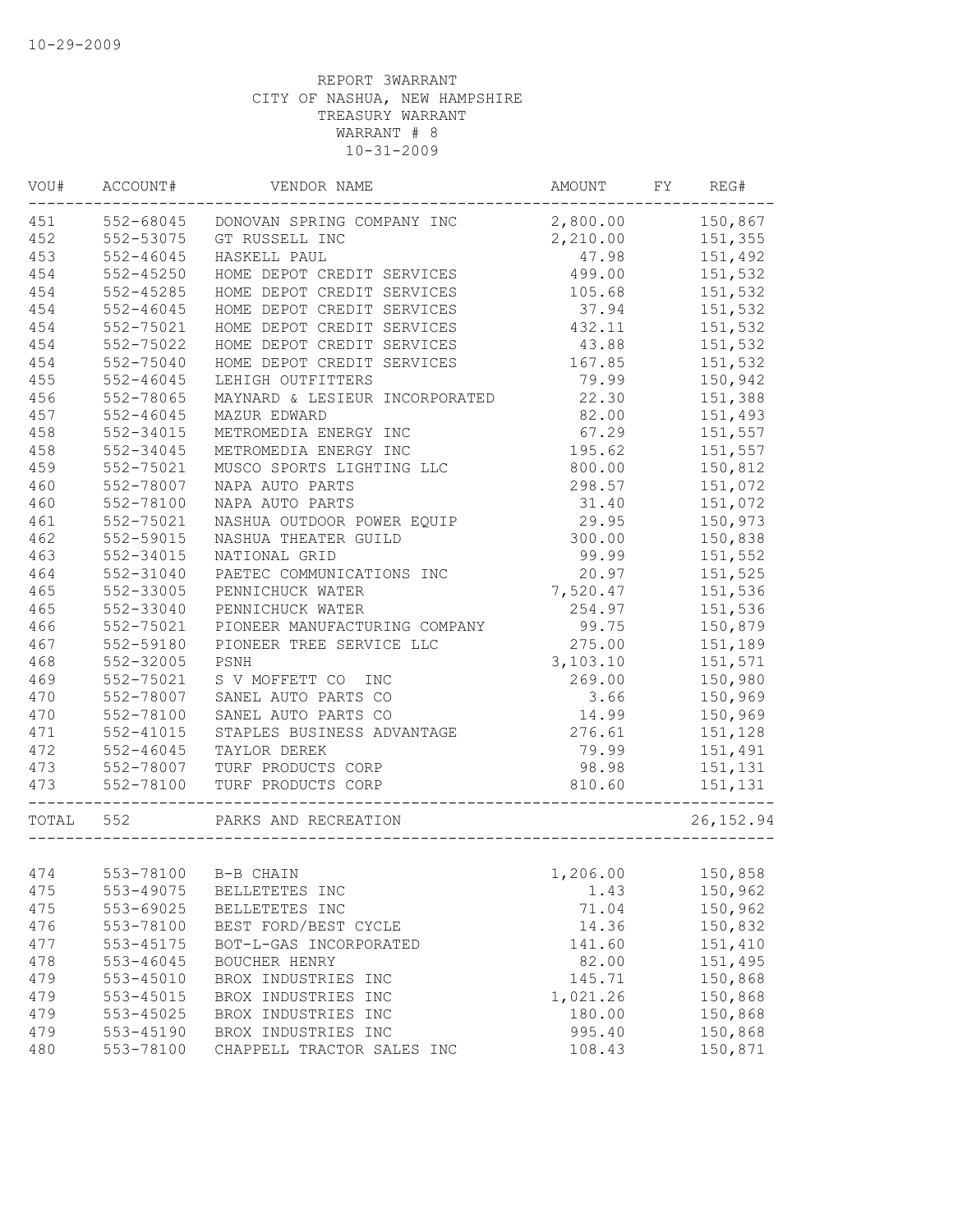| VOU#       | ACCOUNT#      | VENDOR NAME                                          | AMOUNT     | FY | REG#      |
|------------|---------------|------------------------------------------------------|------------|----|-----------|
| 481        |               | 553-49075 CITY OF NASHUA/PETTY CASH                  | 4.00       |    | 150,803   |
| 481        | 553-91005     | CITY OF NASHUA/PETTY CASH                            | 45.76      |    | 150,803   |
| 482        | 553-45060     | CONCRETE SYSTEMS INC                                 | 795.00     |    | 151,447   |
| 483        | 553-72035     | CONWAY OFFICE PRODUCTS LLC                           | 90.00      |    | 150,934   |
| 484        | 553-45060     | CORRIVEAU ROUTHIER INC                               | 254.95     |    | 151,373   |
| 484        | 553-69025     | CORRIVEAU ROUTHIER INC                               | 108.79     |    | 151,373   |
| 485        | 553-48015     | DENNIS K BURKE INC                                   | 21, 231.63 |    | 151,583   |
| 486        | 553-78100     | E W SLEEPER CO                                       | 366.00     |    | 151,126   |
| 487        | 553-45060     | EVERETT J PRESCOTT INC                               | 293.93     |    | 150,909   |
| 488        | 553-75130     | G H PHILBRICK SONS INC                               | 1,125.75   |    | 150,989   |
| 489        | 553-78075     | GRANITE STATE GLASS                                  | 229.85     |    | 151,123   |
| 490        | 553-78100     | HOWARD P FAIRFIELD, LLC                              | 1,544.64   |    | 151,289   |
| 491        | 553-59135     | J P PEST SERVICES                                    | 65.00      |    | 151,009   |
| 492        | $553 - 46045$ | LEHIGH OUTFITTERS                                    | 162.40     |    | 150,942   |
| 493        | 553-78100     | LIBERTY INTN'L TRUCKS OF NH LL                       | 221.86     |    | 151,383   |
| 494        | 553-69025     | MATCO TOOLS                                          | 233.05     |    | 150,818   |
| 495        | 553-78065     | MAYNARD & LESIEUR INCORPORATED                       | 700.00     |    | 151,388   |
| 496        | 553-78100     | MCDEVITT TRUCKS INC                                  | 1,195.14   |    | 151,104   |
| 497        | 553-34015     | METROMEDIA ENERGY INC                                | 27.39      |    | 151,557   |
| 498        | 553-49075     | NAPA AUTO PARTS                                      | 127.84     |    | 151,072   |
| 498        | 553-69025     | NAPA AUTO PARTS                                      | 31.45      |    | 151,072   |
| 498        | 553-78100     | NAPA AUTO PARTS                                      | 633.43     |    | 151,072   |
| 499        | 553-45060     | NASHUA FARMERS EXCHANGE INC                          | 113.50     |    | 151,438   |
| 500        | 553-59100     | NEW ENGLAND POSITIONING SYSTEM                       | 5,257.00   |    | 150,957   |
| 501        | 553-64318     | OCEAN STATE SIGNAL CO                                | 1,700.00   |    | 151,099   |
| 502        | 553-31040     | PAETEC COMMUNICATIONS INC                            | 19.21      |    | 151,525   |
| 503        | 553-33005     | PENNICHUCK WATER                                     | 272.84     |    | 151,536   |
| 504        | 553-64318     | PERMA-LINE CORP OF NEW ENGLAND                       | 1,341.70   |    | 150,847   |
| 505        | 553-59100     | SAFETY-KLEEN SYSTEMS INC                             | 319.70     |    | 150,864   |
| 506        | 553-78035     | SANEL AUTO PARTS CO                                  | 116.35     |    | 150,969   |
| 506        | 553-78100     | SANEL AUTO PARTS CO                                  | 323.46     |    |           |
|            |               |                                                      |            |    | 150,969   |
| 507<br>508 | 553-48005     | SHATTUCK MALONE OIL CO<br>STAPLES BUSINESS ADVANTAGE | 18,086.52  |    | 151,522   |
|            | $553 - 41015$ |                                                      | 2.98       |    | 151,128   |
| 509        | 553-75130     | THE METRO GROUP INC                                  | 611.00     |    | 151,025   |
| 510        | 553-94005     | UNH TECHNOLOGY TRANSFER CENTER                       | 120.00     |    | 151,494   |
| 511        | 553-46045     | UNIFIRST CORPORATION                                 | 1,466.38   |    | 151,091   |
| 512        | 553-75100     | UNLIMITED DOOR SERVICE/STEVEN                        | 629.00     |    | 151,441   |
| 513        | 553-69025     | USP OF NEW ENGLAND                                   | 218.44     |    | 151,064   |
|            |               | TOTAL 553 STREET DEPARTMENT                          |            |    | 64,053.17 |
|            |               |                                                      |            |    |           |
| 514        | 555-49075     | BELLETETES INC                                       | 15.27      |    | 150,962   |
| 514        | 555-69025     | BELLETETES INC                                       | 18.88      |    | 150,962   |
| 514        | 555-75023     | BELLETETES INC                                       | 5.21       |    | 150,962   |
| 515        | 555-72035     | CONWAY OFFICE PRODUCTS LLC                           | 99.00      |    | 150,934   |
| 516        | 555-45285     | FASTENAL COMPANY                                     | 9.63       |    | 151,027   |
| 516        | 555-45288     | FASTENAL COMPANY                                     | 188.28     |    | 151,027   |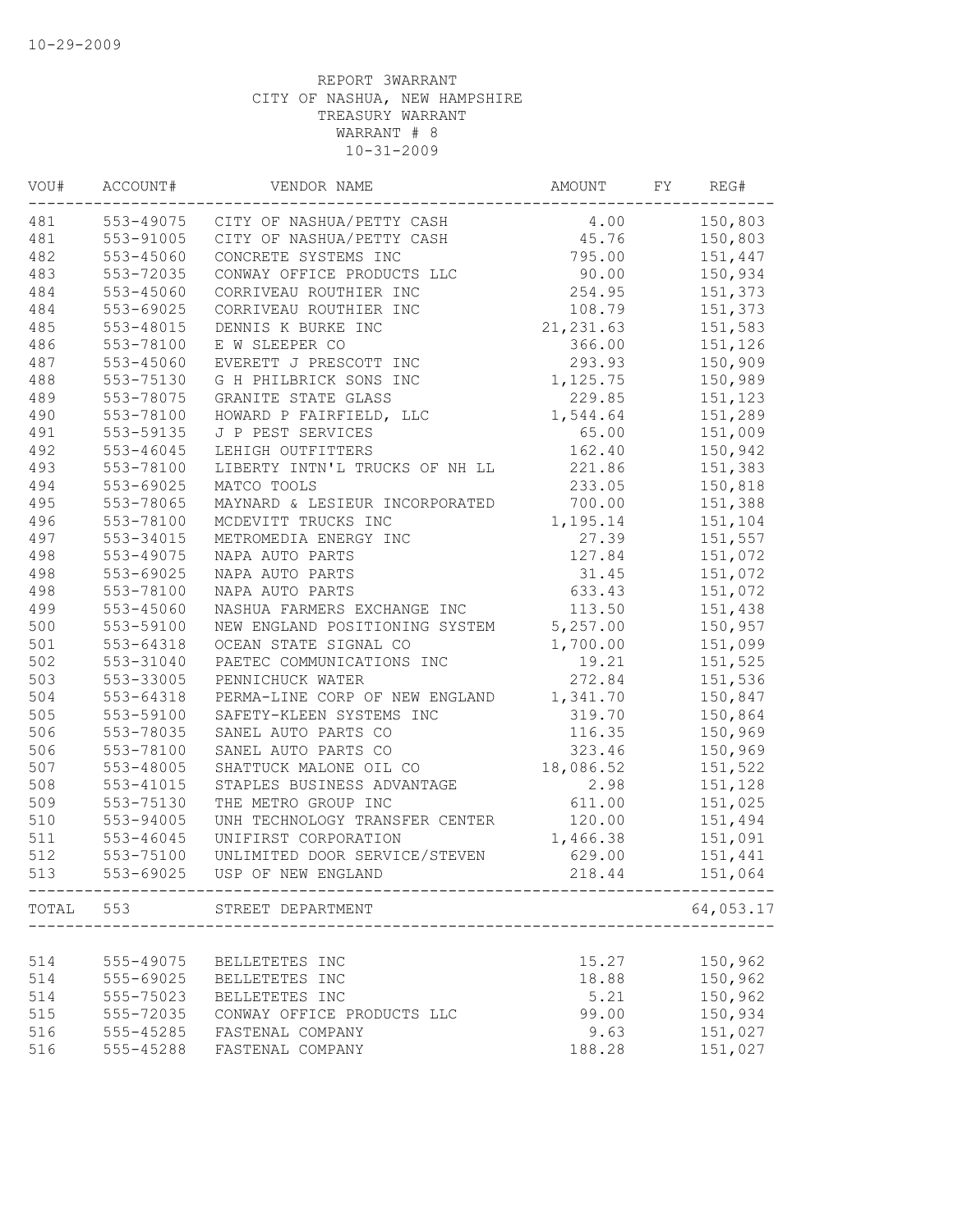| VOU#  | ACCOUNT#      | VENDOR NAME                              | AMOUNT    | FΥ | REG#          |
|-------|---------------|------------------------------------------|-----------|----|---------------|
| 517   | 555-45288     | M & M ELECTRICAL SUPPLY CO INC           | 436.69    |    | 151,371       |
| 517   | 555-49075     | M & M ELECTRICAL SUPPLY CO INC           | 319.99    |    | 151,371       |
| 518   | 555-59170     | MARKINGS INC                             | 559.21    |    | 151,129       |
| 519   | 555-74170     | MARLIN CONTROLS INC                      | 367.00    |    | 151,028       |
| 520   | 555-78140     | MAYNARD & LESIEUR INCORPORATED           | 546.60    |    | 151,388       |
| 521   | 555-45288     | OMEGA INDUSTRIAL SUPPLY INC              | 300.27    |    | 151,029       |
| 522   | 555-31040     | PAETEC COMMUNICATIONS INC                | 19.22     |    | 151,525       |
| 523   | 555-45285     | PERMA-LINE CORP OF NEW ENGLAND           | 2,321.80  |    | 150,847       |
| 524   | 555-32025     | PSNH                                     | 603.92    |    | 151,571       |
| 524   | 555-32025     | PSNH                                     | 102.70    |    | 151,572       |
| 525   | 555-72035     | SIMPLEX GRINNELL                         | 297.00    |    | 151,537       |
| 526   | 555-41015     | STAPLES BUSINESS ADVANTAGE               | 42.66     |    | 151,128       |
| 527   | $555 - 46045$ | UNIFIRST CORPORATION                     | 258.91    |    | 151,091       |
| 527   | 555-75023     | UNIFIRST CORPORATION                     | 5.59      |    | 151,091       |
| TOTAL | 555           | TRAFFIC DEPARTMENT                       |           |    | 6,517.83      |
|       |               |                                          |           |    |               |
| 528   | 557-59100     | CONWAY OFFICE PRODUCTS LLC               | 99.00     |    | 150,934       |
| 529   | 557-49075     | CORRIVEAU ROUTHIER INC                   | 23.94     |    | 151,373       |
| 530   | 557-49075     | GRAINGER                                 | 79.41     |    | 150,945       |
| 531   | 557-74105     | MUNICIPAL SUPPLY SALES CO                | 2,732.20  |    | 151,030       |
| 532   | 557-31040     | PAETEC COMMUNICATIONS INC                | 2.62      |    | 151,525       |
| 533   | 557-33005     | PENNICHUCK WATER                         | 75.27     |    | 151,536       |
| 534   | 557-32005     | PSNH                                     | 159.20    |    | 151,572       |
| 535   | 557-32005     | PUBLIC SERVICE OF NH                     | 4, 214.21 |    | 151,575       |
| 536   | 557-59105     | UNITED SITE SERVICES NORTHEAST           | 55.00     |    | 151,561       |
| 537   | 557-49075     | W E AUBUCHON COMPANY INC                 | 1.43      |    | 150,842       |
| 537   | 557-75023     | W E AUBUCHON COMPANY INC                 | 18.87     |    | 150,842       |
| TOTAL | 557           | PARKING LOTS                             |           |    | 7,461.15      |
|       |               |                                          |           |    |               |
| 538   | $561 - 46045$ | CCP INDUSTRIES INC                       | 124.13    |    | 150,972       |
| 539   | $561 - 45195$ | GRIFFIN GREENHOUSE SUPPLIES IN           | 16.77     |    | 151,055       |
| 540   | 561-75023     | HOME DEPOT CREDIT SERVICES               | 138.60    |    | 151,532       |
| 541   | 561-94005     | NECA                                     | 455.00    |    | 151,533       |
| TOTAL | 561           | EDGEWOOD CEMETERY                        |           |    | 734.50        |
| 542   | 562-33005     | PENNICHUCK WATER                         |           |    | 97.29 151,536 |
| TOTAL | 562           | SUBURBAN CEMETERIES                      |           |    | 97.29         |
| 543   |               | 563-45195 GRIFFIN GREENHOUSE SUPPLIES IN | 35.66     |    | 151,055       |
| 544   |               | 563-75023 HOME DEPOT CREDIT SERVICES     | 268.59    |    | 151,532       |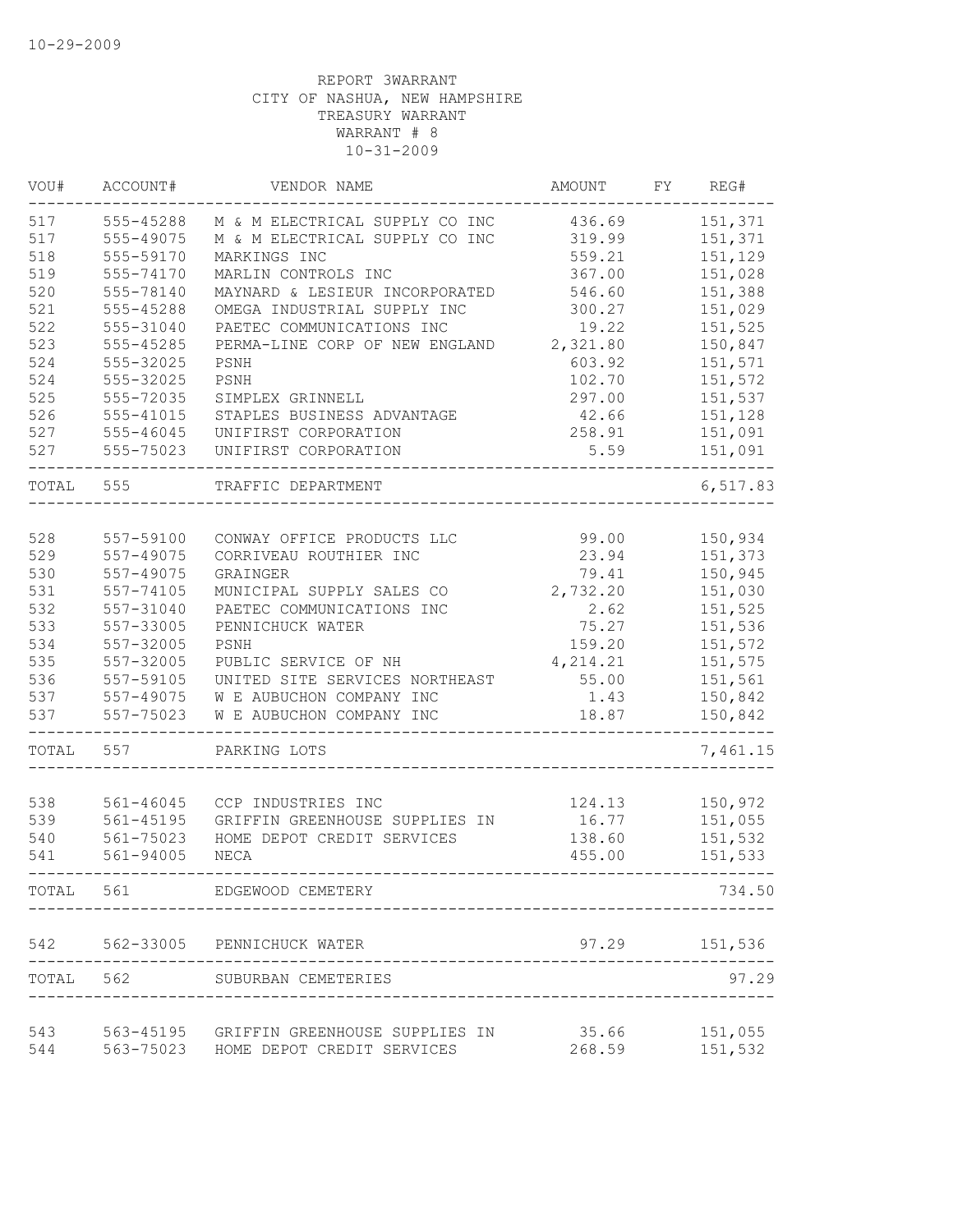| VOU#  | ACCOUNT#      | VENDOR NAME                    | AMOUNT   | FY | REG#     |
|-------|---------------|--------------------------------|----------|----|----------|
| 545   | 563-74085     | NASHUA OUTDOOR POWER EQUIP     | 21.85    |    | 150,973  |
| 546   | 563-34015     | NATIONAL GRID                  | 33.41    |    | 151,552  |
| 547   | 563-31040     | PAETEC COMMUNICATIONS INC      | 8.16     |    | 151,525  |
| 548   | 563-32005     | PSNH                           | 223.32   |    | 151,572  |
| 549   | 563-78007     | SANEL AUTO PARTS CO            | 22.08    |    | 150,969  |
| 550   | 563-74085     | WOODLAWN CEMETERY              | 103.24   |    | 151,496  |
| TOTAL | 563           | WOODLAWN CEMETERY              |          |    | 716.31   |
|       |               |                                |          |    |          |
| 551   | 571-72010     | CONWAY OFFICE PRODUCTS LLC     | 429.00   |    | 150,934  |
| 552   | $571 - 41015$ | STAPLES BUSINESS ADVANTAGE     | 587.21   |    | 151,128  |
| TOTAL | 571           | COMMUNITY DEVELOPMENT          |          |    | 1,016.21 |
|       |               |                                |          |    |          |
| 553   | 572-95005     | AMERICAN PLANNING ASSOC        | 358.00   |    | 151,584  |
| 554   | 572-91005     | CITY OF NASHUA/PETTY CASH      | 42.90    |    | 150,803  |
| 554   | 572-98029     | CITY OF NASHUA/PETTY CASH      | 60.20    |    | 150,803  |
| 555   | 572-94005     | LOCAL GOVERNMENT CENTER        | 200.00   |    | 151,550  |
| 556   | 572-94005     | NHPA                           | 60.00    |    | 151,542  |
| 557   | 572-91005     | SULLIVAN CHRISTOPHER           | 60.50    |    | 151,497  |
| TOTAL | 572           | PLANNING DEPARTMENT            |          |    | 781.60   |
| 558   | 573-59100     | GALLIGANI THOMAS               | 59.85    |    | 151,498  |
| 559   | 573-54025     | MAJOR MAIL INC                 | 3,240.00 |    | 150,804  |
| 560   | 573-41015     | STAPLES BUSINESS ADVANTAGE     | 65.04    |    | 151,128  |
| TOTAL | 573           | ECONOMIC DEVELOPMENT           |          |    | 3,364.89 |
|       |               |                                |          |    |          |
| 561   | 575-45050     | AMAZON                         | 269.76   |    | 151,581  |
| 562   | 575-45050     | ATTN HOWARD COFFMAN            | 11.96    |    | 151,564  |
| 563   | 575-45050     | BAKER & TAYLOR                 | 1,100.86 |    | 150,898  |
| 563   | 575-45050     | BAKER & TAYLOR                 | 2,690.37 |    | 150,899  |
| 563   | 575-45050     | BAKER & TAYLOR                 | 266.15   |    | 150,900  |
| 564   | 575-45085     | BAKER & TAYLOR ENTERTAINMENT   | 232.93   |    | 150,889  |
| 564   | 575-45315     | BAKER & TAYLOR ENTERTAINMENT   | 550.53   |    | 150,889  |
| 565   | 575-45220     | DEMCO INC                      | 55.46    |    | 150,894  |
| 566   | 575-45050     | GALE                           | 130.26   |    | 151,078  |
| 567   | $575 - 45220$ | GAYLORD BROS INC               | 734.77   |    | 151,434  |
| 568   | 575-75023     | GRAINGER                       | 130.62   |    | 151,106  |
| 569   | 575-45215     | HERITAGE MICROFILM             | 312.86   |    | 150,913  |
| 570   | 575-45050     | INGRAM LIBRARY SERVICES        | 1,434.51 |    | 151,118  |
| 571   | 575-95005     | ISABELLA STEWART GARDNER MUSEU | 175.00   |    | 151,574  |
| 572   | 575-75105     | JOHNSON'S ELECTRIC INC         | 446.11   |    | 150,911  |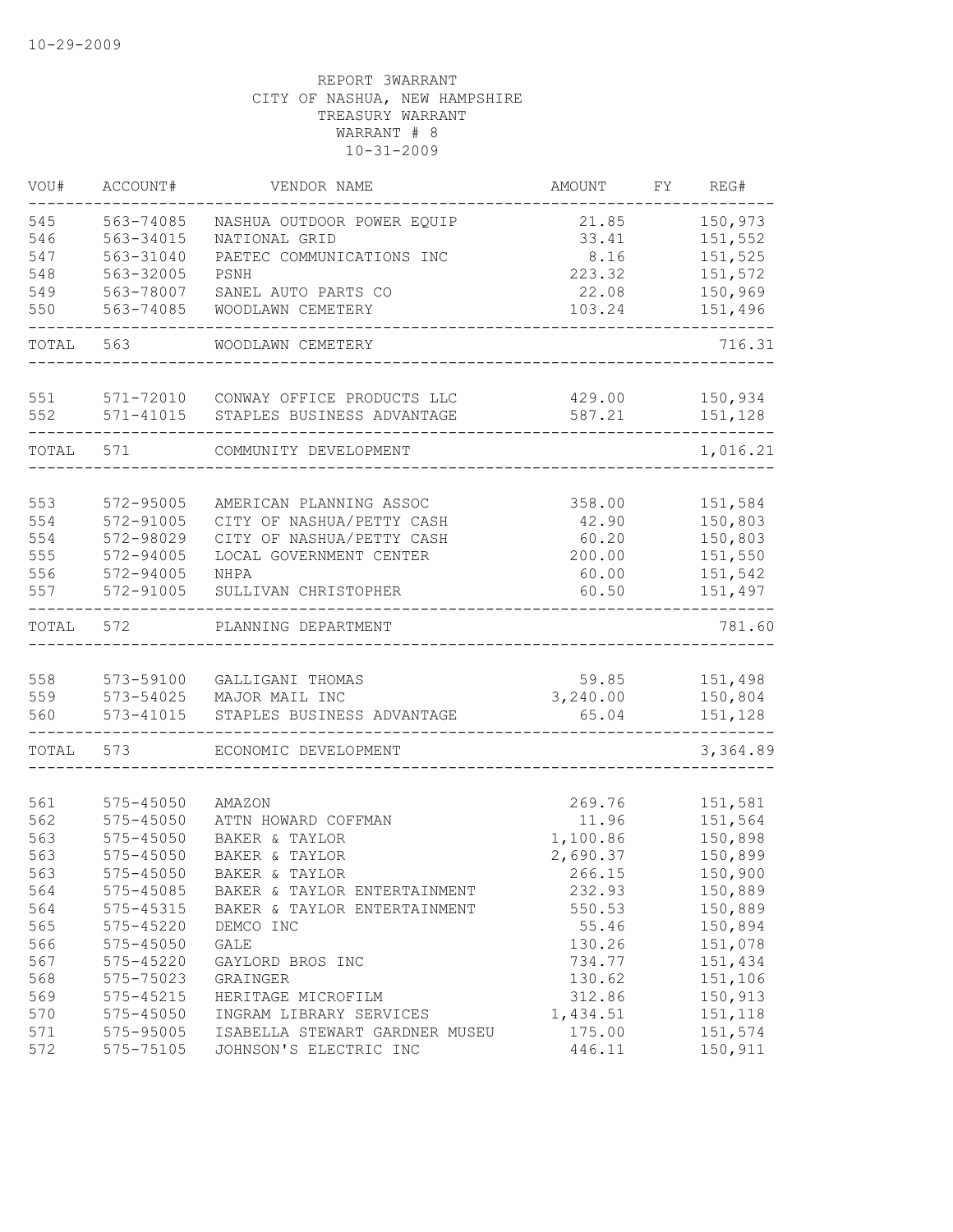| VOU#  | ACCOUNT#           | VENDOR NAME                         | AMOUNT        | FY REG#                    |
|-------|--------------------|-------------------------------------|---------------|----------------------------|
| 573   | 575-45085          | MICROMARKETING LLC                  | 294.13        | 150,959                    |
| 574   | $575 - 45315$      | MULTICULTURAL BOOKS & VIDEOS        | 107.75        | 150,983                    |
| 575   | 575-31040          | PAETEC COMMUNICATIONS INC           | 10.48         | 151,525                    |
| 576   | 575-33005          | PENNICHUCK WATER                    | 425.98        | 151,536                    |
| 577   | 575-45050          | PETERSON'S NELNET LLC               | 32.43         | 151,022                    |
| 578   | 575-59100          | PINDER ERIC                         | 200.00        | 151,500                    |
| 579   | 575-45085          | RANDOM HOUSE INC                    | 12.00         | 151,135                    |
| 580   | 575-45085          | RECORDED BOOKS LLC                  | 1,562.30      | 151,094                    |
| 580   | 575-45903          | RECORDED BOOKS LLC                  | 4,200.00      | 151,094                    |
| 581   | $575 - 45050$      | SIMON & SCHUSTER                    | 34.44         | 150,890                    |
| 582   | 575-45904          | STANDARD & POOR'S LLC               | 298.00        | 151,521                    |
| 583   | $575 - 41005$      | STAPLES BUSINESS ADVANTAGE          | 9.81          | 151,128                    |
| 583   | 575-41015          | STAPLES BUSINESS ADVANTAGE          | 61.97         | 151,128                    |
| 583   | 575-45220          | STAPLES BUSINESS ADVANTAGE          | 274.99        | 151,128                    |
| 584   | 575-45220          | THE SHOPPER INC                     | 905.80        | 150,869                    |
| 585   | 575-59100          | WILLIAMS OONAGH                     | 150.00        | 151,499                    |
| TOTAL | 575                | PUBLIC LIBRARIES                    |               | 17, 122.23                 |
|       |                    |                                     |               |                            |
| 586   |                    | 576-49075 CITY OF NASHUA/PETTY CASH | 43.50 150,803 |                            |
| 586   |                    | 576-91005 CITY OF NASHUA/PETTY CASH | 47.45         | 150,803                    |
| 587   | 576-49075          | EMBROIDME OF NASHUA                 | 930.00        | 151,251<br>. _ _ _ _ _ _ . |
| TOTAL | 576                | BUILDING DEPARTMENT                 |               | 1,020.95                   |
|       |                    |                                     |               |                            |
| 588   | 577-95005          | AMERICAN ASSOC OF CODE ENFORCE      | 225.00        | 151,554                    |
| 589   | 577-94005          | METCALF KYLE                        | 37.88         | 151,503                    |
| 590   | 577-94005          | ORTEGA NELSON                       | 117.70        | 151,501                    |
| 591   | 577-94005          | SOUSA ROBERT                        | 128.94        | 151,502                    |
| TOTAL | 577                | CODE ENFORCEMENT                    |               | 509.52                     |
|       |                    |                                     |               |                            |
|       | 215, 173 581-74092 | A L LARSEN CO INC                   | 230.00        | 151,223                    |
|       | 215, 174 581-94030 | AASA                                | 403.00        | 151,530                    |
|       | 215, 175 581-47010 | ABODEELY ROBERTA                    | 28.64         | 151,168                    |
|       | 215, 176 581-53103 | ACUCARE NURSING PROFESSIONALS       | 1,803.90      | 151,166                    |
|       | 215, 177 581-53101 | ADULT LEARNING CENTER               | 52,000.00     | 151,093                    |
|       | 215, 177 581-84030 | ADULT LEARNING CENTER               | 26,325.00     | 151,093                    |
|       | 215, 178 581-59130 | ALPERIN ROBERT                      | 90.00         | 151,340                    |
|       | 215, 179 581-95005 | AMERICAN CHORAL DIRECTORS ASSO      | 85.00         | 151,393                    |
|       | 215,180 581-74092  | AMS COMPUTER CORPORATION            | 78.00         | 150,873                    |
| 592   | 581-53100          | ANACOMP INC                         | 93.34         | 150,872                    |
|       | 215, 181 581-59130 | ANDRUSKEVICH GREGORY                | 200.00        | 151,273                    |
|       | 215, 182 581-31005 | AT&T                                | 31.69         | 151,591                    |
|       | 215, 183 581-74092 | AVID TECHNOLOGY INC                 | 568.20        | 151,356                    |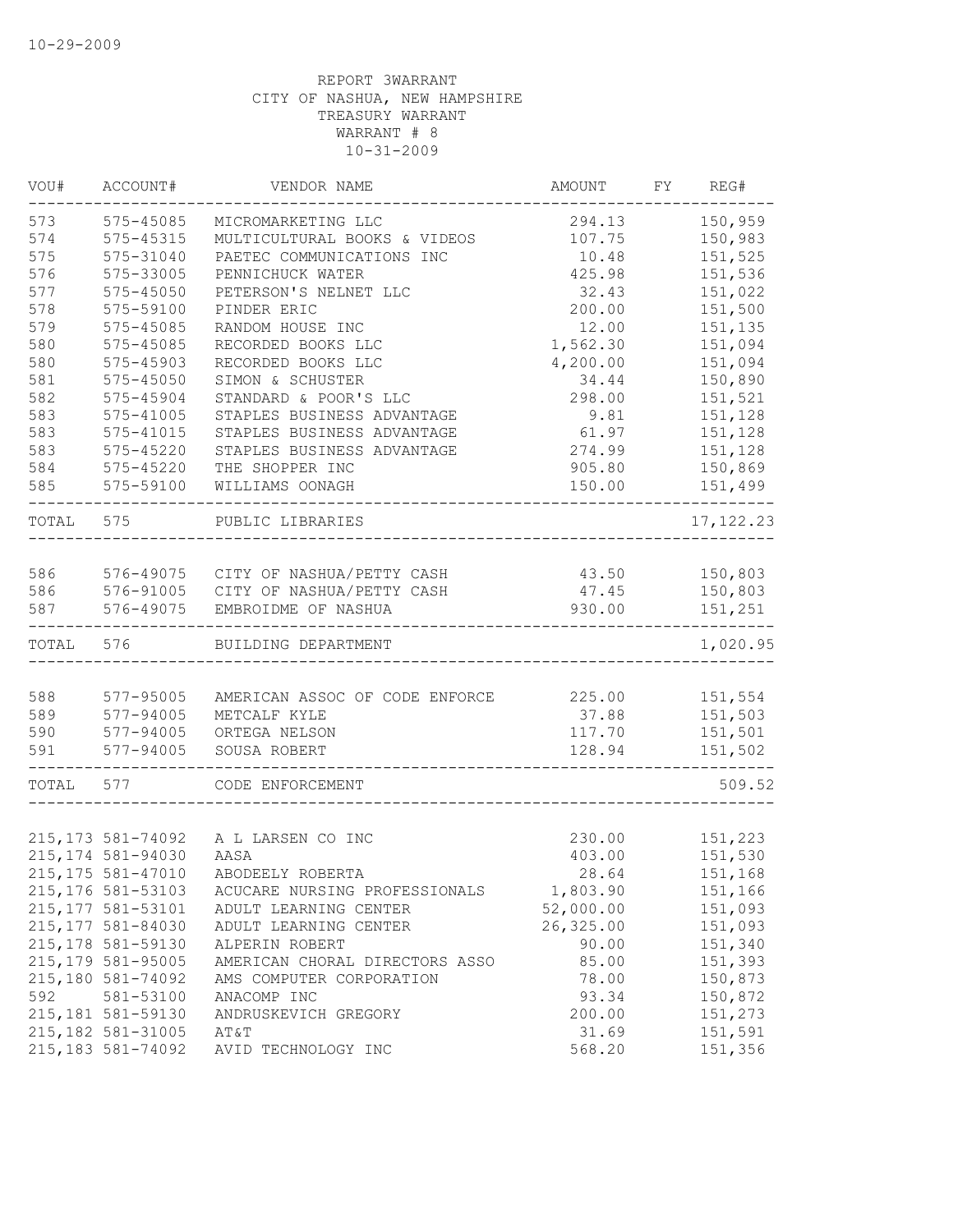| VOU# | ACCOUNT#                                 | VENDOR NAME                                            | AMOUNT          | FY | REG#               |
|------|------------------------------------------|--------------------------------------------------------|-----------------|----|--------------------|
|      |                                          | 215,184 581-49075 B & S LOCKSMITH INC                  | 71.01           |    | 151,017            |
|      | 215, 185 581-91005                       | BAGLEY MARCIA                                          | 129.12          |    | 151,310            |
|      | 215,186 581-59130                        | BARBERIAN MICHAEL                                      | 60.00           |    | 151,314            |
|      | 215, 187 581-49035                       | BARNES & NOBLE INC                                     | 162.62          |    | 150,810            |
|      | 215, 187 581-49050                       | BARNES & NOBLE INC                                     | 104.00          |    | 150,810            |
|      | 215, 188 581-42110                       | BATTERY SPECIALISTS OF NH LLC                          | 67.95           |    | 151,315            |
|      | 215, 189 581-59130                       | BEGLEY TIMOTHY J                                       | 80.00           |    | 150,839            |
|      | 215,190 581-49050                        | BELLETETES INC                                         | 279.83          |    | 150,962            |
|      | 215,190 581-49075                        | BELLETETES INC                                         | 165.43          |    | 150,962            |
|      | 215, 191 581-59130                       | BELLETETES INC<br>BENSON WILLIAM<br>BOULDEN PUBLISHING | 140.00          |    | 151,292            |
|      | 215, 192 581-49050                       |                                                        | 93.39           |    | 151,163            |
|      | 215, 193 581-49055                       | BRAIN POP                                              | 255.00          |    | 151,222            |
|      | 215, 194 581-91005                       | BRIGGS DEBORAH                                         | 73.95           |    | 151,320            |
|      | 215, 195 581-49910                       | BROX INDUSTRIES INC                                    | 52.09           |    | 150,868            |
|      | 215, 196 581-55010                       | BUDGET CAR & TRUCK RENTAL                              | 186.38          |    | 151,207            |
|      | 215, 197 581-49050                       | BUDGET TRAVEL                                          | 14.95           |    | 151,597            |
|      | 215, 198 581-59130                       | BURKHART PETER                                         | 80.00           |    | 151,316            |
|      | 215,199 581-91005                        | CALLAN KIMBERLY                                        | 159.23          |    | 151,326            |
|      | 215,200 581-59130                        | CAMPBELL-KELLEY KATHLEEN                               | 140.00          |    | 151,258            |
|      | 215, 201 581-55015                       | CANTARA DEBORAH                                        | 148.50          |    | 150,920            |
|      | 215, 202 581-42130                       | CAPP INC                                               | 385.00          |    | 151,147            |
|      | 215, 203 581-41015                       | CARTRIDGE WORLD                                        | 386.96          |    | 151,275            |
|      | 215, 203 581-49050                       | CARTRIDGE WORLD                                        | 209.96          |    | 151,275            |
|      | 215,204 581-91040                        | CASEY PETER                                            | 168.85          |    | 151,337            |
|      | 215,205 581-84030                        | CEDARCREST INC                                         | 6,052.86        |    | 150,823            |
|      | 215,206 581-42010                        | CENTRAL PAPER PRODUCTS CO                              | 37.10           |    | 151,435            |
|      | 215,207 581-59130                        | CHERBONNEAU MARK                                       | 80.00           |    | 150,960            |
|      | 215,208 581-59130                        | CHESTNUTT DAVE                                         | 80.00           |    | 150,877            |
|      | 215,209 581-47010                        | CHILD HEALTH ALERT                                     | 52.00           |    | 151,570            |
|      | 215, 210 581-49050                       | CHOICES                                                | 201.00          |    | 151,595            |
|      | 215, 211 581-78007                       | CHUCK'S AUTO REPAIR INC                                | 460.69          |    | 151,217            |
|      | 215, 212 581-41015                       | CITIWORKS INC                                          | 128.01          |    | 151,234            |
|      | 215, 213 581-53103                       | CLARK ASSOCIATES/DEBBIE CLARK 26,834.00                |                 |    | 150,878            |
|      | 215, 214 581-49050                       | CLASSROOMDIRECT                                        | 504.25          |    | 151,323            |
|      | 215, 215 581-49050                       | COASTAL LIVING                                         | 10.00           |    | 151,598            |
|      | 215, 216 581-91005                       | COCHRANE DONALD                                        | 171.60          |    | 151,319            |
|      | 215, 217 581-49075                       | COFFEE PAUSE                                           | 35.00           |    | 151,349            |
|      | 215, 218 581-49050                       | COMPUTER HUT OF N E INC                                | 139.80          |    | 151,439            |
|      | 215, 218 581-74092                       | COMPUTER HUT OF N E INC                                | 179.90          |    | 151,439            |
|      | 215, 219 581-32005                       | CONSTELLATION NEW ENERGY                               | 98,629.80       |    | 151,594            |
|      | 215, 220 581-75015                       | CONTROL TECHNOLOGIES INC                               | 29,534.25       |    | 151,153            |
|      | 215, 221 581-72010                       | CONWAY OFFICE PRODUCTS LLC                             | 6, 201.71       |    | 150,934            |
|      | 215, 222 581-95005                       | CRISIS PREVENTION INSTITUTE IN                         | 100.00          |    | 151,154            |
|      |                                          |                                                        |                 |    |                    |
|      | 215, 223 581-84030                       | CROTCHED MOUNTAIN REHAB CTR<br>CRYSTAL PRODUCTIONS     | 53,798.90       |    | 151,165<br>151,449 |
|      | 215, 224 581-49050<br>215, 225 581-49050 |                                                        | 49.90<br>103.40 |    |                    |
|      |                                          | CRYSTAL ROCK BOTTLED WATER                             |                 |    | 151,304            |
|      | 215, 226 581-91005                       | CURTIN BRENDA                                          | 29.29           |    | 151,231            |
|      | 215, 227 581-53100                       | CUSTOM COMPUTER SPECIALIST INC                         | 13,818.00       |    | 151,113            |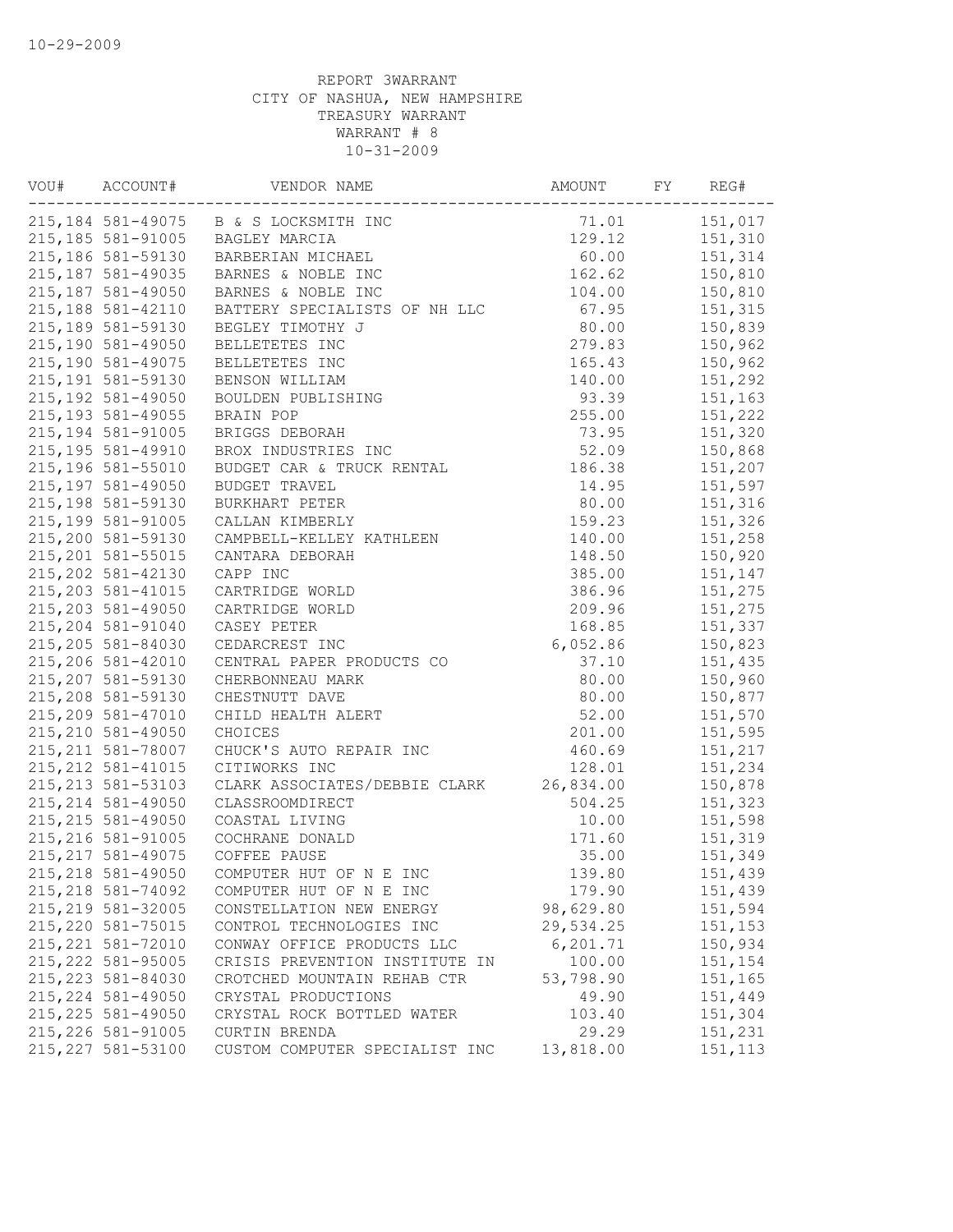| WOU# | ACCOUNT#           | VENDOR NAME                          | AMOUNT      | FY | REG#    |
|------|--------------------|--------------------------------------|-------------|----|---------|
|      |                    | 215, 228 581-59130 DEL GENIO LEONARD | 60.00       |    | 151,276 |
|      | 215, 229 581-49050 | DELTA EDUCATION                      | 81.70       |    | 151,194 |
|      | 215,230 581-49050  | DEMCO INC                            | 815.85      |    | 150,894 |
|      | 215, 231 581-59130 | DEPINTO FRANK                        | 140.00      |    | 151,327 |
|      | 215, 232 581-59130 | DICKSON DAVID                        | 80.00       |    | 151,098 |
|      | 215, 233 581-59130 | DOMINICI DAVID                       | 80.00       |    | 151,254 |
|      | 215, 234 581-78007 | DONOVAN EQUIPMENT CO INC             | 323.92      |    | 150,863 |
|      | 215, 235 581-59130 | DRUGAN COLLEEN                       | 140.00      |    | 151,346 |
|      | 215,236 581-59130  | DUBISZ MICHAEL                       | 280.00      |    | 151,263 |
|      | 215, 237 581-59130 | DUPRAT STEPHEN                       | 60.00       |    | 151,070 |
|      | 215,238 581-47010  | <b>DWYER ARLENE</b>                  | 65.15       |    | 151,174 |
|      | 215,239 581-91005  | DYER JENNIFER                        | 47.03       |    | 150,966 |
|      | 215,240 581-59130  | EAGLEHARDT ELAINE                    | 60.00       |    | 151,278 |
|      | 215, 241 581-84055 | EASTER SEALS NEW HAMPSHIRE           | 10,435.90   |    | 151,097 |
|      | 215, 242 581-53100 | EBS HEALTHCARE                       | 2,730.00    |    | 151,333 |
|      | 215, 243 581-49035 | EDUCATORS PUBLISHING SERVICE I       | 55.75       |    | 150,835 |
|      | 215, 244 581-91005 | ESSON VIRGINIA                       | 30.47       |    | 151,172 |
|      | 215, 245 581-42130 | F W WEBB COMPANY                     | 269.22      |    | 150,906 |
|      | 215, 245 581-49050 | F W WEBB COMPANY                     | 236.36      |    | 150,906 |
|      | 215, 246 581-31005 | FAIRPOINT COMMUNICATIONS INC         | 49.99       |    | 151,592 |
|      | 215, 247 581-31005 | FAIRPOINT COMMUNICATIONS INC         | 28.50       |    | 151,593 |
|      | 215,248 581-59130  | FARIA FILOMONO                       | 160.00      |    | 151,298 |
|      | 215, 249 581-49075 | FASTENAL COMPANY                     | 144.43      |    | 151,027 |
|      | 215,250 581-55010  | FIRST STUDENT INC                    | 364.77      |    | 151,196 |
|      | 215, 251 581-55005 | FIRST STUDENT INC                    | 5,073.66    |    | 151,202 |
|      | 215, 251 581-55005 | FIRST STUDENT INC                    | 4,637.88    |    | 151,203 |
|      | 215, 251 581-55005 | FIRST STUDENT INC                    | 2,467.62    |    | 151,204 |
|      | 215, 251 581-55015 | FIRST STUDENT INC                    | 119,049.30  |    | 151,203 |
|      | 215, 251 581-55018 | FIRST STUDENT INC                    | 393.66      |    | 151,202 |
|      | 215, 251 581-55018 | FIRST STUDENT INC                    | 783.98      |    | 151,203 |
|      | 215, 251 581-55025 | FIRST STUDENT INC                    | 211, 216.50 |    | 151,203 |
|      | 215, 252 581-94010 | FISHER LEANNE                        | 710.40      |    | 151,324 |
|      | 215, 253 581-63085 | FLETCHER'S APPLIANCE                 | 389.00      |    | 150,891 |
|      | 215,254 581-49030  | FOLLETT LIBRARY RESOURCES            | 7,492.97    |    | 150,846 |
|      | 215, 255 581-49075 | FRANKLIN PAINT CO INC                | 326.00      |    | 151,197 |
|      | 215,256 581-49050  | FREESTYLE PHOTOGRAPHIC SUPPLIE       | 2,715.31    |    | 150,915 |
|      | 215, 257 581-49050 | FREY SCIENTIFIC                      | 62.96       |    | 150,932 |
|      | 215,258 581-59130  | FULTON JOHN                          | 140.00      |    | 151,264 |
|      | 215,259 581-59130  | GADBOIS GERALD                       | 60.00       |    | 150,809 |
|      | 215,260 581-94010  | GALIPEAU AMI                         | 1,040.00    |    | 151,407 |
|      | 215, 261 581-75023 | GATE CITY FENCE CO INC               | 2,470.00    |    | 150,939 |
|      | 215, 262 581-59130 | GEORGE JAMES                         | 140.00      |    | 151,283 |
|      | 215, 263 581-49050 | GOODHEART-WILLCOX PUBLISHERS         | 384.59      |    | 151,160 |
|      | 215, 264 581-49050 | GOPHER                               | 4,742.35    |    | 151,161 |
|      | 215, 265 581-42130 | GRAINGER                             | 1,688.33    |    | 150,919 |
|      | 215,266 581-84030  | GREATER LAWRENCE ED COLLABORAT       | 42,808.89   |    | 151,213 |
|      | 215,267 581-56030  | GREATER NASHUA MENTAL HEALTH         | 6,892.24    |    | 151,558 |
|      | 215,268 581-91005  | GREENBERG ELLEN                      | 1,011.22    |    | 151,303 |
|      |                    |                                      |             |    |         |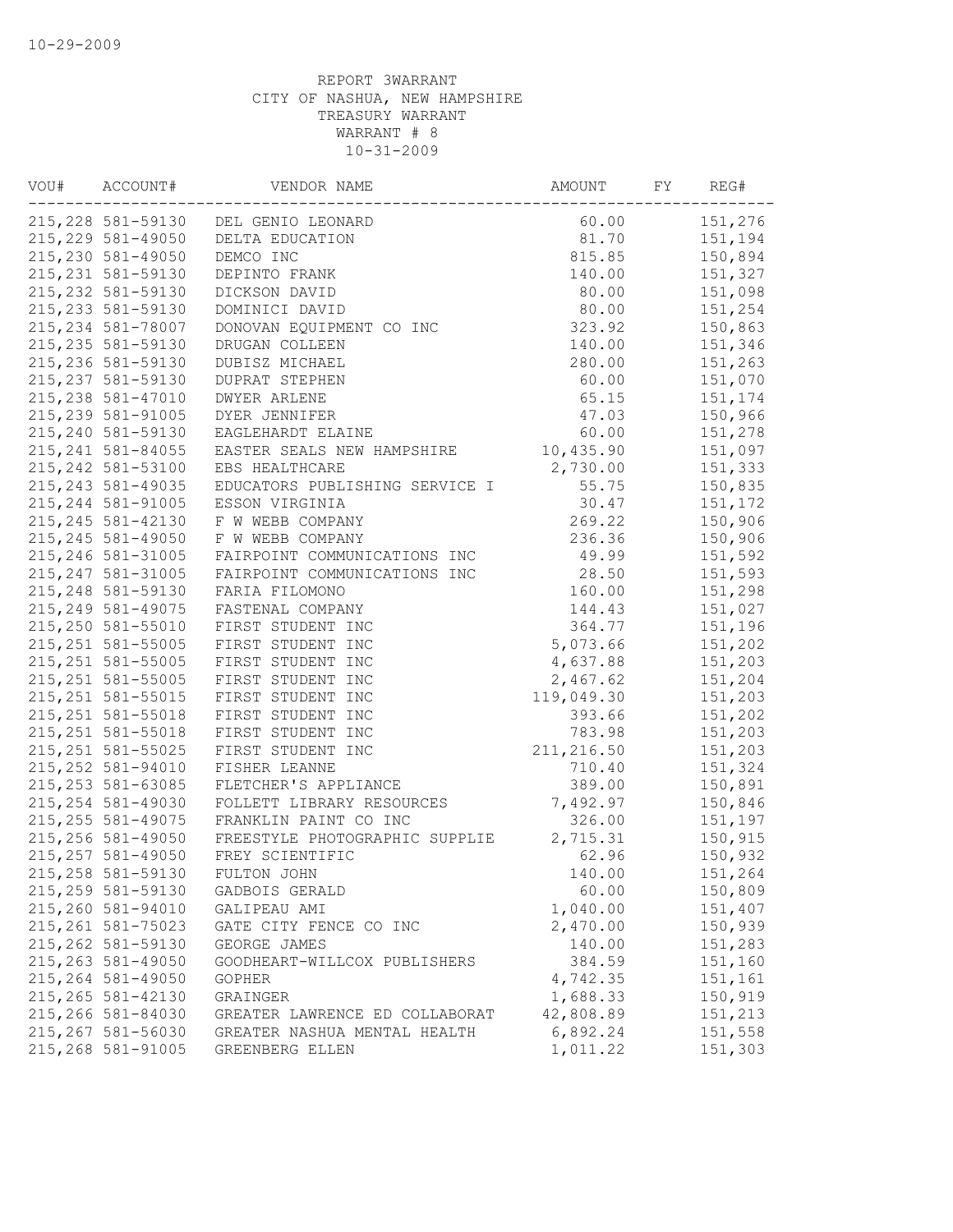| VOU# | ACCOUNT#           | VENDOR NAME                                 | AMOUNT   | FY | REG#    |
|------|--------------------|---------------------------------------------|----------|----|---------|
|      |                    | 215,269 581-49075 GREENFIELD INDUSTRIES INC | 48.00    |    | 150,874 |
|      | 215,270 581-59130  | GRUCZKA JAN                                 | 80.00    |    | 151,277 |
|      | 215, 271 581-49050 | GUIDANCE GROUP INC (THE)                    | 211.97   |    | 151,325 |
|      | 215, 272 581-59130 | HAMILTON MICHAEL                            | 280.00   |    | 151,279 |
|      | 215, 273 581-59130 | HARRINGTON KENNETH                          | 60.00    |    | 151,384 |
|      | 215, 274 581-74092 | HARRIS EQUIPMENT REPAIR SERVIC              | 1,846.41 |    | 151,387 |
|      | 215, 275 581-59130 | HEBERT DAVID                                | 80.00    |    | 151,396 |
|      | 215, 276 581-59130 | HELLER BARRY                                | 160.00   |    | 151,267 |
|      | 215, 277 581-59130 | HENDERSON MICHAEL                           | 180.00   |    | 151,286 |
|      | 215, 278 581-49050 | HOME DEPOT CREDIT SERVICES                  | 264.10   |    | 151,214 |
|      | 215, 279 581-59130 | HOULE BEVERLY                               | 60.00    |    | 151,296 |
|      | 215,280 581-91040  | INSINGA SCOTT                               | 192.78   |    | 151,450 |
|      | 215, 281 581-49050 | ISLANDS                                     | 19.97    |    | 151,596 |
|      | 215, 282 581-49050 | J W PEPPER & SON INC                        | 2,314.05 |    | 150,922 |
|      | 215, 283 581-59130 | KAGELEIRY GREGORY                           | 92.00    |    | 151,280 |
|      | 215, 284 581-59130 | KEANE MARCIA                                | 140.00   |    | 151,274 |
|      | 215, 285 581-59130 | KELLEY SHAWN                                | 80.00    |    | 151,385 |
|      | 215, 286 581-42110 | KEYSTONE BATTERY                            | 959.62   |    | 151,187 |
|      | 215,287 581-84030  | KEYSTONE NATIONAL HIGH SCHOOL               | 2,498.00 |    | 151,269 |
|      | 215,288 581-91005  | KOSOW CARMEN                                | 55.41    |    | 151,185 |
|      | 215,289 581-41015  | LABEL STORE                                 | 179.45   |    | 151,238 |
|      | 215,290 581-59130  | LAROCQUE MICHAEL                            | 120.00   |    | 151,270 |
|      | 215, 291 581-84030 | LEARNING CENTER FOR THE DEAF                | 7,460.40 |    | 151,302 |
|      | 215, 292 581-49050 | LEARNING CYCLES LLC                         | 198.00   |    | 151,225 |
|      | 215, 293 581-49050 | LEMAY & SONS BEEF                           | 72.00    |    | 151,186 |
|      | 215, 294 581-49050 | LINDENMEYR MUNROE                           | 895.36   |    | 151,444 |
|      | 215, 295 581-91005 | LOFTUS JUDITH                               | 20.35    |    | 151,173 |
|      | 215,296 581-78007  | LONDONDERRY HEAVY DUTY                      | 99.00    |    | 151,282 |
|      | 215, 297 581-53100 | LUTHERAN COMMUNITY SERVICES OF              | 202.50   |    | 151,211 |
|      | 215, 298 581-42110 | M & M ELECTRICAL SUPPLY CO INC              | 122.78   |    | 151,371 |
|      | 215, 299 581-59130 | MANDRAVELIS NICK                            | 60.00    |    | 151,271 |
|      | 215,300 581-49050  | MARKET BASKET                               | 116.27   |    | 150,978 |
|      | 215,301 581-78007  | MAYNARD & LESIEUR INCORPORATED              | 288.00   |    | 151,388 |
|      | 215,302 581-53103  | MCCARTNEY AMY                               | 5,616.00 |    | 151,305 |
|      | 215,303 581-49050  | MCGRAW HILL COMPANIES                       | 1,206.33 |    | 150,940 |
|      | 215,304 581-59130  | MCKENNA RYAN                                | 140.00   |    | 151,395 |
|      | 215,305 581-49050  | MCMAHON PATRICIA                            | 141.81   |    | 151,220 |
|      | 215,306 581-47010  | MEDCO SUPPLY INC                            | 1.69     |    | 151,191 |
|      | 215,307 581-47010  | MFASCO                                      | 182.49   |    | 150,845 |
|      | 215,308 581-59130  | MICHAEL BARBARA                             | 60.00    |    | 151,262 |
|      | 215,309 581-59130  | MILBURN RICHARD                             | 140.00   |    | 151,265 |
|      | 215,310 581-49050  | MODERN SCHOOL SUPPLIES INC                  | 1,354.00 |    | 150,961 |
|      | 215, 311 581-49050 | MOORE MEDICAL LLC                           | 38.95    |    | 150,995 |
|      | 215, 312 581-53100 | MOORE SANDRA                                | 964.50   |    | 151,401 |
|      | 215, 313 581-59130 | MORGAN MICHAEL                              | 120.00   |    | 150,833 |
|      | 215, 314 581-84055 | MOUNT PROSPECT ACADEMY INC                  | 223.34   |    | 151,229 |
|      | 215, 315 581-53100 | MULTI-STATE BILLING SERVICES L              | 414.52   |    | 151,309 |
|      | 215, 316 581-49050 | MUSIC & ART CENTERS                         | 801.90   |    | 151,352 |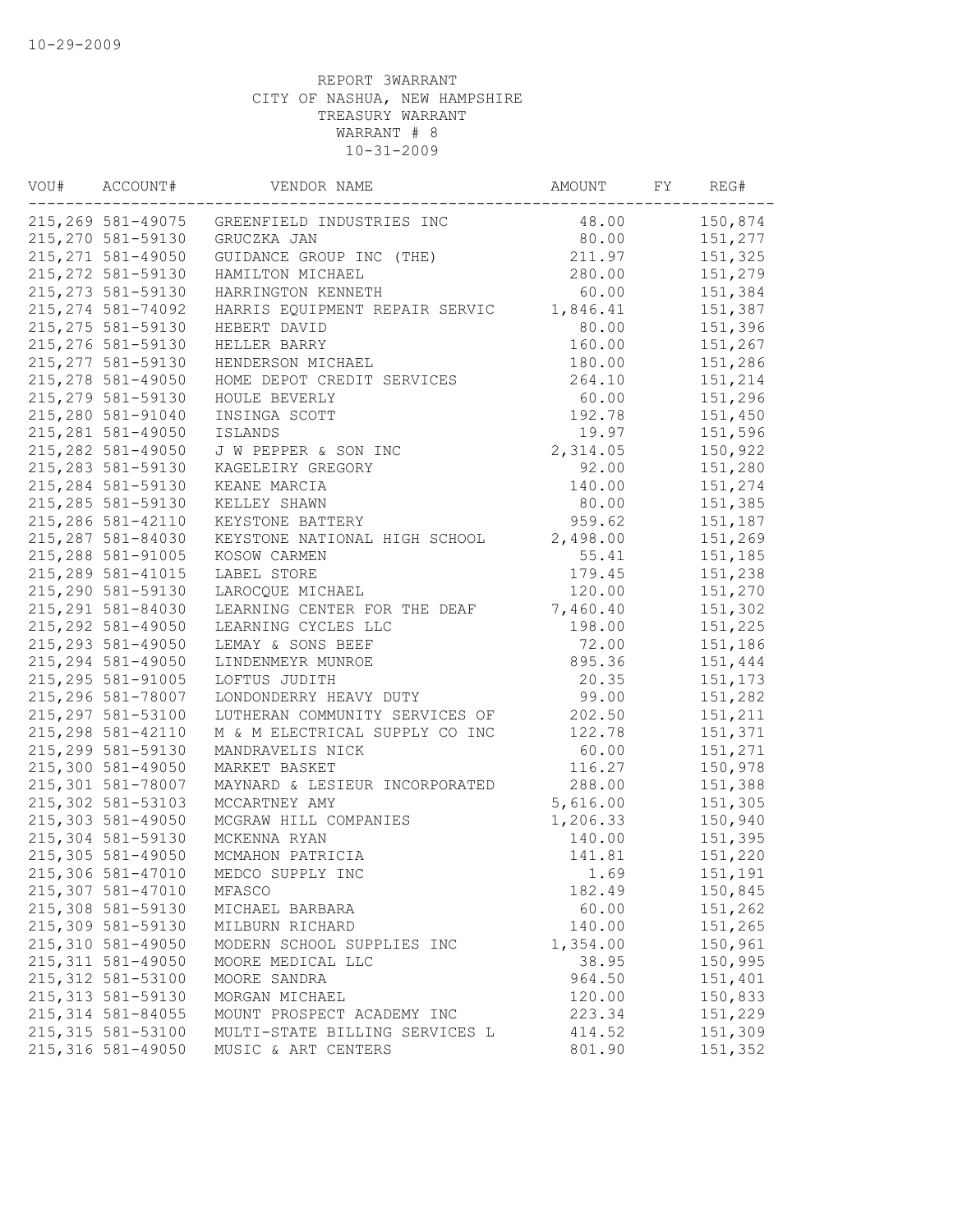| VOU# | ACCOUNT#                                | VENDOR NAME                             | AMOUNT                 | FY | REG#    |
|------|-----------------------------------------|-----------------------------------------|------------------------|----|---------|
|      |                                         | 215,317 581-49050 NAEYC RESOURCES SALES | 5.00                   |    | 150,815 |
|      | 215,318 581-49050                       | <b>NASCO</b>                            | 119.09                 |    | 151,436 |
|      | 215, 319 581-84030                      | NASHOBA LEARNING GROUP                  | 7,351.99               |    | 151,243 |
|      | 215,320 581-84030                       | NASHUA CHILDREN'S HOME                  | 20,237.00              |    | 151,181 |
|      | 215, 321 581-49050                      | NASHUA HIGH SCHOOL NORTH                | 395.00                 |    | 151,509 |
|      | 215, 322 581-49075                      | NASHUA WALLPAPER & PAINT CO             | 4.69                   |    | 150,976 |
|      | 215, 323 581-34015                      | NATIONAL GRID                           | 4,553.92               |    | 151,599 |
|      | 215, 324 581-74092                      | NELSON PIANO SERVICE/FRANK J N          | 270.00                 |    | 150,943 |
|      | 215, 325 581-53100                      | NEOPOST LEASING                         | 347.41                 |    | 151,230 |
|      | 215, 325 581-66005                      | NEOPOST LEASING                         | 145.22                 |    | 151,230 |
|      | 215, 326 581-84055                      | NFI MASSACHUSETTS INC                   | 10,795.80              |    | 151,242 |
|      | 215, 327 581-84055                      | NFI NORTH INC                           | 511.68                 |    | 151,155 |
|      | 215, 328 581-95005                      | NHIAA                                   | 1,200.00               |    | 150,844 |
|      | 215,329 581-83009                       | NORTHEAST DELTA DENTAL                  | 7,561.91               |    | 151,587 |
|      | 215,330 581-49050                       | NORTHEAST FOUNDATION FOR CHILD          | 53.00                  |    | 151,184 |
|      | 215, 331 581-59130                      | ODIERNA ROBERT                          | 80.00                  |    | 151,260 |
|      | 215, 332 581-94010                      | OKONAK JACQUELINE                       | 1,041.60               |    | 151,250 |
|      | 215, 333 581-49050                      | OMNITRON ELECTRONICS INC                | 1,661.92               |    | 151,363 |
|      | 215, 334 581-31005                      | ONE COMMUNICATIONS                      | 6,167.95               |    | 151,577 |
|      | 215, 334 581-31040                      | ONE COMMUNICATIONS                      | 782.81                 |    | 151,577 |
|      | 215, 335 581-59130                      | PARSLOW RICHARD                         | 80.00                  |    | 151,061 |
|      | 215,336 581-59130                       | PATCH JASON                             | 60.00                  |    | 151,391 |
|      | 215, 337 581-49050                      | PEARSON EDUCATION                       | 185.72                 |    | 151,233 |
|      | 215,338 581-59130                       | PELTZ MICHEL                            | 80.00                  |    | 151,312 |
|      | 215, 339 581-33005                      | PENNICHUCK WATER WORKS INC              | 7,693.52               |    | 151,527 |
|      | 215, 340 581-41015                      | PETTY CASH                              | 45.04                  |    | 151,504 |
|      | 215,340 581-43005                       | PETTY CASH                              | 13.53                  |    | 151,504 |
|      | 215,340 581-47010                       | PETTY CASH                              | 23.56                  |    | 151,504 |
|      | 215,340 581-49050                       | PETTY CASH                              | 71.17                  |    | 151,504 |
|      | 215,340 581-49110                       | PETTY CASH                              | 30.68                  |    | 151,504 |
|      | 215, 341 581-43005                      | PETTY CASH                              | 24.96                  |    | 151,505 |
|      | 215, 341 581-49050                      | PETTY CASH                              | 100.07                 |    | 151,505 |
|      | 215, 342 581-43005                      | PETTY CASH                              | 91.74                  |    | 151,506 |
|      | 215, 342 581-49050                      | PETTY CASH                              | 35.91                  |    | 151,506 |
|      | 215, 343 581-43005                      | PETTY CASH                              | 48.22                  |    | 151,507 |
|      | 215, 343 581-49050                      | PETTY CASH                              | 47.61                  |    | 151,507 |
|      | 215, 343 581-49110                      | PETTY CASH                              | 105.98                 |    | 151,507 |
|      | 215, 344 581-49075                      | PETTY CASH                              | 236.00                 |    | 151,510 |
|      | 215, 345 581-91005                      | PLACE PATRICIA                          | 51.40                  |    | 151,167 |
|      | 215, 346 581-84030                      | PLUS CO INC (THE)                       | 4,307.15               |    | 151,066 |
|      | 215, 347 581-59130                      | PORTER STEPHEN                          | 60.00                  |    | 151,390 |
|      | 215, 348 581-55018                      |                                         | 18,550.00              |    | 151,188 |
|      | 215, 349 581-59130                      | PROVIDER ENTERPRISES INC (THE)          | 280.00                 |    | 151,299 |
|      |                                         | PRYOR WALT                              |                        |    |         |
|      | 215,350 581-32005<br>215, 351 581-32005 | PSNH                                    | 2,369.94<br>52, 124.09 |    | 151,576 |
|      | 215, 352 581-59130                      | PUBLIC SERVICE OF NH                    |                        |    | 151,575 |
|      | 215, 353 581-95010                      | QUINN BARBARA                           | 280.00                 |    | 151,268 |
|      |                                         | RAND MCNALLY & COMPANY                  | 7,809.92               |    | 150,910 |
|      | 215, 354 581-59130                      | REARDON JOHNATHAN                       | 92.00                  |    | 151,180 |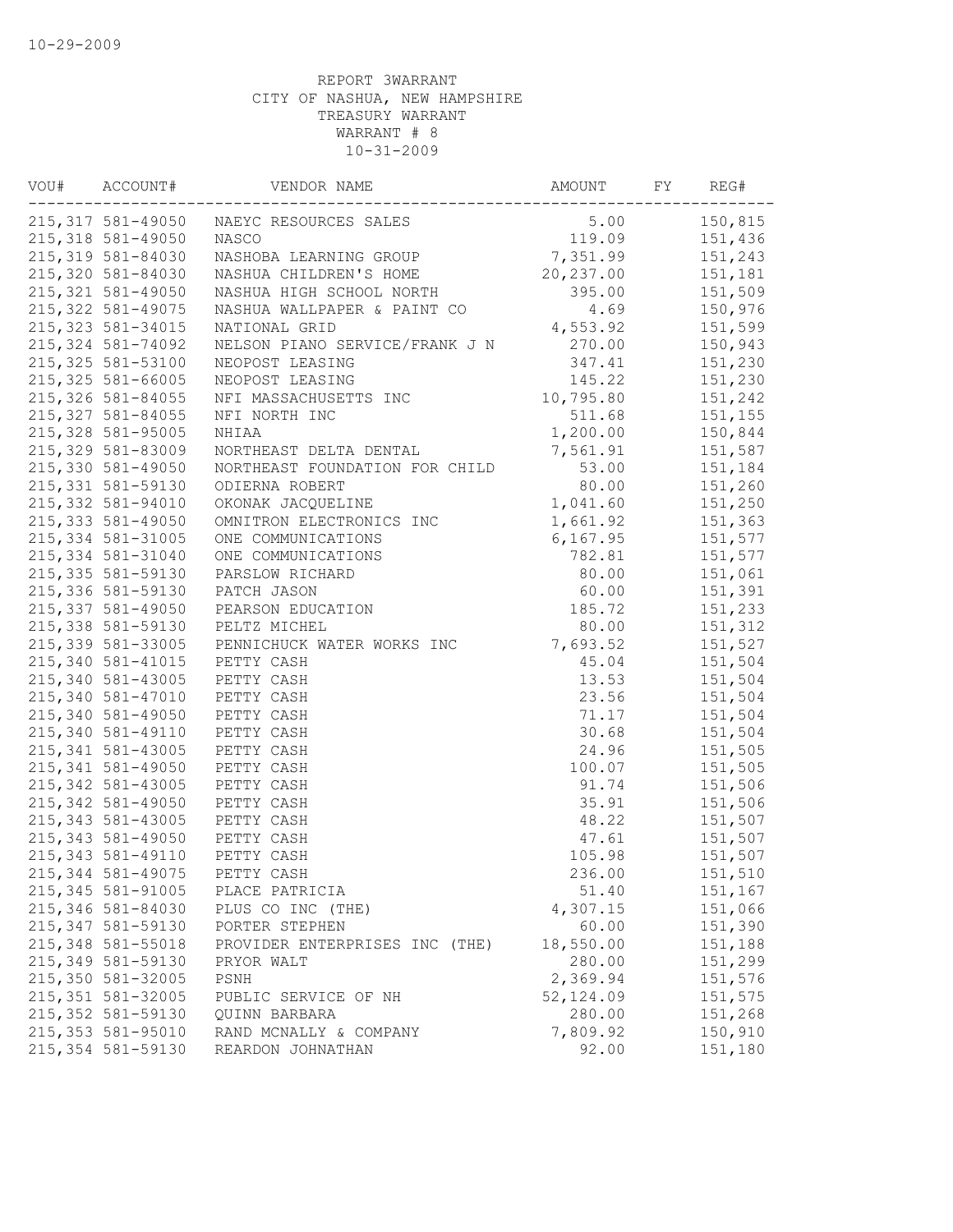| VOU# | ACCOUNT#           | VENDOR NAME                             | AMOUNT   | FY | REG#    |
|------|--------------------|-----------------------------------------|----------|----|---------|
|      |                    | 215,355 581-59130 RECORD GLENN          | 80.00    |    | 151,255 |
|      | 215,356 581-49050  | RED HOT SPORTS PROMOTIONS               | 598.65   |    | 151,195 |
|      | 215, 357 581-59130 | REDDICK BARRY                           | 60.00    |    | 151,322 |
|      | 215, 358 581-75023 | REDIMIX COMPANIES INC                   | 190.00   |    | 150,982 |
|      | 215,359 581-84030  | REGIONAL SERVICES & EDUCATION 24,250.83 |          |    | 150,826 |
|      | 215,360 581-75023  | RMG ENTERPRISE INC                      | 889.35   |    | 151,219 |
|      | 215, 361 581-59130 | ROBICHAUD GERARD                        | 60.00    |    | 151,256 |
|      | 215,362 581-59130  | ROBICHAUD ROGER                         | 60.00    |    | 151,079 |
|      | 215, 363 581-59130 | RUPPEL GEORGE                           | 120.00   |    | 151,297 |
|      | 215,364 581-91005  | RYAN DAVID                              | 65.21    |    | 151,295 |
|      | 215, 365 581-49035 | SADDLEBACK EDUCATIONAL INC              | 1,060.51 |    | 150,828 |
|      | 215,366 581-78007  | SANEL AUTO PARTS CO                     | 180.01   |    | 150,969 |
|      | 215,367 581-49050  | SARGENT-WELCH                           | 452.86   |    | 150,888 |
|      | 215,368 581-49050  | SAX ARTS & CRAFTS                       | 141.49   |    | 151,170 |
|      | 215,369 581-45910  | SCHOLASTIC MAGAZINES                    | 264.28   |    | 150,997 |
|      | 215,369 581-49035  | SCHOLASTIC MAGAZINES                    | 136.13   |    | 150,997 |
|      | 215,369 581-49050  | SCHOLASTIC MAGAZINES                    | 356.13   |    | 150,997 |
|      | 215,369 581-95010  | SCHOLASTIC MAGAZINES                    | 269.23   |    | 150,997 |
|      | 215,370 581-47010  | SCHOOL HEALTH CORP                      | 106.96   |    | 150,843 |
|      | 215, 371 581-47010 | SCHOOL NURSE SUPPLY INC                 | 155.66   |    | 151,162 |
|      | 215, 371 581-49050 | SCHOOL NURSE SUPPLY INC                 | 173.16   |    | 151,162 |
|      | 215, 372 581-49050 | SCHOOL SPECIALTY                        | 6,798.57 |    | 151,175 |
|      | 215, 372 581-49050 | SCHOOL SPECIALTY                        | 837.47   |    | 151,176 |
|      | 215, 373 581-59130 | SEDDON RAYMOND                          | 92.00    |    | 150,974 |
|      | 215, 374 581-91005 | SILVA AMANDA                            | 51.98    |    | 151,317 |
|      | 215, 375 581-74092 | SIROIS & SON APPLIANCE REPAIRS          | 60.00    |    | 151,443 |
|      | 215,376 581-59130  | SMITH MIKE                              | 140.00   |    | 151,261 |
|      | 215, 377 581-49050 | SOCIAL STUDIES SCHOOL SERVICE           | 56.00    |    | 150,930 |
|      | 215,378 581-49050  | SPORTIME                                | 294.70   |    | 151,179 |
|      | 215,379 581-49050  | SPRINT SYSTEMS OF PHOTOGRAPHY           | 612.49   |    | 151,381 |
|      | 215,380 581-59130  | STANLEY BRIAN                           | 80.00    |    | 151,284 |
|      | 215, 381 581-41015 | STAPLES BUSINESS ADVANTAGE              | 1,218.69 |    | 151,058 |
|      | 215,381 581-41045  | STAPLES BUSINESS ADVANTAGE              | 77.36    |    | 151,058 |
|      | 215,381 581-47010  | STAPLES BUSINESS ADVANTAGE              | 29.38    |    | 151,058 |
|      | 215,381 581-49050  | STAPLES BUSINESS ADVANTAGE              | 1,284.02 |    | 151,058 |
|      | 215,381 581-49075  | STAPLES BUSINESS ADVANTAGE              | 1,160.33 |    | 151,058 |
|      | 215,381 581-49110  | STAPLES BUSINESS ADVANTAGE              | 379.02   |    | 151,058 |
|      | 215,381 581-74092  | STAPLES BUSINESS ADVANTAGE              | 310.36   |    | 151,058 |
|      | 215,382 581-53100  | STATE OF NH CRIMINAL RECORDS            | 713.50   |    | 151,508 |
|      | 215,383 581-59130  | STOLL DEBRA                             | 180.00   |    | 151,318 |
|      | 215,384 581-44005  | SUNSHINE STATE PROMOTIONS               | 285.00   |    | 151,403 |
|      | 215,385 581-59130  | SWIESZ CHESTER                          | 80.00    |    | 151,095 |
|      | 215,386 581-91005  | SWINDELL LORNE                          | 296.78   |    | 151,200 |
|      | 215,387 581-49050  | TEACHERS COLLEGE PRESS                  | 75.06    |    | 151,228 |
|      | 215,388 581-49050  | TECH ED CONCEPTS INC                    | 171.75   |    | 151,394 |
|      | 215,389 581-59130  | TENZAR MICHAEL                          | 80.00    |    | 151,259 |
|      | 215,390 581-53100  | TERMINIX                                | 578.00   |    | 151,246 |
|      | 215,391 581-59130  | THOMAS DOUGLAS                          | 180.00   |    | 151,293 |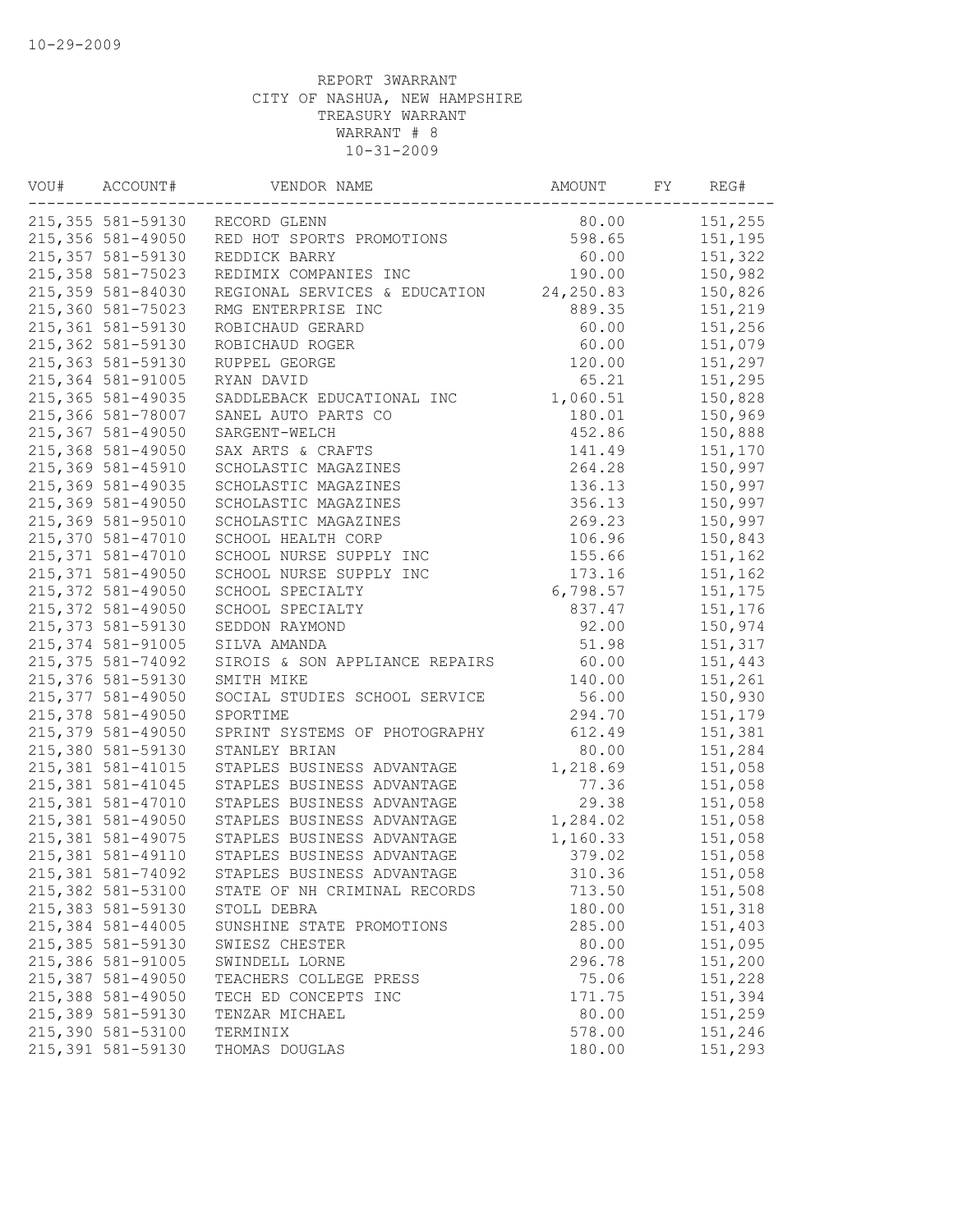| VOU#  | ACCOUNT#           | VENDOR NAME                              | AMOUNT    | FY | REG#             |
|-------|--------------------|------------------------------------------|-----------|----|------------------|
|       | 215,392 581-84055  | TREASURER STATE OF NH                    | 12,846.40 |    | 150,951          |
|       | 215, 393 581-59130 | TREMBLAY LINDSAY                         | 60.00     |    | 151,404          |
|       | 215,394 581-59130  | TREMBLAY PATRICK                         | 160.00    |    | 151,257          |
|       | 215, 395 581-74092 | UNITED MACHINE REPAIR INC                | 2,590.75  |    | 151,445          |
|       | 215,396 581-83102  | UNUM LIFE INSURANCE CO OF AMER           | 1,373.30  |    | 151,343          |
|       | 215,396 581-83103  | UNUM LIFE INSURANCE CO OF AMER           | 1,777.12  |    | 151,343          |
|       | 215,397 581-45910  | USA TODAY                                | 178.00    |    | 151,588          |
|       | 215,398 581-59130  | VAN ERON DENNIS                          | 140.00    |    | 151,272          |
|       | 215,399 581-59130  | VEILLEUX GERALD                          | 80.00     |    | 150,963          |
|       | 215,400 581-75180  | VIKING ROOFING, INC.                     | 1,436.00  |    | 151,245          |
|       | 215,401 581-49050  | WALMART COMMUNITY                        | 328.79    |    | 151,133          |
|       | 215, 401 581-49075 | WALMART COMMUNITY                        | 133.70    |    | 151,133          |
|       | 215,401 581-98030  | WALMART COMMUNITY                        | 28.90     |    | 151,133          |
|       | 215,402 581-59130  | WALSH GARY                               | 80.00     |    | 151,380          |
|       | 215,403 581-55018  | WALTHAM CENTRAL SCHOOL                   | 420.00    |    | 151,372          |
|       | 215,404 581-59130  | WARD LINDSAY                             | 120.00    |    | 151,382          |
|       | 215, 405 581-41015 | WB MASON COMPANY INC                     | 393.75    |    | 150,859          |
|       | 215, 405 581-41045 | WB MASON COMPANY INC                     | 7,612.50  |    | 150,859          |
|       | 215,406 581-59130  | WEBSTER DAVID                            | 60.00     |    | 151,069          |
|       | 215,407 581-84055  | WEDIKO CHILDREN'S SERVICES               | 4,829.00  |    | 151,033          |
|       | 215,408 581-49035  | WEEKLY READER CORP                       | 346.27    |    | 151,446          |
|       | 215,408 581-95010  | WEEKLY READER CORP                       | 1,221.60  |    | 151,446          |
|       | 215,409 581-78007  | WELCH WELDING INC                        | 40.41     |    | 150,825          |
|       | 215,410 581-59130  | WILHELMI FREDERICK                       | 60.00     |    | 151,287          |
|       | 215, 411 581-42110 | WILLIAMS COMMUNICATIONS SERVIC           | 562.50    |    | 151,224          |
|       | 215, 412 581-59130 | WRIGHT DENNIS                            | 60.00     |    | 151,266          |
|       | 215, 413 581-59130 | ZIELINSKI KAREN                          | 60.00     |    | 151,281          |
|       | 215, 414 581-64045 | ZONES                                    | 679.88    |    | 151,178          |
| TOTAL | 581                | SCHOOL DEPARTMENT                        |           |    | 1,028,736.29     |
|       |                    |                                          |           |    |                  |
| 593   | 590-23553          | PIONEER TREE SERVICE LLC                 | 2,800.00  |    | 151,189          |
| 594   | 590-23555          | MARKINGS INC                             | 489.49    |    | 151,129          |
| 595   | 590-24531          | LAWYERS DIARY AND MANUAL                 | 60.00     |    | 150,861          |
| 596   | 590-24542          | GLAXOSMITHKLINE PHARMACEUTICAL           | 8,900.00  |    | 150,865          |
|       | 215, 415 590-24581 | COLLEGE BOARD                            | 870.00    |    | 151,300          |
|       | 215, 416 590-24581 | CONWAY OFFICE PRODUCTS LLC               | 3,523.69  |    | 150,934          |
|       | 215, 417 590-24581 | MUSIC & ART CENTERS                      | 826.60    |    | 151,352          |
|       |                    | 215,418 590-24581 PLODZIK & SANDERSON PA | 3,120.00  |    | 150,887<br>----- |
| TOTAL | 590                | PRIOR YEAR OBLIGATIONS                   |           |    | 20,589.78        |
| 597   | 592-85005          | FEDEX                                    | 27.74     |    | 151,526          |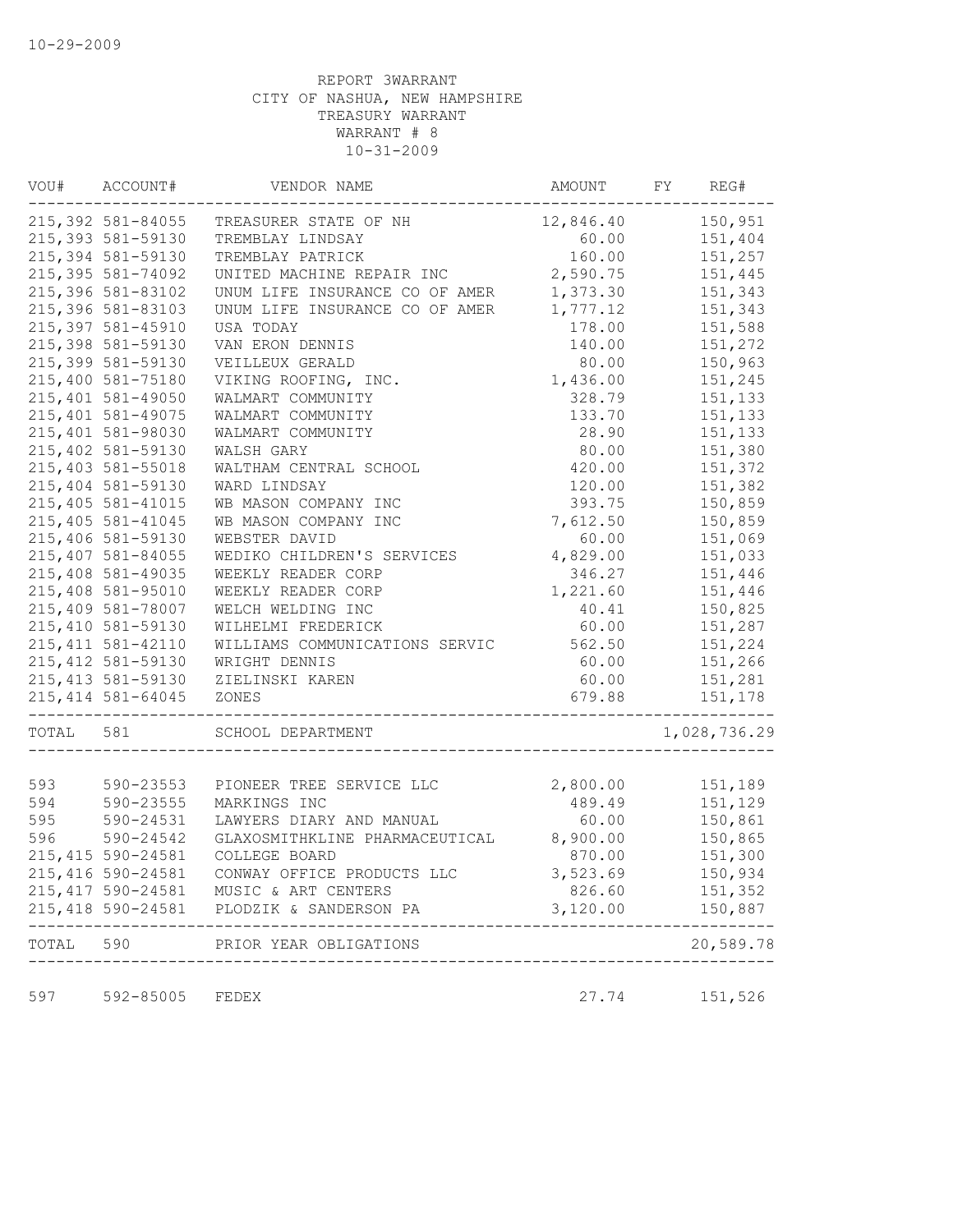| VOU#       | ACCOUNT# |  | VENDOR NAME         | AMOUNT | FY REG# |       |
|------------|----------|--|---------------------|--------|---------|-------|
|            |          |  |                     |        |         |       |
| ТОТАТ. 592 |          |  | BONDED DEBT SERVICE |        |         | 27.74 |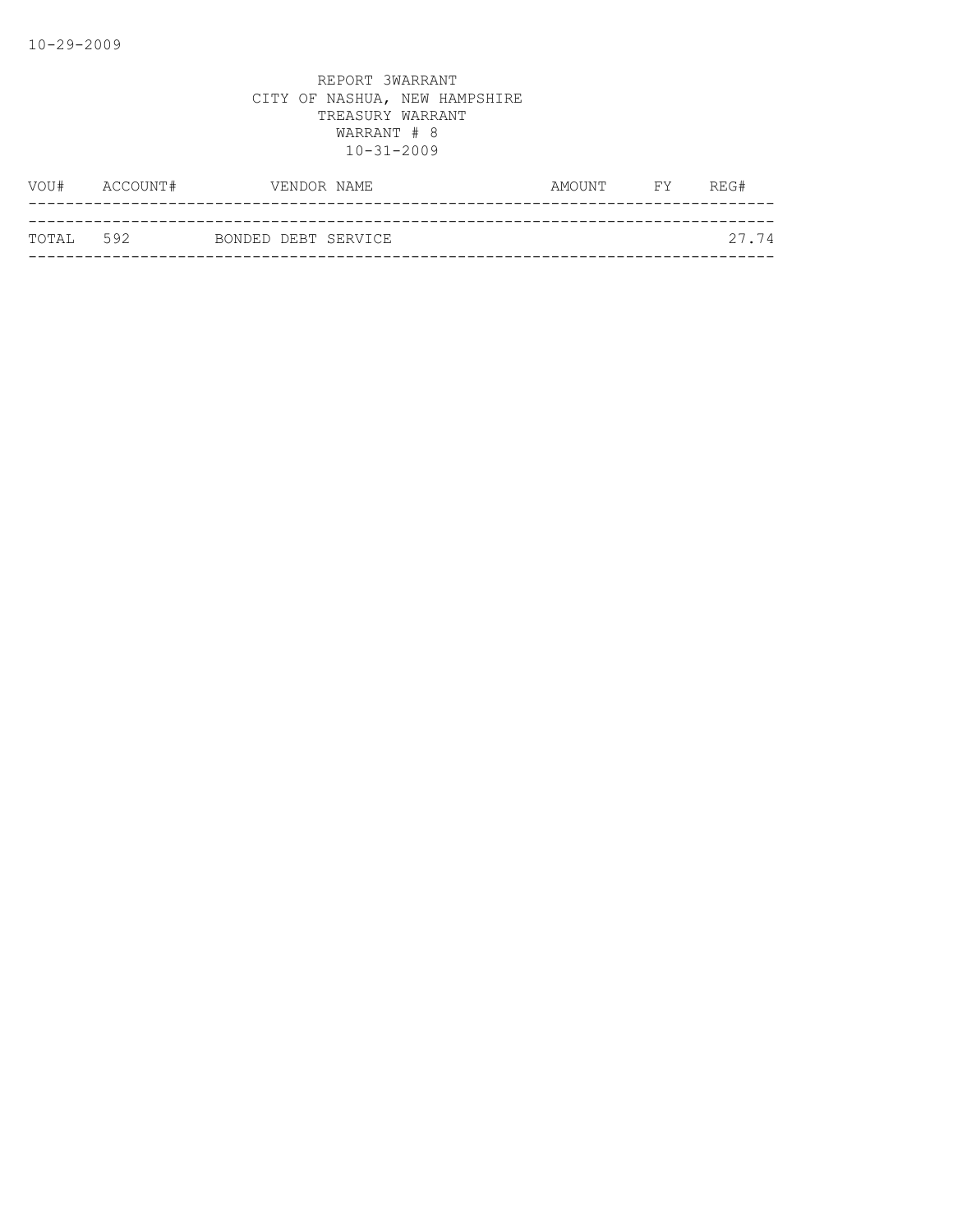| VOU#                     | ACCOUNT#                                             | VENDOR NAME                                                                                      | <b>AMOUNT</b>                         | FΥ | REG#                                     |
|--------------------------|------------------------------------------------------|--------------------------------------------------------------------------------------------------|---------------------------------------|----|------------------------------------------|
| 598<br>599<br>600<br>601 | $653 - 20$<br>$653 - 20$<br>$653 - 20$<br>$653 - 20$ | BELLETETES INC<br>BROX INDUSTRIES INC<br>CORRIVEAU ROUTHIER INC<br>GRANITE STATE CONCRETE CO INC | 139.54<br>373.24<br>49.90<br>2,109.00 |    | 150,962<br>150,868<br>151,373<br>151,107 |
| 602                      | $653 - 20$                                           | MILL CITY CONTRACTING                                                                            | 34,826.64                             |    | 151,359                                  |
| TOTAL                    | 653-20                                               | CAP IMP - STREET DEPT<br>SIDEWALK CONSTR & REPLACEMENT                                           |                                       |    | 37,498.32                                |
| 603                      | $653 - 21$                                           | BROX INDUSTRIES INC                                                                              | 4,537.85                              |    | 150,868                                  |
| TOTAL                    | $653 - 21$                                           | CAP IMP - STREET DEPT<br>STREET PAVING PROGRAM FY09                                              |                                       |    | 4,537.85                                 |
| 603                      | $653 - 23$                                           | BROX INDUSTRIES INC                                                                              | 490,207.91                            |    | 150,868                                  |
| TOTAL                    | $653 - 23$                                           | CAP IMP - STREET DEPT<br>STREET PAVING PROGRAM FY10                                              |                                       |    | 490,207.91                               |
| 604                      | $655 - 08$                                           | MARKINGS INC                                                                                     | 1,306.95                              |    | 151,129                                  |
| TOTAL                    | $655 - 08$                                           | CAP IMP - TRAFFIC<br>PEDESTRIAN SAFETY IMPROVEMENTS                                              |                                       |    | 1,306.95                                 |
| 215, 419 681-12          |                                                      | MC CONTRACTING INC                                                                               | 12,640.00                             |    | 151,375                                  |
| TOTAL                    | $681 - 12$                                           | CAP IMP - SCHOOL<br>DEFERRED MAINTENANCE FY09                                                    |                                       |    | 12,640.00                                |
| $215,420$ 681-13         |                                                      | PICHETTE BROS CONSTRUCTION INC                                                                   | 143, 411.77                           |    | 151,065                                  |
| TOTAL                    | 681-13                                               | CAP IMP - SCHOOL<br>DEFERRED MAINTENANCE/                                                        |                                       |    | 143, 411.77                              |
|                          |                                                      |                                                                                                  |                                       |    |                                          |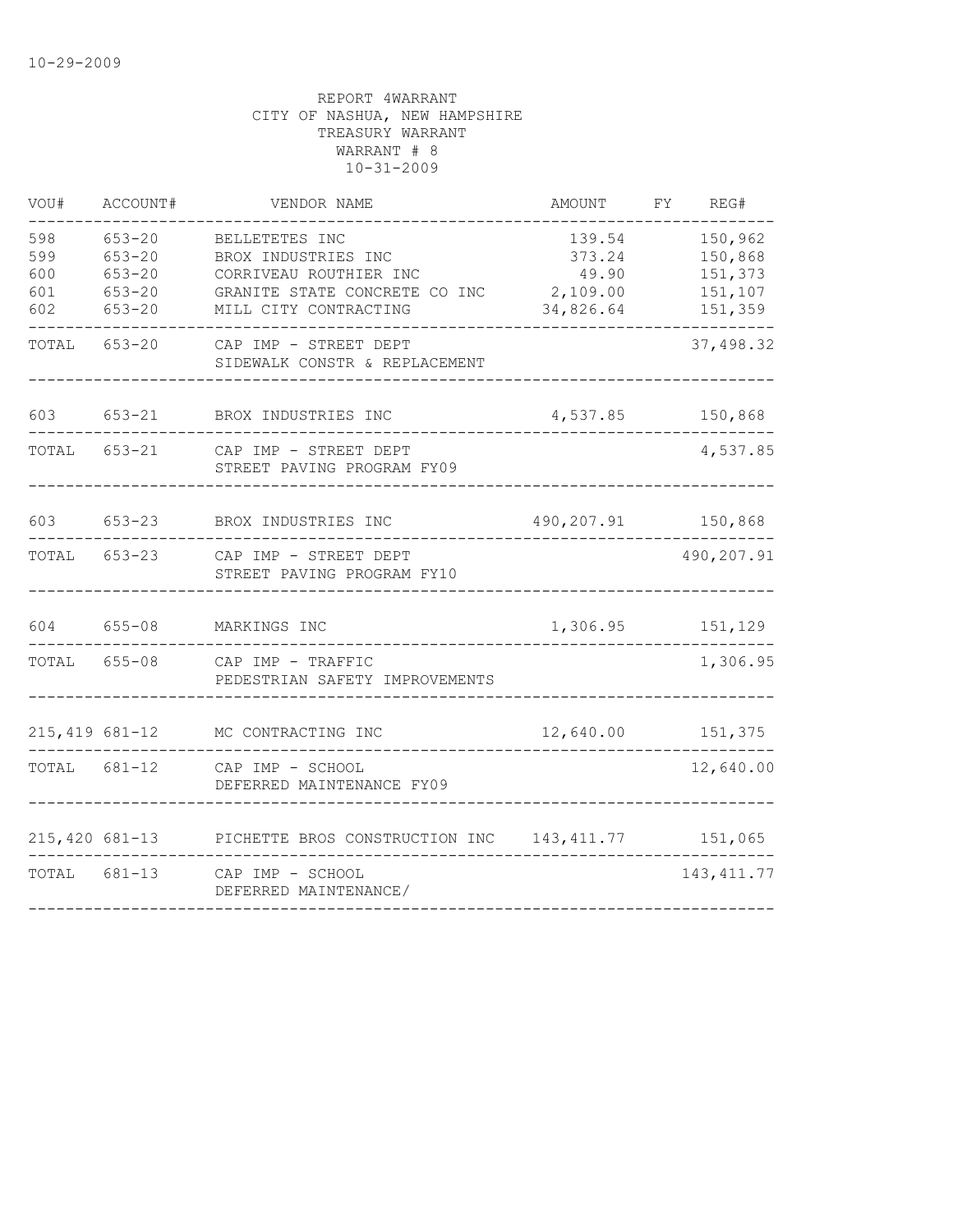|                                               |                                                                                         | VOU# ACCOUNT# PROGRAM VENDOR NAME                                                                                                                                                                               |                                                                                  | AMOUNT FY REG#                                                            |
|-----------------------------------------------|-----------------------------------------------------------------------------------------|-----------------------------------------------------------------------------------------------------------------------------------------------------------------------------------------------------------------|----------------------------------------------------------------------------------|---------------------------------------------------------------------------|
|                                               |                                                                                         | 605 722-56050 3735 CROWNE PLAZA NASHUA                                                                                                                                                                          |                                                                                  | 771.08 151,578                                                            |
| TOTAL                                         |                                                                                         | 722 CPF-INFORMATION TECHNOLOGY                                                                                                                                                                                  | 771.08                                                                           |                                                                           |
|                                               |                                                                                         | 606 751-01510 3731 ZIZZI DONALD                                                                                                                                                                                 |                                                                                  | 150.00 151, 117                                                           |
| TOTAL                                         |                                                                                         | 751 CPF-PWD & ENGINEERING                                                                                                                                                                                       | 150.00                                                                           |                                                                           |
|                                               |                                                                                         | 607  753-53075  3740 NASHUA REGIONAL PLANNING COMMI  33,840.03  151,442                                                                                                                                         |                                                                                  |                                                                           |
| TOTAL                                         |                                                                                         | 753 CPF-STREET DEPT                                                                                                                                                                                             | 33,840.03                                                                        |                                                                           |
|                                               |                                                                                         | 608 791-01310 3788 TERRAFIX ENVIRONMENTAL INC 879.60 151,412                                                                                                                                                    |                                                                                  |                                                                           |
| TOTAL                                         |                                                                                         | 791 CPF-SOLID WASTE DISPOSAL                                                                                                                                                                                    | 879.60                                                                           |                                                                           |
| 609<br>610<br>611<br>612<br>613<br>614<br>614 | 792-53180<br>792-53181<br>792-53181<br>792-53181<br>792-59231<br>792-59232<br>792-59232 | 3794 MACCAFERRI INC<br>3794 GATE CITY FENCE CO INC<br>3794 MJ MCGEE CONSTRUCTION LLC<br>3794 PHOENIX PRECAST PRODUCTS<br>3744 BROX INDUSTRIES INC<br>3742 PARK CONSTRUCTION CORP<br>3795 PARK CONSTRUCTION CORP | 1,709.39<br>915.00<br>2,800.00<br>864.00<br>53,672.87<br>143,356.50<br>50,700.50 | 151,102<br>150,939<br>151,365<br>150,849<br>150,868<br>150,916<br>150,916 |
| TOTAL                                         |                                                                                         | 792 CPF-WASTEWATER USER FUND                                                                                                                                                                                    | 254,018.26                                                                       |                                                                           |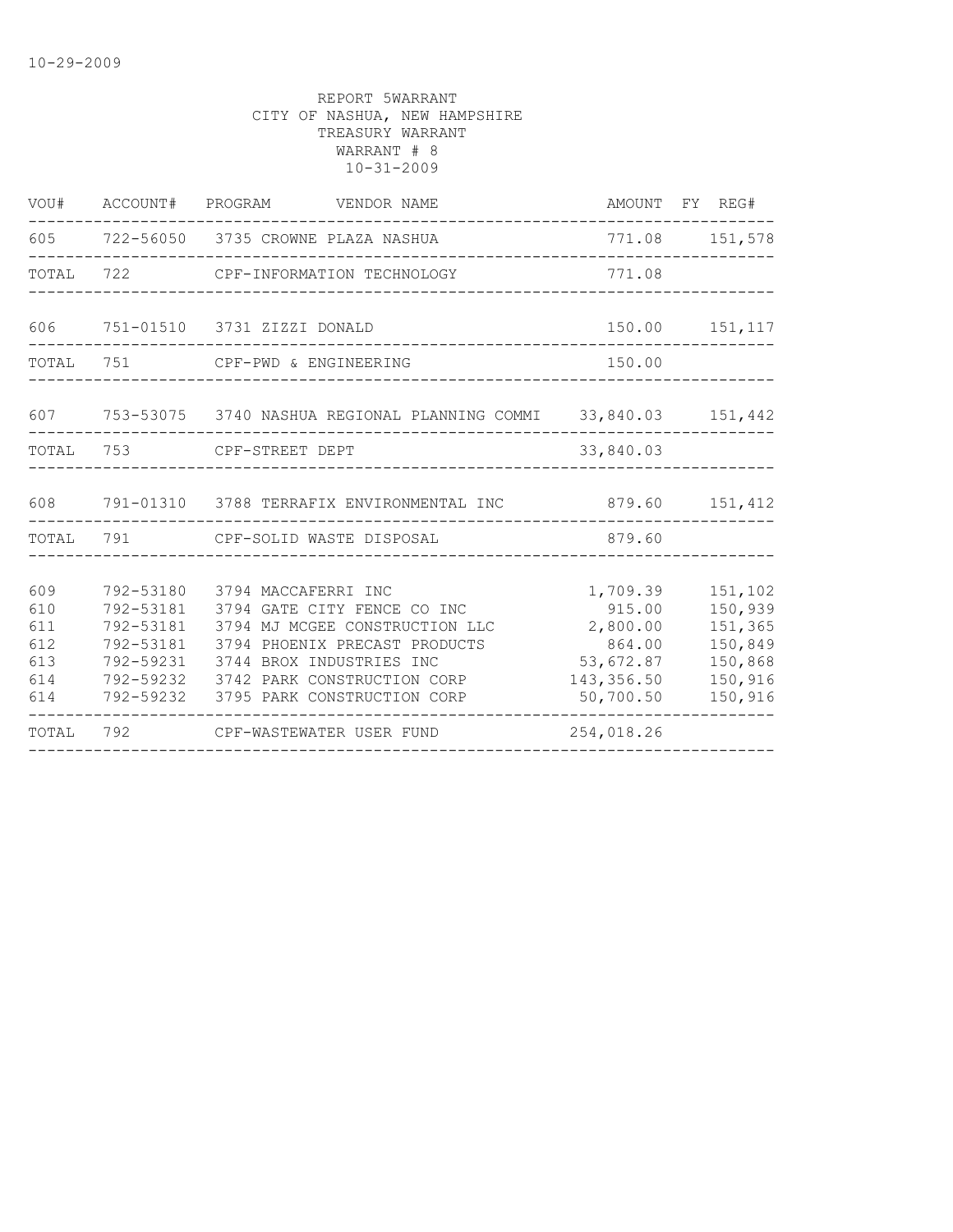| VOU# | ACCOUNT#  | VENDOR NAME                    | AMOUNT     | FY | REG#    |
|------|-----------|--------------------------------|------------|----|---------|
| 615  |           | 801-271-01 CITY WIDE CARPENTRY | 300.00     |    | 151,421 |
| 616  | 801-31005 | FAIRPOINT COMMUNICATIONS       | 56.96      |    | 151,560 |
| 617  | 801-31040 | PAETEC COMMUNICATIONS INC      | 7.46       |    | 151,525 |
| 618  | 801-33005 | PENNICHUCK WATER               | 25.64      |    | 151,536 |
| 619  | 801-41015 | STAPLES BUSINESS ADVANTAGE     | 111.25     |    | 151,128 |
| 620  | 801-43005 | CONVERSE KERRY                 | 268.00     |    | 150,811 |
| 621  | 801-43005 | HOYT SARA                      | 13.20      |    | 151,511 |
| 622  | 801-46030 | LEHIGH OUTFITTERS              | 151.74     |    | 150,942 |
| 622  | 801-46030 | LEHIGH OUTFITTERS              | 80.95      |    | 150,942 |
| 623  | 801-46030 | REFLECTIVE APPAREL FACTORY INC | 107.05     |    | 151,007 |
| 623  | 801-46030 | REFLECTIVE APPAREL FACTORY INC | 43.72      |    | 151,007 |
| 624  | 801-48005 | SHATTUCK MALONE OIL CO         | 6,333.69   |    | 151,522 |
| 624  | 801-48005 | SHATTUCK MALONE OIL CO         | 7,283.74   |    | 151,522 |
| 624  | 801-48005 | SHATTUCK MALONE OIL CO         | 2,216.78   |    | 151,522 |
| 625  | 801-52010 | MELANSON HEATH & COMPANY PC    | 10, 200.00 |    | 150,944 |
| 626  | 801-53030 | COLUMBIA ANALYTICAL SERVICES I | 675.00     |    | 150,999 |
| 627  | 801-53080 | ECS, INC                       | 2,229.70   |    | 151,116 |
| 628  | 801-53130 | ENDYNE INC                     | 4,023.75   |    | 151,004 |
| 629  | 801-53130 | GZA GEOENVIRONMENTAL INC       | 748.67     |    | 151,190 |
| 630  | 801-59100 | AMHERST APPLIANCE REPAIR/STEVE | 735.00     |    | 151,000 |
| 631  | 801-59100 | CRT PROCESSING LLC             | 3,896.69   |    | 151,345 |
| 632  | 801-59100 | NORTHEAST SCALE CO INC         | 500.00     |    | 150,817 |
| 633  | 801-59105 | BILL'S WORLD CLASS CLEANING IN | 780.00     |    | 151,354 |
| 634  | 801-59238 | ANACOMP INC                    | 32.09      |    | 150,872 |
| 635  | 801-59239 | STAPLES BUSINESS ADVANTAGE     | 1.17       |    | 151,128 |
| 636  | 801-59245 | D & R TOWING INC               | 150.00     |    | 151,374 |
| 637  | 801-64045 | COMCAST                        | 68.48      |    | 151,544 |
| 638  | 801-64045 | COMPUTER HUT OF N E INC        | 149.99     |    | 151,439 |
| 639  | 801-64192 | CITY OF NASHUA/PETTY CASH      | 38.99      |    | 150,803 |
| 640  | 801-72010 | CONWAY OFFICE PRODUCTS LLC     | 56.00      |    | 150,934 |
| 641  | 801-75023 | BELLETETES INC                 | 83.42      |    | 150,962 |
| 642  | 801-75023 | LOWE'S                         | 203.88     |    | 151,548 |
| 643  | 801-75023 | PM MACKAY & SONS INC           | 202.95     |    | 150,880 |
| 644  | 801-77020 | CHADWICK-BAROSS INC            | 767.70     |    | 150,870 |
| 645  | 801-77020 | GRANITE STATE GLASS            | 409.61     |    | 151,038 |
| 646  | 801-77020 | LIBERTY INTN'L TRUCKS OF NH LL | 2,446.31   |    | 151,383 |
| 647  | 801-77020 | MCDEVITT TRUCKS INC            | 832.60     |    | 151,535 |
| 648  | 801-78065 | MAYNARD & LESIEUR INCORPORATED | 561.45     |    | 151,388 |
| 648  | 801-78065 | MAYNARD & LESIEUR INCORPORATED | 3,742.15   |    | 151,388 |
| 648  | 801-78065 | MAYNARD & LESIEUR INCORPORATED | 305.00     |    | 151,388 |
| 649  | 801-78100 | CN WOOD CO INC                 | 292.46     |    | 151,240 |
| 650  | 801-78100 | DONOVAN SPRING COMPANY INC     | 1,758.60   |    | 150,867 |
| 651  | 801-78100 | LIBERTY INTN'L TRUCKS OF NH LL | 402.62     |    | 151,383 |
| 651  | 801-78100 | LIBERTY INTN'L TRUCKS OF NH LL | 103.84     |    | 151,383 |
| 652  | 801-78100 | NAPA AUTO PARTS                | 26.91      |    | 151,072 |
| 652  | 801-78100 | NAPA AUTO PARTS                | 192.10     |    | 151,072 |
| 652  | 801-78100 | NAPA AUTO PARTS                | 39.97      |    | 151,073 |
| 653  | 801-78100 | NEW G.H. BERLIN OIL COMPANY    | 360.26     |    | 150,996 |
|      |           |                                |            |    |         |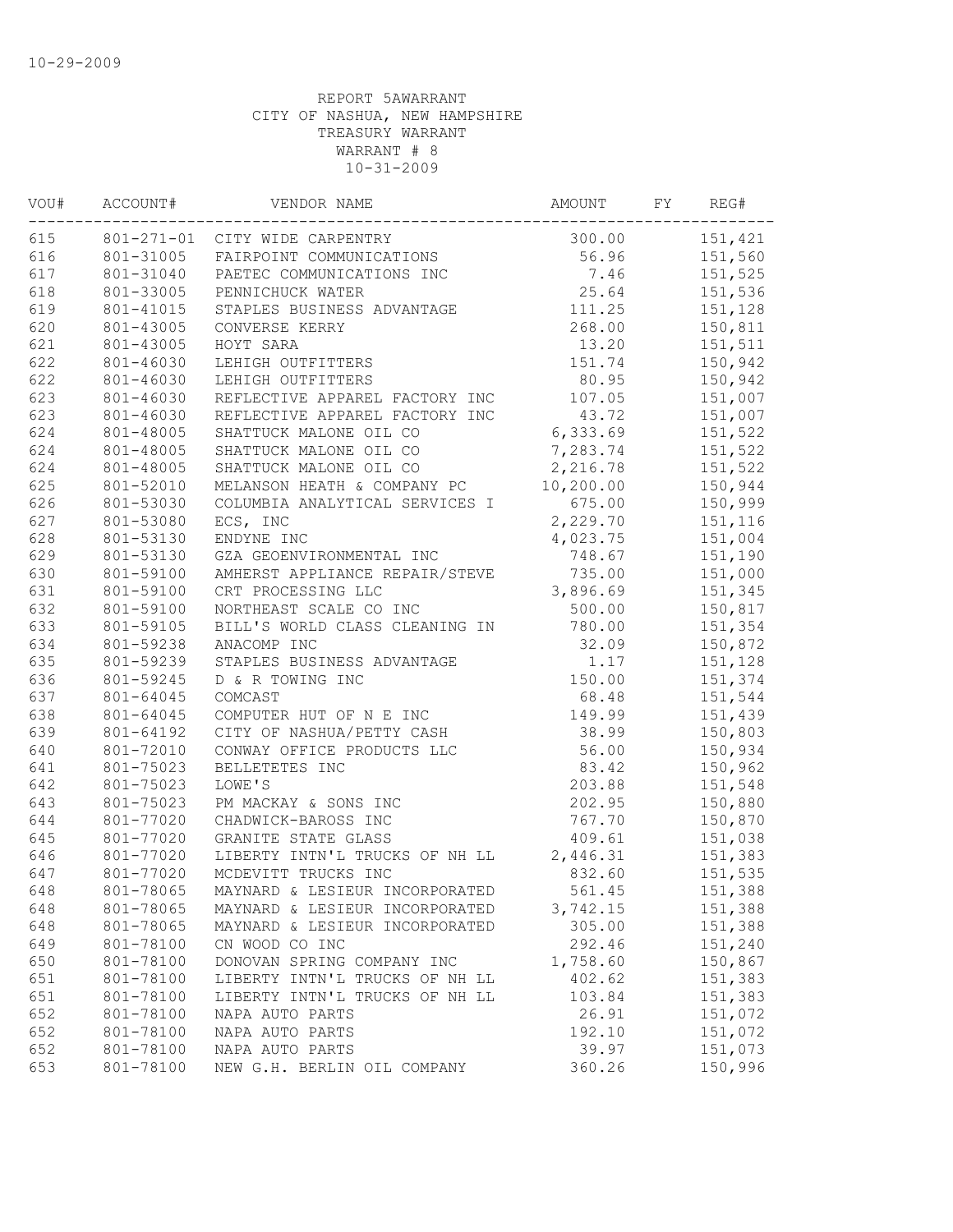| VOU# | ACCOUNT#               | VENDOR NAME                                          | AMOUNT           | FY | REG#           |
|------|------------------------|------------------------------------------------------|------------------|----|----------------|
| 653  |                        | 801-78100 NEW G.H. BERLIN OIL COMPANY 255.65 150,996 |                  |    |                |
| 653  | 801-78100              | NEW G.H. BERLIN OIL COMPANY 196.75 150,996           |                  |    |                |
| 654  | 801-78100              | SANEL AUTO PARTS CO                                  | 233.96 150,969   |    |                |
| 654  | 801-78100              | SANEL AUTO PARTS CO                                  | 286.38           |    | 150,969        |
| 655  | 801-82025              | NH RETIREMENT SYSTEM                                 | 412.16           |    | 219            |
| 656  | 801-85050<br>801-94005 | US BANK NA (091000022)                               | 106,209.38       |    | 218<br>150,991 |
| 657  |                        | DOOKRAN STEVEN                                       | 162.81           |    |                |
| 658  |                        | 801-98035 CITY OF NASHUA/PETTY CASH                  | 20.50            |    | 150,803        |
|      | TOTAL 801              | SOLID WASTE DISPOSAL                                 | ________________ |    | 161,795.13     |
|      |                        |                                                      |                  |    |                |
| 659  |                        | 802-215-00 ABBA TITLE COMPANY                        | 18.60            |    | 151,351        |
| 660  | $802 - 215 - 00$       | ALPHA TITLE                                          | 14.52            |    | 151,422        |
| 661  | $802 - 215 - 00$       | FLANAGAN PATRICIA                                    | 71.92            |    | 151,431        |
| 662  | $802 - 215 - 00$       | GAUTHIER DEBORAH                                     | 87.39            |    | 151,432        |
| 663  | $802 - 215 - 00$       | GREAT EAST                                           | 58.60            |    | 151,423        |
| 664  | $802 - 215 - 00$       | MAJOR ELIZABETH                                      | 15.51            |    | 151,427        |
| 665  | $802 - 215 - 00$       | MARKET STREET SETTLEMENT                             | 52.96            |    | 151,424        |
| 666  | $802 - 215 - 00$       | MYERS HONORA                                         | 37.95            |    | 151,426        |
| 667  | $802 - 215 - 00$       | OUELLET MARCEL                                       | 18.48            |    | 151,430        |
| 668  | $802 - 215 - 00$       | PAIVA MARCELO                                        | 54.84            |    | 151,428        |
| 669  | $802 - 215 - 00$       | RESIDENTIAL FUNDING REH LL                           | 26.90            |    | 151,429        |
| 670  | $802 - 215 - 00$       | SUNSET SETTLEMENT CO INC                             | 32.28            |    | 151,425        |
| 671  | 802-31040              | PAETEC COMMUNICATIONS INC                            | 8.88             |    | 151,525        |
| 672  | 802-32005              | PSNH                                                 | 1,120.05         |    | 151,572        |
| 673  | 802-32005              | PUBLIC SERVICE OF NH                                 | 50,431.19        |    | 151,575        |
| 674  | 802-33005              | PENNICHUCK WATER                                     | 48.47            |    | 151,536        |
| 675  | 802-34015              | METROMEDIA ENERGY INC                                | 2,155.37         |    | 151,557        |
| 676  | 802-34015              | NATIONAL GRID                                        | 1,354.28         |    | 151,552        |
| 677  | 802-42010              | CENTRAL PAPER PRODUCTS CO                            | 616.22           |    | 151,119        |
| 678  | 802-45101              | CIBA CORPORATION                                     | 3,608.00         |    | 150,893        |
| 679  | 802-45103              | JCI JONES CHEMICALS INC                              | 6,877.38         |    | 150,992        |
| 680  | $802 - 45105$          | HOLLAND COMPANY INC                                  | 5,040.00         |    | 150,923        |
| 681  | 802-45175              | ARCSOURCE INC                                        | 18.00            |    | 150,970        |
| 682  | 802-46045              | UNIFIRST CORPORATION                                 | 106.18           |    | 151,091        |
| 682  | 802-46045              | UNIFIRST CORPORATION                                 | 493.29           |    | 151,091        |
| 683  | 802-48015              | DENNIS K BURKE INC                                   | 442.22           |    | 151,583        |
| 683  | 802-48015              | DENNIS K BURKE INC                                   | 442.22           |    | 151,583        |
| 684  | 802-49070              | HACH COMPANY                                         | 4,000.00         |    | 151,080        |
| 685  | 802-49070              | MCMASTER-CARR SUPPLY CO                              | 275.32           |    | 150,953        |
| 686  | 802-49070              | VWR INTERNATIONAL INC                                | 1,069.24         |    | 151,130        |
| 687  | 802-49075              | STAPLES BUSINESS ADVANTAGE                           | 86.07            |    | 151,128        |
| 688  | 802-52010              | MELANSON HEATH & COMPANY PC                          | 17,800.00        |    | 150,944        |
| 689  | 802-53030              | CHEMSERVE ENVIRONMENTAL ANALYS                       | 1,722.30         |    | 151,057        |
| 690  | 802-53030              | EASTERN ANALYTICAL INC                               | 65.00            |    | 150,967        |
| 691  | 802-53030              | ENVIROSYSTEMS INC                                    | 1,025.00         |    | 150,908        |
| 692  | 802-59100              | ANSWERING SERVICES OF NH LLC                         | 77.00            |    | 151,014        |
|      |                        |                                                      |                  |    |                |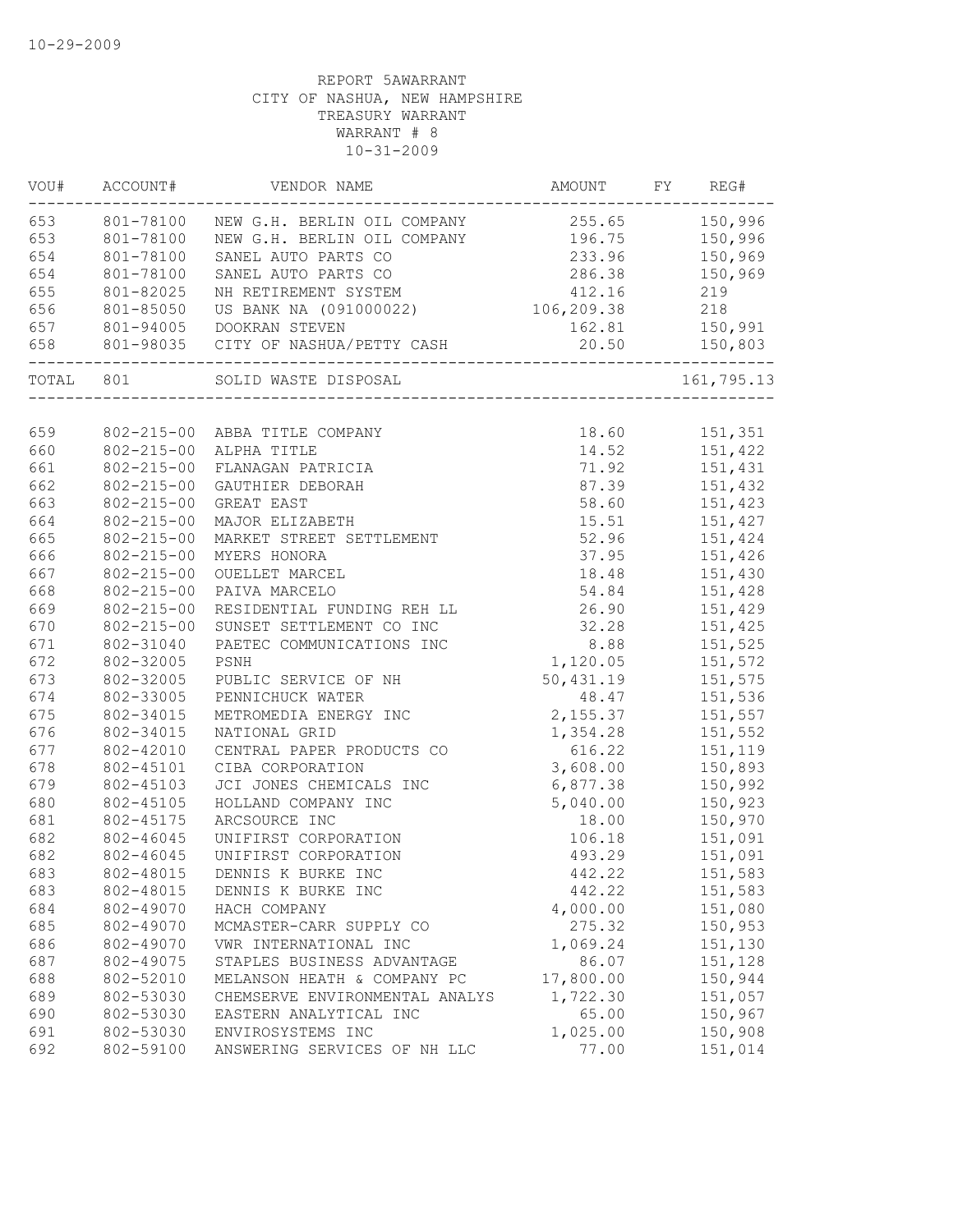| VOU#  | ACCOUNT#  | VENDOR NAME                    | AMOUNT    | FY | REG#    |
|-------|-----------|--------------------------------|-----------|----|---------|
| 693   | 802-59105 | GREENLEAF WILLIAM              | 340.00    |    | 151,026 |
| 694   | 802-59220 | PRINTGRAPHICS OF MAINE         | 6, 200.00 |    | 243     |
| 695   | 802-59230 | BROX INDUSTRIES INC            | 443.76    |    | 150,868 |
| 696   | 802-59230 | NEW ENGLAND POSITIONING SYSTEM | 5,257.00  |    | 150,957 |
| 697   | 802-59238 | ANACOMP INC                    | 64.70     |    | 150,872 |
| 698   | 802-59239 | STAPLES BUSINESS ADVANTAGE     | 1.17      |    | 151,128 |
| 699   | 802-59265 | CITIZENS BANK NH               | 1,303.53  |    | 227     |
| 700   | 802-59265 | CITIZENS BANK NH               | 56.37     |    | 228     |
| $701$ | 802-59320 | HAC-A-TAC AUTO/SONNY FLANDERS  | 240.00    |    | 151,124 |
| 702   | 802-59320 | LIBERTY INTN'L TRUCKS OF NH LL | 232.27    |    | 151,383 |
| 703   | 802-59320 | MAC MULKIN CHEVROLET INC       | 79.76     |    | 151,376 |
| 703   | 802-59320 | MAC MULKIN CHEVROLET INC       | 66.92     |    | 151,376 |
| 704   | 802-59320 | NAPA AUTO PARTS                | 234.58    |    | 151,073 |
| 705   | 802-59320 | SANEL AUTO PARTS CO            | 76.16     |    | 150,969 |
| 706   | 802-64192 | FASTENAL COMPANY               | 619.12    |    | 151,027 |
| 707   | 802-64192 | HOME DEPOT CREDIT SERVICES     | 198.25    |    | 151,532 |
| 708   | 802-64192 | M & M ELECTRICAL SUPPLY CO INC | 106.66    |    | 151,371 |
| 709   | 802-64192 | NH BRAGG & SONS INC            | 940.90    |    | 150,824 |
| 710   | 802-64192 | SEACOAST SUPPLY                | 281.70    |    | 151,364 |
| 711   | 802-64192 | SICILIANO LANDSCAPE CO         | 782.00    |    | 151,056 |
| 712   | 802-64192 | UNITED SUPPLY COMPANY INC      | 93.56     |    | 151,433 |
| 713   | 802-72010 | CONWAY OFFICE PRODUCTS LLC     | 94.50     |    | 150,934 |
| 714   | 802-77050 | FASTENAL COMPANY               | 974.47    |    | 151,027 |
| 715   | 802-77050 | M & M ELECTRICAL SUPPLY CO INC | 177.72    |    | 151,371 |
| 716   | 802-77050 | MAC MULKIN CHEVROLET INC       | $-100.00$ |    | 151,376 |
| 717   | 802-77062 | M & M ELECTRICAL SUPPLY CO INC | 81.37     |    | 151,371 |
| 718   | 802-77065 | GRAINGER                       | 28.50     |    | 150,919 |
| 719   | 802-77068 | COLONIAL INSTRUMENTS INC       | 988.08    |    | 151,158 |
| 720   | 802-77068 | UNITED SUPPLY COMPANY INC      | 1,120.76  |    | 151,433 |
| 721   | 802-77069 | G H PHILBRICK SONS INC         | 4,370.25  |    | 150,989 |
| 722   | 802-77069 | GRAINGER                       | 920.25    |    | 150,919 |
| 723   | 802-77069 | HAMPSHIRE PUMP & EQUIPMENT LLC | 380.92    |    | 151,559 |
| 724   | 802-77069 | HOME DEPOT CREDIT SERVICES     | 109.57    |    | 151,532 |
| 725   | 802-77069 | M & M ELECTRICAL SUPPLY CO INC | 592.68    |    | 151,371 |
| 726   | 802-77069 | MCMASTER-CARR SUPPLY CO        | 777.78    |    | 150,953 |
| 727   | 802-77070 | GRAINGER                       | 645.35    |    | 150,919 |
| 728   | 802-77072 | HIGHLAND POWER                 | 2,867.13  |    | 151,114 |
| 729   | 802-82004 | EASTERN BEARINGS INC           | 85.57     |    | 150,933 |
| 730   | 802-82025 | NH RETIREMENT SYSTEM           | 51.48     |    | 219     |
| 730   | 802-82025 | NH RETIREMENT SYSTEM           | 675.28    |    | 219     |
| 731   | 802-94005 | DOOKRAN STEVEN                 | 271.36    |    | 150,991 |
| 731   | 802-94005 | DOOKRAN STEVEN                 | 108.54    |    | 150,991 |
| 732   | 802-94005 | NEIWPCC-TRAINING               | 265.00    |    | 151,543 |
| 732   | 802-94005 | NEIWPCC-TRAINING               | 595.00    |    | 151,543 |
| 733   | 802-94005 | TREASURER STATE OF NH          | 900.00    |    | 151,567 |
| 734   | 802-95075 | TREASURER STATE OF NH          | 250.00    |    | 151,524 |
|       |           |                                |           |    |         |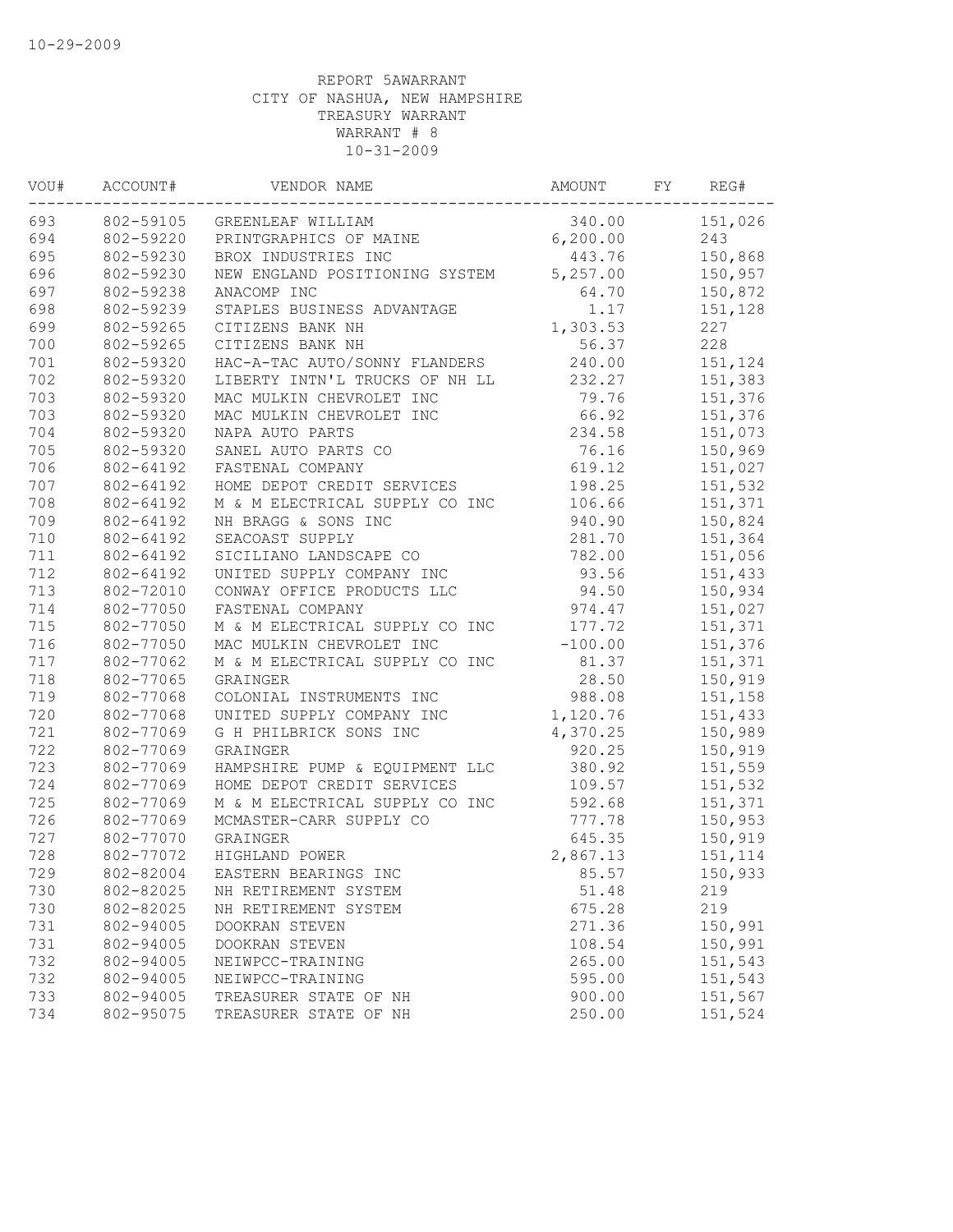| VOU#      | ACCOUNT# |                          | VENDOR NAME | AMOUNT | <b>FY</b> | REG#       |
|-----------|----------|--------------------------|-------------|--------|-----------|------------|
|           |          |                          |             |        |           |            |
| TOTAL 802 |          | SEWERAGE DISPOSAL SYSTEM |             |        |           | 134,221.60 |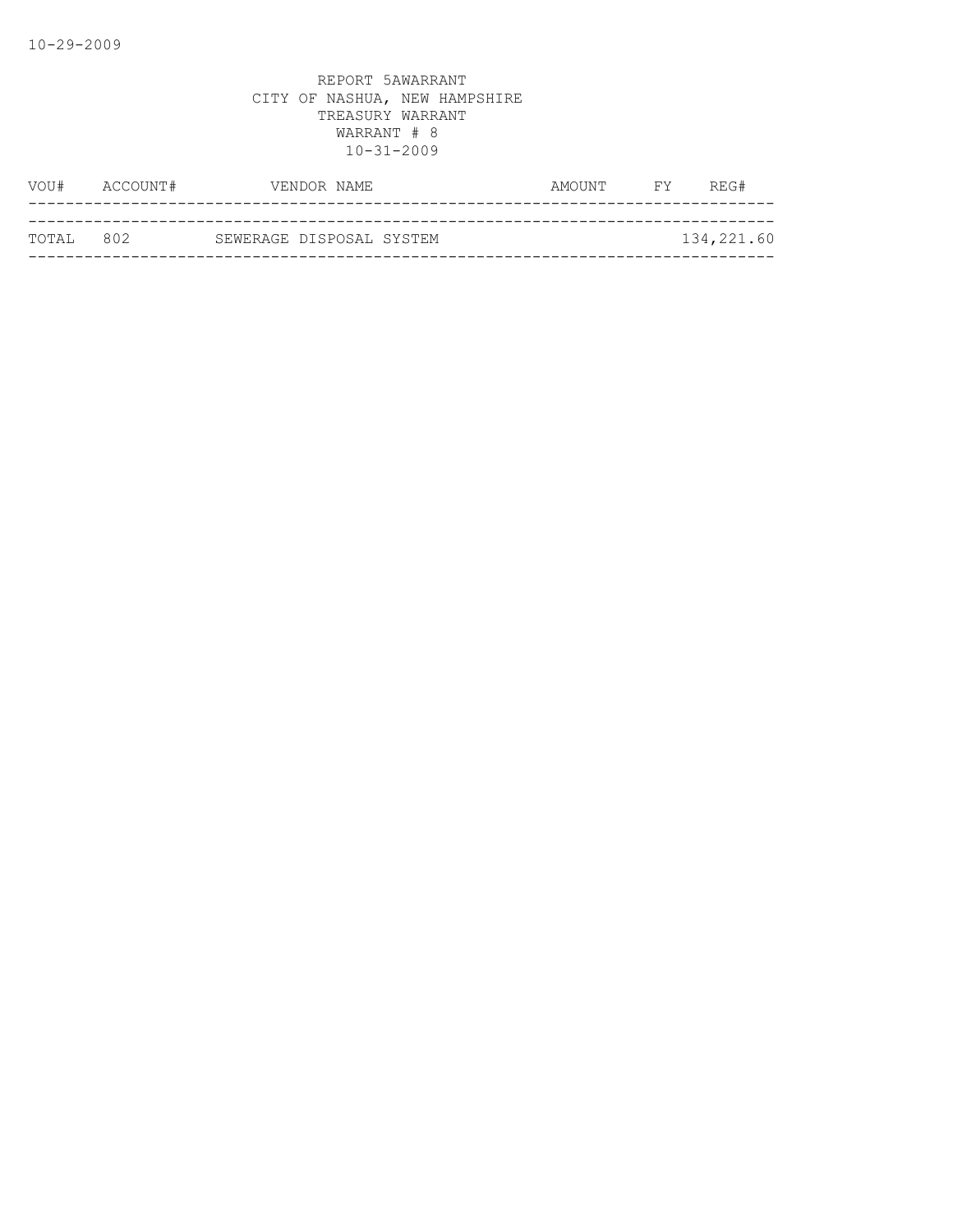| VOU#       | ACCOUNT#               | VENDOR NAME                                              | AMOUNT          | FY REG#            |
|------------|------------------------|----------------------------------------------------------|-----------------|--------------------|
| 735<br>736 | 915-94010<br>915-94010 | 225.00<br>CIARDELLI GERALDINE<br>760.50<br>TRACY WILLIAM |                 | 151,512<br>151,513 |
| TOTAL      | 915                    | HUMAN RESOURCE TRUST FUND                                |                 | 985.50             |
| 737        |                        | 941-98029 BOARD OF HEALTH/PETTY CASH                     | 55.15           | 151,514            |
| TOTAL      | 941                    | HEALTH & COMM SVCS TRUST FUND                            |                 | 55.15              |
| 738        | $952 - 05058$          | ASAP FIRE & SAFETY CORPORATION                           | 1,758.00        | 150,929            |
| 738        | 952-05058              | ASAP FIRE & SAFETY CORPORATION                           | 70.00           | 150,929            |
| 739        | $952 - 05058$          | ASAP SPRINKLER, LLC                                      | 735.00          | 151,157            |
| 740        | $952 - 05058$          | UNITED SITE SERVICES NORTHEAST                           | 55.00           | 151,561            |
| 741<br>742 | 952-75021<br>952-75021 | BELLETETES INC                                           | 35.53           | 150,962<br>150,921 |
| 743        | 952-75021              | C J ROUSSEAU TRUCKING<br>FASTENAL COMPANY                | 255.00<br>10.92 | 151,027            |
| 744        | 952-75021              | GATE CITY FENCE CO INC                                   | 1,995.00        | 150,939            |
| 745        | 952-75021              | GRAINGER                                                 | 47.52           | 150,919            |
| 746        | 952-75021              | GT RUSSELL INC                                           | 3,770.00        | 151,355            |
| 747        | 952-75021              | HOME DEPOT CREDIT SERVICES                               | 648.09          | 151,532            |
| 747        | 952-75021              | HOME DEPOT CREDIT SERVICES                               | 277.75          | 151,532            |
| 748        | 952-75021              | HUDSON SMALL ENGINE                                      | 635.00          | 150,950            |
| TOTAL      | 952                    | PARK & RECREATION TRUST FUND                             |                 | 10,292.81          |
| 749        |                        | 961-36 EDGEWOOD FLOWER FUND                              | 1,400.00        | 151,516            |
| 750        | $961 - 36$             | EDGEWOOD PERPETUAL CARE                                  | 38,200.00       | 151,515            |
| TOTAL      | 961                    | EDGEWOOD CEMETERY TRUST FUND                             |                 | 39,600.00          |
| 751        | $962 - 36$             | SUBURBAN PERPETUAL CARE                                  | 8,000.00        | 151,517            |
| TOTAL      | 962                    | SUBURBAN CEMETERY TRUST FUND                             |                 | 8,000.00           |
|            |                        |                                                          |                 |                    |
| 752        | 963-05054              | MATTHEWS INTERNATIONAL                                   | 1,486.87        | 151,021            |
| 753        | $963 - 229$            | BETSES PRISCILLA                                         | 2,000.00        | 151,518            |
| 754        | $963 - 229$            | WARDNER LILLIAN & GEORGE                                 | 150.00          | 151,519            |
| TOTAL      | 963                    | WOODLAWN CEMETERY TRUST FUND                             |                 | 3,636.87           |
| 755        | $974 - 20$             | NEIGHBORHOOD HOUSING SERVICES                            | 2,290.62        | 150,993            |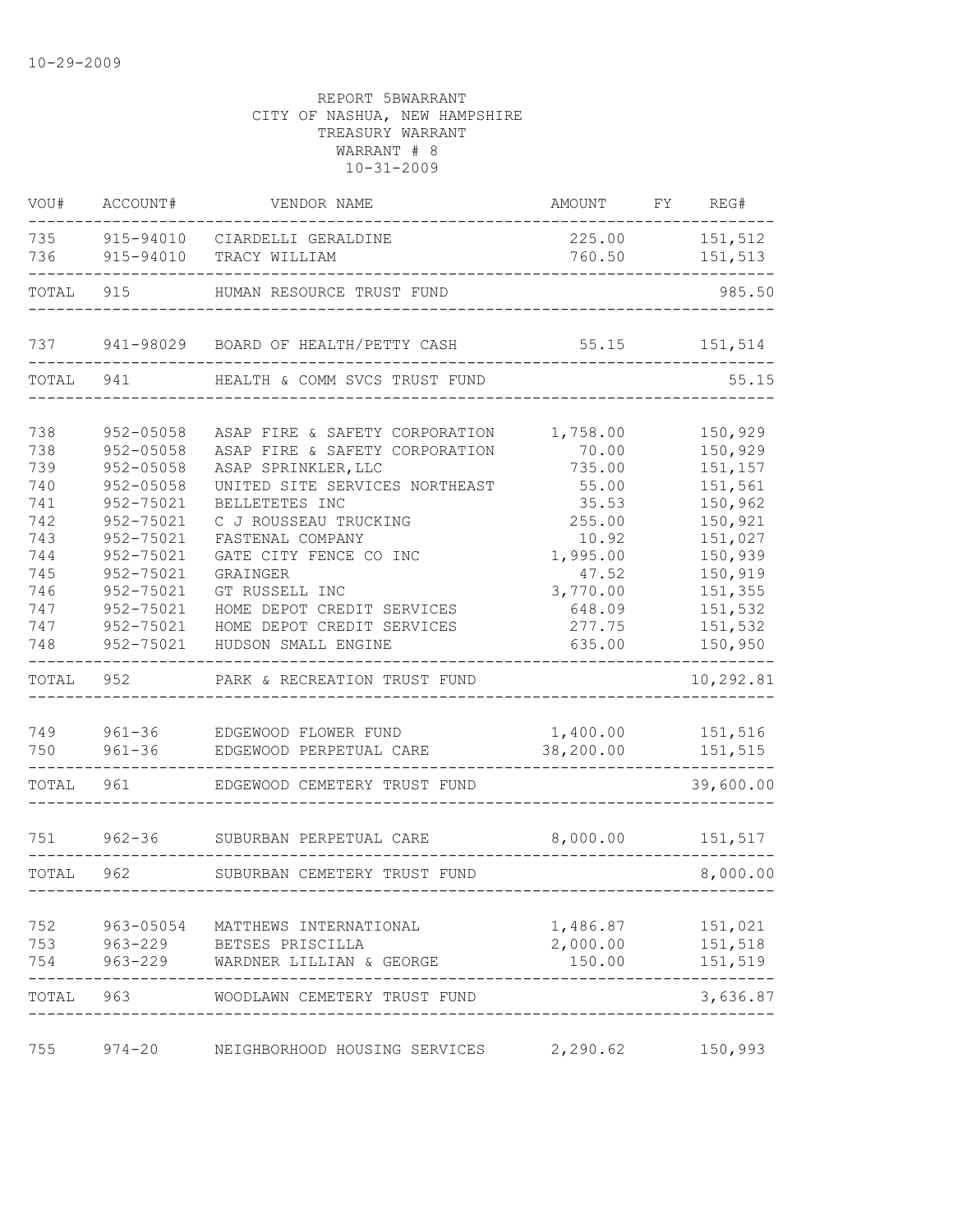| VOU#  | ACCOUNT#      | VENDOR NAME                          | AMOUNT FY REG# |          |
|-------|---------------|--------------------------------------|----------------|----------|
|       |               | TOTAL 974 URBAN PROGRAM TRUST FUND   |                | 2,290.62 |
|       |               |                                      |                |          |
| 756   | 975-32005     | PSNH                                 | 50.14          | 151,572  |
| 757   | 975-33005     | PENNICHUCK WATER                     | 65.03          | 151,536  |
| 758   | 975-34015     | METROMEDIA ENERGY INC                | 18.19          | 151,557  |
| 759   | 975-45050     | BAKER & TAYLOR                       | 1,840.53       | 150,900  |
| 759   | 975-45050     | BAKER & TAYLOR                       | 1, 151. 45     | 150,901  |
| 759   | $975 - 45050$ | BAKER & TAYLOR                       | 1,216.18       | 150,902  |
| 760   | 975-45090     | INGRAM LIBRARY SERVICES              | 71.97          | 151,118  |
| 760   | 975-45150     | INGRAM LIBRARY SERVICES              | 61.94          | 151,118  |
| 761   | 975-59100     | FAUST JUDY                           | 150.00         | 151,520  |
| 762   | 975-75023     | SAMOSET IRRIGATION SERVICES IN 67.00 |                | 151,020  |
| 763   | 975-91015     | EYMAN CAROL                          | 188.16         | 150,856  |
| TOTAL |               | 975     LIBRARY TRUST FUND           |                | 4,880.59 |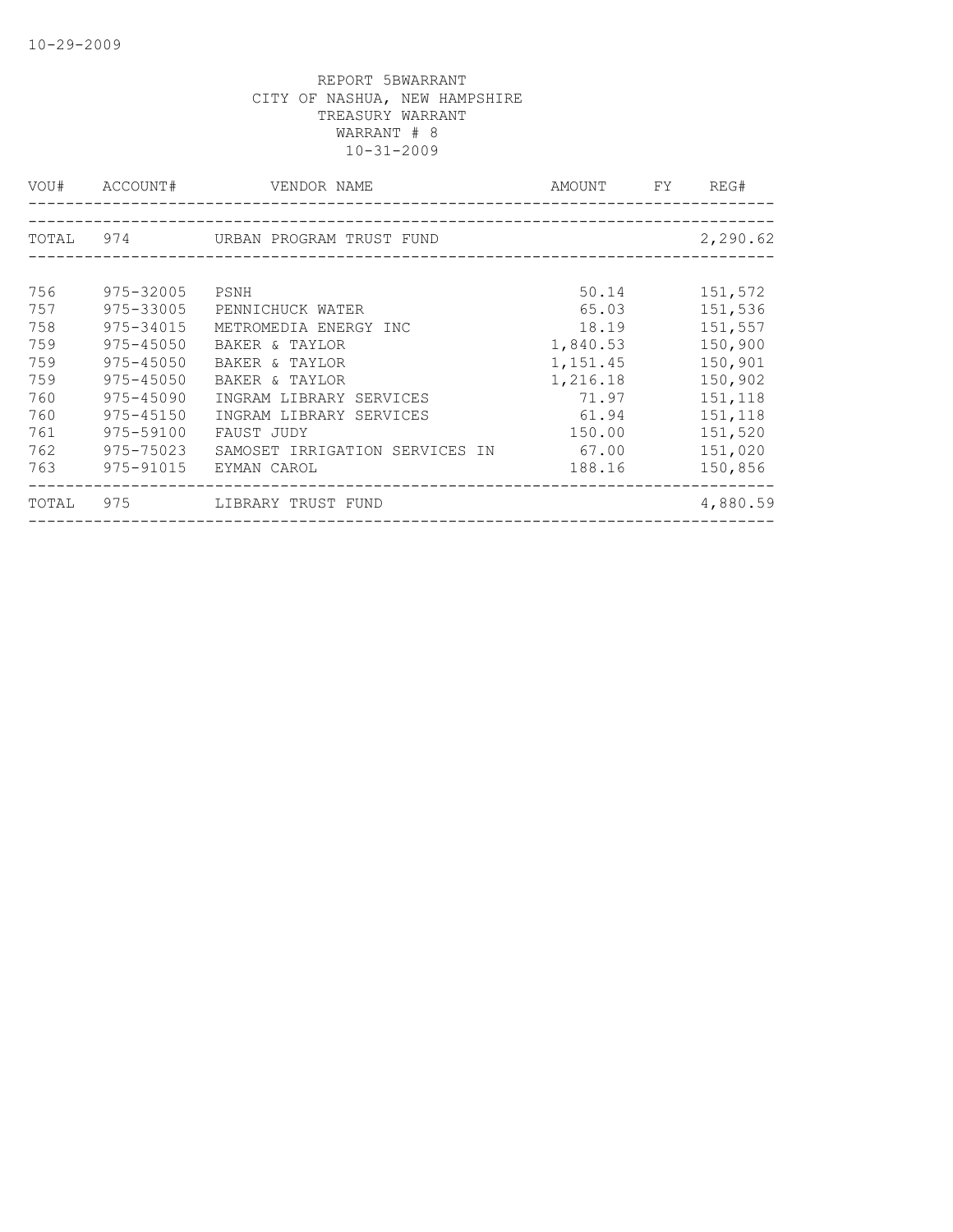|           | ACCOUNT# PAYROLL WEEK ENDING |  |  | AMOUNT |  |
|-----------|------------------------------|--|--|--------|--|
|           |                              |  |  |        |  |
| TOTAL 951 |                              |  |  |        |  |
|           |                              |  |  |        |  |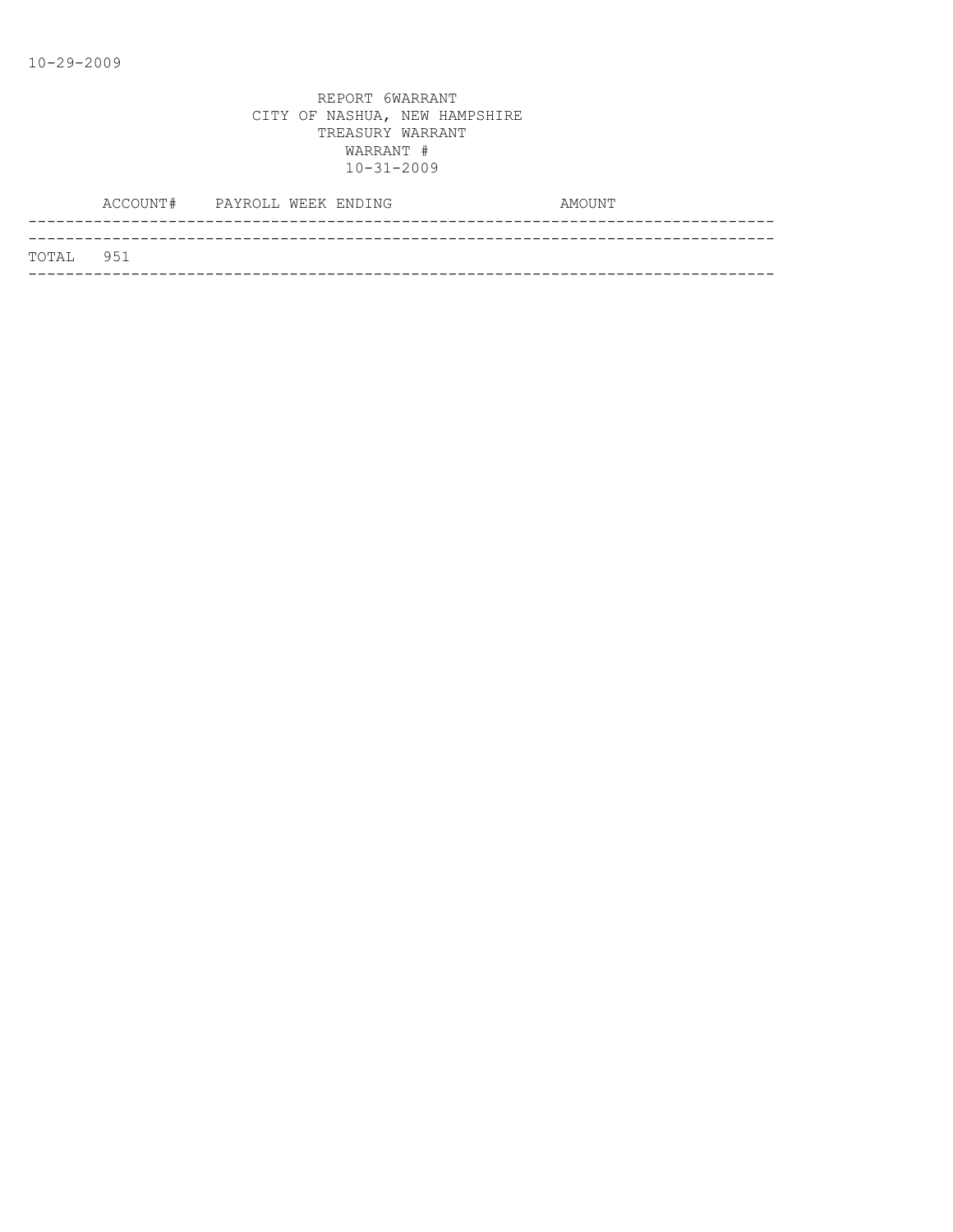|           | ACCOUNT#                                                                                                                                                 | PAYROLL WEEK ENDING                                                                                                                                                                                                        | <b>AMOUNT</b>                                                                                                                                    |             |
|-----------|----------------------------------------------------------------------------------------------------------------------------------------------------------|----------------------------------------------------------------------------------------------------------------------------------------------------------------------------------------------------------------------------|--------------------------------------------------------------------------------------------------------------------------------------------------|-------------|
|           | 305-11125<br>305-59100                                                                                                                                   | 17-OCT-2009<br>305-11125 24-OCT-2009<br>305-11239 17-OCT-2009<br>305-11239 24-OCT-2009<br>17-OCT-2009                                                                                                                      | 929.81<br>929.81<br>1,044.25<br>1,044.26<br>50.00                                                                                                |             |
| TOTAL     | 305                                                                                                                                                      | SRF - CIVIC & COMM ACTIVITIES                                                                                                                                                                                              |                                                                                                                                                  | 3,998.13    |
|           |                                                                                                                                                          |                                                                                                                                                                                                                            |                                                                                                                                                  |             |
|           |                                                                                                                                                          | 3050-12006 24-OCT-2009<br>________________________________                                                                                                                                                                 | 16.69                                                                                                                                            |             |
| TOTAL     | 305                                                                                                                                                      |                                                                                                                                                                                                                            |                                                                                                                                                  | 16.69       |
|           | 308-11130<br>308-11418<br>308-11441<br>308-11446<br>308-11540<br>308-11578<br>308-11589<br>308-83051<br>308-83052<br>308-83052<br>308-83102<br>308-83102 | 24-OCT-2009<br>24-OCT-2009<br>24-OCT-2009<br>24-OCT-2009<br>24-OCT-2009<br>24-OCT-2009<br>24-OCT-2009<br>17-OCT-2009<br>17-OCT-2009<br>24-OCT-2009<br>17-OCT-2009<br>24-OCT-2009                                           | 14,166.03<br>3,249.85<br>23,863.57<br>14,237.62<br>17,795.63<br>16,383.09<br>16,748.28<br>464.32<br>1,647.59<br>1,404.37<br>5,092.41<br>5,350.39 |             |
| TOTAL     | 308                                                                                                                                                      | SRF - INSURANCE                                                                                                                                                                                                            |                                                                                                                                                  | 120,403.15  |
|           |                                                                                                                                                          | 3086-11870 17-OCT-2009<br>3086-13133 17-OCT-2009                                                                                                                                                                           | $-2,623.55$<br>$-1, 172.78$                                                                                                                      |             |
| TOTAL 308 |                                                                                                                                                          | JAVITS GRANT PROGRAM                                                                                                                                                                                                       |                                                                                                                                                  | $-3,796.33$ |
|           | 3097-11408<br>3097-11408<br>3097-12112<br>3097-12112<br>3097-12830<br>3097-12830<br>3097-19138<br>3097-19139<br>3097-19140<br>3097-19140                 | 3097-11162 17-OCT-2009<br>3097-11162 24-OCT-2009<br>17-OCT-2009<br>$24-OCT-2009$<br>17-OCT-2009<br>24-OCT-2009<br>17-OCT-2009<br>$24 - OCT - 2009$<br>17-OCT-2009<br>$17 - OCT - 2009$<br>17-OCT-2009<br>$24 - OCT - 2009$ | 627.00<br>627.00<br>349.73<br>344.50<br>424.37<br>638.78<br>136.15<br>110.23<br>3,011.20<br>12,807.62<br>7,139.72<br>8,924.65                    |             |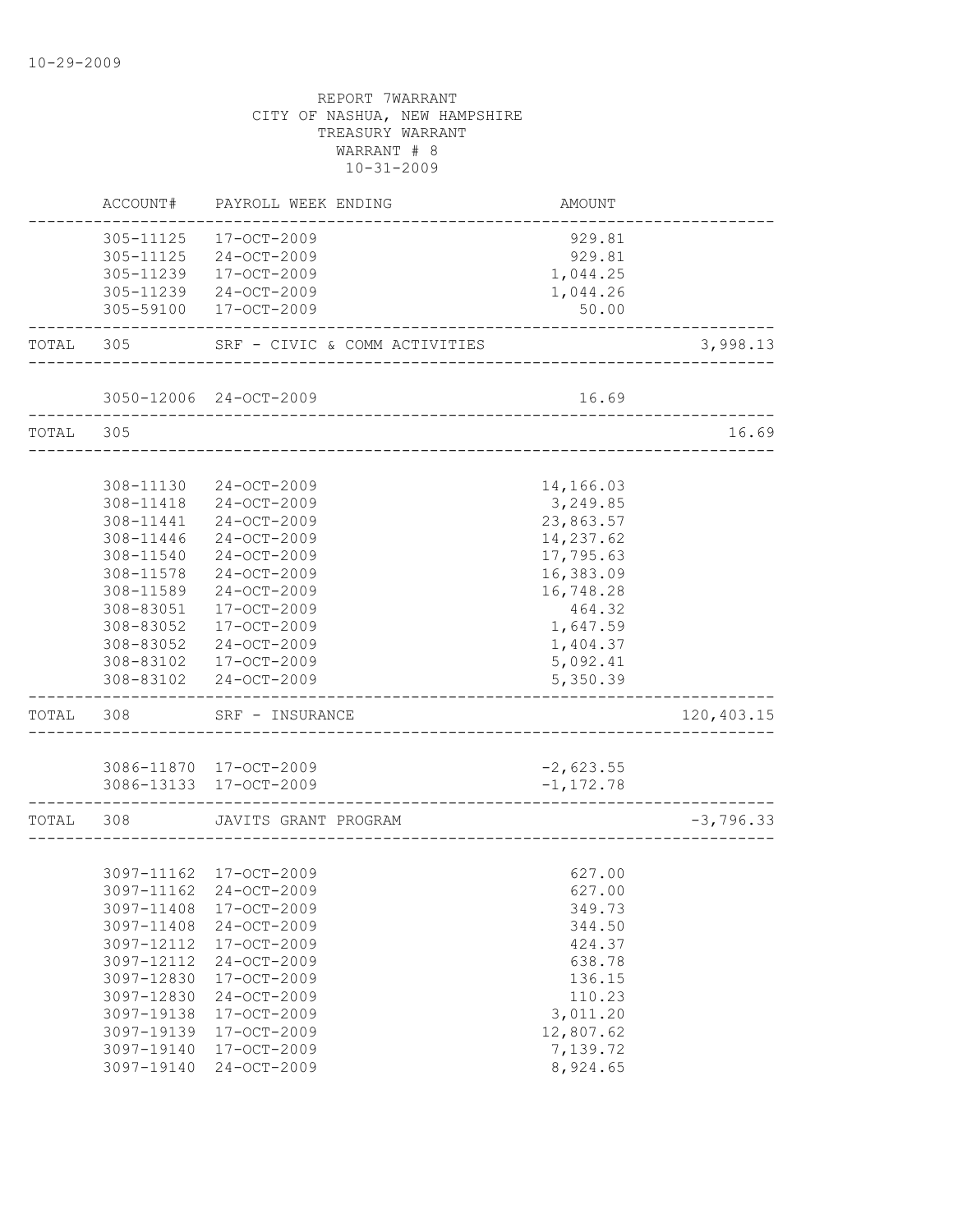|           |                                                                                                                                                                       | ACCOUNT# PAYROLL WEEK ENDING                                                                                                                                                                                                                      | AMOUNT                                                                                                                                                 |            |
|-----------|-----------------------------------------------------------------------------------------------------------------------------------------------------------------------|---------------------------------------------------------------------------------------------------------------------------------------------------------------------------------------------------------------------------------------------------|--------------------------------------------------------------------------------------------------------------------------------------------------------|------------|
|           |                                                                                                                                                                       | 3097-19540 17-OCT-2009<br>3097-19540 24-OCT-2009<br>3097-19544 17-OCT-2009<br>3097-19544 24-OCT-2009<br>3097-19545 17-OCT-2009<br>3097-19545 24-OCT-2009                                                                                          | 18,654.46<br>22,796.49<br>549.40<br>660.17<br>2,254.33<br>2,293.54                                                                                     |            |
| TOTAL 309 |                                                                                                                                                                       | SRF - FOOD SERVICES                                                                                                                                                                                                                               |                                                                                                                                                        | 82, 349.34 |
|           |                                                                                                                                                                       |                                                                                                                                                                                                                                                   |                                                                                                                                                        |            |
|           |                                                                                                                                                                       | 3098-13004 17-OCT-2009<br>3098-13004 24-OCT-2009                                                                                                                                                                                                  | 649.65<br>293.69<br>-------------                                                                                                                      |            |
|           | TOTAL 309                                                                                                                                                             | FRESH FRUIT & VEGETABLE GRANT                                                                                                                                                                                                                     |                                                                                                                                                        | 943.34     |
|           |                                                                                                                                                                       | 3117-12006 17-OCT-2009<br>3117-12006 24-OCT-2009                                                                                                                                                                                                  | 2,625.00<br>790.72                                                                                                                                     |            |
|           |                                                                                                                                                                       | TOTAL 311 DRIVER'S EDUCATION                                                                                                                                                                                                                      |                                                                                                                                                        | 3,415.72   |
|           |                                                                                                                                                                       |                                                                                                                                                                                                                                                   |                                                                                                                                                        |            |
|           | 312-11191<br>312-11191<br>312-11445<br>312-11445<br>312-11547<br>312-11547<br>312-12052<br>312-12052<br>312-12116<br>312-12116<br>312-13004<br>312-13004<br>312-17001 | 312-11165 17-OCT-2009<br>312-11165 24-OCT-2009<br>17-OCT-2009<br>24-OCT-2009<br>17-OCT-2009<br>24-OCT-2009<br>17-OCT-2009<br>24-OCT-2009<br>17-OCT-2009<br>24-OCT-2009<br>17-OCT-2009<br>24-OCT-2009<br>17-OCT-2009<br>24-OCT-2009<br>17-OCT-2009 | 739.70<br>739.71<br>807.82<br>807.83<br>142.46<br>142.46<br>2,170.11<br>2,170.10<br>409.24<br>409.24<br>614.87<br>614.87<br>857.30<br>425.93<br>100.00 |            |
| TOTAL     | 312                                                                                                                                                                   | SRF - FINANCIAL SERVICES                                                                                                                                                                                                                          |                                                                                                                                                        | 11, 151.64 |
|           | 3122-12006                                                                                                                                                            | 3122-12006 17-OCT-2009<br>24-OCT-2009<br>3122-13032 17-OCT-2009<br>3122-13032 24-OCT-2009                                                                                                                                                         | 775.00<br>939.26<br>26.76<br>$-26.76$                                                                                                                  |            |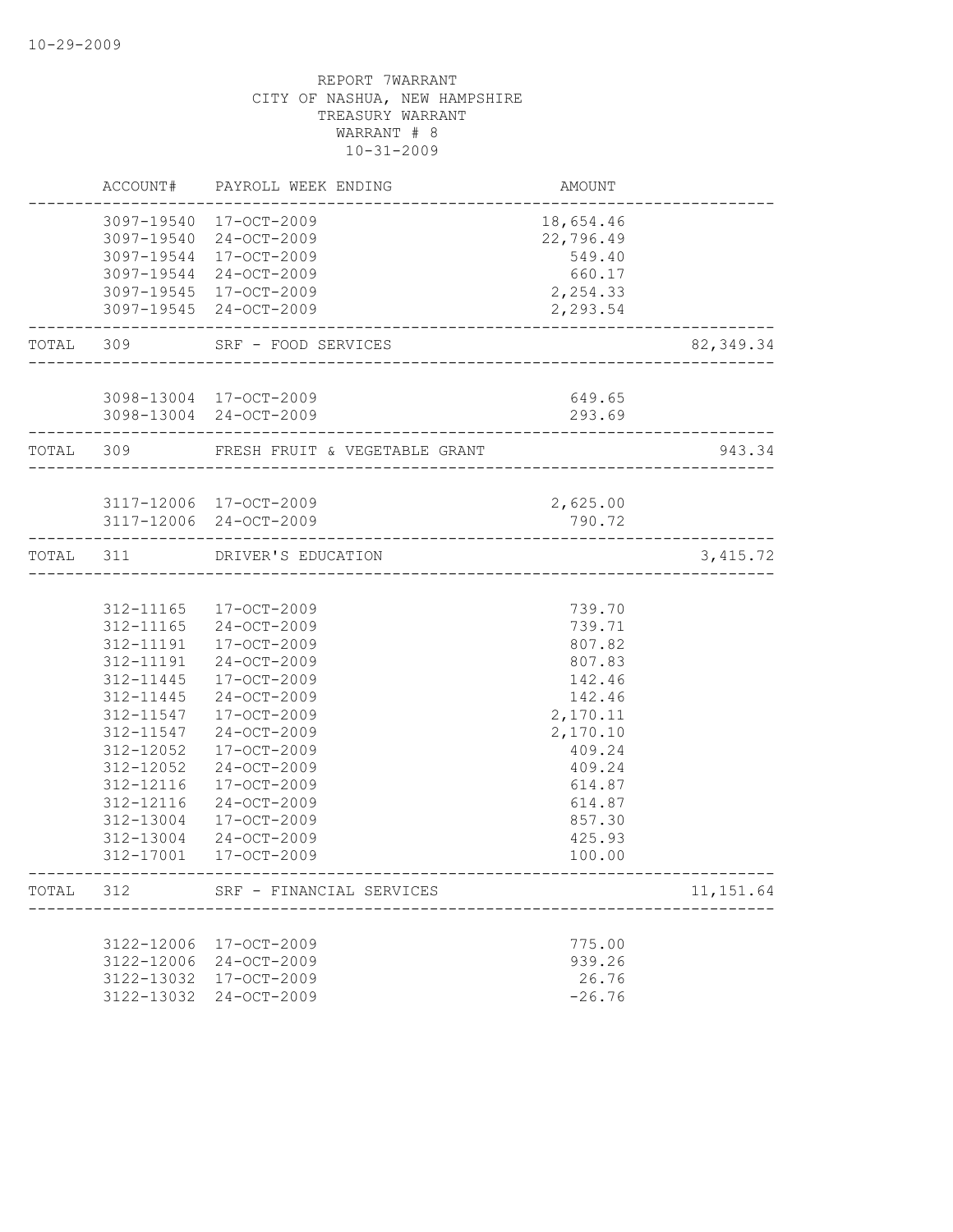|           |           | ACCOUNT# PAYROLL WEEK ENDING            | AMOUNT   |           |
|-----------|-----------|-----------------------------------------|----------|-----------|
| TOTAL 312 |           |                                         |          | 1,714.26  |
|           |           |                                         |          |           |
|           |           | 3230-11870 17-OCT-2009                  | 1,500.00 |           |
|           |           | TOTAL 323 ADULT BASIC ED HS ALTERNATIVE |          | 1,500.00  |
|           |           | 3245-11860 17-OCT-2009                  | 1,373.08 |           |
|           |           | TOTAL 324 YOUTH SAFE HAVEN-PAL          |          | 1,373.08  |
|           |           | 3260-11726 17-OCT-2009                  | 1,915.12 |           |
|           |           | TOTAL 326 NH ALTERNATE ASSESS COACH     |          | 1,915.12  |
|           |           |                                         |          |           |
|           |           | 331-11250 17-OCT-2009                   | 682.87   |           |
|           |           | 331-11250 24-OCT-2009                   | 682.87   |           |
|           |           | 331-11558 17-OCT-2009                   | 1,179.04 |           |
|           |           | 331-11558 24-OCT-2009                   | 1,179.04 |           |
|           | 331-12115 | 17-OCT-2009                             | 570.25   |           |
|           |           | 331-12115 24-OCT-2009                   | 570.25   |           |
|           |           | 331-13004 24-OCT-2009                   | 76.82    |           |
|           | 331-13038 | 17-OCT-2009                             | 704.90   |           |
|           | 331-13038 | 24-OCT-2009                             | 774.47   |           |
|           |           | 331-13044 17-OCT-2009                   | 1,481.14 |           |
|           | 331-13044 | $24 - OCT - 2009$                       | 3,061.50 |           |
|           | 331-13048 | 17-OCT-2009                             | 1,484.60 |           |
|           | 331-13048 | 24-OCT-2009                             | 839.96   |           |
|           | 331-15002 | 17-OCT-2009                             | 235.81   |           |
|           | 331-18036 | 17-OCT-2009                             | 9,959.84 |           |
|           |           | 331-18036 24-OCT-2009                   | 9,213.72 |           |
|           |           | TOTAL 331 SRF - POLICE DEPARTMENT       |          | 32,697.08 |
|           |           | 332-13004 24-OCT-2009                   | 104.17   |           |
| TOTAL     | 332       | SRF - FIRE DEPARTMENT                   |          | 104.17    |
|           |           |                                         |          |           |
|           |           | 3330-13133 17-OCT-2009                  | 1,012.50 |           |
|           |           | 3330-13133 24-OCT-2009                  | 291.40   |           |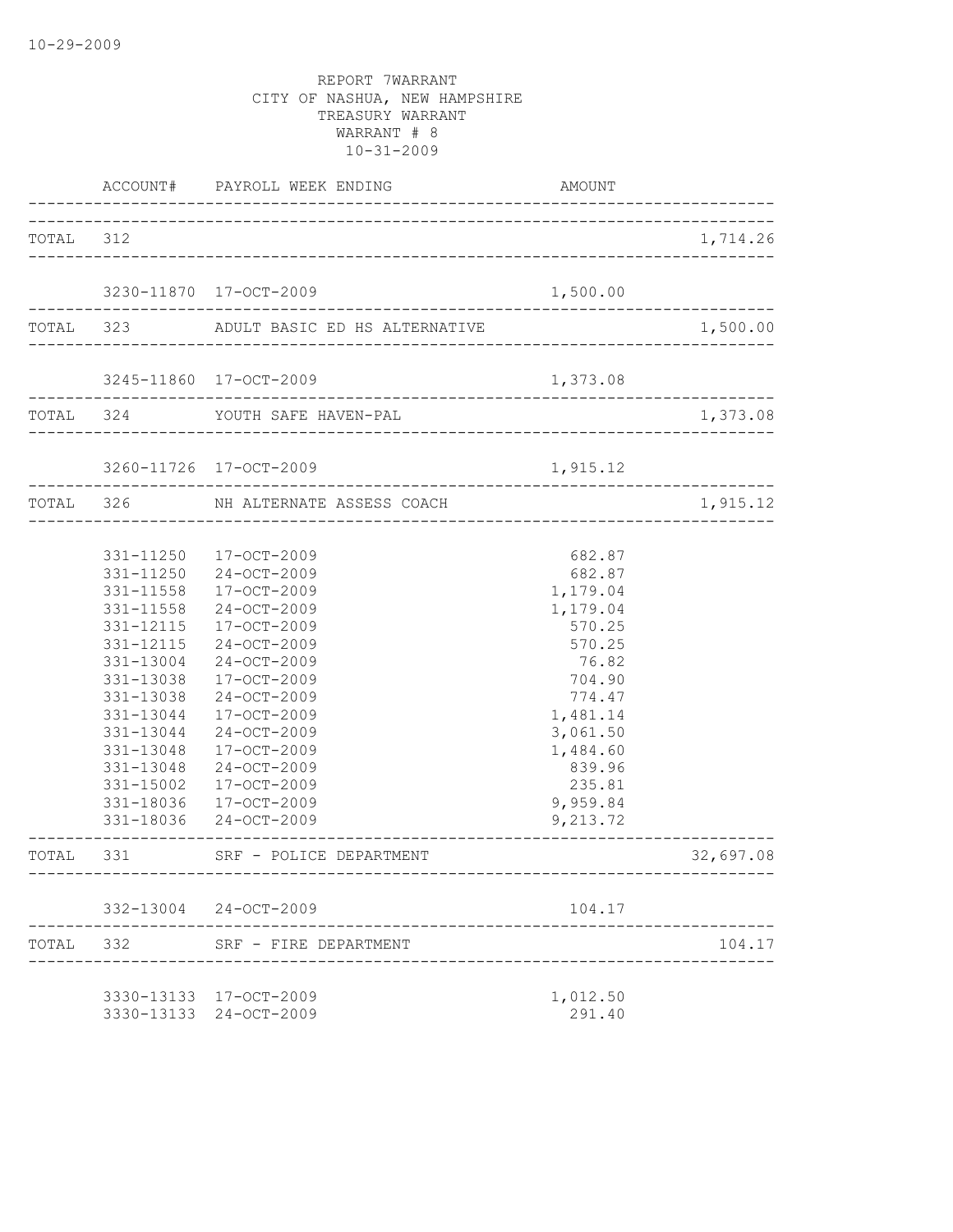|           | ACCOUNT#   | PAYROLL WEEK ENDING            | AMOUNT                               |           |
|-----------|------------|--------------------------------|--------------------------------------|-----------|
| TOTAL 333 |            | TITLE I SCHL IMPRV LEDGE ST    | ___________________________          | 1,303.90  |
|           |            |                                |                                      |           |
|           | 341-11235  | 17-OCT-2009                    | 1,167.80                             |           |
|           |            | 341-11235 24-OCT-2009          | 1,167.80                             |           |
|           | 341-11484  | 17-OCT-2009                    | 800.00                               |           |
|           | 341-11484  | 24-OCT-2009                    | 480.00                               |           |
|           | 341-11563  | 17-OCT-2009                    | 966.24                               |           |
|           | 341-11563  | 24-OCT-2009                    | 966.24                               |           |
|           | 341-12037  | 17-OCT-2009                    | 103.22                               |           |
|           | 341-12037  | 24-OCT-2009                    | 103.22                               |           |
|           |            | 341-12101 17-OCT-2009          | 412.89                               |           |
|           |            | 341-12101 24-OCT-2009          | 412.89                               |           |
| TOTAL 341 |            | SRF - COMMUNITY SERVICES       |                                      | 6,580.30  |
|           |            |                                |                                      |           |
|           |            | 342-11499 17-OCT-2009          | 1,064.00                             |           |
|           |            | 342-11499 24-OCT-2009          | 1,064.00                             |           |
|           | 342-11584  | 17-OCT-2009                    | 1,575.14                             |           |
|           | 342-11584  | 24-OCT-2009                    | 1,836.50                             |           |
|           |            | 342-12000 17-OCT-2009          | 654.03                               |           |
|           |            | 342-12000 24-OCT-2009          | 654.03                               |           |
|           |            | 342-12081 17-OCT-2009          | 73.20                                |           |
|           | TOTAL 342  | SRF - COMMUNITY HEALTH         |                                      | 6,920.90  |
|           |            |                                |                                      |           |
|           |            | 3450-11162 17-OCT-2009         | 657.75                               |           |
|           |            | 3450-11162 24-OCT-2009         | 657.75                               |           |
|           |            | 3450-11860 17-OCT-2009         | 8,066.87                             |           |
|           |            | 3450-12006 17-OCT-2009         | 6,930.02                             |           |
|           |            | 3450-12006 24-OCT-2009         | 4,272.33                             |           |
| TOTAL 345 |            | 21 ST CENTURY ELEM. AFTER SCHL | ____________________________________ | 20,584.72 |
|           |            |                                |                                      |           |
|           | 3460-11860 | 17-OCT-2009                    | 3,195.87                             |           |
|           |            | 3460-12006 17-OCT-2009         | 3,160.10                             |           |
|           |            | 3460-12006 24-OCT-2009         | 975.95                               |           |
| TOTAL 346 |            | 21 ST CENTURY AFTER SCH MIDDLE |                                      | 7,331.92  |
|           |            |                                |                                      |           |
|           |            | 3468-11870 17-OCT-2009         | 4,461.44                             |           |
|           | 3468-19230 | 17-OCT-2009                    | 2,395.50                             |           |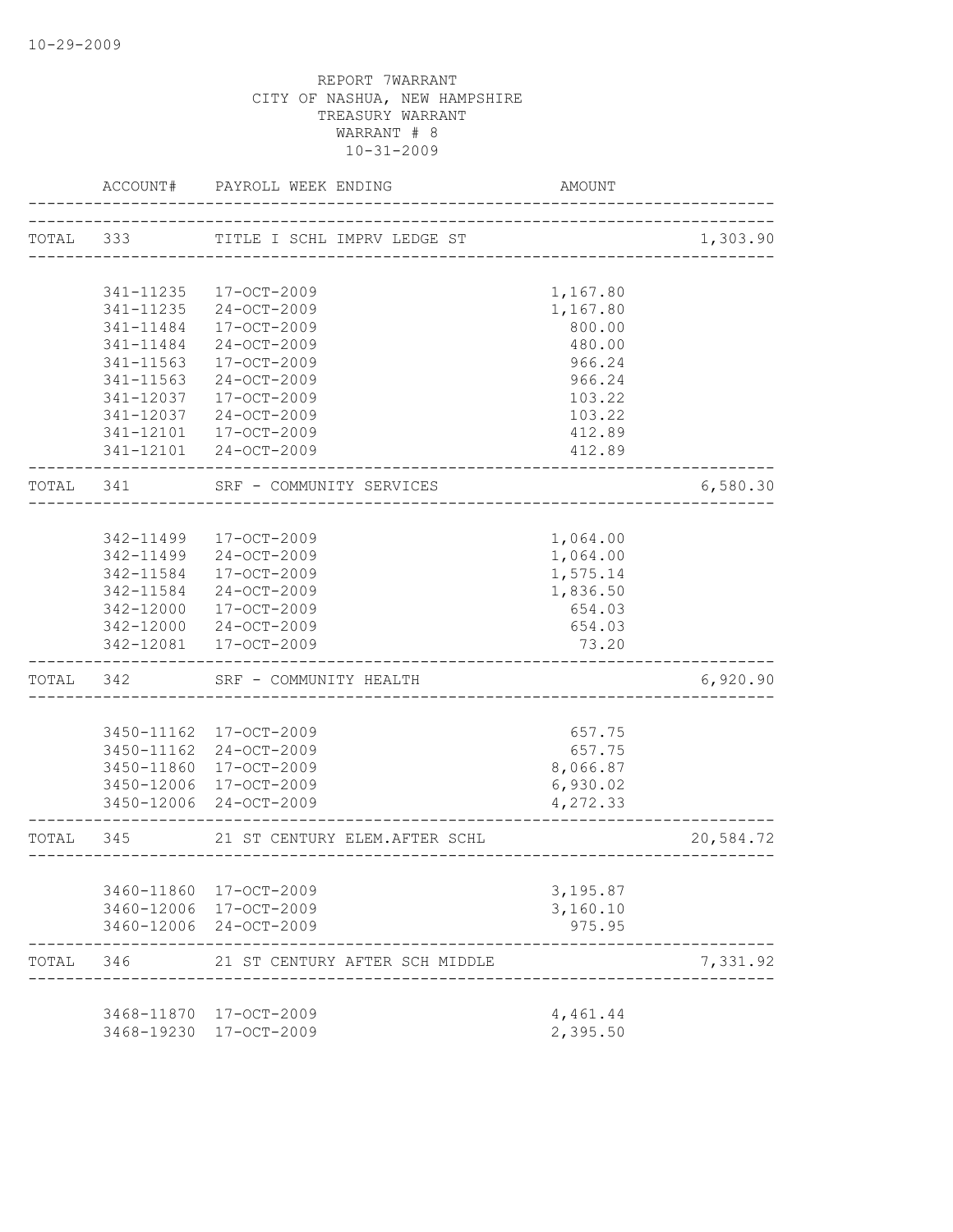|           | ACCOUNT#   | PAYROLL WEEK ENDING                              | AMOUNT                      |               |
|-----------|------------|--------------------------------------------------|-----------------------------|---------------|
| TOTAL 346 |            | SMALLER LEARNING COMMUNITY                       | ___________________________ | 6,856.94      |
|           |            | 3500-11726 17-OCT-2009                           | 26,516.63                   |               |
|           |            | 3500-12201 17-OCT-2009                           | 62.00                       |               |
|           |            | 3500-12201 24-OCT-2009                           | 155.00                      |               |
| TOTAL     | 350        | TITLE IIA HOT<br><u> De Bergerse de Bergerse</u> |                             | 26,733.63     |
|           |            |                                                  |                             |               |
|           |            | 352-59055 17-OCT-2009                            | 410.15                      |               |
|           |            | 352-59055 24-OCT-2009                            | 410.15                      |               |
| TOTAL 352 |            | SRF - PARKS AND RECREATION                       |                             | 820.30        |
|           |            |                                                  |                             |               |
|           |            | 3530-11870 17-OCT-2009                           | 300.00                      |               |
|           |            | 3530-11870 24-OCT-2009                           | 400.00                      |               |
|           | 3530-12006 | 17-OCT-2009                                      | 3,012.50                    |               |
|           | 3530-12006 | 24-OCT-2009                                      | 1,075.00                    |               |
|           | 3530-13032 | 3530-13032 17-OCT-2009<br>24-OCT-2009            | 44.60<br>53.52              |               |
| TOTAL     | 353        | ADULT BASIC ED DIPLOMA PROGRAM                   |                             | 4,885.62      |
|           |            |                                                  |                             |               |
|           |            | 3600-11515 17-OCT-2009                           | 13,490.00                   |               |
|           |            | 3600-11870 17-OCT-2009                           | 1,000.00                    |               |
|           |            | 3600-13133 17-OCT-2009                           | 4,775.00                    |               |
|           |            | 3600-13133 24-OCT-2009                           | 100.00                      |               |
| TOTAL     | 360        | DROP OUT PREVENTION/ADULT ED                     |                             | 19,365.00     |
|           |            | 3609-11515 17-OCT-2009                           | $-10, 117.50$               |               |
| TOTAL     | 360        | DROP OUT PREVENTION/ADULT ED                     |                             | $-10, 117.50$ |
|           |            |                                                  |                             |               |
|           | 374-01126  | $17 - OCT - 2009$                                | 936.79                      |               |
|           | 374-01126  | 24-OCT-2009                                      | 1,191.79                    |               |
|           | 374-01127  | 17-OCT-2009                                      | 170.53                      |               |
|           | 374-01210  | 17-OCT-2009                                      | 1,830.26                    |               |
|           | 374-01210  | $24 - OCT - 2009$                                | 1,830.26                    |               |
|           | 374-0703P  | 17-OCT-2009                                      | 219.16                      |               |
|           | 374-0703P  | $24 - OCT - 2009$                                | 219.16                      |               |
|           | 374-0704P  | 17-OCT-2009                                      | 219.16                      |               |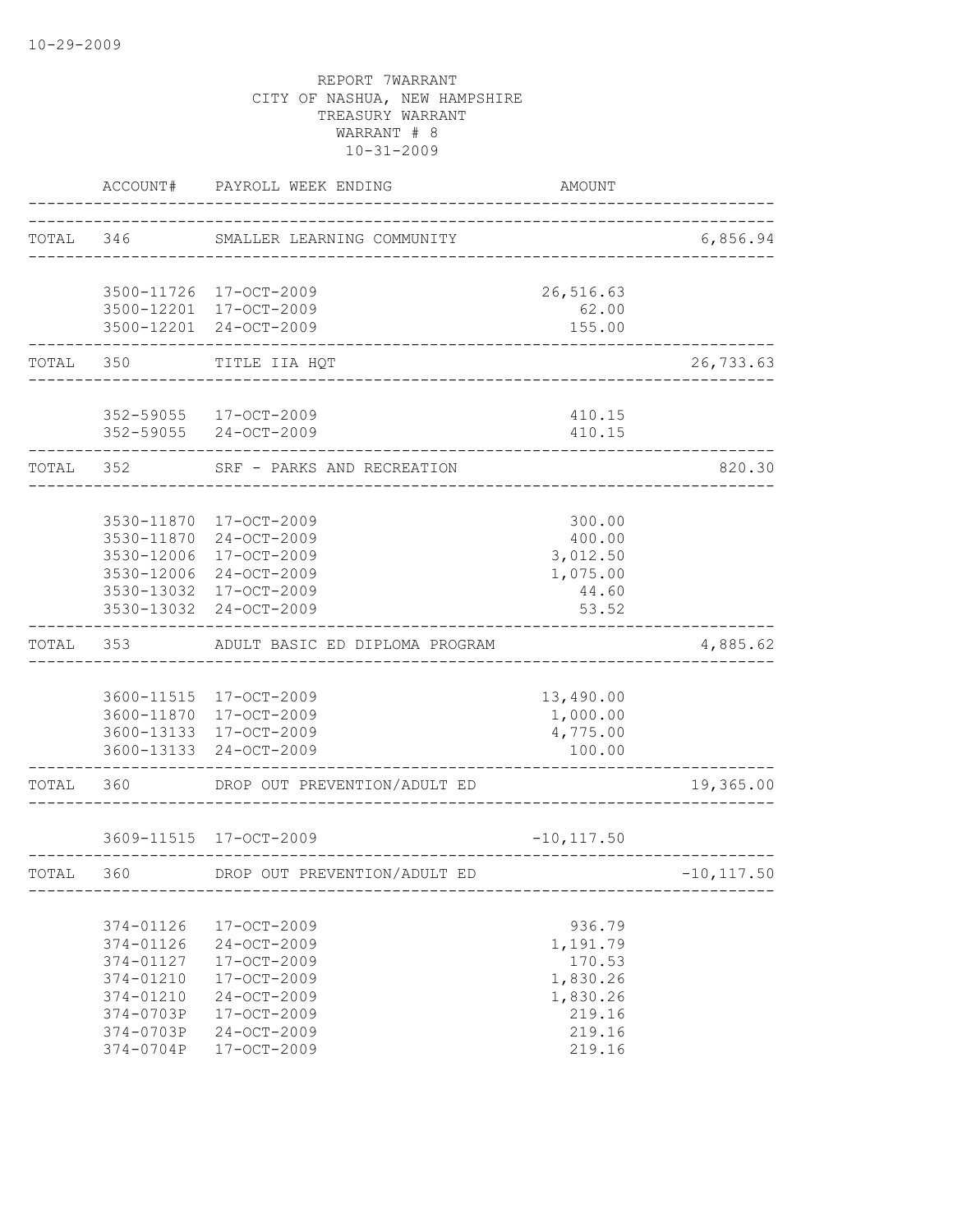|       | ACCOUNT#   | PAYROLL WEEK ENDING    | AMOUNT             |           |
|-------|------------|------------------------|--------------------|-----------|
|       | 374-0704P  | $24 - OCT - 2009$      | 219.16             |           |
|       | 374-0705M  | 24-OCT-2009            | 260.00             |           |
|       | 374-0705P  | $17-OCT-2009$          | 714.56             |           |
|       | 374-0705P  | $24 - OCT - 2009$      | 640.07             |           |
|       | 374-07235  | 17-OCT-2009            | 594.32             |           |
|       | 374-07235  | 24-OCT-2009            | 499.09             |           |
|       | 374-0734P  | 17-OCT-2009            | 1,767.75           |           |
|       | 374-0734P  | $24 - OCT - 2009$      | 1,780.56           |           |
|       | 374-09003  | 17-OCT-2009            | 537.16             |           |
|       | 374-09003  | 24-OCT-2009            | 537.16             |           |
|       | 374-11131  | 17-OCT-2009            | 1,255.87           |           |
|       | 374-11131  | $24 - OCT - 2009$      | 1,255.87           |           |
|       | 374-11149  | $17 - OCT - 2009$      | 943.08             |           |
|       | 374-11149  | 24-OCT-2009            | 943.08             |           |
|       | 374-11168  | 17-OCT-2009            | 952.10             |           |
|       | 374-11168  | 24-OCT-2009            | 952.10             |           |
|       | 374-11653  | $17 - OCT - 2009$      | 240.49             |           |
|       | 374-11653  | 24-OCT-2009            | 240.49             |           |
|       | 374-11676  | 17-OCT-2009            | 902.76             |           |
|       | 374-11676  | 24-OCT-2009            | 902.76             |           |
|       | 374-11679  | $17 - OCT - 2009$      | 902.42             |           |
|       | 374-11679  | $24 - OCT - 2009$      | 902.42             |           |
|       | 374-11680  | 17-OCT-2009            | 814.27             |           |
|       | 374-11680  | 24-OCT-2009            | 814.27             |           |
|       | 374-11682  | 17-OCT-2009            | 476.96             |           |
|       | 374-11682  | $24 - OCT - 2009$      | 476.96             |           |
|       | 374-11683  | 17-OCT-2009            | 1,711.98           |           |
|       | 374-11683  | $24 - OCT - 2009$      | 1,711.98           |           |
|       | 374-11688  | 17-OCT-2009            | 618.08             |           |
|       | 374-11688  | $24 - OCT - 2009$      | 618.08             |           |
|       | 374-12188  | $17 - OCT - 2009$      | 148.02             |           |
|       | 374-12188  | $24 - OCT - 2009$      | 148.02             |           |
| TOTAL | 374        | SRF - URBAN PROGRAMS   | __________________ | 32,099.00 |
|       |            |                        |                    |           |
|       |            | 3750-11726 17-OCT-2009 | 18,620.23          |           |
|       |            | 3750-11870 17-OCT-2009 | 4,650.00           |           |
|       | 3750-11870 | $24 - OCT - 2009$      | 750.00             |           |
|       | 3750-12111 | 17-OCT-2009            | 1,236.00           |           |
|       | 3750-12111 | 24-OCT-2009            | 1,060.00           |           |
|       | 3750-12198 | 17-OCT-2009            | 4,753.12           |           |
|       | 3750-13133 | 17-OCT-2009            | 1,837.50           |           |
|       | 3750-13133 | 24-OCT-2009            | 75.00              |           |
|       | 3750-19000 | 17-OCT-2009            | 3,500.00           |           |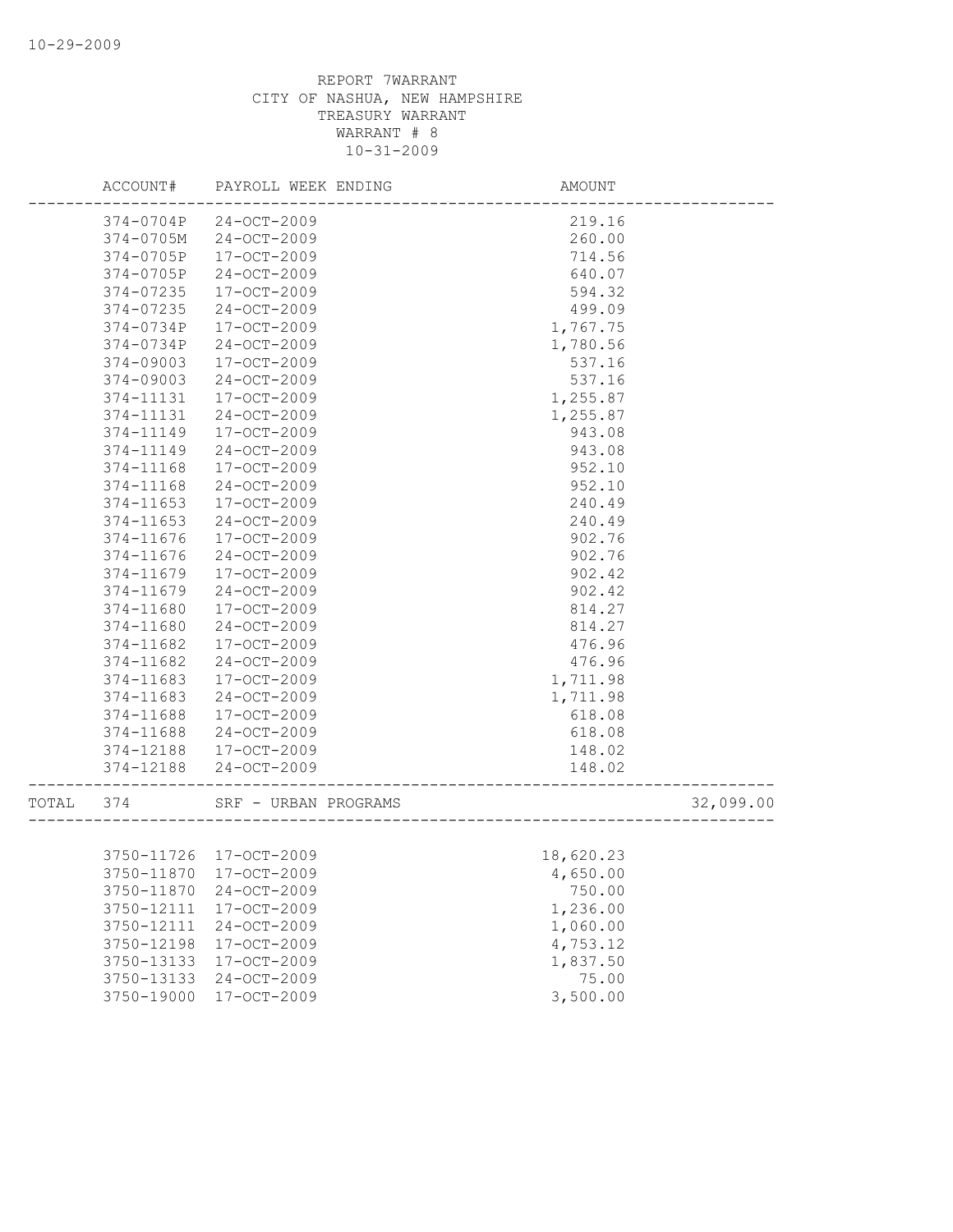|           | ACCOUNT#          | PAYROLL WEEK ENDING        | AMOUNT    |           |
|-----------|-------------------|----------------------------|-----------|-----------|
|           |                   | TOTAL 375 TITLE ARRA GRANT |           | 36,481.85 |
|           |                   |                            |           |           |
|           |                   | 3760-11726 17-OCT-2009     | 8,135.93  |           |
|           | 3760-11802        | 17-OCT-2009                | 2,011.53  |           |
|           | 3760-11870        | 17-OCT-2009                | 2,843.02  |           |
|           | 3760-12111        | 17-OCT-2009                | 6,222.72  |           |
|           | 3760-12111        | 24-OCT-2009                | 5,872.63  |           |
|           | 3760-12126        | 17-OCT-2009                | 598.33    |           |
|           | 3760-12126        | 24-OCT-2009                | 598.33    |           |
|           | 3760-12135        | 17-OCT-2009                | 41.76     |           |
|           | 3760-12198        | 17-OCT-2009                | 53,289.42 |           |
|           | 3760-12201        | 17-OCT-2009                | 59.94     |           |
|           | 3760-12201        | 24-OCT-2009                | 334.80    |           |
|           | 3760-13133        | 17-OCT-2009                | 2,656.25  |           |
|           | 3760-13133        | 24-OCT-2009                | 12.50     |           |
|           | 3760-13137        | 24-OCT-2009                | 105.33    |           |
|           | 3760-19000        | 17-OCT-2009                | 4,466.78  |           |
|           |                   | 3760-19000 24-OCT-2009     | 1,914.27  |           |
|           | TOTAL 376 TITLE I |                            |           | 89,163.54 |
|           |                   | 3769-12111 17-OCT-2009     | $-878.10$ |           |
|           |                   |                            |           |           |
|           | TOTAL 376         | TITLE I ESEA               |           | $-878.10$ |
|           |                   |                            |           |           |
|           |                   | 3900-11726 17-OCT-2009     | 337.79    |           |
|           |                   | 3900-12111 17-OCT-2009     | 334.53    |           |
|           |                   | 3900-12111 24-OCT-2009     | 418.16    |           |
|           |                   | 3900-19000 17-OCT-2009     | 1,400.00  |           |
| TOTAL 390 |                   | VOC ED SECONDARY PERKINS   |           | 2,490.48  |
|           |                   |                            |           |           |
|           |                   | 3909-11726 17-OCT-2009     | 2,049.06  |           |
|           |                   | 3909-13133 17-OCT-2009     | $-35.53$  |           |
| TOTAL     | 390               | VOC ED SECONDARY PERKINS   |           | 2,013.53  |
|           |                   | 3927-13133 17-OCT-2009     | 187.50    |           |
| TOTAL     | 392               | CULINARY ARTS              |           | 187.50    |
|           |                   |                            |           |           |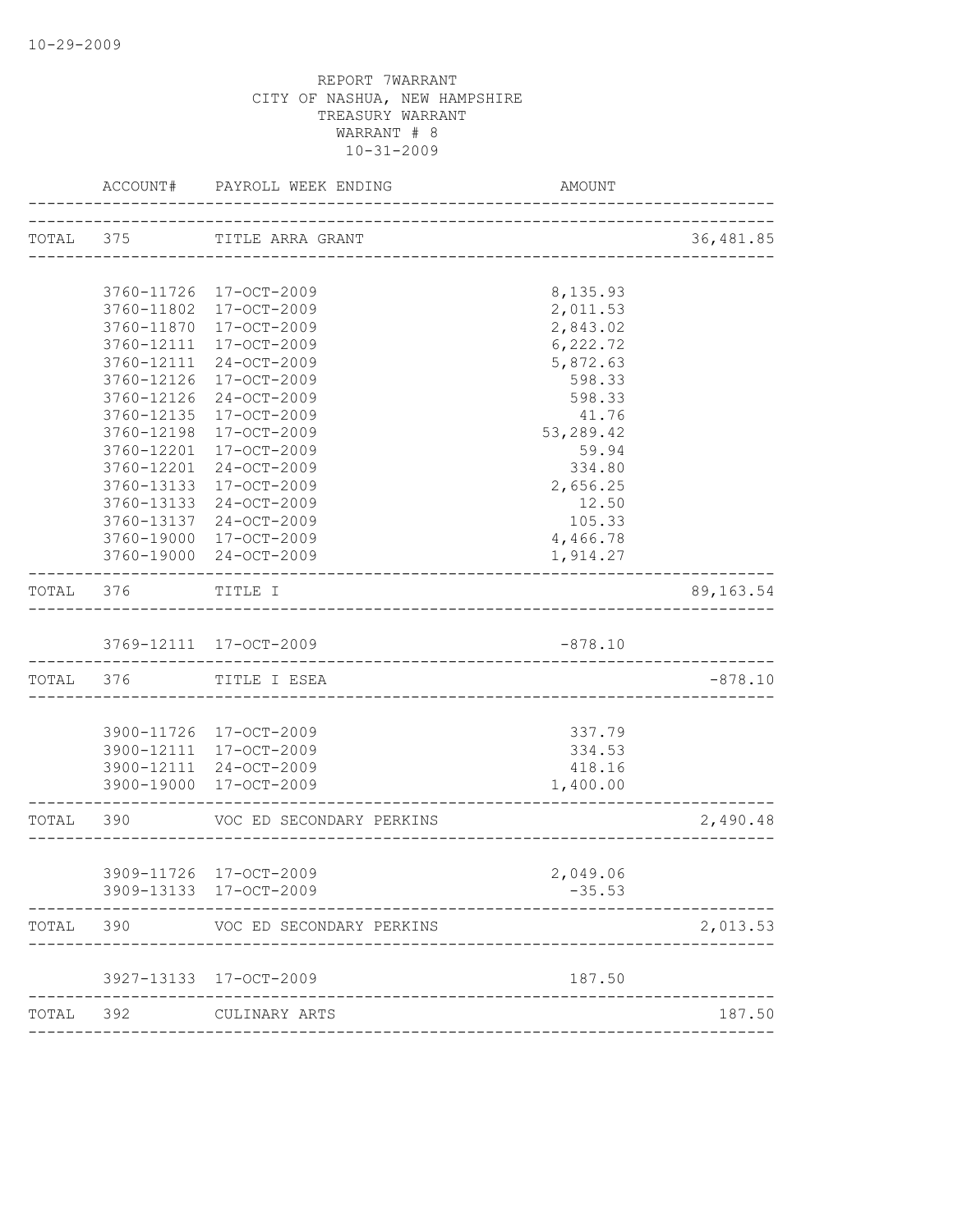|       |                    | ACCOUNT# PAYROLL WEEK ENDING                                               | AMOUNT                           |            |
|-------|--------------------|----------------------------------------------------------------------------|----------------------------------|------------|
|       |                    | 3937-19000 17-OCT-2009                                                     | 825.20                           |            |
|       | TOTAL 393 DAY CARE |                                                                            |                                  | 825.20     |
|       |                    | 3940-12111 17-OCT-2009<br>3940-12111 24-OCT-2009                           | 7,057.48<br>8,077.44             |            |
|       |                    | TOTAL 394 ARRA IDEA SPECIAL ED                                             |                                  | 15, 134.92 |
|       |                    | 3950-11726 17-OCT-2009<br>3950-11805 17-OCT-2009<br>3950-12201 24-OCT-2009 | 50, 147.23<br>1,728.64<br>155.00 |            |
|       |                    | TOTAL 395 IDEA B SPECIAL EDUCATION                                         |                                  | 52,030.87  |
|       |                    | 3960-11726 17-OCT-2009                                                     | 2,279.03                         |            |
| TOTAL |                    | 396 SPECIAL EDUCATION PRE-SCHOOL                                           |                                  | 2,279.03   |
|       |                    |                                                                            |                                  |            |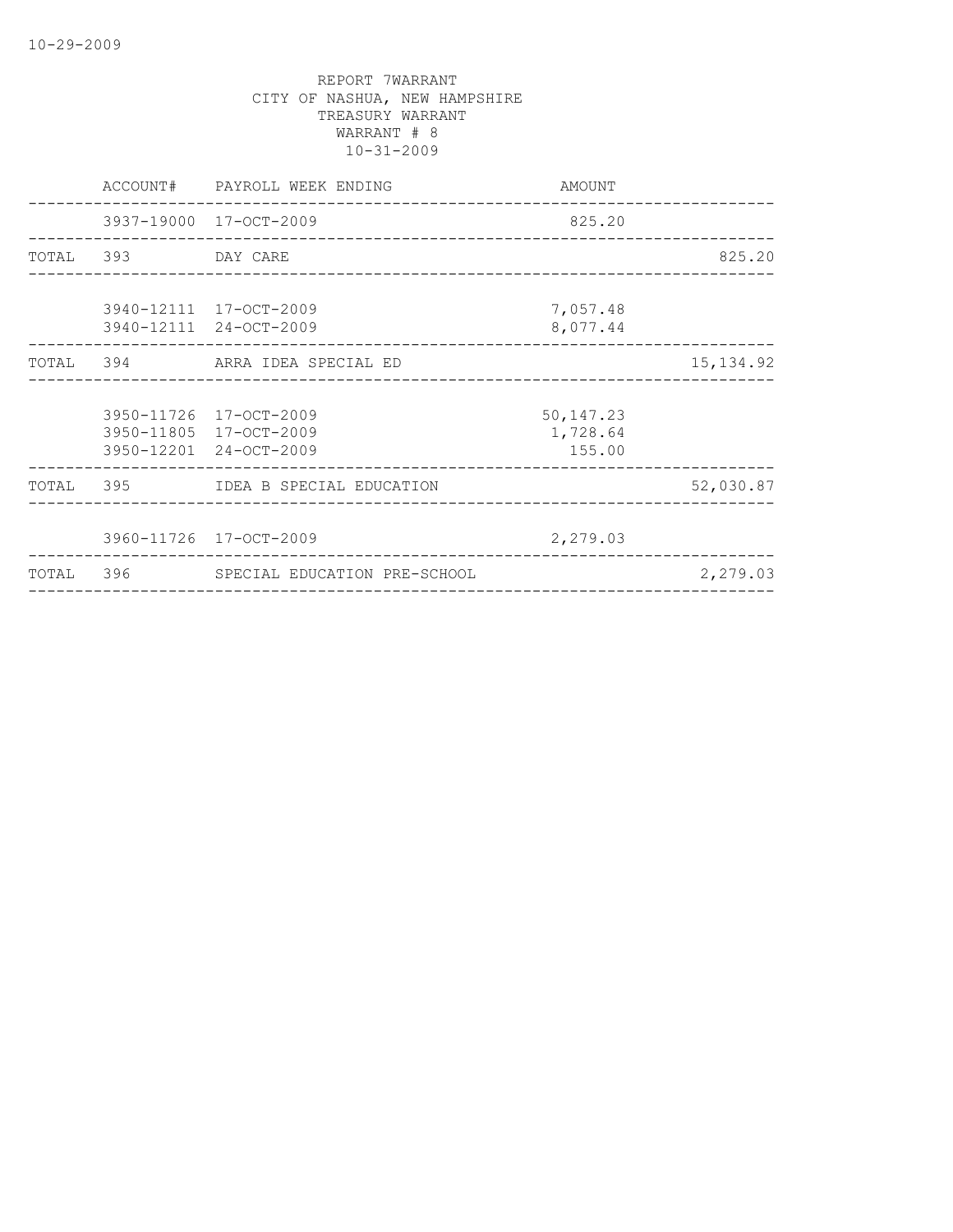|       | ACCOUNT#      | PAYROLL WEEK ENDING | AMOUNT        |           |
|-------|---------------|---------------------|---------------|-----------|
|       | 501-11033     | $17 - OCT - 2009$   | 798.30        |           |
|       | 501-11033     | 24-OCT-2009         | 798.30        |           |
|       | 501-11445     | 17-OCT-2009         | 569.82        |           |
|       | $501 - 11445$ | 24-OCT-2009         | 569.82        |           |
|       | $501 - 11463$ | 17-OCT-2009         | 478.98        |           |
|       | $501 - 11463$ | 24-OCT-2009         | 798.30        |           |
|       | 501-11470     | 17-OCT-2009         | 827.74        |           |
|       | 501-11470     | 24-OCT-2009         | 827.74        |           |
|       | 501-11471     | 17-OCT-2009         | 1,990.00      |           |
|       | 501-11471     | 24-OCT-2009         | 1,990.00      |           |
|       | $501 - 11611$ | 17-OCT-2009         | 546.80        |           |
|       | $501 - 11611$ | 24-OCT-2009         | 546.80        |           |
| TOTAL | 501           | MAYOR'S OFFICE      |               | 10,742.60 |
|       |               |                     |               |           |
|       | 502-11113     | $17 - OCT - 2009$   | 1,571.35      |           |
|       | 502-11113     | 24-OCT-2009         | 1,571.35      |           |
|       | $502 - 11195$ | 17-OCT-2009         | 1,999.68      |           |
|       | 502-11195     | 24-OCT-2009         | 1,999.68      |           |
|       | 502-11219     | 17-OCT-2009         | 1,819.33      |           |
|       | 502-11219     | 24-OCT-2009         | 1,819.33      |           |
|       | 502-11518     | 17-OCT-2009         | 858.44        |           |
|       | 502-11518     | 24-OCT-2009         | 858.44        |           |
| TOTAL | 502           | LEGAL DEPARTMENT    |               | 12,497.60 |
|       |               |                     |               |           |
|       | 503-11071     | 17-OCT-2009         | 1,240.67      |           |
|       | 503-11071     | 24-OCT-2009         | 1,240.67      |           |
|       | 503-12092     | 17-OCT-2009         | 505.03        |           |
|       | 503-12092     | 24-OCT-2009         | 505.03        |           |
| TOTAL | 503           | BOARD OF ALDERMEN   |               | 3,491.40  |
|       | 507-82010     | 24-OCT-2009         | 546.13        |           |
| TOTAL | 507           | PENSIONS            |               | 546.13    |
|       |               |                     |               |           |
|       | 508-11130     | $17-OCT-2009$       | 833.86        |           |
|       | 508-11130     | 24-OCT-2009         | $-13, 332.18$ |           |
|       | 508-11418     | 17-OCT-2009         | 477.92        |           |
|       | 508-11418     | $24 - OCT - 2009$   | $-2, 771.93$  |           |
|       | 508-11446     | 17-OCT-2009         | 838.07        |           |
|       | 508-11446     | $24-OCT-2009$       | $-13, 399.54$ |           |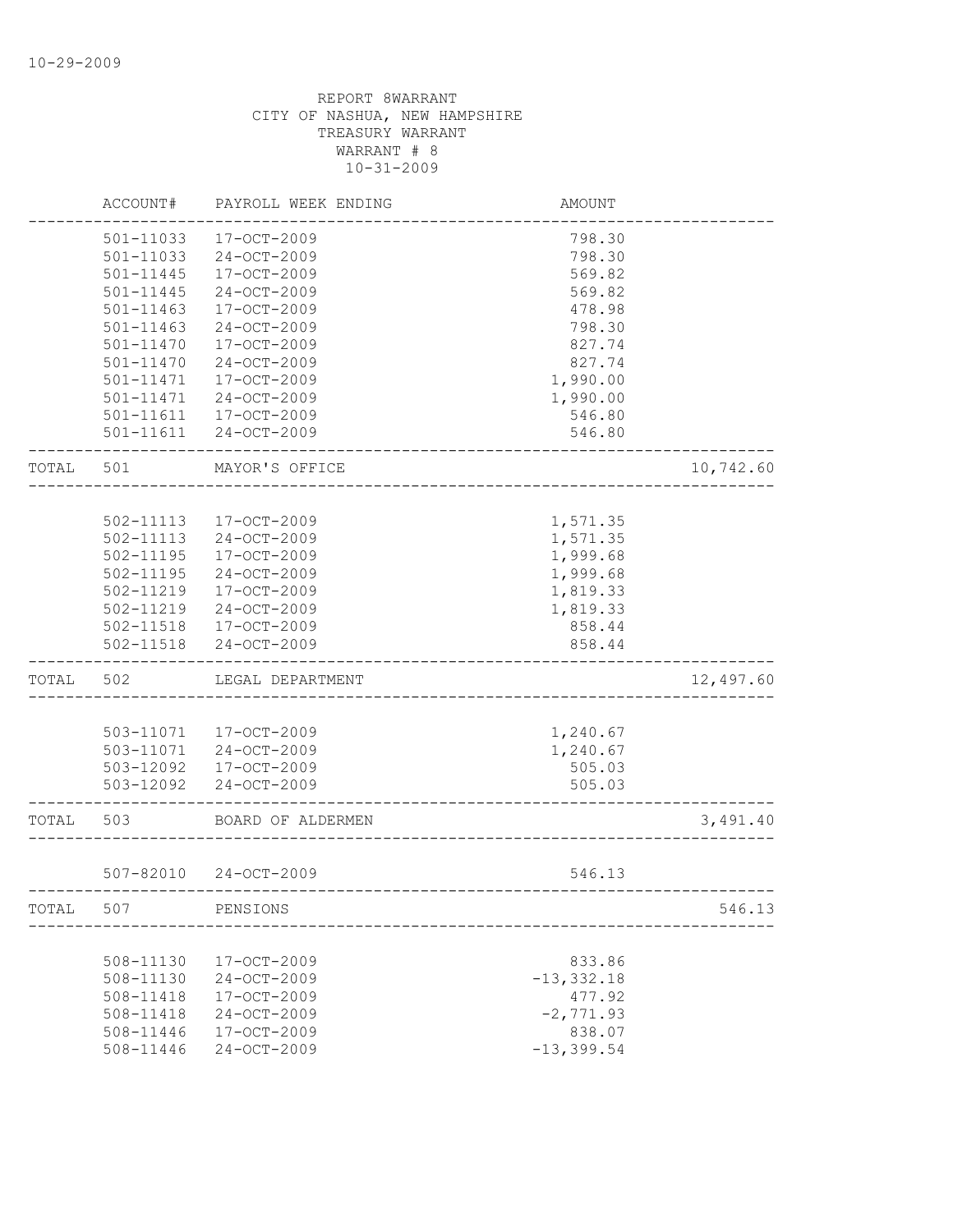| -------------                 |                                                   |          |          |
|-------------------------------|---------------------------------------------------|----------|----------|
|                               |                                                   |          |          |
|                               |                                                   |          |          |
|                               | 511-11247 17-OCT-2009                             | 666.37   |          |
|                               | 511-11247 24-OCT-2009                             | 666.36   |          |
|                               | 511-11248 17-OCT-2009                             | 1,351.04 |          |
|                               | 511-11248 24-OCT-2009                             | 1,351.04 |          |
| ----------------------------- | TOTAL 511 CITI-STAT (FORMERLY ADMIN SVS) 4,034.81 |          | 4,034.81 |
|                               |                                                   |          |          |
|                               | 512-11005 17-OCT-2009                             | 902.42   |          |
|                               | 512-11005 24-OCT-2009                             | 902.42   |          |
|                               | 512-11050 17-OCT-2009                             | 721.04   |          |
| 512-11050                     | 24-OCT-2009                                       | 721.04   |          |
| 512-11064                     | 17-OCT-2009                                       | 983.28   |          |
| 512-11064                     | 24-OCT-2009                                       | 983.28   |          |
| 512-11073                     | 17-OCT-2009                                       | 1,585.81 |          |
| 512-11073                     | 24-OCT-2009                                       | 1,585.81 |          |
| 512-11134                     | 17-OCT-2009                                       | 773.25   |          |
| 512-11134                     | 24-OCT-2009                                       | 773.25   |          |
| 512-11165                     | 17-OCT-2009                                       | 1,892.68 |          |
| 512-11165                     | 24-OCT-2009                                       | 1,892.68 |          |
| 512-11173                     | 17-OCT-2009                                       | 1,404.69 |          |
| 512-11173                     | 24-OCT-2009                                       | 1,404.69 |          |
| 512-11177                     | 17-OCT-2009                                       | 1,941.85 |          |
|                               | 512-11177 24-OCT-2009                             | 1,941.85 |          |
| 512-11222                     | 17-OCT-2009                                       | 985.72   |          |
|                               | 512-11222 24-OCT-2009                             | 985.72   |          |
| 512-11224                     | 17-OCT-2009                                       | 981.19   |          |
| 512-11224                     | 24-OCT-2009                                       | 981.19   |          |
| 512-11232                     | 17-OCT-2009                                       | 1,035.98 |          |
| 512-11232                     | 24-OCT-2009                                       | 1,035.98 |          |
| 512-11265                     | 17-OCT-2009                                       | 858.44   |          |
| 512-11265                     | 24-OCT-2009                                       | 858.44   |          |
| 512-11531                     | 17-OCT-2009                                       | 1,761.98 |          |
|                               | 512-11531 24-OCT-2009                             | 1,761.98 |          |
| 512-11684                     | 17-OCT-2009                                       | 852.14   |          |
| 512-11684                     | 24-OCT-2009                                       | 852.14   |          |
| 512-11714                     | 17-OCT-2009                                       | 929.81   |          |
| 512-11714                     | $24-OCT-2009$                                     | 929.81   |          |
| 512-11740                     | 17-OCT-2009                                       | 1,622.11 |          |
| 512-11740                     | $24-0CT-2009$                                     | 1,622.11 |          |
| 512-12033                     | 17-OCT-2009                                       | 598.30   |          |
| 512-12033                     | 24-OCT-2009                                       | 598.30   |          |
| 512-12052                     | 17-OCT-2009                                       | 561.27   |          |
| 512-12052                     | $24-OCT-2009$                                     | 554.75   |          |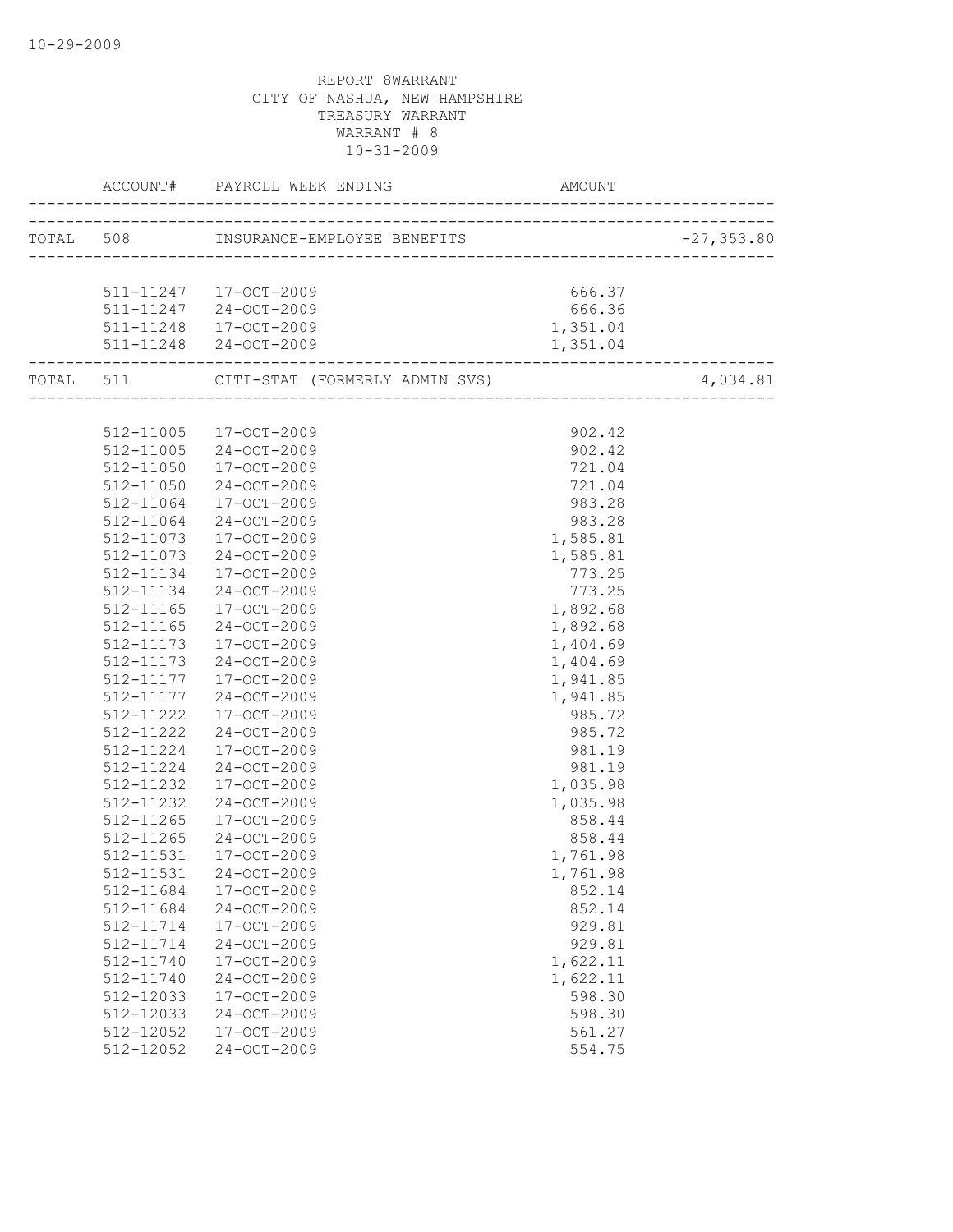|           | ACCOUNT#  | PAYROLL WEEK ENDING           | AMOUNT                              |              |
|-----------|-----------|-------------------------------|-------------------------------------|--------------|
|           |           | 512-12056 17-OCT-2009         | 360.44                              |              |
|           |           | 512-12056 24-OCT-2009         | 353.37                              |              |
|           |           | 512-12749 17-OCT-2009         | 607.36                              |              |
|           |           | 512-12749 24-OCT-2009         | 607.37                              |              |
|           |           | 512-13004 17-OCT-2009         | 60.04                               |              |
|           |           | 512-13004 24-OCT-2009         | 75.42                               |              |
| TOTAL 512 |           | FINANCIAL SERVICES            |                                     | 42,841.40    |
|           |           |                               |                                     |              |
|           |           | 513-11117 17-OCT-2009         | 1,579.18                            |              |
|           |           | 513-11117 24-OCT-2009         | 1,579.18                            |              |
|           |           | 513-11171 17-OCT-2009         | 1,882.91                            |              |
|           | 513-11171 | 24-OCT-2009                   | 2,634.50                            |              |
|           | 513-11213 | 17-OCT-2009                   | 1,255.87                            |              |
|           | 513-11213 | 24-OCT-2009                   | 1,255.87                            |              |
|           |           | 513-11223 17-OCT-2009         | 755.86                              |              |
|           |           | 513-11223 24-OCT-2009         | 755.86                              |              |
| TOTAL     | 513       | CITY CLERK'S OFFICE           | ----------------------------------- | 11,699.23    |
|           |           |                               |                                     |              |
|           |           | 514-11441 17-OCT-2009         | 1,404.69                            |              |
|           |           | 514-11441 24-OCT-2009         | $-22, 458.88$                       |              |
|           | 514-11540 | 17-OCT-2009                   | 1,047.51                            |              |
|           | 514-11540 | 24-OCT-2009                   | $-16, 748.12$                       |              |
|           |           | 514-11578 17-OCT-2009         | 964.37                              |              |
|           |           | 514-11578 24-OCT-2009         | $-15,418.72$                        |              |
|           |           | 514-11589 17-OCT-2009         | 1,044.25                            |              |
|           |           | 514-11589 24-OCT-2009         | $-15,704.03$                        |              |
| TOTAL 514 |           | INSURANCE-PROPERTY & CASUALTY |                                     | $-65,868.93$ |
|           |           |                               |                                     |              |
|           |           | 515-11031 17-OCT-2009         | 1,075.15                            |              |
|           |           | 515-11031 24-OCT-2009         | 1,075.15                            |              |
|           | 515-11350 | 17-OCT-2009                   | 929.81                              |              |
|           |           | 515-11350 24-OCT-2009         | 929.81                              |              |
|           | 515-11446 | 17-OCT-2009                   | 279.36                              |              |
|           | 515-11446 | $24-OCT-2009$                 | 279.36                              |              |
|           | 515-11447 | 17-OCT-2009                   | 1,670.34                            |              |
|           | 515-11447 | $24-OCT-2009$                 | 1,670.34                            |              |
|           | 515-12001 | 17-OCT-2009                   | 592.27                              |              |
|           | 515-12001 | 24-OCT-2009                   | 592.27                              |              |
| TOTAL     | 515       | HUMAN RESOURCES               |                                     | 9,093.86     |
|           |           |                               |                                     |              |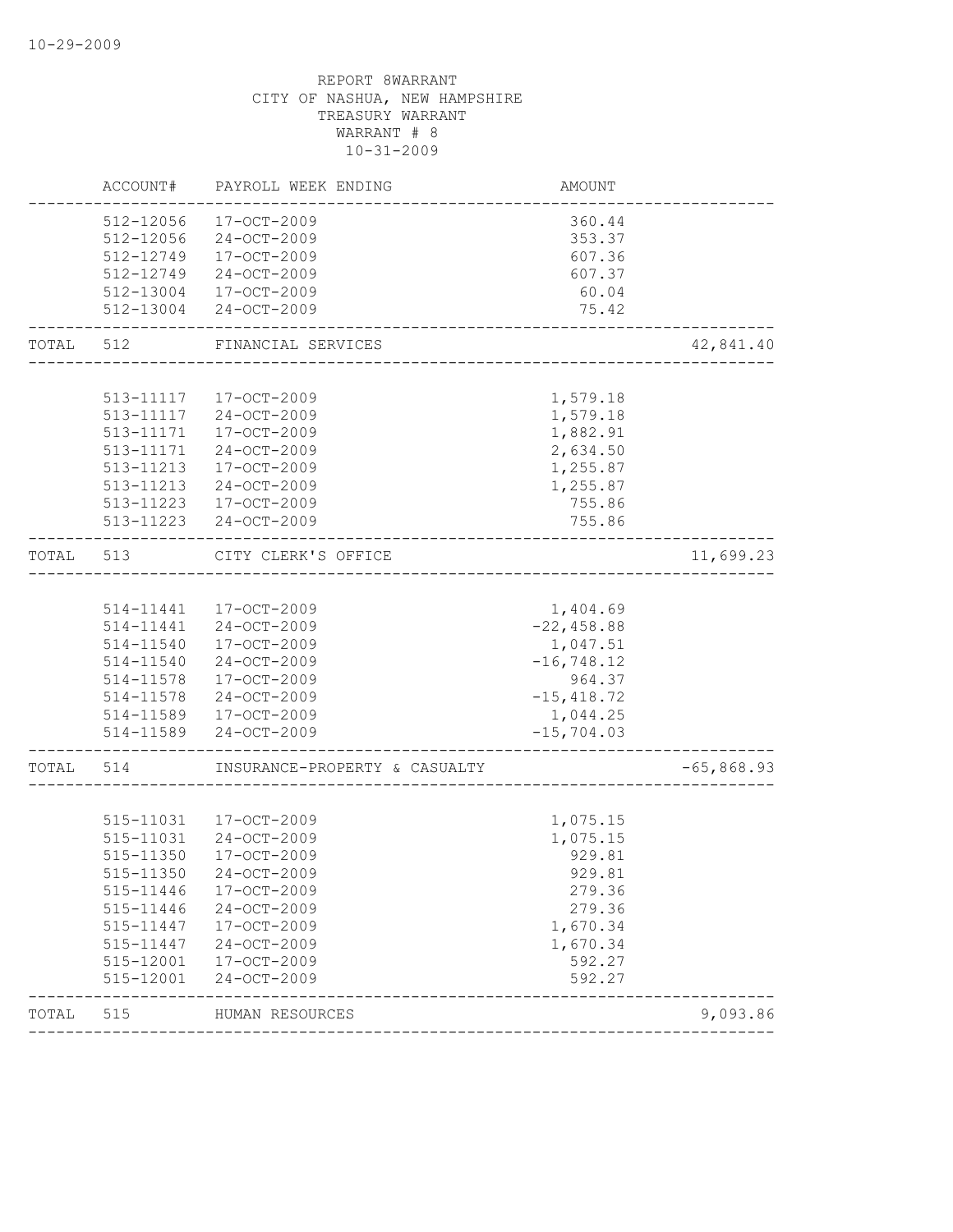|           |                         | 516-11147 17-OCT-2009           | AMOUNT<br>-------------------------<br>620.14 |           |
|-----------|-------------------------|---------------------------------|-----------------------------------------------|-----------|
|           |                         |                                 |                                               |           |
|           |                         | 516-11147 24-OCT-2009           | 620.14                                        |           |
|           |                         | 516-11148 17-OCT-2009           | 961.94                                        |           |
|           |                         | 516-11148 24-OCT-2009           | 961.94                                        |           |
|           |                         | 516-11459 17-OCT-2009           | 1,240.67                                      |           |
|           |                         | 516-11459 24-OCT-2009           | 1,240.67                                      |           |
|           |                         | 516-11573 17-OCT-2009           | 917.02                                        |           |
|           | ----------------------- | 516-11573 24-OCT-2009           | 917.02<br>---------------------------------   |           |
|           |                         | TOTAL 516 PURCHASING DEPARTMENT |                                               | 7,479.54  |
|           |                         |                                 |                                               |           |
|           |                         | 517-11198 17-OCT-2009           | 1,102.39                                      |           |
|           |                         | 517-11198 24-OCT-2009           | 1,102.38                                      |           |
|           | $517 - 11266$           | 17-OCT-2009                     | 626.08                                        |           |
|           | 517-11266               | 24-OCT-2009                     | 626.08                                        |           |
|           | 517-11420               | 17-OCT-2009                     | 722.90                                        |           |
|           |                         | 517-11420 24-OCT-2009           | 722.90                                        |           |
|           |                         | 517-12063 17-OCT-2009           | 290.48                                        |           |
|           |                         | 517-12063 24-OCT-2009           | 290.48<br>_____________________________       |           |
| TOTAL 517 |                         | BUILDING MAINT - CITY ADMIN     |                                               | 5,483.69  |
|           |                         |                                 |                                               |           |
|           |                         | 519-11014 17-OCT-2009           | 1,095.79                                      |           |
|           |                         | 519-11014 24-OCT-2009           | 1,095.79                                      |           |
|           | 519-11016               | 17-OCT-2009                     | 961.94                                        |           |
|           |                         | 519-11016 24-OCT-2009           | 961.95                                        |           |
|           |                         | 519-11017 17-OCT-2009           | 803.69                                        |           |
|           | 519-11017               | 24-OCT-2009                     | 803.69                                        |           |
|           | 519-11115               | 17-OCT-2009                     | 1,929.24                                      |           |
|           | 519-11115               | $24 - OCT - 2009$               | 1,929.25                                      |           |
|           | 519-11146               | $17 - OCT - 2009$               | 837.26                                        |           |
|           | 519-11146               | 24-OCT-2009                     | 837.26                                        |           |
|           | 519-11153               | 17-OCT-2009                     | 604.92                                        |           |
|           | 519-11153               | 24-OCT-2009                     | 604.93                                        |           |
|           |                         | 519-11154 17-OCT-2009           | 634.65                                        |           |
|           | 519-11154               | 24-OCT-2009                     | 634.65                                        |           |
|           | 519-11205               | 17-OCT-2009                     | 796.04                                        |           |
|           | 519-11205               | 24-OCT-2009                     | 796.04                                        |           |
|           | 519-11241               | 17-OCT-2009                     | 1,367.59                                      |           |
|           | 519-11241<br>519-18006  | 24-OCT-2009<br>24-OCT-2009      | 1,367.59<br>375.00                            |           |
| TOTAL     | 519                     | ASSESSORS                       |                                               | 18,437.27 |
|           |                         |                                 |                                               |           |
|           |                         | 520-12077 17-OCT-2009           | 266.12                                        |           |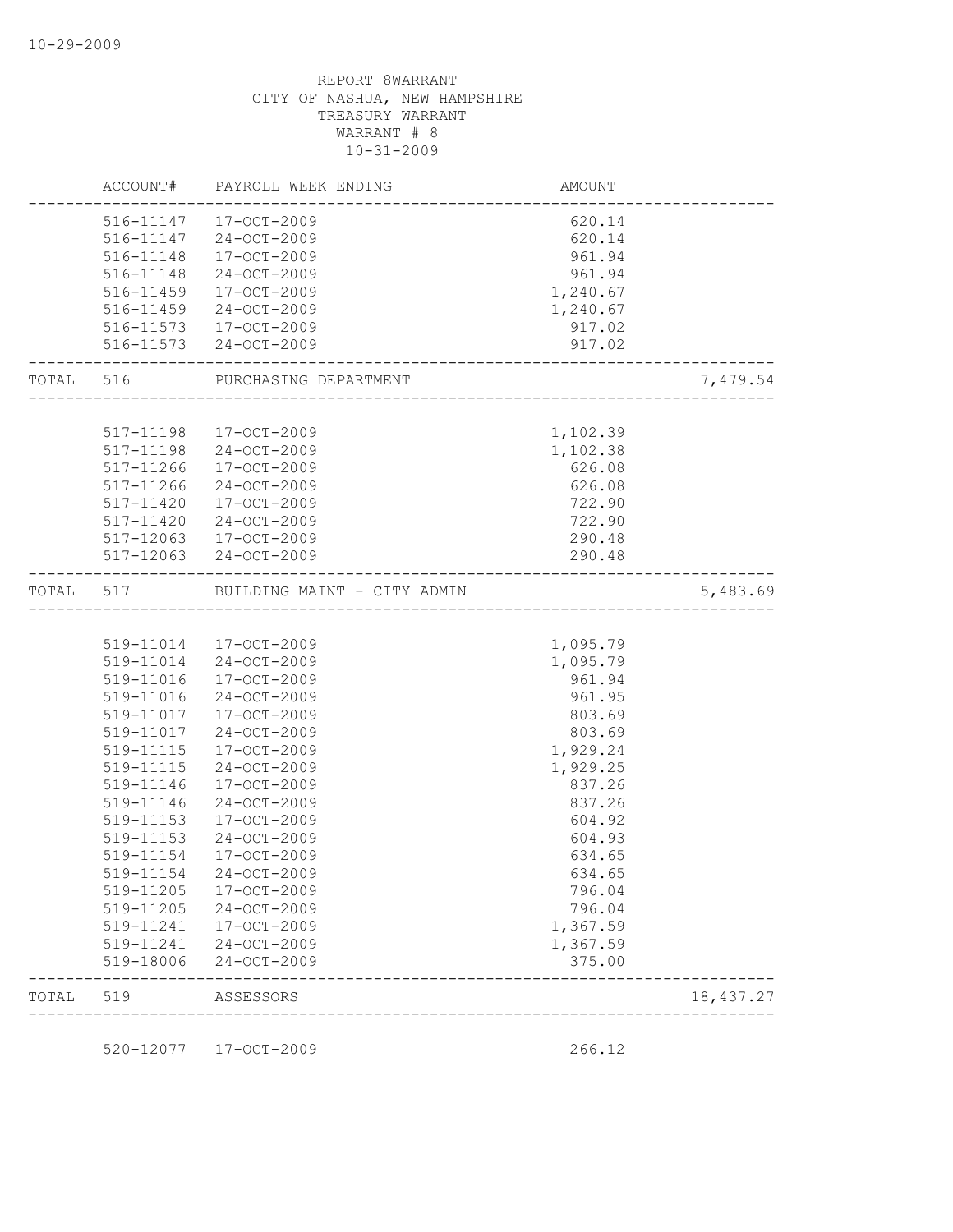|           |                        | ACCOUNT# PAYROLL WEEK ENDING                            | AMOUNT                        |           |
|-----------|------------------------|---------------------------------------------------------|-------------------------------|-----------|
|           |                        | 520-12077 24-OCT-2009                                   | 266.12                        |           |
| TOTAL 520 |                        | HUNT BUILDING                                           |                               | 532.24    |
|           |                        |                                                         |                               |           |
|           |                        | 522-11127 17-OCT-2009                                   | 1,674.48                      |           |
|           |                        | 522-11127 24-OCT-2009                                   | 1,674.48                      |           |
|           | 522-11128              | 17-OCT-2009                                             | 1,124.40                      |           |
|           | 522-11128              | 24-OCT-2009                                             | 1,124.40                      |           |
|           | 522-11286              | 17-OCT-2009                                             | 936.50                        |           |
|           | 522-11286              | 24-OCT-2009                                             | 591.61                        |           |
|           | 522-11356              | 17-OCT-2009                                             | 952.10                        |           |
|           | 522-11356              | 24-OCT-2009                                             | 952.10                        |           |
|           | 522-11429              | 17-OCT-2009                                             | 1,819.33                      |           |
|           | 522-11429              | 24-OCT-2009                                             | 1,819.33                      |           |
|           | 522-11641              | 17-OCT-2009                                             | 1,375.55                      |           |
|           | 522-11641              | 24-OCT-2009                                             | 1,375.56                      |           |
|           | $522 - 11652$          | 17-OCT-2009                                             | 1,446.40                      |           |
|           | $522 - 11652$          | 24-OCT-2009                                             | 1,446.40                      |           |
|           | 522-11721              | 17-OCT-2009                                             | 1,518.77                      |           |
|           | 522-11721<br>522-11724 | 24-OCT-2009<br>17-OCT-2009                              | 1,518.77<br>1,331.47          |           |
|           | 522-11724              | 24-OCT-2009                                             | 1,331.47                      |           |
|           | 522-11725              | 17-OCT-2009                                             | 974.62                        |           |
|           | 522-11725              | 24-OCT-2009                                             | 974.62                        |           |
|           | 522-11729              | 17-OCT-2009                                             | 2,177.09                      |           |
|           | 522-11729              | 24-OCT-2009                                             | 2,177.09                      |           |
|           | 522-12140              | 17-OCT-2009                                             | $-344.88$                     |           |
|           |                        | 522-13004 17-OCT-2009                                   | 74.90                         |           |
|           |                        | 522-13004 24-OCT-2009                                   | 81.65                         |           |
| TOTAL 522 |                        | INFORMATION TECHNOLOGY                                  | _____________________________ | 30,128.21 |
|           |                        |                                                         |                               |           |
|           |                        | 523-11332 17-OCT-2009                                   | 981.52                        |           |
|           | ---------------------  | 523-11332 24-OCT-2009<br>------------------------------ | 981.52                        |           |
| TOTAL 523 |                        | GIS                                                     |                               | 1,963.04  |
|           |                        |                                                         |                               |           |
|           | $531 - 11065$          | 17-OCT-2009                                             | 1,110.43                      |           |
|           | 531-11065              | 24-OCT-2009                                             | 1,110.43                      |           |
|           | 531-11085              | 17-OCT-2009                                             | 877.59                        |           |
|           | 531-11085              | 24-OCT-2009                                             | 877.59                        |           |
|           | 531-11114              | 17-OCT-2009                                             | 2,297.83                      |           |
|           | 531-11114              | 24-OCT-2009                                             | 2,297.83                      |           |
|           | 531-11129              | 17-OCT-2009                                             | 1,931.19                      |           |
|           | 531-11129              | 24-OCT-2009                                             | 1,931.18                      |           |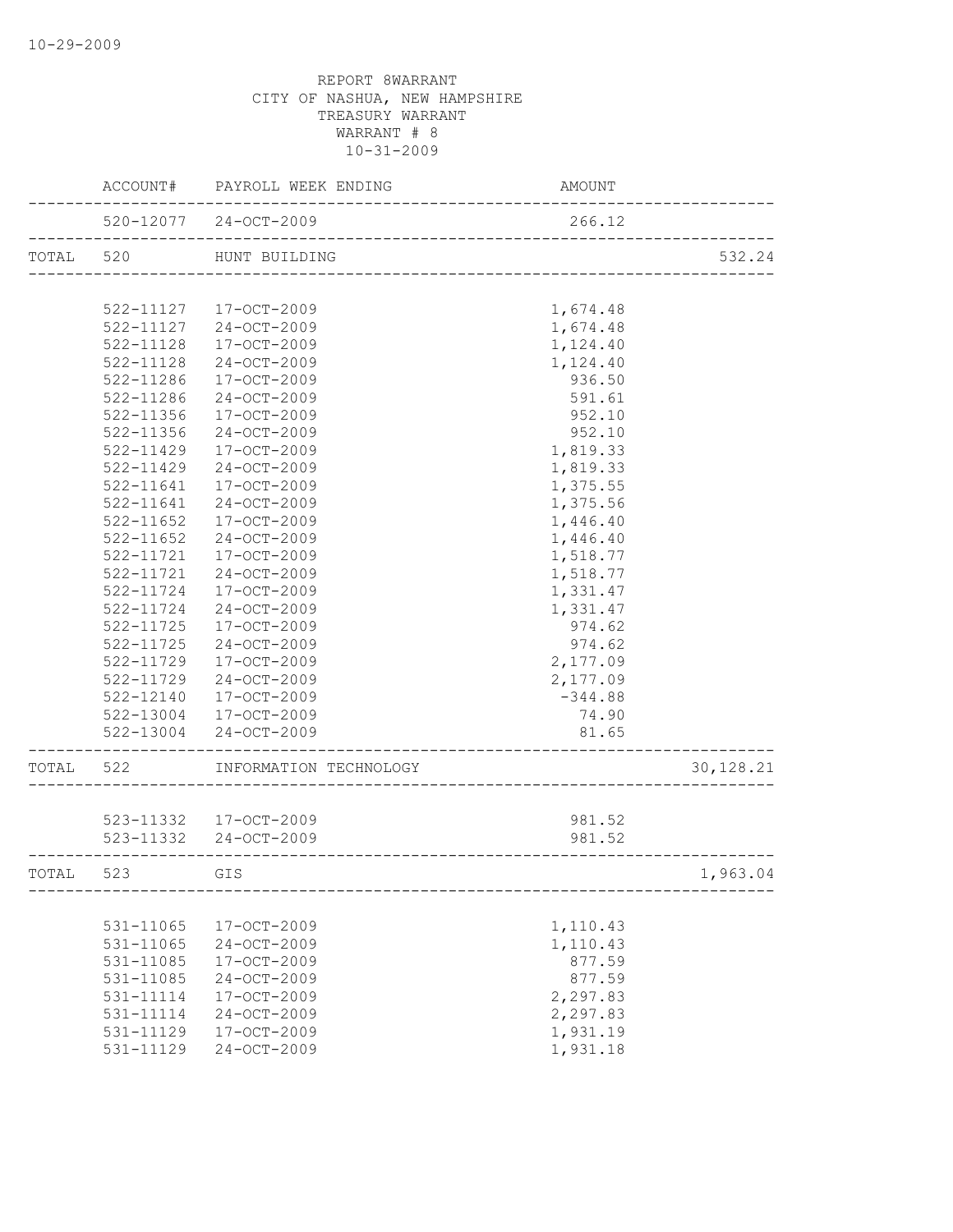| ACCOUNT#  | PAYROLL WEEK ENDING | AMOUNT      |
|-----------|---------------------|-------------|
| 531-11164 | $17-OCT-2009$       | 1,121.86    |
| 531-11164 | $24 - OCT - 2009$   | 1,121.86    |
| 531-11166 | $17-OCT-2009$       | 2,515.44    |
| 531-11166 | 24-OCT-2009         | 2,515.44    |
| 531-11170 | 17-OCT-2009         | 1,474.44    |
| 531-11170 | 24-OCT-2009         | 1,474.44    |
| 531-11201 | $17 - OCT - 2009$   | 1,338.90    |
| 531-11201 | 24-OCT-2009         | 1,338.90    |
| 531-11203 | 17-OCT-2009         | 659.67      |
| 531-11203 | $24 - OCT - 2009$   | 659.67      |
| 531-11242 | 17-OCT-2009         | 1,119.60    |
| 531-11242 | $24 - OCT - 2009$   | 1,119.60    |
| 531-11245 | 17-OCT-2009         | 621.25      |
| 531-11245 | 24-OCT-2009         | 621.25      |
| 531-11257 | 17-OCT-2009         | 2,673.80    |
| 531-11257 | $24 - OCT - 2009$   | 2,673.80    |
| 531-11398 | $17-OCT-2009$       | 624.40      |
| 531-11398 | 24-OCT-2009         | 624.40      |
| 531-11477 | $17-OCT-2009$       | 626.99      |
| 531-11477 | 24-OCT-2009         | 626.99      |
| 531-11487 | $17 - OCT - 2009$   | 1,332.86    |
| 531-11487 | 24-OCT-2009         | 1,332.86    |
| 531-11495 | 17-OCT-2009         | 987.31      |
| 531-11495 | 24-OCT-2009         | 987.31      |
| 531-11498 | $17 - OCT - 2009$   | 856.76      |
| 531-11498 | $24 - OCT - 2009$   | 856.76      |
| 531-11516 | 17-OCT-2009         | 854.66      |
| 531-11516 | 24-OCT-2009         | 854.66      |
| 531-11534 | 17-OCT-2009         | 1,460.11    |
| 531-11534 | 24-OCT-2009         | 1,460.11    |
| 531-11535 | 17-OCT-2009         | 13,054.58   |
| 531-11535 | 24-OCT-2009         | 13,054.58   |
| 531-11537 | 17-OCT-2009         | 14, 132. 14 |
| 531-11537 | 24-OCT-2009         | 14, 132. 13 |
| 531-11538 | $17 - OCT - 2009$   | 877.60      |
| 531-11538 | 24-OCT-2009         | 877.60      |
| 531-11539 | $17 - OCT - 2009$   | 1,533.61    |
| 531-11539 | 24-OCT-2009         | 1,533.61    |
| 531-11544 | 17-OCT-2009         | 4,164.50    |
| 531-11544 | 24-OCT-2009         | 4,164.50    |
| 531-11549 | 17-OCT-2009         | 8,936.56    |
| 531-11549 | 24-OCT-2009         | 8,936.56    |
| 531-11550 | 17-OCT-2009         | 934.00      |
| 531-11550 | 24-OCT-2009         | 934.00      |
| 531-11552 | 17-OCT-2009         | 21,330.17   |
| 531-11552 | $24 - OCT - 2009$   | 21,330.17   |
| 531-11555 | 17-OCT-2009         | 25,503.55   |
| 531-11555 | 24-OCT-2009         | 24,832.46   |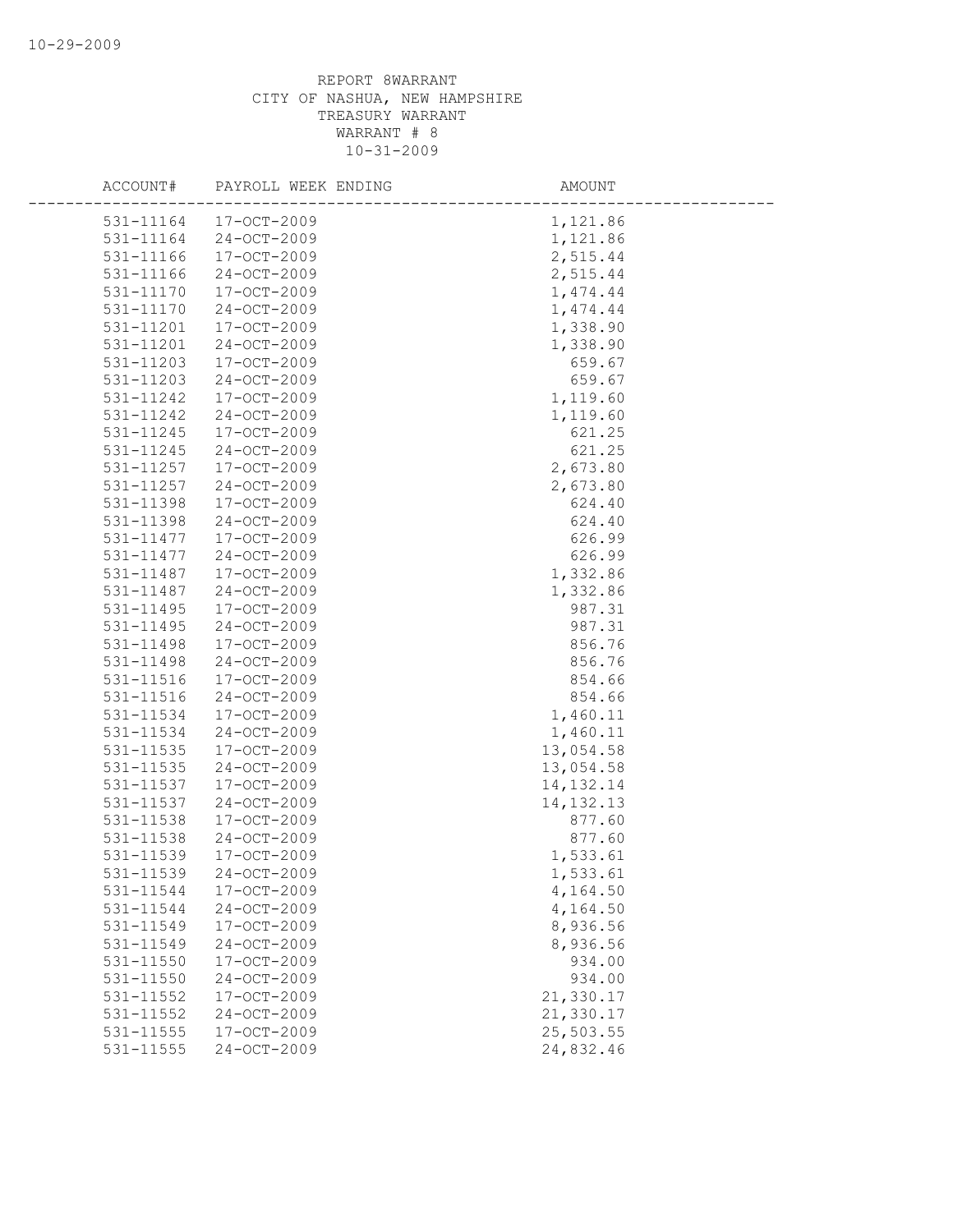| ACCOUNT#               | PAYROLL WEEK ENDING        | AMOUNT               |
|------------------------|----------------------------|----------------------|
| 531-11558              | $17-OCT-2009$              | 68, 921.19           |
| 531-11558              | $24 - OCT - 2009$          | 68,921.19            |
| 531-11561              | $17 - OCT - 2009$          | 14,525.45            |
| 531-11561              | 24-OCT-2009                | 14,525.45            |
| 531-11567              | 17-OCT-2009                | 33, 353.39           |
| 531-11567              | $24 - OCT - 2009$          | 33, 353.40           |
|                        |                            | 1,155.52             |
| 531-11569              | 17-OCT-2009<br>24-OCT-2009 | 1,155.52             |
| 531-11569<br>531-11618 | 17-OCT-2009                | 2,829.75             |
| 531-11618              | $24 - OCT - 2009$          | 2,829.75             |
| 531-11622              | 17-OCT-2009                | 2,976.97             |
| 531-11622              | 24-OCT-2009                | 2,976.99             |
| 531-11636              | 17-OCT-2009                | 988.60               |
| 531-11636              | 24-OCT-2009                | 988.60               |
| 531-11664              | $17 - OCT - 2009$          | 1, 114.74            |
| 531-11664              | $24 - OCT - 2009$          | 1, 114.74            |
| 531-11665              | 17-OCT-2009                | 782.02               |
| 531-11665              | 24-OCT-2009                | 782.02               |
| 531-11719              | $17-OCT-2009$              | 903.53               |
| 531-11719              | 24-OCT-2009                | 903.53               |
|                        | $17 - OCT - 2009$          |                      |
| 531-11732              | 24-OCT-2009                | 6,490.60             |
| 531-11732<br>531-12020 | 17-OCT-2009                | 6,490.60<br>951.68   |
| 531-12020              | $24 - OCT - 2009$          | 951.68               |
| 531-12042              | $17 - OCT - 2009$          |                      |
| 531-12042              |                            | 1,866.22             |
|                        | 24-OCT-2009<br>17-OCT-2009 | 1,121.50             |
| 531-12066<br>531-12066 | 24-OCT-2009                | 684.12<br>684.11     |
| 531-12068              | 17-OCT-2009                |                      |
| 531-12068              | 24-OCT-2009                | 1,468.42<br>1,468.42 |
| 531-12071              | 17-OCT-2009                | 258.97               |
| 531-12071              | 24-OCT-2009                | 258.97               |
| 531-12119              | 17-OCT-2009                | 1,102.70             |
| 531-12119              | 24-OCT-2009                | 1,102.70             |
| 531-13004              | $17 - OCT - 2009$          | 3,429.32             |
| 531-13004              | 24-OCT-2009                | 3,514.44             |
| 531-13038              | $17 - OCT - 2009$          | 90.30                |
| 531-13038              | 24-OCT-2009                | 1,074.11             |
| 531-13040              | 17-OCT-2009                |                      |
| 531-13040              | 24-OCT-2009                | 5,428.59<br>3,368.23 |
| 531-13044              | 17-OCT-2009                | 2,098.51             |
| 531-13044              | 24-OCT-2009                | 1,415.84             |
| 531-13047              | 17-OCT-2009                | 4,674.28             |
| 531-13047              | 24-OCT-2009                | 9,722.41             |
|                        | 17-OCT-2009                | 2,864.58             |
| 531-13048              |                            |                      |
| 531-13048              | $24 - OCT - 2009$          | 4,174.27             |
| 531-15002              | 17-OCT-2009                | 37,403.82            |
| 531-17006              | 17-OCT-2009                | 1,650.00             |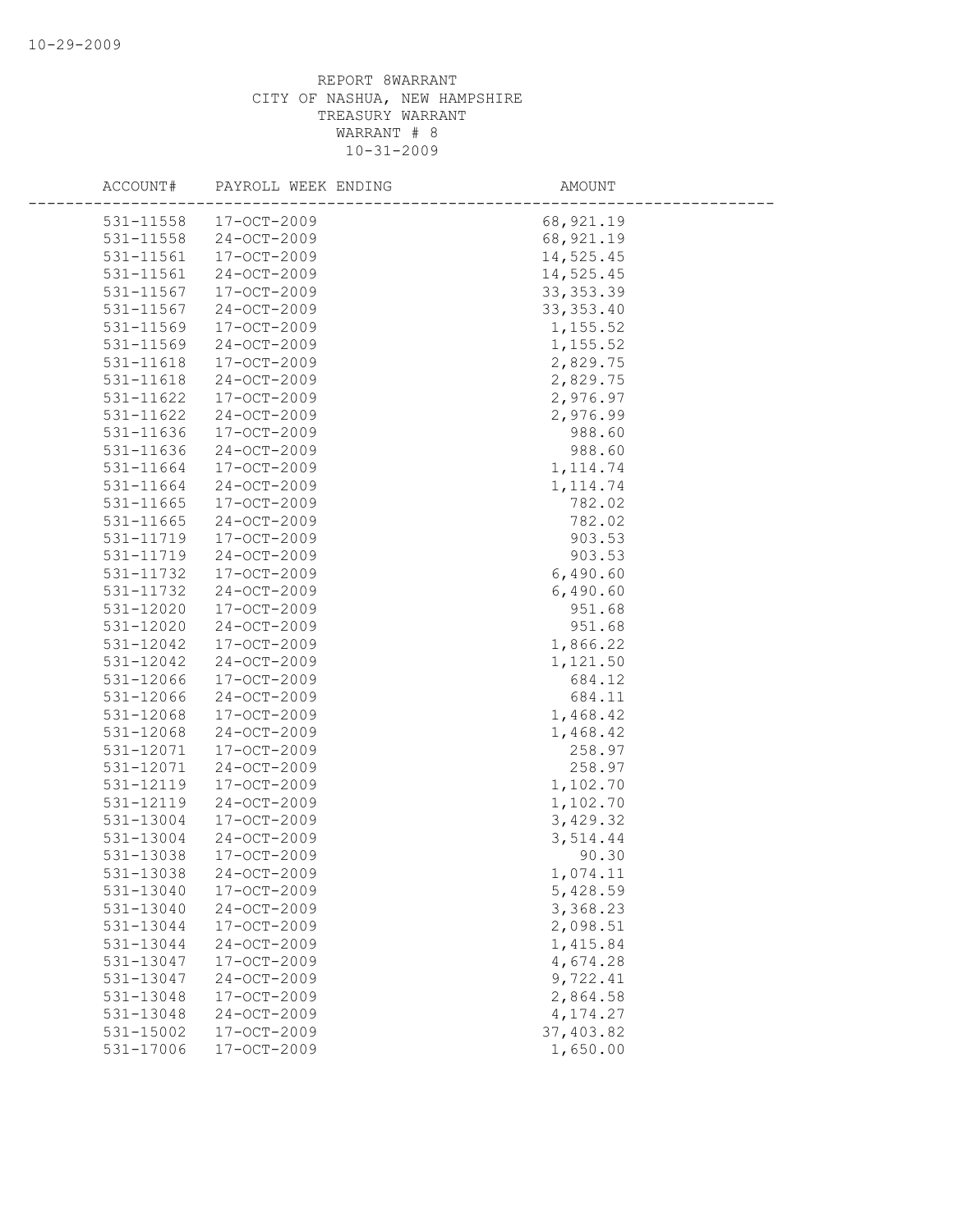|           | ACCOUNT# PAYROLL WEEK ENDING | AMOUNT     |            |
|-----------|------------------------------|------------|------------|
|           |                              |            |            |
|           | TOTAL 531 POLICE DEPARTMENT  |            | 591,544.23 |
|           |                              |            |            |
|           | 532-11024 17-OCT-2009        | 2,060.39   |            |
|           | $532-11024$ $24-0CT-2009$    | 2,060.38   |            |
| 532-11036 | $17 - OCT - 2009$            | 1,873.48   |            |
| 532-11036 | $24 - OCT - 2009$            | 1,873.48   |            |
| 532-11066 | 17-OCT-2009                  | 1,330.14   |            |
| 532-11066 | 24-OCT-2009                  | 1,330.14   |            |
| 532-11069 | 17-OCT-2009                  | 2,700.57   |            |
| 532-11069 | 24-OCT-2009                  | 2,700.58   |            |
| 532-11111 | 17-OCT-2009                  | 2,183.76   |            |
| 532-11111 | 24-OCT-2009                  | 2,183.76   |            |
| 532-11207 | 17-OCT-2009                  | 6,649.58   |            |
| 532-11207 | 24-OCT-2009                  | 6,649.58   |            |
| 532-11281 | 17-OCT-2009                  | 981.65     |            |
| 532-11281 | 24-OCT-2009                  | 981.65     |            |
| 532-11285 | 17-OCT-2009                  | 7,272.97   |            |
| 532-11285 | 24-OCT-2009                  | 7,272.97   |            |
| 532-11291 | 17-OCT-2009                  | 6,696.39   |            |
| 532-11291 | 24-OCT-2009                  | 7,325.79   |            |
| 532-11298 | 17-OCT-2009                  | 1,374.86   |            |
| 532-11298 | 24-OCT-2009                  | 973.86     |            |
| 532-11300 | 17-OCT-2009                  | 36, 955.61 |            |
| 532-11300 | 24-OCT-2009                  | 36,663.43  |            |
| 532-11303 | 17-OCT-2009                  | 1,203.00   |            |
| 532-11303 | 24-OCT-2009                  | 1,203.00   |            |
| 532-11305 | 17-OCT-2009                  | 4,800.07   |            |
| 532-11305 | 24-OCT-2009                  | 4,800.07   |            |
| 532-11309 | 17-OCT-2009                  | 106,964.53 |            |
| 532-11309 | 24-OCT-2009                  | 108,287.43 |            |
| 532-11660 | 17-OCT-2009                  | 1,513.39   |            |
| 532-11660 | 24-OCT-2009                  | 1,513.38   |            |
| 532-11663 | 17-OCT-2009                  | 1,483.58   |            |
| 532-11663 | 24-OCT-2009                  | 1,483.58   |            |
| 532-11666 | 17-OCT-2009                  | 1,498.40   |            |
| 532-11666 | 24-OCT-2009                  | 1,498.40   |            |
| 532-11669 | 17-OCT-2009                  | 1,498.40   |            |
| 532-11669 | 24-OCT-2009                  | 1,498.40   |            |
| 532-12070 | 17-OCT-2009                  | 20,046.02  |            |
| 532-12070 | 24-OCT-2009                  | 22,848.88  |            |
| 532-13004 | 17-OCT-2009                  | 360.91     |            |
| 532-13004 | $24 - OCT - 2009$            | 405.98     |            |
| 532-13018 | 17-OCT-2009                  | 1,194.68   |            |
| 532-13018 | 24-OCT-2009                  | 1,025.96   |            |
| 532-13024 | 17-OCT-2009                  | 416.16     |            |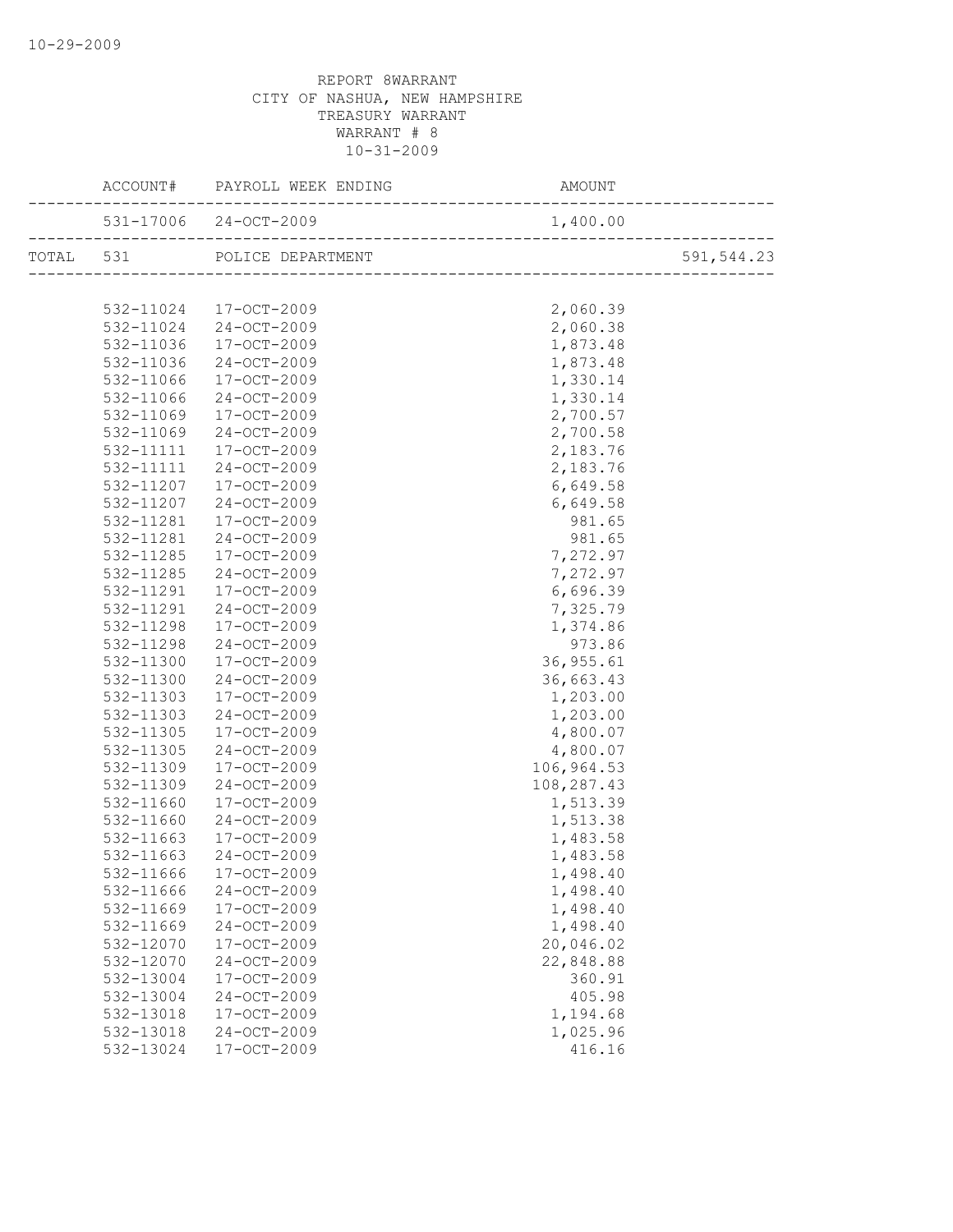|       | ACCOUNT#               | PAYROLL WEEK ENDING         | AMOUNT               |            |
|-------|------------------------|-----------------------------|----------------------|------------|
|       | 532-13024              | $24 - OCT - 2009$           | 375.37               |            |
|       | 532-13050              | 17-OCT-2009                 | 5,948.78             |            |
|       | 532-13050              | 24-OCT-2009                 | 7,765.93             |            |
|       | 532-15002              | $17 - OCT - 2009$           | 46,519.73            |            |
|       | 532-19231              | $17 - OCT - 2009$           | 1,410.69             |            |
|       | 532-19231              | 24-OCT-2009                 | 1,410.41             |            |
|       | 532-19232              | 17-OCT-2009                 | 2,028.00             |            |
|       | 532-19232              | 24-OCT-2009                 | 2,031.64             |            |
|       | 532-19233              | $17 - OCT - 2009$           | 2,780.43             |            |
|       | 532-19233              | 24-OCT-2009                 | 3,604.65             |            |
|       | 532-19234              | 17-OCT-2009                 | 1,926.57             |            |
|       |                        | 532-19234 24-OCT-2009       | 1,914.06             |            |
|       |                        | 532-19324 17-OCT-2009       | $-16.15$             |            |
| TOTAL | 532                    |                             |                      | 503,339.35 |
|       |                        |                             |                      |            |
|       |                        | 535-19230 17-OCT-2009       | 192.30               |            |
|       |                        | 535-19230 24-OCT-2009       | 192.30               |            |
| TOTAL | 535                    | EMERGENCY MANAGEMENT        |                      | 384.60     |
|       |                        |                             |                      |            |
|       |                        | 536-11200 17-OCT-2009       | 1,379.75             |            |
|       | 536-11200              | 24-OCT-2009                 | 1,379.75             |            |
|       |                        | 536-12137 17-OCT-2009       | 1,200.12             |            |
|       |                        | 536-12137 24-OCT-2009       | 1,200.12             |            |
| TOTAL | 536                    | CITYWIDE COMMUNICATIONS     |                      | 5, 159.74  |
|       |                        |                             |                      |            |
|       | 541-11048              | $17 - OCT - 2009$           | 68.90                |            |
|       | 541-11048              | 24-OCT-2009                 | 68.90                |            |
|       | 541-11104<br>541-11104 | 17-OCT-2009<br>24-OCT-2009  | 1,014.26             |            |
|       | 541-11240              | $17 - OCT - 2009$           | 1,014.26<br>1,449.15 |            |
|       | 541-11240              | $24 - OCT - 2009$           | 1,449.15             |            |
|       | 541-12038              | 17-OCT-2009                 | 451.38               |            |
|       | 541-12038              | 24-OCT-2009                 | 451.38               |            |
| TOTAL | 541                    | COMMUNITY SERVICES DIVISION |                      | 5,967.38   |
|       |                        |                             |                      |            |
|       | 542-11024              | 17-OCT-2009                 | 634.77               |            |
|       | 542-11024              | $24 - OCT - 2009$           | 634.77               |            |
|       | 542-11426              | $17 - OCT - 2009$           | 1,364.21             |            |
|       | 542-11426              | 24-OCT-2009                 | 1,347.16             |            |
|       | 542-11584              | $17 - OCT - 2009$           | 5,561.58             |            |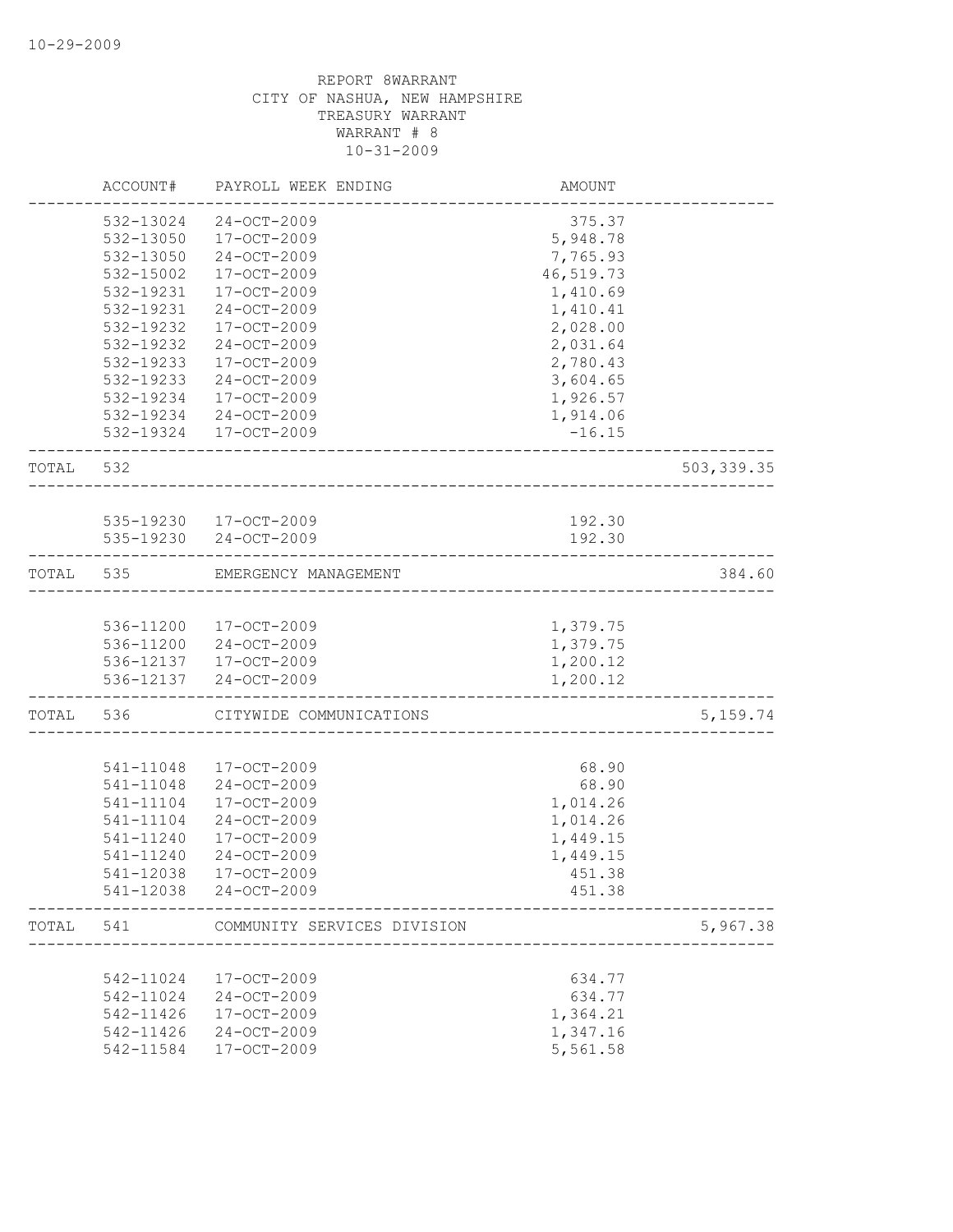|       | ACCOUNT#  | PAYROLL WEEK ENDING        | AMOUNT   |           |
|-------|-----------|----------------------------|----------|-----------|
|       | 542-11584 | $24 - OCT - 2009$          | 3,606.57 |           |
|       | 542-12044 | 17-OCT-2009                | 92.00    |           |
|       | 542-12044 | 24-OCT-2009                | 57.50    |           |
|       | 542-12109 | 17-OCT-2009                | 160.00   |           |
|       | 542-12109 | $24 - OCT - 2009$          | 112.00   |           |
|       | 542-12582 | 17-OCT-2009                | 606.03   |           |
|       | 542-12582 | 24-OCT-2009                | 606.03   |           |
| TOTAL | 542       | COMMUNITY HEALTH           |          | 14,782.62 |
|       |           |                            |          |           |
|       | 543-11380 | 17-OCT-2009                | 952.97   |           |
|       | 543-11380 | 24-OCT-2009                | 952.96   |           |
|       | 543-11438 | $17 - OCT - 2009$          | 1,286.72 |           |
|       | 543-11438 | $24 - OCT - 2009$          | 1,286.72 |           |
|       | 543-11602 | 17-OCT-2009                | 883.76   |           |
|       | 543-11602 | 24-OCT-2009                | 883.76   |           |
|       | 543-11604 | 17-OCT-2009                | 1,452.20 |           |
|       | 543-11604 | 24-OCT-2009                | 1,452.20 |           |
|       | 543-11605 | 17-OCT-2009                | 956.86   |           |
|       | 543-11605 | 24-OCT-2009                | 956.86   |           |
| TOTAL | 543       | ENVIRONMENTAL HEALTH DEPT. |          | 11,065.01 |
|       |           |                            |          |           |
|       | 544-11008 | 17-OCT-2009                | 744.55   |           |
|       | 544-11008 | 24-OCT-2009                | 744.55   |           |
|       | 544-11099 | 17-OCT-2009                | 1,616.75 |           |
|       | 544-11099 | $24 - OCT - 2009$          | 2,421.33 |           |
|       | 544-11112 | 17-OCT-2009                | 852.14   |           |
|       | 544-11112 | 24-OCT-2009                | 852.13   |           |
|       | 544-11367 | $17 - OCT - 2009$          | 833.86   |           |
|       | 544-11367 | 24-OCT-2009                | 833.86   |           |
|       | 544-11777 | 17-OCT-2009                | 1,289.91 |           |
|       | 544-11777 | 24-OCT-2009                | 1,289.91 |           |
|       | 544-12101 | 17-OCT-2009                | 277.90   |           |
|       | 544-12101 | $24 - OCT - 2009$          | 277.91   |           |
| TOTAL | 544       | WELFARE ADMINISTRATION     |          | 12,034.80 |
|       |           |                            |          |           |
|       | 551-11028 | 17-OCT-2009                | 544.43   |           |
|       | 551-11028 | 24-OCT-2009                | 544.44   |           |
|       | 551-11057 | 17-OCT-2009                | 899.04   |           |
|       | 551-11057 | 24-OCT-2009                | 899.04   |           |
|       | 551-11094 | $17 - OCT - 2009$          | 306.26   |           |
|       | 551-11094 | 24-OCT-2009                | 306.26   |           |
|       | 551-11097 | 17-OCT-2009                | 1,076.08 |           |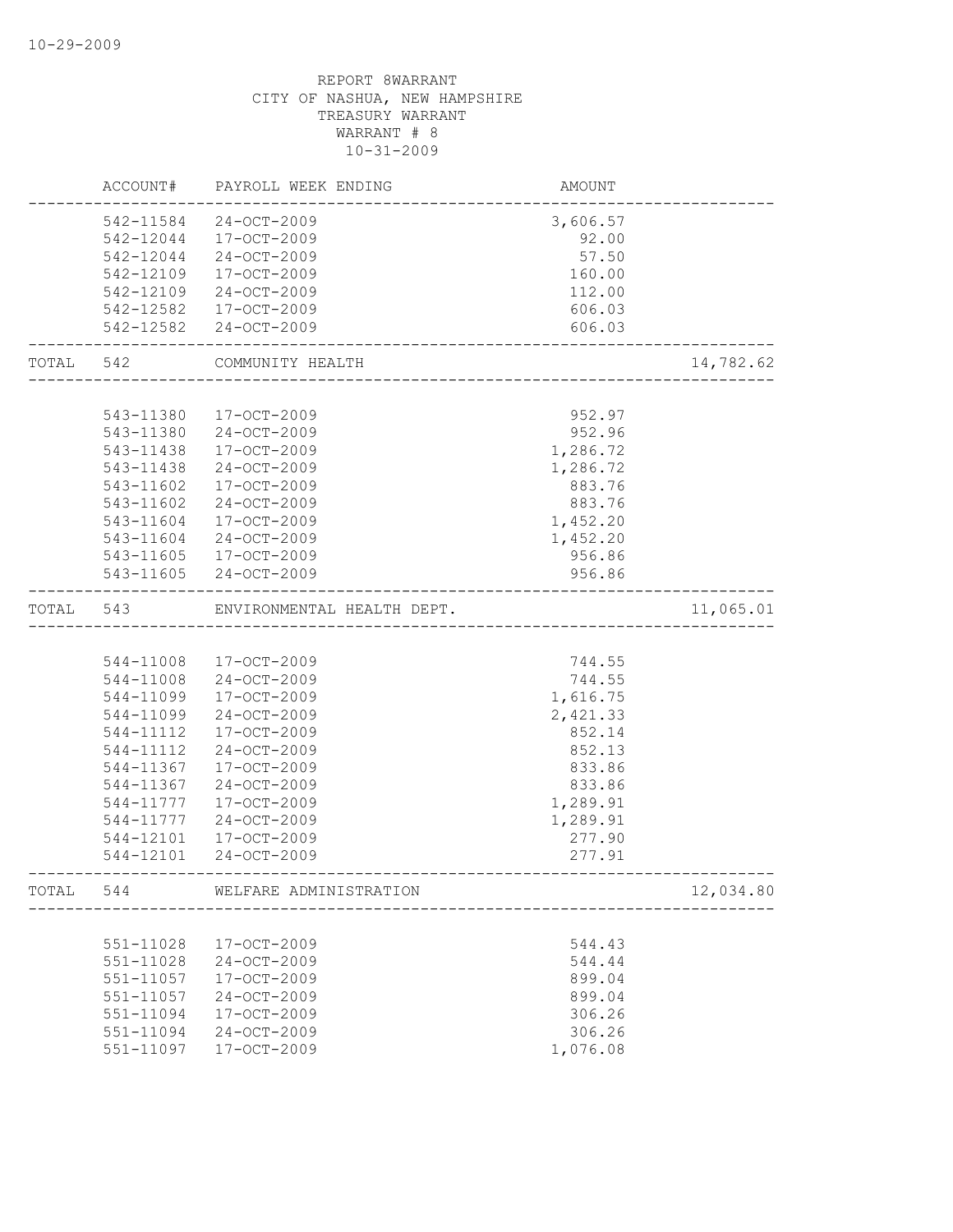|           | ACCOUNT#      | PAYROLL WEEK ENDING                                                                                   | AMOUNT   |           |
|-----------|---------------|-------------------------------------------------------------------------------------------------------|----------|-----------|
|           |               | 551-11097 24-OCT-2009                                                                                 | 1,076.08 |           |
|           | 551-11211     | 17-OCT-2009                                                                                           | 613.89   |           |
|           | 551-11211     | 24-OCT-2009                                                                                           | 613.89   |           |
|           | 551-11212     | 17-OCT-2009                                                                                           | 1,450.00 |           |
|           | 551-11212     | 24-OCT-2009                                                                                           | 1,450.00 |           |
|           | 551-11249     | 17-OCT-2009                                                                                           | 1,281.85 |           |
|           | 551-11249     | 24-OCT-2009                                                                                           | 1,312.37 |           |
|           | 551-11273     | $17 - OCT - 2009$                                                                                     | 1,687.48 |           |
|           | 551-11273     | 24-OCT-2009                                                                                           | 1,687.49 |           |
|           | 551-11435     | $17 - OCT - 2009$                                                                                     | 909.67   |           |
|           | 551-11435     | 24-OCT-2009                                                                                           | 909.67   |           |
|           | 551-11462     | $17 - OCT - 2009$                                                                                     | 1,034.29 |           |
|           | 551-11462     | 24-OCT-2009                                                                                           | 1,034.29 |           |
|           | 551-11638     | 17-OCT-2009                                                                                           | 1,118.32 |           |
|           | 551-11638     | 24-OCT-2009                                                                                           | 1,177.18 |           |
|           | 551-13004     | 17-OCT-2009                                                                                           | 141.23   |           |
|           |               | 551-13004 24-OCT-2009                                                                                 | 131.28   |           |
|           |               | 551-91010 24-OCT-2009                                                                                 | 1,390.00 |           |
| TOTAL 551 |               | --------------------------<br>PUBLIC WORKS DIV & ENGINEERING<br>------------------------------------- |          | 23,594.53 |
|           |               |                                                                                                       |          |           |
|           |               | 552-11077 17-OCT-2009                                                                                 | 1,293.11 |           |
|           | 552-11077     | 24-OCT-2009                                                                                           | 1,293.11 |           |
|           | 552-11087     | 17-OCT-2009                                                                                           | 833.92   |           |
|           | 552-11087     | 24-OCT-2009                                                                                           | 833.92   |           |
|           | 552-11143     | $17 - OCT - 2009$                                                                                     | 858.40   |           |
|           | 552-11143     | $24 - OCT - 2009$                                                                                     | 858.40   |           |
|           | 552-11324     | 17-OCT-2009                                                                                           | 4,137.16 |           |
|           | 552-11324     | 24-OCT-2009                                                                                           | 4,137.15 |           |
|           | 552-11339     | 17-OCT-2009                                                                                           | 2,872.59 |           |
|           | 552-11339     | $24 - OCT - 2009$                                                                                     | 2,944.00 |           |
|           | 552-11342     | 17-OCT-2009                                                                                           | 772.80   |           |
|           | 552-11342     | 24-OCT-2009                                                                                           | 772.80   |           |
|           | 552-11343     | 17-OCT-2009                                                                                           | 2,590.80 |           |
|           | 552-11343     | $24 - OCT - 2009$                                                                                     | 2,590.81 |           |
|           | 552-11407     | $17 - OCT - 2009$                                                                                     | 5,347.20 |           |
|           | 552-11407     | 24-OCT-2009                                                                                           | 5,347.20 |           |
|           | 552-11492     | 17-OCT-2009                                                                                           | 817.60   |           |
|           | 552-11492     | $24-0CT-2009$                                                                                         | 817.60   |           |
|           | 552-11548     | 17-OCT-2009                                                                                           | 1,053.25 |           |
|           | 552-11548     | 24-OCT-2009                                                                                           | 1,053.25 |           |
|           | 552-11562     | 17-OCT-2009                                                                                           | 410.16   |           |
|           | 552-11562     | 24-OCT-2009                                                                                           | 410.16   |           |
|           | 552-11580     | $17 - OCT - 2009$                                                                                     | 985.56   |           |
|           | 552-11580     | 24-OCT-2009                                                                                           | 985.56   |           |
|           | 552-11618     | 17-OCT-2009                                                                                           | 653.83   |           |
|           | $552 - 11618$ | $24-OCT-2009$                                                                                         | 653.83   |           |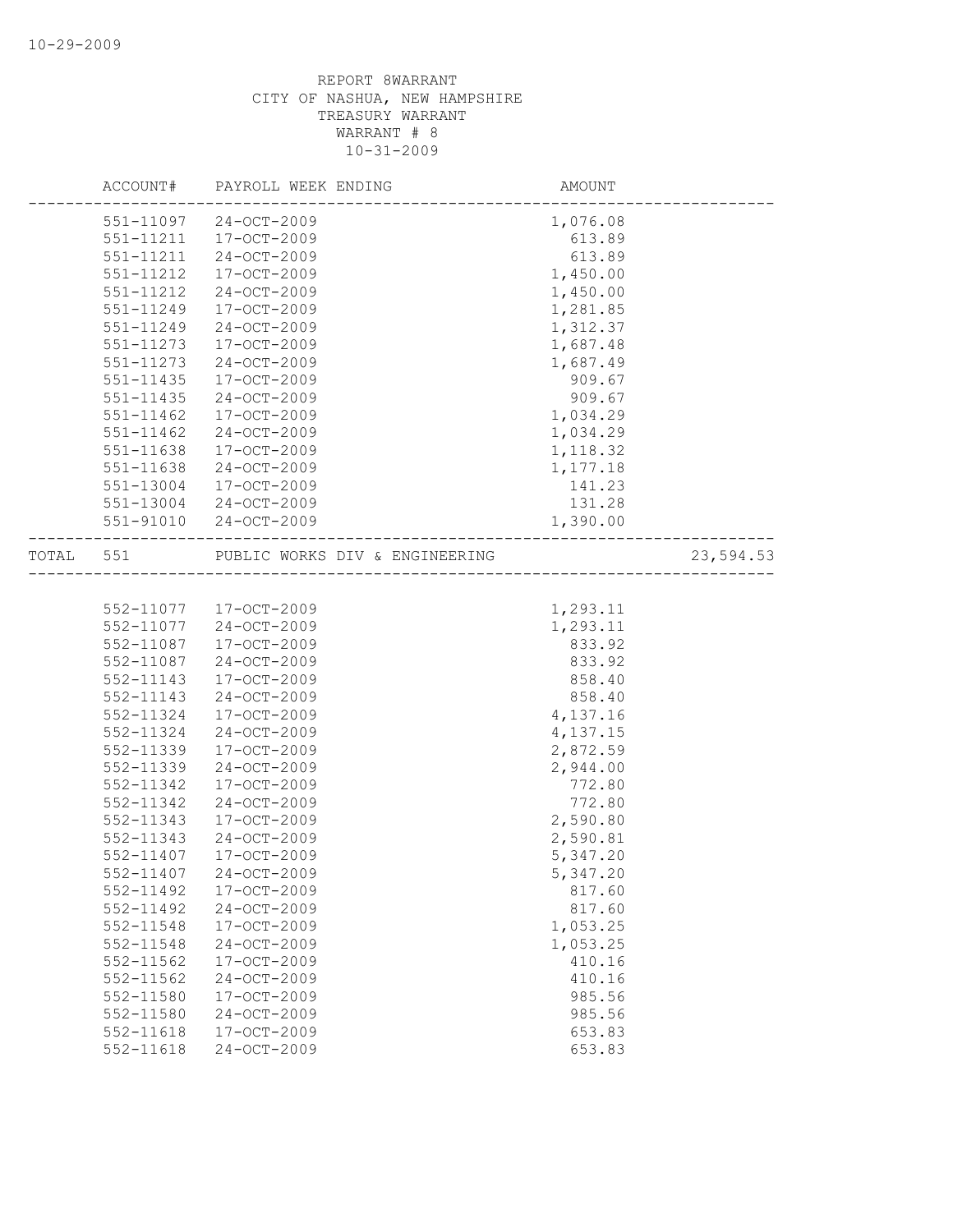|           | ACCOUNT# PAYROLL WEEK ENDING                                      | AMOUNT<br>----------------------- |           |
|-----------|-------------------------------------------------------------------|-----------------------------------|-----------|
|           | 552-11672 17-OCT-2009                                             | 1,446.40                          |           |
|           | 552-11672 24-OCT-2009                                             | 1,446.40                          |           |
|           | 552-11750 17-OCT-2009                                             | 794.16                            |           |
|           | 552-11750 24-OCT-2009                                             | 795.20                            |           |
|           | 552-13004 17-OCT-2009                                             | 1,803.14                          |           |
|           | 552-13004 24-OCT-2009                                             | 3,181.02                          |           |
|           | -------------------------------<br>TOTAL 552 PARKS AND RECREATION |                                   | 54,790.49 |
|           |                                                                   |                                   |           |
|           |                                                                   |                                   |           |
|           | 553-11024 17-OCT-2009                                             | 318.58                            |           |
|           | 553-11024 24-OCT-2009                                             | 318.58                            |           |
| 553-11041 | 17-OCT-2009                                                       | 1,041.27                          |           |
| 553-11041 | 24-OCT-2009                                                       | 1,041.27                          |           |
| 553-11078 | 17-OCT-2009                                                       | 1,529.24                          |           |
| 553-11078 | 24-OCT-2009                                                       | 1,529.24                          |           |
| 553-11098 | 17-OCT-2009                                                       | 1,014.00                          |           |
| 553-11098 | 24-OCT-2009                                                       | 1,014.00                          |           |
| 553-11169 | 17-OCT-2009                                                       | 1,046.24                          |           |
| 553-11169 | 24-OCT-2009                                                       | 1,046.23                          |           |
| 553-11192 | 17-OCT-2009                                                       | 935.36                            |           |
| 553-11192 | 24-OCT-2009                                                       | 935.36                            |           |
| 553-11279 | 17-OCT-2009                                                       | 5,998.07                          |           |
| 553-11279 | 24-OCT-2009                                                       | 6,026.29                          |           |
| 553-11327 | 17-OCT-2009                                                       | 4,137.18                          |           |
| 553-11327 | 24-OCT-2009                                                       | 4,137.15                          |           |
| 553-11375 | 17-OCT-2009                                                       | 2,126.08                          |           |
| 553-11375 | 24-OCT-2009                                                       | 1,995.20                          |           |
| 553-11465 | 17-OCT-2009                                                       | 2,452.80                          |           |
| 553-11465 | 24-OCT-2009                                                       | 2,125.76                          |           |
| 553-11474 | 17-OCT-2009                                                       | 6,019.66                          |           |
| 553-11474 | 24-OCT-2009                                                       | 3,729.21                          |           |
| 553-11475 | 17-OCT-2009                                                       | 2,834.40                          |           |
| 553-11475 | 24-OCT-2009                                                       | 2,834.40                          |           |
| 553-11630 | 17-OCT-2009                                                       | 1,575.20                          |           |
| 553-11630 | 24-OCT-2009                                                       | 1,584.14                          |           |
| 553-11631 | 17-OCT-2009                                                       | 799.60                            |           |
| 553-11631 | 24-OCT-2009                                                       | 799.60                            |           |
| 553-11648 | 17-OCT-2009                                                       | 840.31                            |           |
| 553-11648 | $24 - OCT - 2009$                                                 | 840.31                            |           |
| 553-11678 | 17-OCT-2009                                                       | 1,670.35                          |           |
| 553-11678 | 24-OCT-2009                                                       | 1,670.34                          |           |
| 553-11759 | 17-OCT-2009                                                       | 13, 473.82                        |           |
| 553-11759 | 24-OCT-2009                                                       | 13,754.72                         |           |
| 553-11771 | 17-OCT-2009                                                       | 1,851.20                          |           |
| 553-11771 | 24-OCT-2009                                                       | 1,851.20                          |           |
| 553-13004 | 17-OCT-2009                                                       | 651.11                            |           |
| 553-13004 | $24-OCT-2009$                                                     | 1,248.39                          |           |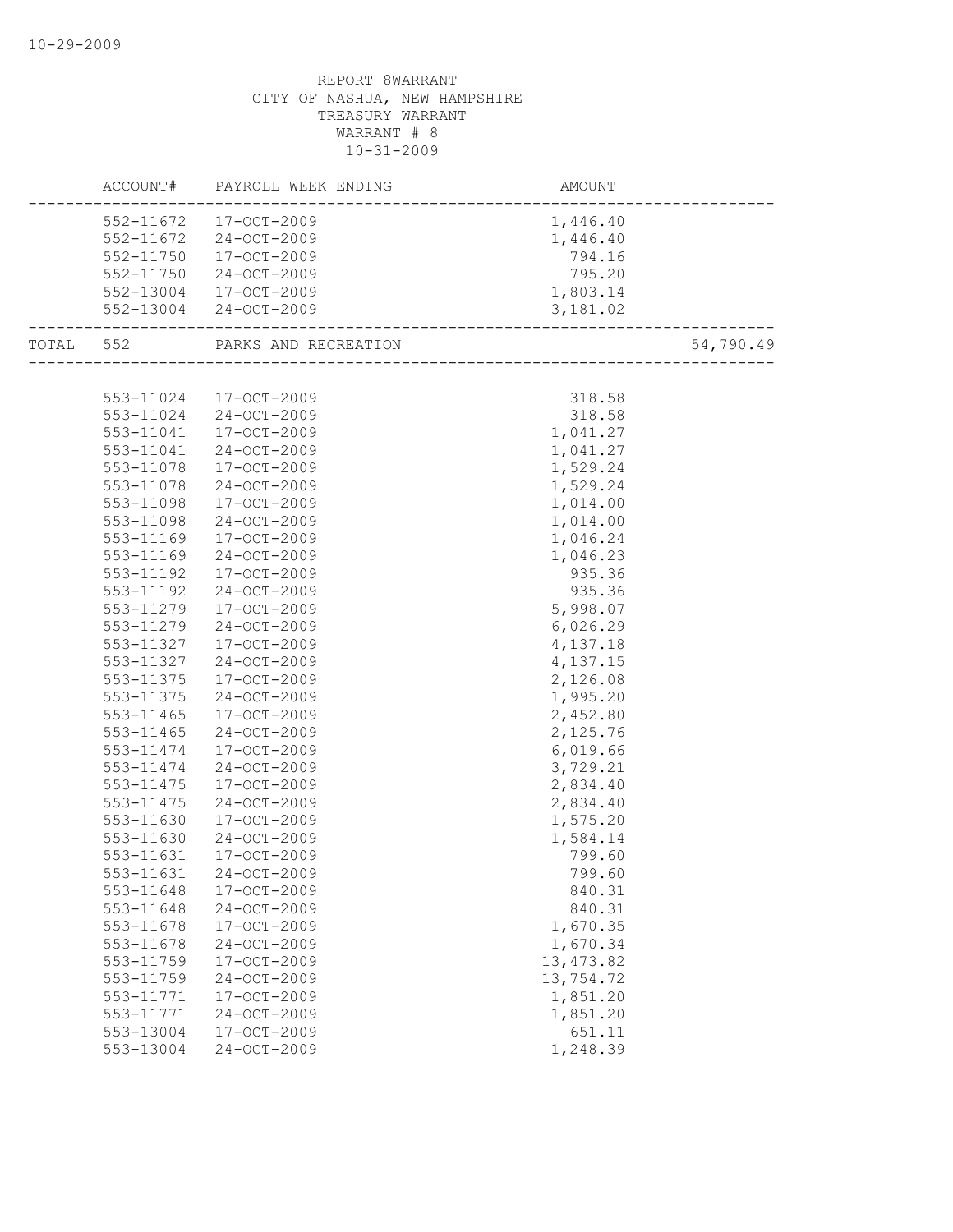|           |               | ACCOUNT# PAYROLL WEEK ENDING                              | AMOUNT                              |           |
|-----------|---------------|-----------------------------------------------------------|-------------------------------------|-----------|
|           |               | 553-17004 17-OCT-2009<br>________________________________ | 700.00                              |           |
| TOTAL 553 |               | STREET DEPARTMENT                                         | ___________________________________ | 99,495.86 |
|           |               |                                                           |                                     |           |
|           | 555-11024     | 17-OCT-2009                                               | 318.58                              |           |
|           | 555-11024     | 24-OCT-2009                                               | 318.58                              |           |
|           | 555-11058     | 17-OCT-2009                                               | 985.56                              |           |
|           | 555-11058     | 24-OCT-2009                                               | 985.56                              |           |
|           | 555-11461     | 17-OCT-2009                                               | 1,446.40                            |           |
|           | 555-11461     | 24-OCT-2009                                               | 1,446.40                            |           |
|           | 555-11505     | 17-OCT-2009                                               | 1,184.60                            |           |
|           | 555-11505     | 24-OCT-2009                                               | 1,184.60                            |           |
|           | 555-11639     | 17-OCT-2009                                               | 817.60                              |           |
|           | 555-11639     | 24-OCT-2009                                               | 817.60                              |           |
|           | 555-11640     | 17-OCT-2009                                               | 761.60                              |           |
|           | 555-11640     | 24-OCT-2009                                               | 761.60                              |           |
|           | 555-11738     | 17-OCT-2009                                               | 1,941.60                            |           |
|           | 555-11738     | 24-OCT-2009                                               | 1,941.60                            |           |
|           | 555-11745     | $17 - OCT - 2009$                                         | 810.81                              |           |
|           | 555-11745     | 24-OCT-2009                                               | 810.80                              |           |
|           | 555-11746     | 17-OCT-2009                                               | 1,139.75                            |           |
|           | 555-11746     | 24-OCT-2009                                               | 1,139.75                            |           |
|           | 555-13004     | 17-OCT-2009                                               | 109.22                              |           |
|           | 555-13004     | 24-OCT-2009                                               | 546.08                              |           |
|           |               | 555-13068 17-OCT-2009                                     | 254.84                              |           |
|           |               | 555-13068 24-OCT-2009                                     | 254.84<br>_______________________   |           |
|           |               | TOTAL 555 TRAFFIC DEPARTMENT                              |                                     | 19,977.97 |
|           |               |                                                           |                                     |           |
|           |               | 557-11161 17-OCT-2009                                     | 817.60                              |           |
|           |               | 557-11161 24-OCT-2009                                     | 817.60                              |           |
|           |               | 557-13004 24-OCT-2009                                     | 47.79                               |           |
|           |               | TOTAL 557 PARKING LOTS                                    |                                     | 1,682.99  |
|           |               |                                                           |                                     |           |
|           | 561-11345     | 17-OCT-2009                                               | 1,204.95                            |           |
|           | 561-11345     | $24 - OCT - 2009$                                         | 1,204.95                            |           |
|           | 561-11651     | 17-OCT-2009                                               | 860.38                              |           |
|           | 561-11651     | 24-OCT-2009                                               | 860.38                              |           |
|           | $561 - 11658$ | 17-OCT-2009                                               | 1,044.70                            |           |
|           | 561-11658     | 24-OCT-2009                                               | 1,044.70                            |           |
|           | 561-12153     | 17-OCT-2009                                               | 355.00                              |           |
|           | 561-12153     | $24 - OCT - 2009$                                         | 400.00                              |           |
|           | 561-91010     | $24-OCT-2009$                                             | 100.00                              |           |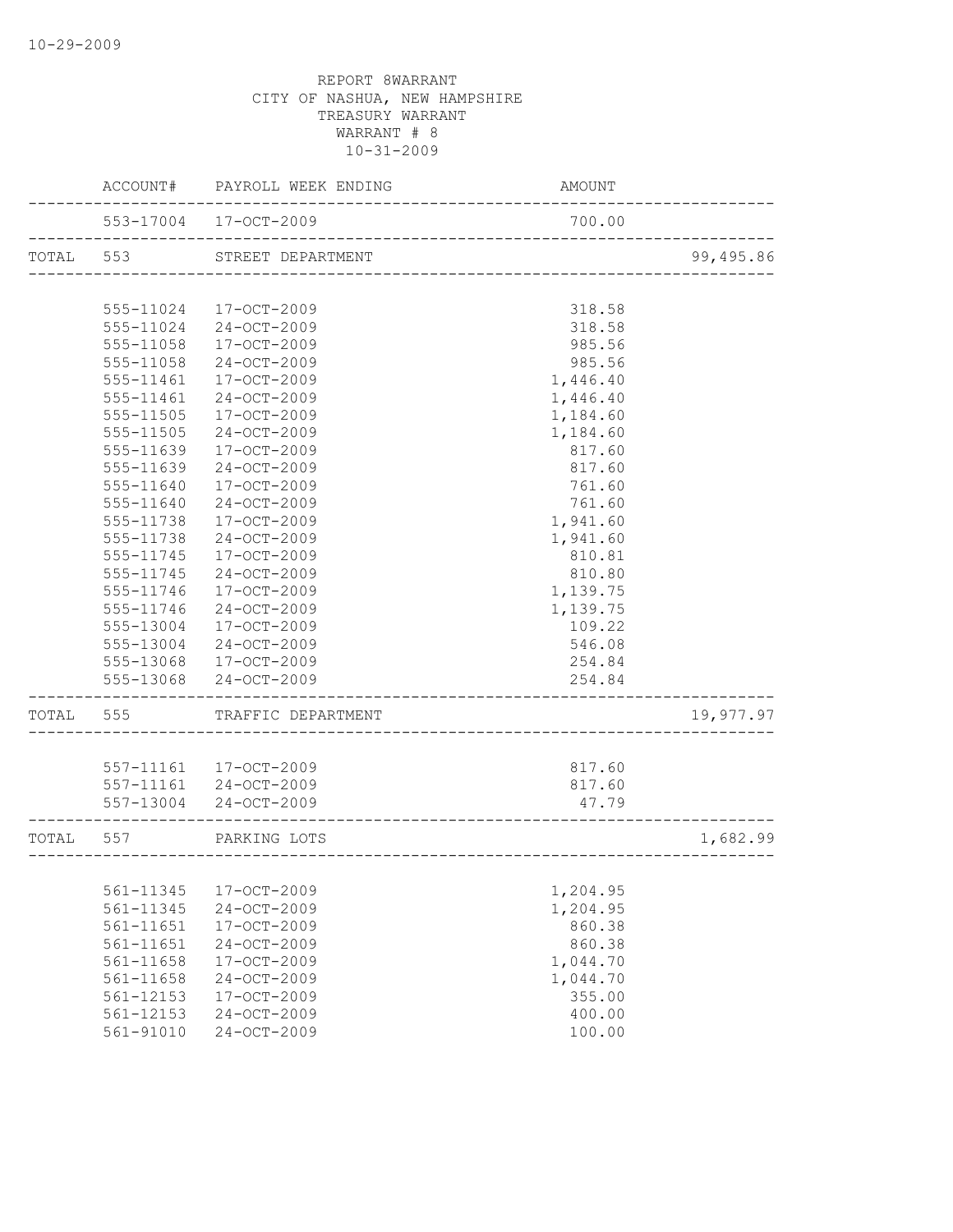|       | ACCOUNT#  | PAYROLL WEEK ENDING             | AMOUNT                                         |           |
|-------|-----------|---------------------------------|------------------------------------------------|-----------|
|       |           | TOTAL 561 EDGEWOOD CEMETERY     |                                                |           |
|       |           |                                 |                                                | 7,075.06  |
|       |           |                                 |                                                |           |
|       |           | 563-11345 17-OCT-2009           | 1,159.58                                       |           |
|       |           | 563-11345 24-OCT-2009           | 1,159.58                                       |           |
|       |           | 563-11651 17-OCT-2009           | 766.05                                         |           |
|       |           | 563-11651 24-OCT-2009           | 766.04                                         |           |
|       |           | 563-11657 17-OCT-2009           | 957.28                                         |           |
|       |           | 563-11657 24-OCT-2009           | 957.28                                         |           |
|       |           | 563-12153 24-OCT-2009           | 400.00<br>____________________________________ |           |
|       |           | TOTAL 563 WOODLAWN CEMETERY     |                                                | 6, 165.81 |
|       |           |                                 |                                                |           |
|       |           | 571-11174 17-OCT-2009           | 637.15                                         |           |
|       |           | 571-11174 24-OCT-2009           | 637.15                                         |           |
|       |           | 571-11237 17-OCT-2009           | 1,999.68                                       |           |
|       |           | 571-11237 24-OCT-2009           | 1,999.68                                       |           |
|       |           | TOTAL 571 COMMUNITY DEVELOPMENT |                                                | 5,273.66  |
|       |           |                                 |                                                |           |
|       |           | 572-11024 17-OCT-2009           | 653.11                                         |           |
|       |           | 572-11024 24-OCT-2009           | 653.11                                         |           |
|       | 572-11215 | 17-OCT-2009                     | 3,635.97                                       |           |
|       | 572-11215 | 24-OCT-2009                     | 3,635.98                                       |           |
|       | 572-11238 | 17-OCT-2009                     | 861.65                                         |           |
|       |           | 572-11238 24-OCT-2009           | 861.65                                         |           |
|       | 572-11450 | 17-OCT-2009                     | 1,720.02                                       |           |
|       | 572-11450 | 24-OCT-2009                     | 1,720.02                                       |           |
|       | 572-11522 | 17-OCT-2009                     | 837.26                                         |           |
|       | 572-11522 | 24-OCT-2009                     | 837.26                                         |           |
|       | 572-11525 | 17-OCT-2009                     | 1,032.64                                       |           |
|       | 572-11525 | 24-OCT-2009                     | 1,032.64                                       |           |
|       | 572-58005 | 17-OCT-2009                     | 100.00                                         |           |
|       | 572-58005 | 24-OCT-2009                     | 200.00                                         |           |
|       |           | 572-98046 24-OCT-2009           | 100.00                                         |           |
| TOTAL | 572       | PLANNING DEPARTMENT             |                                                | 17,881.31 |
|       |           |                                 | ---------------------                          |           |
|       | 573-11444 | 17-OCT-2009                     | 1,618.06                                       |           |
|       | 573-11444 | 24-OCT-2009                     | 1,618.06                                       |           |
|       | 573-12029 | 17-OCT-2009                     | 355.51                                         |           |
|       | 573-12029 | $24 - OCT - 2009$               | 355.51                                         |           |
|       |           |                                 |                                                |           |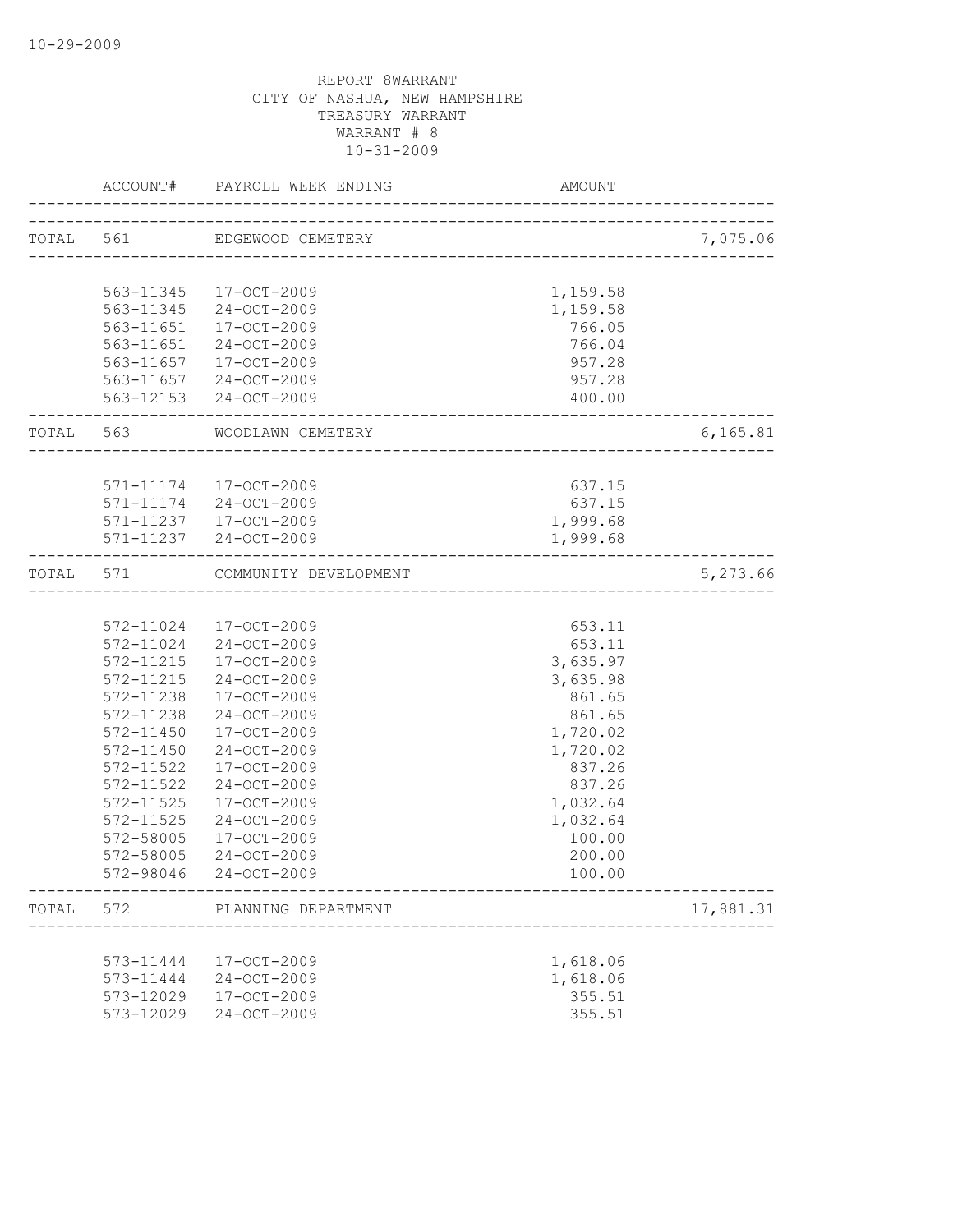| TOTAL 573<br>3,947.14<br>ECONOMIC DEVELOPMENT<br>________________________<br>575-11032<br>17-OCT-2009<br>717.24<br>24-OCT-2009<br>717.23<br>575-11032<br>575-11042<br>17-OCT-2009<br>1,616.99<br>24-OCT-2009<br>575-11042<br>1,616.97<br>17-OCT-2009<br>627.75<br>575-11062<br>575-11062<br>$24 - OCT - 2009$<br>627.76<br>575-11189<br>17-OCT-2009<br>1,102.42<br>575-11189<br>$24 - OCT - 2009$<br>1,102.42<br>562.69<br>575-11365<br>$17 - OCT - 2009$<br>24-OCT-2009<br>562.69<br>575-11365<br>575-11387<br>$17 - OCT - 2009$<br>6,854.42<br>575-11387<br>24-OCT-2009<br>6,854.43<br>17-OCT-2009<br>575-11393<br>3,648.25<br>24-OCT-2009<br>575-11393<br>3,648.26<br>575-11400<br>$17 - OCT - 2009$<br>8,201.42<br>8,266.10<br>575-11400<br>24-OCT-2009<br>3,999.43<br>575-11401<br>$17 - OCT - 2009$<br>3,999.44<br>575-11401<br>$24 - OCT - 2009$<br>17-OCT-2009<br>858.44<br>575-11403<br>575-11403<br>$24 - OCT - 2009$<br>858.44<br>575-11404<br>$17 - OCT - 2009$<br>779.93<br>24-OCT-2009<br>779.92<br>575-11404<br>17-OCT-2009<br>382.25<br>575-12073<br>575-12073<br>24-OCT-2009<br>382.25<br>575-12090<br>17-OCT-2009<br>1,064.74<br>575-12090<br>$24 - OCT - 2009$<br>1,125.56<br>575-12114<br>$17 - OCT - 2009$<br>1,462.62<br>575-12114<br>24-OCT-2009<br>1,490.14<br>17-OCT-2009<br>1,021.00<br>575-13035<br>575-13035<br>24-OCT-2009<br>698.68<br>65,629.88<br>575<br>TOTAL<br>PUBLIC LIBRARIES<br>___________________<br>576-11059<br>17-OCT-2009<br>576-11221<br>17-OCT-2009<br>1,065.23<br>576-11221<br>24-OCT-2009<br>1,065.24<br>17-OCT-2009<br>1,329.78<br>576-11315<br>1,329.78<br>576-11315<br>24-OCT-2009<br>576-11361<br>17-OCT-2009<br>4,005.16<br>24-OCT-2009<br>4,005.15<br>576-11361<br>576-11362<br>17-OCT-2009<br>1,087.23<br>1,087.23<br>24-OCT-2009<br>576-11362 | ACCOUNT#  | PAYROLL WEEK ENDING | AMOUNT |  |
|-------------------------------------------------------------------------------------------------------------------------------------------------------------------------------------------------------------------------------------------------------------------------------------------------------------------------------------------------------------------------------------------------------------------------------------------------------------------------------------------------------------------------------------------------------------------------------------------------------------------------------------------------------------------------------------------------------------------------------------------------------------------------------------------------------------------------------------------------------------------------------------------------------------------------------------------------------------------------------------------------------------------------------------------------------------------------------------------------------------------------------------------------------------------------------------------------------------------------------------------------------------------------------------------------------------------------------------------------------------------------------------------------------------------------------------------------------------------------------------------------------------------------------------------------------------------------------------------------------------------------------------------------------------------------------------------------------------------------------------------------------------------------------------------------------|-----------|---------------------|--------|--|
|                                                                                                                                                                                                                                                                                                                                                                                                                                                                                                                                                                                                                                                                                                                                                                                                                                                                                                                                                                                                                                                                                                                                                                                                                                                                                                                                                                                                                                                                                                                                                                                                                                                                                                                                                                                                       |           |                     |        |  |
|                                                                                                                                                                                                                                                                                                                                                                                                                                                                                                                                                                                                                                                                                                                                                                                                                                                                                                                                                                                                                                                                                                                                                                                                                                                                                                                                                                                                                                                                                                                                                                                                                                                                                                                                                                                                       |           |                     |        |  |
|                                                                                                                                                                                                                                                                                                                                                                                                                                                                                                                                                                                                                                                                                                                                                                                                                                                                                                                                                                                                                                                                                                                                                                                                                                                                                                                                                                                                                                                                                                                                                                                                                                                                                                                                                                                                       |           |                     |        |  |
|                                                                                                                                                                                                                                                                                                                                                                                                                                                                                                                                                                                                                                                                                                                                                                                                                                                                                                                                                                                                                                                                                                                                                                                                                                                                                                                                                                                                                                                                                                                                                                                                                                                                                                                                                                                                       |           |                     |        |  |
|                                                                                                                                                                                                                                                                                                                                                                                                                                                                                                                                                                                                                                                                                                                                                                                                                                                                                                                                                                                                                                                                                                                                                                                                                                                                                                                                                                                                                                                                                                                                                                                                                                                                                                                                                                                                       |           |                     |        |  |
|                                                                                                                                                                                                                                                                                                                                                                                                                                                                                                                                                                                                                                                                                                                                                                                                                                                                                                                                                                                                                                                                                                                                                                                                                                                                                                                                                                                                                                                                                                                                                                                                                                                                                                                                                                                                       |           |                     |        |  |
|                                                                                                                                                                                                                                                                                                                                                                                                                                                                                                                                                                                                                                                                                                                                                                                                                                                                                                                                                                                                                                                                                                                                                                                                                                                                                                                                                                                                                                                                                                                                                                                                                                                                                                                                                                                                       |           |                     |        |  |
|                                                                                                                                                                                                                                                                                                                                                                                                                                                                                                                                                                                                                                                                                                                                                                                                                                                                                                                                                                                                                                                                                                                                                                                                                                                                                                                                                                                                                                                                                                                                                                                                                                                                                                                                                                                                       |           |                     |        |  |
|                                                                                                                                                                                                                                                                                                                                                                                                                                                                                                                                                                                                                                                                                                                                                                                                                                                                                                                                                                                                                                                                                                                                                                                                                                                                                                                                                                                                                                                                                                                                                                                                                                                                                                                                                                                                       |           |                     |        |  |
|                                                                                                                                                                                                                                                                                                                                                                                                                                                                                                                                                                                                                                                                                                                                                                                                                                                                                                                                                                                                                                                                                                                                                                                                                                                                                                                                                                                                                                                                                                                                                                                                                                                                                                                                                                                                       |           |                     |        |  |
|                                                                                                                                                                                                                                                                                                                                                                                                                                                                                                                                                                                                                                                                                                                                                                                                                                                                                                                                                                                                                                                                                                                                                                                                                                                                                                                                                                                                                                                                                                                                                                                                                                                                                                                                                                                                       |           |                     |        |  |
|                                                                                                                                                                                                                                                                                                                                                                                                                                                                                                                                                                                                                                                                                                                                                                                                                                                                                                                                                                                                                                                                                                                                                                                                                                                                                                                                                                                                                                                                                                                                                                                                                                                                                                                                                                                                       |           |                     |        |  |
|                                                                                                                                                                                                                                                                                                                                                                                                                                                                                                                                                                                                                                                                                                                                                                                                                                                                                                                                                                                                                                                                                                                                                                                                                                                                                                                                                                                                                                                                                                                                                                                                                                                                                                                                                                                                       |           |                     |        |  |
|                                                                                                                                                                                                                                                                                                                                                                                                                                                                                                                                                                                                                                                                                                                                                                                                                                                                                                                                                                                                                                                                                                                                                                                                                                                                                                                                                                                                                                                                                                                                                                                                                                                                                                                                                                                                       |           |                     |        |  |
|                                                                                                                                                                                                                                                                                                                                                                                                                                                                                                                                                                                                                                                                                                                                                                                                                                                                                                                                                                                                                                                                                                                                                                                                                                                                                                                                                                                                                                                                                                                                                                                                                                                                                                                                                                                                       |           |                     |        |  |
|                                                                                                                                                                                                                                                                                                                                                                                                                                                                                                                                                                                                                                                                                                                                                                                                                                                                                                                                                                                                                                                                                                                                                                                                                                                                                                                                                                                                                                                                                                                                                                                                                                                                                                                                                                                                       |           |                     |        |  |
|                                                                                                                                                                                                                                                                                                                                                                                                                                                                                                                                                                                                                                                                                                                                                                                                                                                                                                                                                                                                                                                                                                                                                                                                                                                                                                                                                                                                                                                                                                                                                                                                                                                                                                                                                                                                       |           |                     |        |  |
|                                                                                                                                                                                                                                                                                                                                                                                                                                                                                                                                                                                                                                                                                                                                                                                                                                                                                                                                                                                                                                                                                                                                                                                                                                                                                                                                                                                                                                                                                                                                                                                                                                                                                                                                                                                                       |           |                     |        |  |
|                                                                                                                                                                                                                                                                                                                                                                                                                                                                                                                                                                                                                                                                                                                                                                                                                                                                                                                                                                                                                                                                                                                                                                                                                                                                                                                                                                                                                                                                                                                                                                                                                                                                                                                                                                                                       |           |                     |        |  |
|                                                                                                                                                                                                                                                                                                                                                                                                                                                                                                                                                                                                                                                                                                                                                                                                                                                                                                                                                                                                                                                                                                                                                                                                                                                                                                                                                                                                                                                                                                                                                                                                                                                                                                                                                                                                       |           |                     |        |  |
|                                                                                                                                                                                                                                                                                                                                                                                                                                                                                                                                                                                                                                                                                                                                                                                                                                                                                                                                                                                                                                                                                                                                                                                                                                                                                                                                                                                                                                                                                                                                                                                                                                                                                                                                                                                                       |           |                     |        |  |
|                                                                                                                                                                                                                                                                                                                                                                                                                                                                                                                                                                                                                                                                                                                                                                                                                                                                                                                                                                                                                                                                                                                                                                                                                                                                                                                                                                                                                                                                                                                                                                                                                                                                                                                                                                                                       |           |                     |        |  |
|                                                                                                                                                                                                                                                                                                                                                                                                                                                                                                                                                                                                                                                                                                                                                                                                                                                                                                                                                                                                                                                                                                                                                                                                                                                                                                                                                                                                                                                                                                                                                                                                                                                                                                                                                                                                       |           |                     |        |  |
|                                                                                                                                                                                                                                                                                                                                                                                                                                                                                                                                                                                                                                                                                                                                                                                                                                                                                                                                                                                                                                                                                                                                                                                                                                                                                                                                                                                                                                                                                                                                                                                                                                                                                                                                                                                                       |           |                     |        |  |
|                                                                                                                                                                                                                                                                                                                                                                                                                                                                                                                                                                                                                                                                                                                                                                                                                                                                                                                                                                                                                                                                                                                                                                                                                                                                                                                                                                                                                                                                                                                                                                                                                                                                                                                                                                                                       |           |                     |        |  |
|                                                                                                                                                                                                                                                                                                                                                                                                                                                                                                                                                                                                                                                                                                                                                                                                                                                                                                                                                                                                                                                                                                                                                                                                                                                                                                                                                                                                                                                                                                                                                                                                                                                                                                                                                                                                       |           |                     |        |  |
|                                                                                                                                                                                                                                                                                                                                                                                                                                                                                                                                                                                                                                                                                                                                                                                                                                                                                                                                                                                                                                                                                                                                                                                                                                                                                                                                                                                                                                                                                                                                                                                                                                                                                                                                                                                                       |           |                     |        |  |
|                                                                                                                                                                                                                                                                                                                                                                                                                                                                                                                                                                                                                                                                                                                                                                                                                                                                                                                                                                                                                                                                                                                                                                                                                                                                                                                                                                                                                                                                                                                                                                                                                                                                                                                                                                                                       |           |                     |        |  |
|                                                                                                                                                                                                                                                                                                                                                                                                                                                                                                                                                                                                                                                                                                                                                                                                                                                                                                                                                                                                                                                                                                                                                                                                                                                                                                                                                                                                                                                                                                                                                                                                                                                                                                                                                                                                       |           |                     |        |  |
|                                                                                                                                                                                                                                                                                                                                                                                                                                                                                                                                                                                                                                                                                                                                                                                                                                                                                                                                                                                                                                                                                                                                                                                                                                                                                                                                                                                                                                                                                                                                                                                                                                                                                                                                                                                                       |           |                     |        |  |
|                                                                                                                                                                                                                                                                                                                                                                                                                                                                                                                                                                                                                                                                                                                                                                                                                                                                                                                                                                                                                                                                                                                                                                                                                                                                                                                                                                                                                                                                                                                                                                                                                                                                                                                                                                                                       |           |                     |        |  |
|                                                                                                                                                                                                                                                                                                                                                                                                                                                                                                                                                                                                                                                                                                                                                                                                                                                                                                                                                                                                                                                                                                                                                                                                                                                                                                                                                                                                                                                                                                                                                                                                                                                                                                                                                                                                       |           |                     |        |  |
|                                                                                                                                                                                                                                                                                                                                                                                                                                                                                                                                                                                                                                                                                                                                                                                                                                                                                                                                                                                                                                                                                                                                                                                                                                                                                                                                                                                                                                                                                                                                                                                                                                                                                                                                                                                                       |           |                     |        |  |
|                                                                                                                                                                                                                                                                                                                                                                                                                                                                                                                                                                                                                                                                                                                                                                                                                                                                                                                                                                                                                                                                                                                                                                                                                                                                                                                                                                                                                                                                                                                                                                                                                                                                                                                                                                                                       |           |                     |        |  |
|                                                                                                                                                                                                                                                                                                                                                                                                                                                                                                                                                                                                                                                                                                                                                                                                                                                                                                                                                                                                                                                                                                                                                                                                                                                                                                                                                                                                                                                                                                                                                                                                                                                                                                                                                                                                       |           |                     |        |  |
|                                                                                                                                                                                                                                                                                                                                                                                                                                                                                                                                                                                                                                                                                                                                                                                                                                                                                                                                                                                                                                                                                                                                                                                                                                                                                                                                                                                                                                                                                                                                                                                                                                                                                                                                                                                                       |           |                     |        |  |
|                                                                                                                                                                                                                                                                                                                                                                                                                                                                                                                                                                                                                                                                                                                                                                                                                                                                                                                                                                                                                                                                                                                                                                                                                                                                                                                                                                                                                                                                                                                                                                                                                                                                                                                                                                                                       |           |                     |        |  |
|                                                                                                                                                                                                                                                                                                                                                                                                                                                                                                                                                                                                                                                                                                                                                                                                                                                                                                                                                                                                                                                                                                                                                                                                                                                                                                                                                                                                                                                                                                                                                                                                                                                                                                                                                                                                       |           |                     |        |  |
|                                                                                                                                                                                                                                                                                                                                                                                                                                                                                                                                                                                                                                                                                                                                                                                                                                                                                                                                                                                                                                                                                                                                                                                                                                                                                                                                                                                                                                                                                                                                                                                                                                                                                                                                                                                                       |           |                     |        |  |
|                                                                                                                                                                                                                                                                                                                                                                                                                                                                                                                                                                                                                                                                                                                                                                                                                                                                                                                                                                                                                                                                                                                                                                                                                                                                                                                                                                                                                                                                                                                                                                                                                                                                                                                                                                                                       |           |                     |        |  |
|                                                                                                                                                                                                                                                                                                                                                                                                                                                                                                                                                                                                                                                                                                                                                                                                                                                                                                                                                                                                                                                                                                                                                                                                                                                                                                                                                                                                                                                                                                                                                                                                                                                                                                                                                                                                       |           |                     |        |  |
|                                                                                                                                                                                                                                                                                                                                                                                                                                                                                                                                                                                                                                                                                                                                                                                                                                                                                                                                                                                                                                                                                                                                                                                                                                                                                                                                                                                                                                                                                                                                                                                                                                                                                                                                                                                                       |           |                     |        |  |
|                                                                                                                                                                                                                                                                                                                                                                                                                                                                                                                                                                                                                                                                                                                                                                                                                                                                                                                                                                                                                                                                                                                                                                                                                                                                                                                                                                                                                                                                                                                                                                                                                                                                                                                                                                                                       |           |                     |        |  |
|                                                                                                                                                                                                                                                                                                                                                                                                                                                                                                                                                                                                                                                                                                                                                                                                                                                                                                                                                                                                                                                                                                                                                                                                                                                                                                                                                                                                                                                                                                                                                                                                                                                                                                                                                                                                       |           |                     |        |  |
|                                                                                                                                                                                                                                                                                                                                                                                                                                                                                                                                                                                                                                                                                                                                                                                                                                                                                                                                                                                                                                                                                                                                                                                                                                                                                                                                                                                                                                                                                                                                                                                                                                                                                                                                                                                                       | 576-12045 | 17-OCT-2009         | 289.26 |  |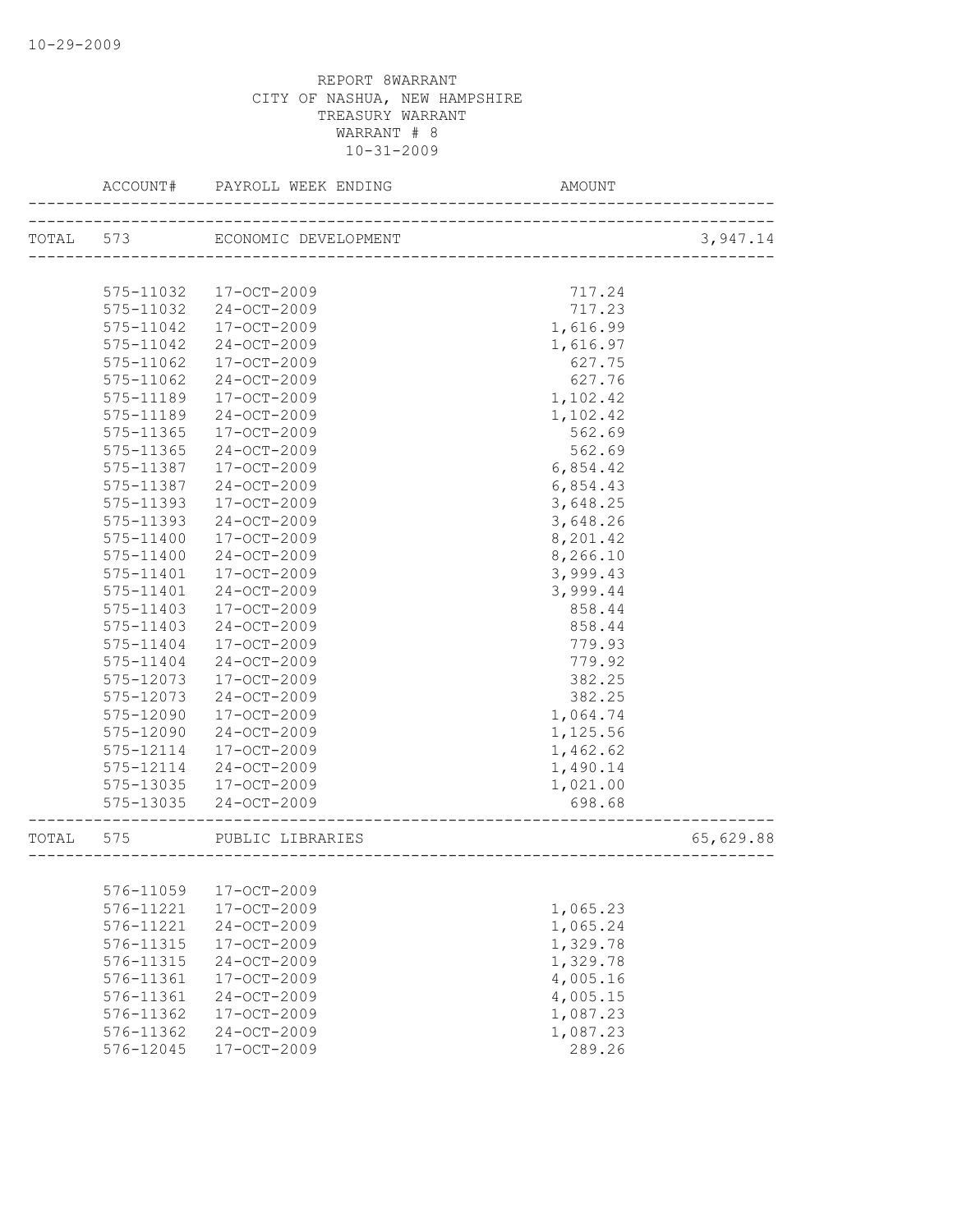|           | ACCOUNT# PAYROLL WEEK ENDING  | AMOUNT                          |            |
|-----------|-------------------------------|---------------------------------|------------|
|           | 576-12045 24-OCT-2009         | 386.97                          |            |
|           | 576-91010 24-OCT-2009         | 1,520.00<br>------------------- |            |
|           | TOTAL 576 BUILDING DEPARTMENT |                                 | 17, 171.03 |
|           |                               |                                 |            |
|           | 577-11067 17-OCT-2009         | 1,181.68                        |            |
|           | 577-11067 24-OCT-2009         | 1,181.68                        |            |
|           | 577-11183 17-OCT-2009         | 2,050.70                        |            |
|           | 577-11183 24-OCT-2009         | 2,050.70                        |            |
|           | 577-91010 24-OCT-2009         | 289.77                          |            |
|           | TOTAL 577 CODE ENFORCEMENT    | _________________________       | 6,754.53   |
|           |                               |                                 |            |
| 581-11012 | 17-OCT-2009                   | 511.18                          |            |
| 581-11075 | 17-OCT-2009                   | 4,312.64                        |            |
| 581-11081 | 17-OCT-2009                   | 2,550.00                        |            |
| 581-11162 | 17-OCT-2009                   | 53,605.48                       |            |
| 581-11162 | 24-OCT-2009                   | 53, 362.50                      |            |
| 581-11204 | 17-OCT-2009                   | 11,461.24                       |            |
| 581-11204 | $24 - OCT - 2009$             | 11,235.68                       |            |
| 581-11348 | 17-OCT-2009                   | 83, 283.63                      |            |
| 581-11366 | 17-OCT-2009                   | 57,847.94                       |            |
| 581-11366 | 24-OCT-2009                   | 56,383.66                       |            |
| 581-11396 | 17-OCT-2009                   | 39,980.66                       |            |
| 581-11402 | 17-OCT-2009                   | 2,700.96                        |            |
| 581-11402 | 24-OCT-2009                   | 3,376.20                        |            |
| 581-11408 | 17-OCT-2009                   | 17,761.65                       |            |
| 581-11408 | $24-OCT-2009$                 | 17,773.20                       |            |
| 581-11486 | 17-OCT-2009                   | 44, 135.71                      |            |
| 581-11515 | 17-OCT-2009                   | 4,429.29                        |            |
| 581-11570 | 17-OCT-2009                   | 61,660.49                       |            |
| 581-11572 | 17-OCT-2009                   | 61,089.45                       |            |
| 581-11579 | 17-OCT-2009                   | 39,079.21                       |            |
| 581-11628 | 17-OCT-2009                   | 1,087.36                        |            |
| 581-11628 | $24 - OCT - 2009$             | 1,359.20                        |            |
| 581-11675 | 17-OCT-2009                   | 5,343.75                        |            |
| 581-11709 | 17-OCT-2009                   | 2,957.14                        |            |
| 581-11711 | 17-OCT-2009                   | 2,705.80                        |            |
| 581-11726 | 17-OCT-2009                   | 1,691,475.93                    |            |
| 581-11800 | 17-OCT-2009                   | 46,252.77                       |            |
| 581-11801 | 17-OCT-2009                   | 14,827.94                       |            |
| 581-11802 | 17-OCT-2009                   | 13,220.00                       |            |
| 581-11803 | 17-OCT-2009                   | 15,865.26                       |            |
| 581-11803 | $24 - OCT - 2009$             | 712.93                          |            |
| 581-11805 | 17-OCT-2009                   | 14,813.55                       |            |
| 581-11812 | 17-OCT-2009                   | 2,609.96                        |            |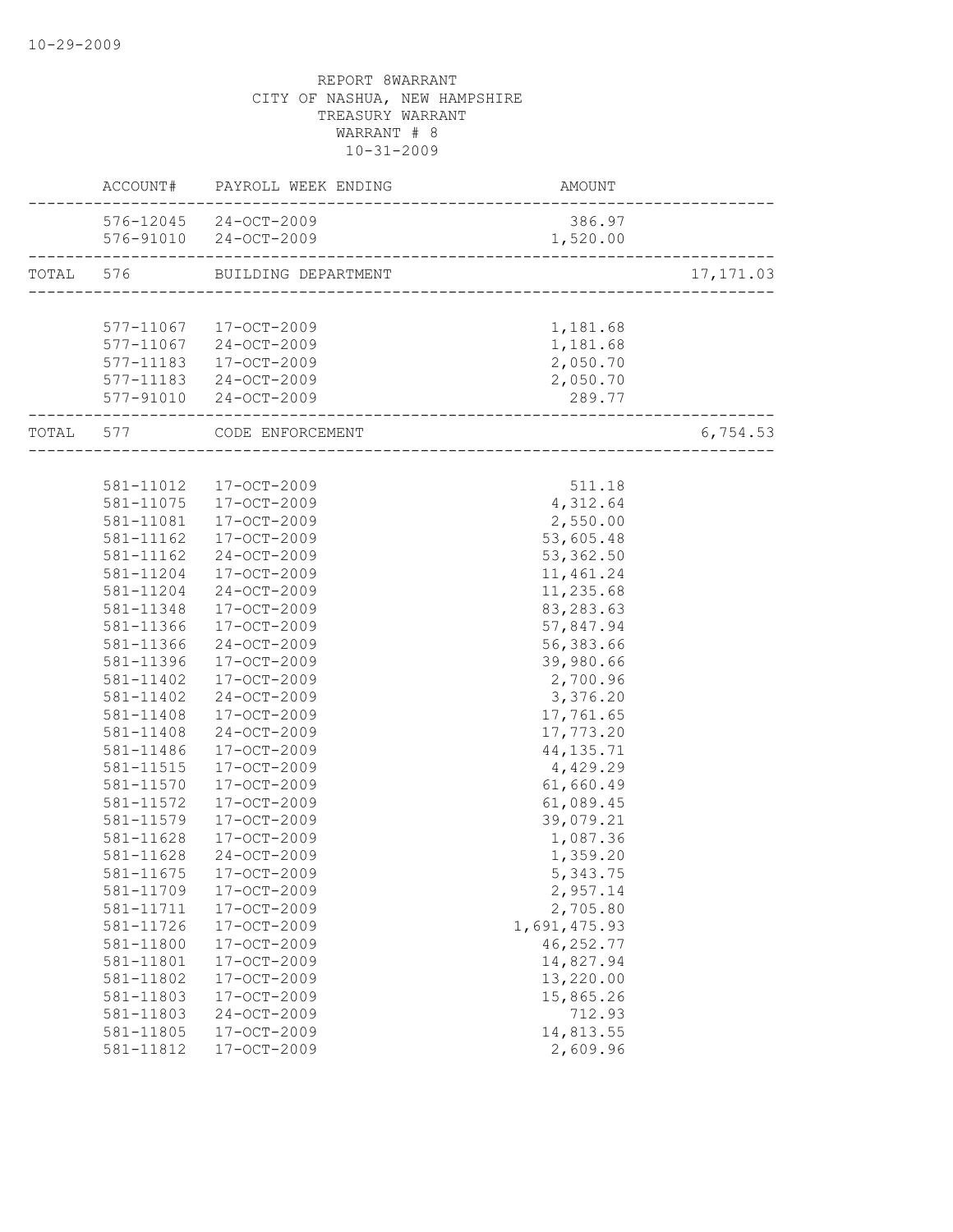| ACCOUNT#  | PAYROLL WEEK ENDING | AMOUNT     |
|-----------|---------------------|------------|
| 581-11816 | $17-OCT-2009$       | 3,799.07   |
| 581-11830 | $17-OCT-2009$       | 3,989.66   |
| 581-11850 | $17-OCT-2009$       | 2,238.87   |
| 581-11850 | 24-OCT-2009         | 2,745.29   |
| 581-11860 | 17-OCT-2009         | 6,920.45   |
| 581-12021 | 17-OCT-2009         | 3,158.26   |
| 581-12021 | 24-OCT-2009         | 28,868.00  |
| 581-12060 | $17 - OCT - 2009$   | 2,308.79   |
| 581-12060 | 24-OCT-2009         | 2,925.19   |
| 581-12078 | $17 - OCT - 2009$   | 1,000.00   |
| 581-12078 | 24-OCT-2009         | 799.38     |
| 581-12081 | $17 - OCT - 2009$   | 2,401.05   |
| 581-12084 | 17-OCT-2009         | 2,175.00   |
| 581-12084 | 24-OCT-2009         | 1,612.50   |
| 581-12111 | 17-OCT-2009         | 113,330.89 |
| 581-12111 | 24-OCT-2009         | 140,729.33 |
| 581-12112 | $17 - OCT - 2009$   | 8,537.02   |
| 581-12112 | 24-OCT-2009         | 10,797.53  |
| 581-12126 | $17 - OCT - 2009$   | 7,184.23   |
| 581-12126 | 24-OCT-2009         | 7,035.15   |
| 581-12135 | $17 - OCT - 2009$   | 3,741.41   |
| 581-12135 | 24-OCT-2009         | 4,281.97   |
| 581-12136 | 17-OCT-2009         | 496.16     |
| 581-12136 | 24-OCT-2009         | 668.52     |
| 581-12138 | $17 - OCT - 2009$   | 359.40     |
| 581-12141 | $24 - OCT - 2009$   | 170.00     |
| 581-12153 | 17-OCT-2009         | 65.00      |
| 581-12153 | 24-OCT-2009         | 50.00      |
| 581-12198 | 17-OCT-2009         | 988.40     |
| 581-12200 | 17-OCT-2009         | 2,818.16   |
| 581-12200 | 24-OCT-2009         | 1,223.78   |
| 581-12201 | 17-OCT-2009         | 14,409.30  |
| 581-12201 | 24-OCT-2009         | 23,420.05  |
| 581-13004 | 17-OCT-2009         | 828.32     |
| 581-13004 | 24-OCT-2009         | 659.30     |
| 581-13021 | 17-OCT-2009         | 101.66     |
| 581-13021 | $24 - OCT - 2009$   | 38.23      |
| 581-13032 | 17-OCT-2009         | 327.13     |
| 581-13032 | 24-OCT-2009         | 504.57     |
| 581-13120 | 17-OCT-2009         | 2,431.15   |
| 581-13120 | $24 - OCT - 2009$   | 2,514.59   |
| 581-13133 | $17 - OCT - 2009$   | 2,450.00   |
| 581-13133 | $24 - OCT - 2009$   | 750.00     |
| 581-13137 | 17-OCT-2009         | 442.50     |
| 581-13137 | $24 - OCT - 2009$   | 315.00     |
| 581-19000 | $17 - OCT - 2009$   | 7,844.12   |
| 581-19210 | $17 - OCT - 2009$   | 64,038.69  |
| 581-19210 | 24-OCT-2009         | 618.11     |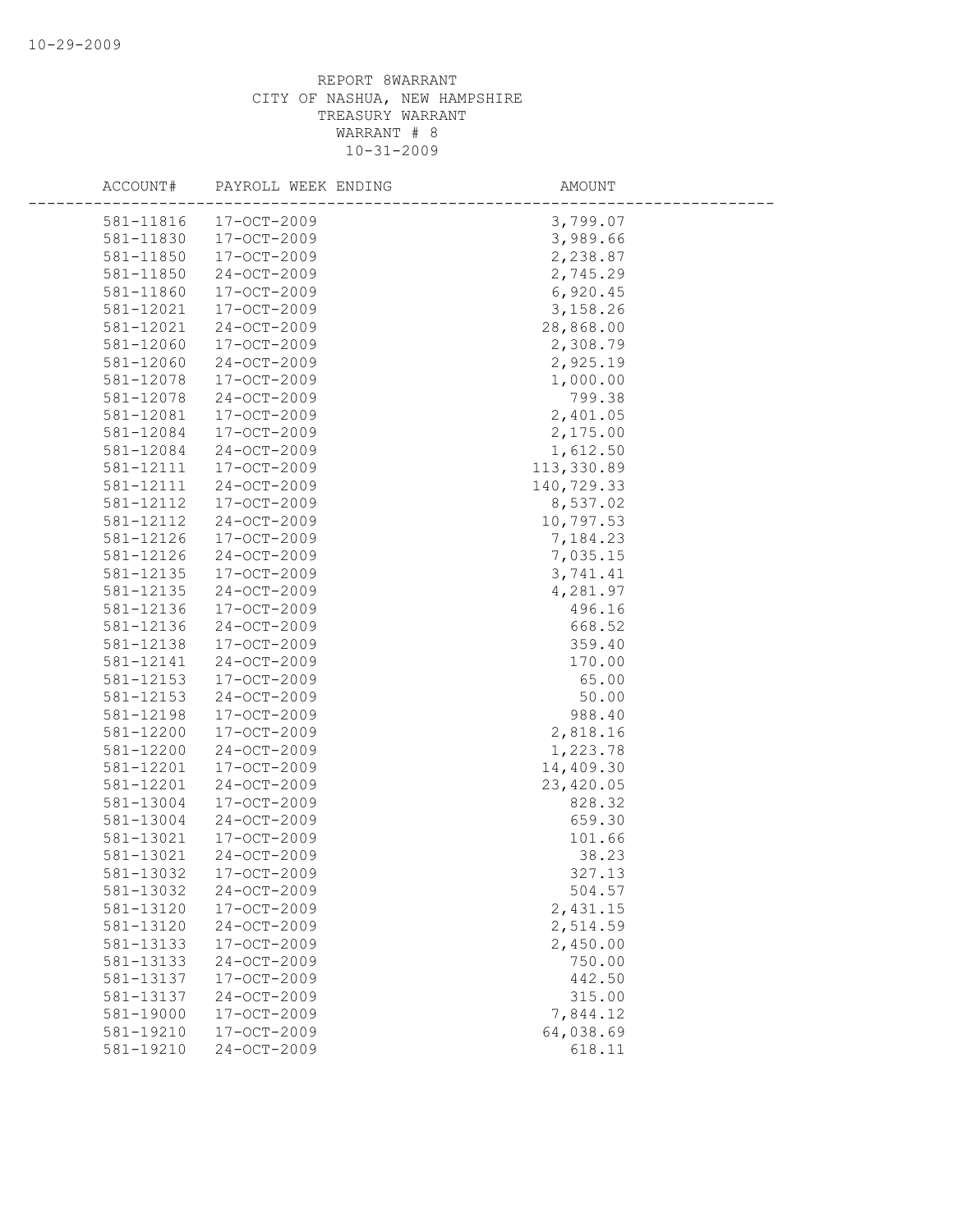|            | ACCOUNT# PAYROLL WEEK ENDING | AMOUNT |              |
|------------|------------------------------|--------|--------------|
|            | 581-19240 17-OCT-2009        | 115.50 |              |
| ТОТАІ. 581 | SCHOOL DEPARTMENT            |        | 2,928,999.04 |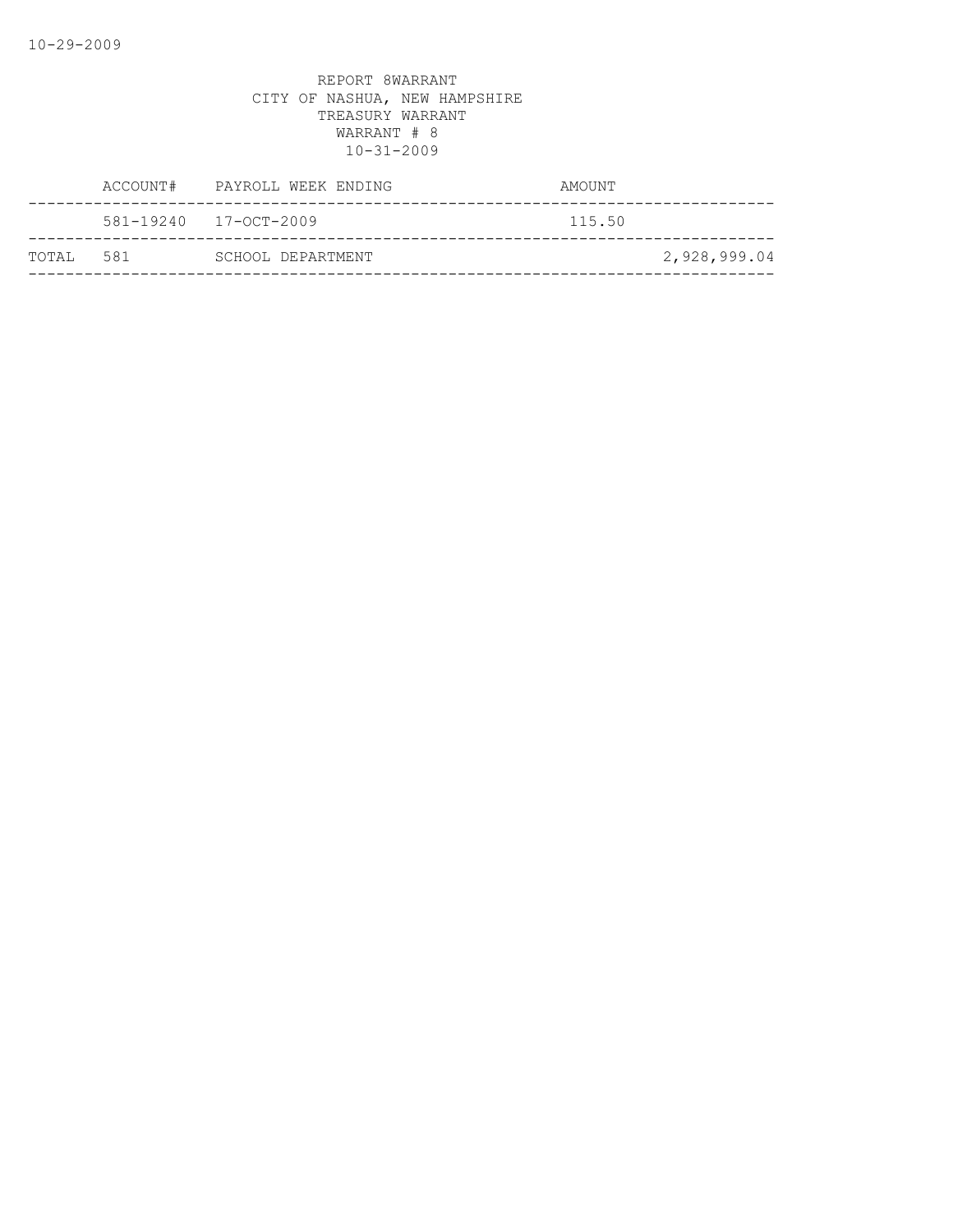|           |                       | ACCOUNT# PAYROLL WEEK ENDING | AMOUNT |
|-----------|-----------------------|------------------------------|--------|
|           | 751-11638 17-OCT-2009 |                              | 58.86  |
| TOTAL 751 |                       | CPF-PWD & ENGINEERING        | 58.86  |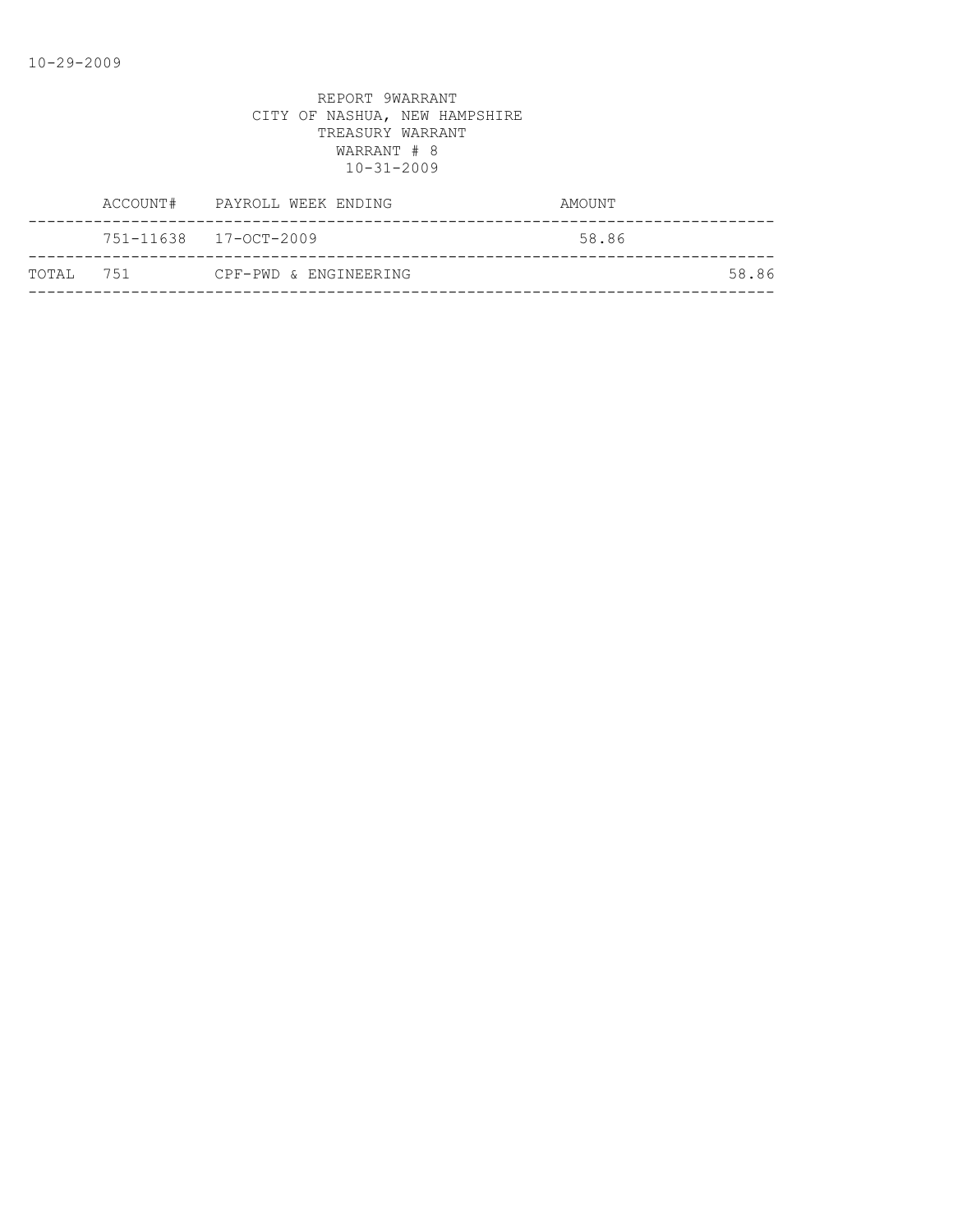| ACCOUNT#               | PAYROLL WEEK ENDING              | <b>AMOUNT</b>        |  |
|------------------------|----------------------------------|----------------------|--|
| 801-11008              | 17-OCT-2009                      | 592.14               |  |
| 801-11008              | 24-OCT-2009                      | 592.14               |  |
| 801-11028              | 17-OCT-2009                      | 60.49                |  |
| 801-11028              | $24 - OCT - 2009$                | 60.49                |  |
| 801-11064              | 17-OCT-2009                      | 140.47               |  |
| 801-11064              | 24-OCT-2009                      | 140.47               |  |
| 801-11094              | 17-OCT-2009                      | 102.09               |  |
| 801-11094              | 24-OCT-2009                      | 102.09               |  |
| 801-11188              | 17-OCT-2009                      | 758.22               |  |
| 801-11190              | 17-OCT-2009                      | 409.48               |  |
| 801-11190              | 24-OCT-2009                      | 409.48               |  |
| 801-11193              | 17-OCT-2009                      | 1,000.83             |  |
| 801-11193              | 24-OCT-2009                      | 1,000.83             |  |
| 801-11211              | 17-OCT-2009                      | 68.21                |  |
| 801-11211              | 24-OCT-2009                      | 68.21                |  |
| 801-11222              | 17-OCT-2009                      | 211.23               |  |
| 801-11222              | 24-OCT-2009                      | 211.23               |  |
| 801-11249              | 17-OCT-2009                      | 183.12               |  |
| 801-11249              | 24-OCT-2009                      | 187.48               |  |
| 801-11271              | 17-OCT-2009                      | 1,150.52             |  |
| 801-11271              | 24-OCT-2009                      | 1,150.53             |  |
| 801-11276              | 17-OCT-2009                      | 4,390.00             |  |
| 801-11276              | 24-OCT-2009                      | 4,390.00             |  |
| 801-11435              | 17-OCT-2009                      | 272.90               |  |
| 801-11435              | 24-OCT-2009                      | 272.90               |  |
| 801-11595              | 17-OCT-2009                      | 5,686.80             |  |
| 801-11595              | 17-OCT-2009                      | 4,062.00             |  |
| 801-11595              | 24-OCT-2009                      | 5,686.80             |  |
| 801-11595              | 24-OCT-2009                      | 4,062.00             |  |
| 801-11596              | 17-OCT-2009                      | 3,433.60             |  |
| 801-11596              | 24-OCT-2009                      | 3,433.60             |  |
| 801-11598              | 17-OCT-2009                      | 850.40               |  |
| 801-11598<br>801-11599 | $24 - OCT - 2009$<br>17-OCT-2009 | 850.41               |  |
| 801-11599              | 17-OCT-2009                      | 1,088.52<br>1,088.52 |  |
| 801-11599              | $24 - OCT - 2009$                | 1,088.52             |  |
| 801-11599              | 24-OCT-2009                      | 1,666.32             |  |
| 801-11606              | 17-OCT-2009                      | 708.24               |  |
| 801-11606              | 24-OCT-2009                      | 708.24               |  |
| 801-11647              | 17-OCT-2009                      | 1,401.24             |  |
| 801-11647              | 24-OCT-2009                      | 1,401.23             |  |
| 801-12594              | 17-OCT-2009                      | 3,016.00             |  |
| 801-12594              | 24-OCT-2009                      | 3,487.25             |  |
| 801-13004              | 17-OCT-2009                      | 2,590.42             |  |
| 801-13004              | $17 - OCT - 2009$                | 5,015.86             |  |
| 801-13004              | $17 - OCT - 2009$                | 1,237.63             |  |
| 801-13004              | $24 - OCT - 2009$                | 1,266.68             |  |
| 801-13004              | 24-OCT-2009                      | 528.91               |  |
|                        |                                  |                      |  |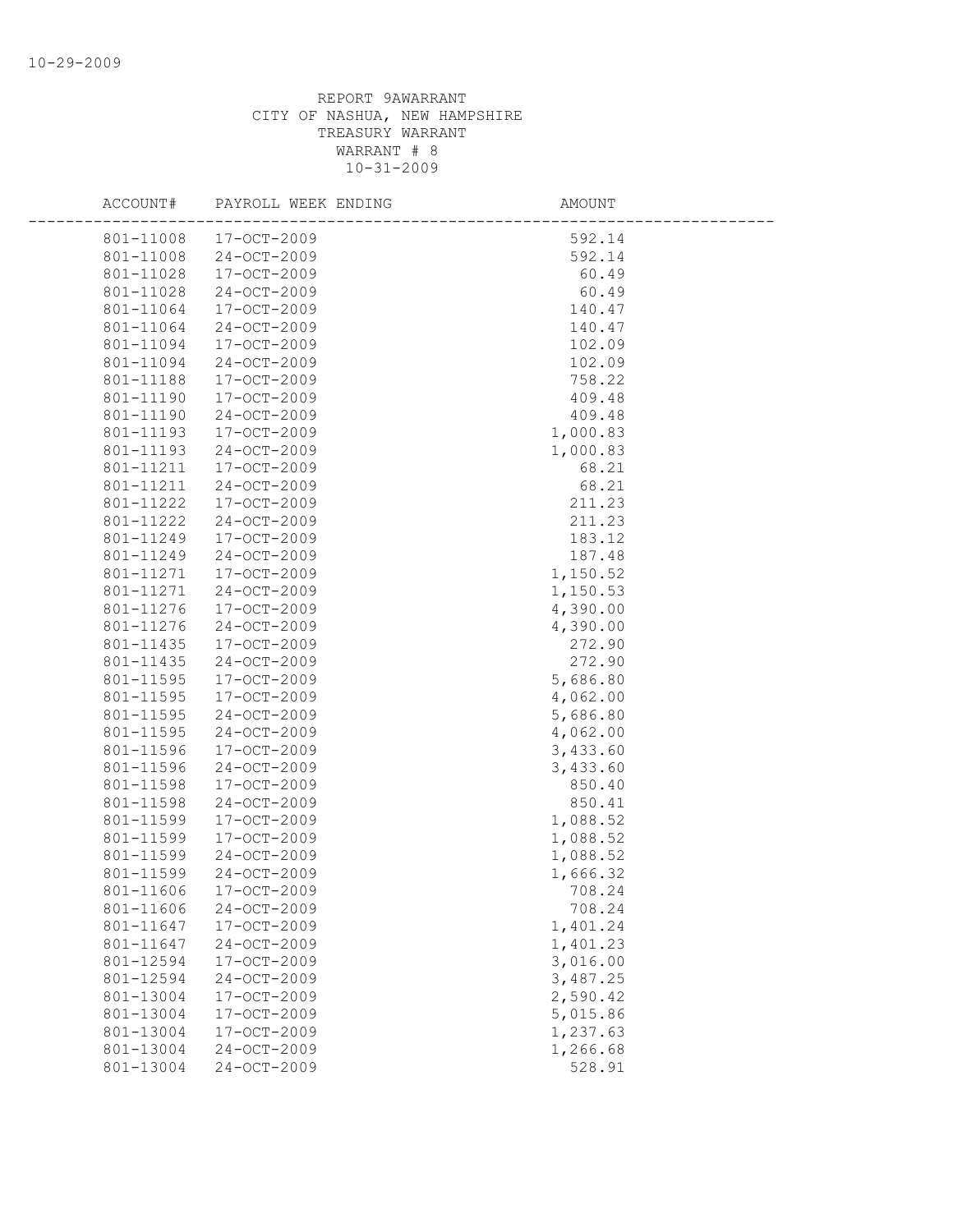|           |           | ACCOUNT# PAYROLL WEEK ENDING | AMOUNT<br>--------------------------- |           |
|-----------|-----------|------------------------------|---------------------------------------|-----------|
|           |           | 801-13004 24-OCT-2009        | 278.30                                |           |
|           |           | 801-17001 17-OCT-2009        | 300.00                                |           |
|           |           | 801-17001 24-OCT-2009        | 300.00                                |           |
|           |           | 801-17002 24-OCT-2009        | 500.00                                |           |
|           |           | 801-17004 17-OCT-2009        | 700.00<br>-------------------------   |           |
| TOTAL 801 |           | SOLID WASTE DISPOSAL         |                                       | 74,363.04 |
|           |           |                              |                                       |           |
|           |           | 802-11028 17-OCT-2009        | 411.35                                |           |
|           |           | 802-11028 17-OCT-2009        | 193.58                                |           |
|           |           | 802-11028 24-OCT-2009        | 411.35                                |           |
|           | 802-11028 | 24-OCT-2009                  | 193.58                                |           |
|           | 802-11064 | 17-OCT-2009                  | 140.47                                |           |
|           | 802-11064 | 17-OCT-2009                  | 140.47                                |           |
|           | 802-11064 | 24-OCT-2009                  | 140.47                                |           |
|           | 802-11064 | 24-OCT-2009                  | 140.47                                |           |
|           | 802-11091 | 17-OCT-2009                  | 1,106.97                              |           |
|           | 802-11091 | 24-OCT-2009                  | 1,106.97                              |           |
|           | 802-11092 | $17 - OCT - 2009$            | 798.00                                |           |
|           | 802-11094 | 17-OCT-2009                  | 306.24                                |           |
|           | 802-11094 | 17-OCT-2009                  | 306.26                                |           |
|           | 802-11094 | 24-OCT-2009                  | 306.24                                |           |
|           | 802-11094 | 24-OCT-2009                  | 306.26                                |           |
|           | 802-11096 | 17-OCT-2009                  | 2,811.63                              |           |
|           | 802-11096 | 24-OCT-2009                  | 937.22                                |           |
|           | 802-11102 | 17-OCT-2009                  | 906.86                                |           |
|           | 802-11102 | 24-OCT-2009                  | 906.86                                |           |
|           | 802-11105 | 17-OCT-2009                  | 1,214.86                              |           |
|           | 802-11105 | 24-OCT-2009                  | 1,012.38                              |           |
|           | 802-11124 | 17-OCT-2009                  | 739.10                                |           |
|           | 802-11124 | 24-OCT-2009                  | 739.10                                |           |
|           | 802-11155 | 17-OCT-2009                  | 1,025.69                              |           |
|           | 802-11155 | 24-OCT-2009                  | 1,028.39                              |           |
|           | 802-11157 | 17-OCT-2009                  | 2,575.20                              |           |
|           | 802-11157 | $24 - OCT - 2009$            | 2,575.20                              |           |
|           | 802-11158 | 17-OCT-2009                  | 1,842.40                              |           |
|           |           | 802-11158 24-OCT-2009        | 1,842.40                              |           |
|           | 802-11188 | $17 - OCT - 2009$            | 758.25                                |           |
|           | 802-11190 | 17-OCT-2009                  | 409.48                                |           |
|           | 802-11190 | $24-OCT-2009$                | 409.48                                |           |
|           | 802-11211 | 17-OCT-2009                  | 272.84                                |           |
|           | 802-11211 | 17-OCT-2009                  | 409.26                                |           |
|           | 802-11211 | 24-OCT-2009                  | 272.84                                |           |
|           | 802-11211 | 24-OCT-2009                  | 409.26                                |           |
|           | 802-11222 | $17 - OCT - 2009$            | 211.23                                |           |
|           | 802-11222 | 24-OCT-2009                  | 211.23                                |           |
|           | 802-11249 | 17-OCT-2009                  | 183.12                                |           |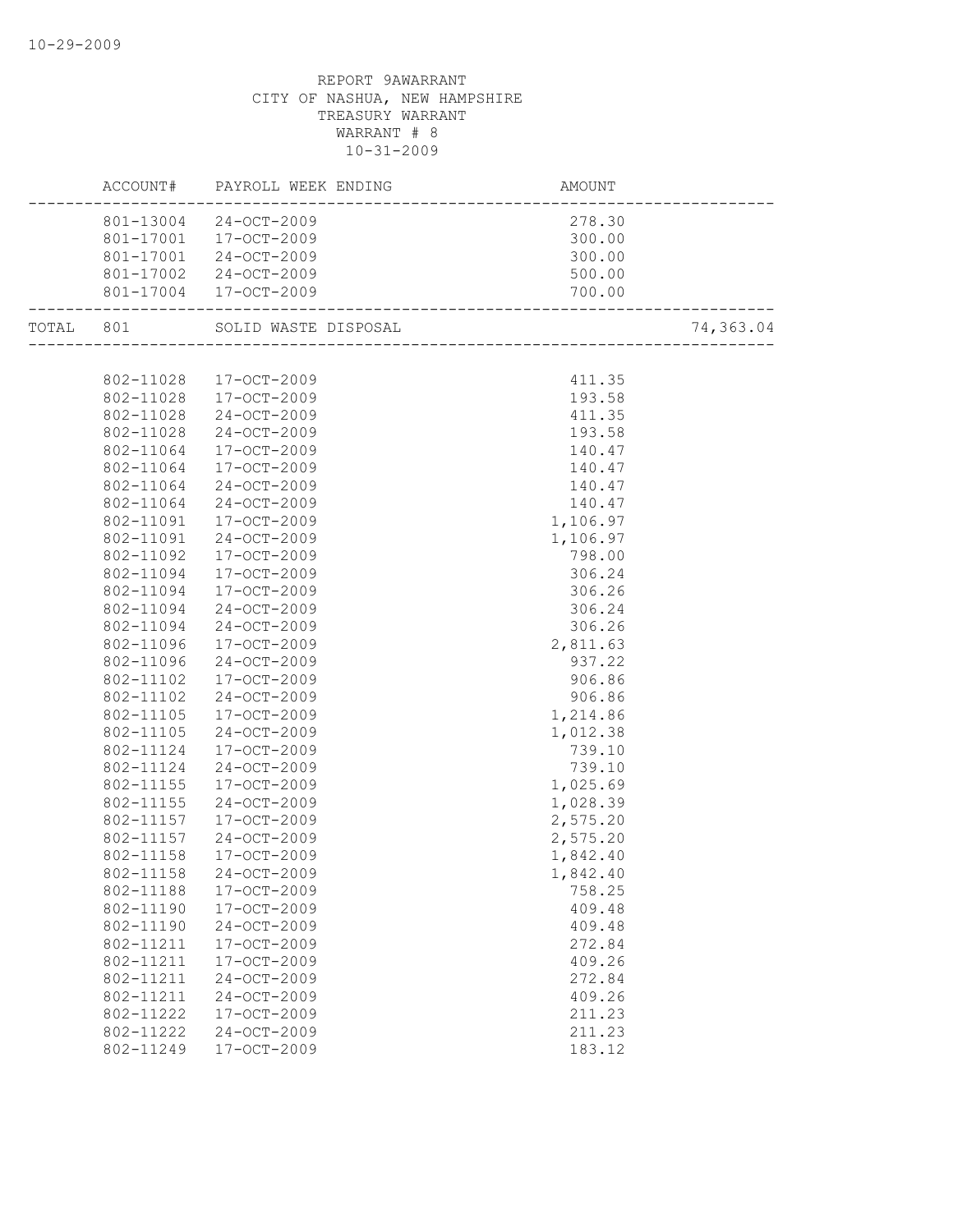|           | ACCOUNT#  | PAYROLL WEEK ENDING      | AMOUNT    |           |
|-----------|-----------|--------------------------|-----------|-----------|
|           | 802-11249 | 17-OCT-2009              | 183.12    |           |
|           | 802-11249 | 24-OCT-2009              | 187.48    |           |
|           | 802-11249 | $24 - OCT - 2009$        | 187.48    |           |
|           | 802-11260 | 17-OCT-2009              | 1,945.60  |           |
|           | 802-11260 | 24-OCT-2009              | 1,945.60  |           |
|           | 802-11270 | 17-OCT-2009              | 1,087.24  |           |
|           | 802-11270 | $24 - OCT - 2009$        | 1,087.23  |           |
|           | 802-11333 | $17 - OCT - 2009$        | 1,067.17  |           |
|           | 802-11333 | 24-OCT-2009              | 1,067.17  |           |
|           | 802-11435 | 17-OCT-2009              | 454.84    |           |
|           | 802-11435 | $17 - OCT - 2009$        | 181.93    |           |
|           | 802-11435 | $24 - OCT - 2009$        | 454.84    |           |
|           | 802-11435 | $24 - OCT - 2009$        | 181.93    |           |
|           | 802-11480 | 17-OCT-2009              | 7,332.17  |           |
|           | 802-11480 | 24-OCT-2009              | 2,800.80  |           |
|           | 802-11507 | 17-OCT-2009              | 477.09    |           |
|           | 802-11507 | $24 - OCT - 2009$        | 164.16    |           |
|           | 802-11513 | 17-OCT-2009              | 7,036.56  |           |
|           | 802-11513 | 24-OCT-2009              | 6,570.80  |           |
|           | 802-11514 | 17-OCT-2009              | 6,643.98  |           |
|           | 802-11514 | $24 - OCT - 2009$        | 1,954.40  |           |
|           | 802-11681 | 17-OCT-2009              | 305.96    |           |
|           | 802-11681 | 17-OCT-2009              | 1,223.86  |           |
|           | 802-11681 | 24-OCT-2009              | 305.96    |           |
|           | 802-11681 | $24 - OCT - 2009$        | 1,223.86  |           |
|           | 802-11693 | $17 - OCT - 2009$        | 1,201.21  |           |
|           | 802-11693 | 24-OCT-2009              | 1,201.21  |           |
|           | 802-11763 | 17-OCT-2009              | 177.82    |           |
|           | 802-11763 | 17-OCT-2009              | 711.29    |           |
|           | 802-11763 | $24 - OCT - 2009$        | 177.82    |           |
|           | 802-11763 | 24-OCT-2009              | 711.30    |           |
|           | 802-11764 | 17-OCT-2009              | 1,184.61  |           |
|           | 802-11764 | 24-OCT-2009              | 1,184.60  |           |
|           | 802-13004 | 17-OCT-2009              | 865.90    |           |
|           | 802-13004 | 17-OCT-2009              | 2,658.87  |           |
|           | 802-13004 | 24-OCT-2009              | 432.41    |           |
|           | 802-13004 | $24 - OCT - 2009$        | 1,510.53  |           |
|           | 802-17010 | 24-OCT-2009              | 1,100.00  |           |
| TOTAL 802 |           | SEWERAGE DISPOSAL SYSTEM |           | 88,901.76 |
|           |           |                          |           |           |
|           |           | 951-05056 17-OCT-2009    | 28,954.94 |           |
|           |           | 951-05056 24-OCT-2009    | 28,686.49 |           |
| TOTAL 951 |           | PWD & ENG TRUST FUND     |           | 57,641.43 |
|           |           |                          |           |           |